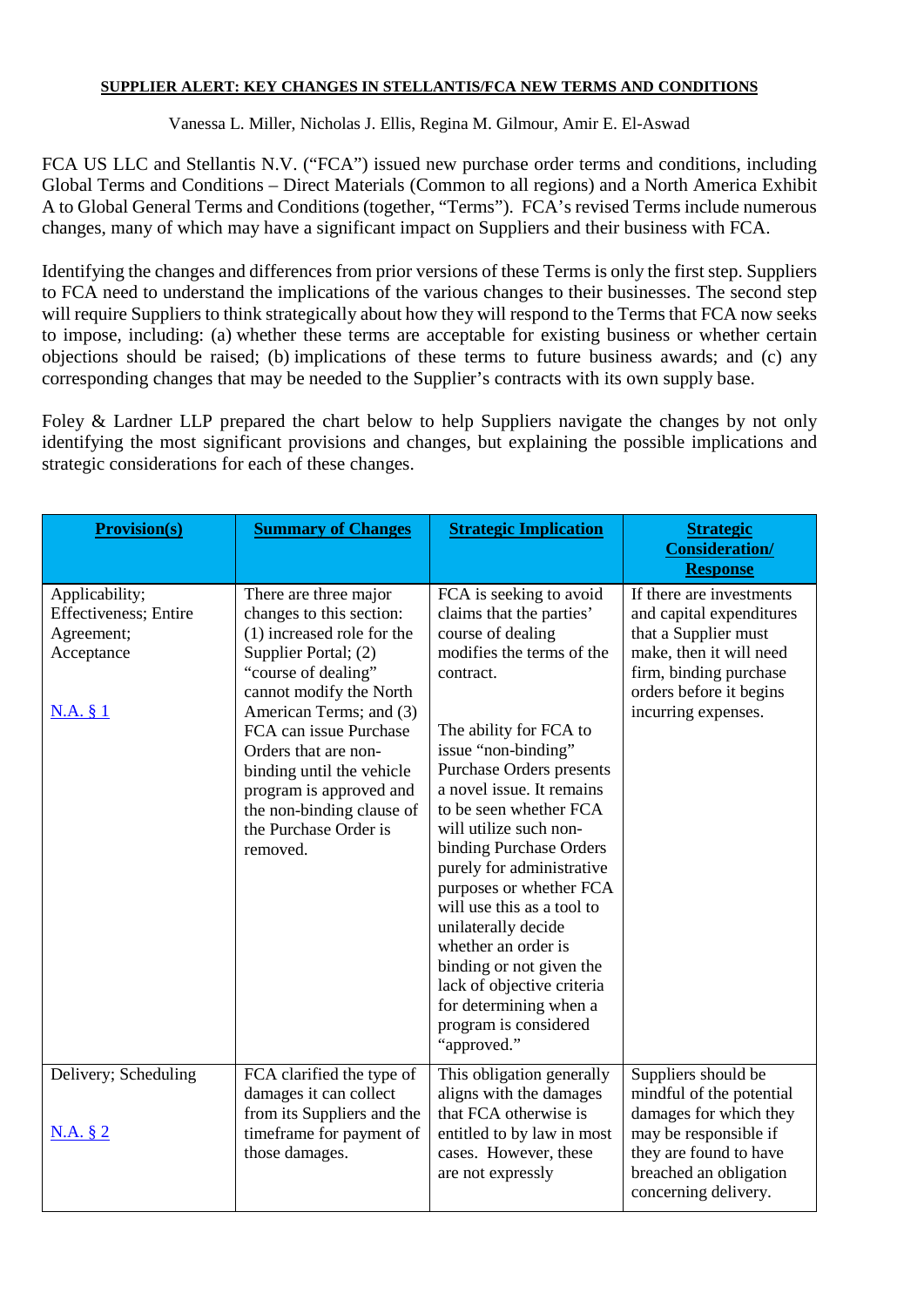|                                                                                                             |                                                                                                                                                                                                                                                                                                                                                                                                                                                                                        | referenced in the<br>contract.                                                                                                                                                                                                                                                                                                                                                                                                                                                                                                     |                                                                                                                                                                                                                                                                                                                                                                                                                                                                                                                                    |
|-------------------------------------------------------------------------------------------------------------|----------------------------------------------------------------------------------------------------------------------------------------------------------------------------------------------------------------------------------------------------------------------------------------------------------------------------------------------------------------------------------------------------------------------------------------------------------------------------------------|------------------------------------------------------------------------------------------------------------------------------------------------------------------------------------------------------------------------------------------------------------------------------------------------------------------------------------------------------------------------------------------------------------------------------------------------------------------------------------------------------------------------------------|------------------------------------------------------------------------------------------------------------------------------------------------------------------------------------------------------------------------------------------------------------------------------------------------------------------------------------------------------------------------------------------------------------------------------------------------------------------------------------------------------------------------------------|
| Volume Projections,<br>Capacity,<br>Requirements, and<br><b>Release Authorization</b><br><u>N.A. § 4(a)</u> | If FCA's peak<br>requirements ever exceed<br>a Supplier's capacity,<br>FCA has the right to<br>decide between making<br>capital improvements<br>with the existing Supplier<br>or sourcing from a third<br>party (without penalty).<br>Any capital<br>improvements made will<br>be FCA's property.                                                                                                                                                                                      | Although this provision<br>purports to provide FCA<br>with ownership of any<br>capital improvements<br>necessary to increase<br>capacity, it is silent as to<br>who pays for such<br>improvements.                                                                                                                                                                                                                                                                                                                                 | In the event that a<br>Supplier is required to<br>make capital<br>improvements necessary<br>to increase the Supplier's<br>capacity, if the Supplier<br>is paying for any<br>improvements or any<br>portion thereof for which<br>the Supplier expects to<br>have ownership, the<br>Supplier must take care<br>to obtain a clear<br>agreement regarding<br>ownership.<br>Any agreed capital<br>improvements must be<br>made without disruption<br>to the Supplier's other<br>operations and lines<br>running for other<br>customers. |
| Volume Projections,<br>Capacity,<br>Requirements, and<br><b>Release Authorization</b><br>N.A. $§$ 4(c), 6   | If FCA "believes that<br>Seller's future ability to<br>timely provide goods<br>could be impacted"<br>FCA may require a<br>Supplier to maintain<br>"safety stock," in a<br>certain quantity specified<br>by FCA in the country<br>where FCA takes<br>delivery of the good.                                                                                                                                                                                                              | This provision potentially<br>gives FCA the right to<br>force its Suppliers to<br>provide a warehousing<br>function and maintain an<br>inventory of components<br>larger than they<br>otherwise would have<br>desired to carry with<br>significant carrying costs.                                                                                                                                                                                                                                                                 | Suppliers will want to<br>factor in the cost of<br>compliance with this new<br>obligation when<br>negotiating contracts and<br>setting prices.                                                                                                                                                                                                                                                                                                                                                                                     |
| General Warranty<br>N.A. § 7(a)                                                                             | FCA has revised the<br>warranty terms to<br>significantly expand the<br>scope of the warranty.<br>For example, the<br>Supplier warrants that it<br>"has performed and will<br>perform all testing<br>necessary or appropriate<br>to ensure that the goods<br>are not defective in any<br>way." Suppliers are also<br>required to acknowledge<br>that "FCA will rely on<br>Seller's expertise in the<br>design of the goods."<br><b>Additionally, Suppliers</b><br>and their affiliates | For many Suppliers,<br>FCA's proposed<br>expansion of the scope of<br>the warranty, including<br>with respect to testing, is<br>directly contrary to the<br>usual course of business<br>in which the parties agree<br>upon a specific validation<br>plan and testing to be<br>conducted at the<br>component or assembly<br>level. The OEM is<br>responsible for vehicle-<br>level testing. Given<br>Suppliers' limited access<br>to a complete vehicle and<br>the integration of other<br>relevant components,<br>these provisions | Depending on how they<br>are applied by FCA,<br>these provisions<br>potentially are among the<br>most significant<br>detriments to Suppliers in<br>the new North American<br>Terms. Suppliers should<br>consider whether they<br>can agree to these<br>provisions as written. At<br>a minimum, Suppliers<br>should consider pushing<br>for a more specifically<br>defined warranty period<br>and limitations on FCA's<br>ability to unilaterally<br>extend the warranty<br>period. Suppliers selling<br>products based on FCA      |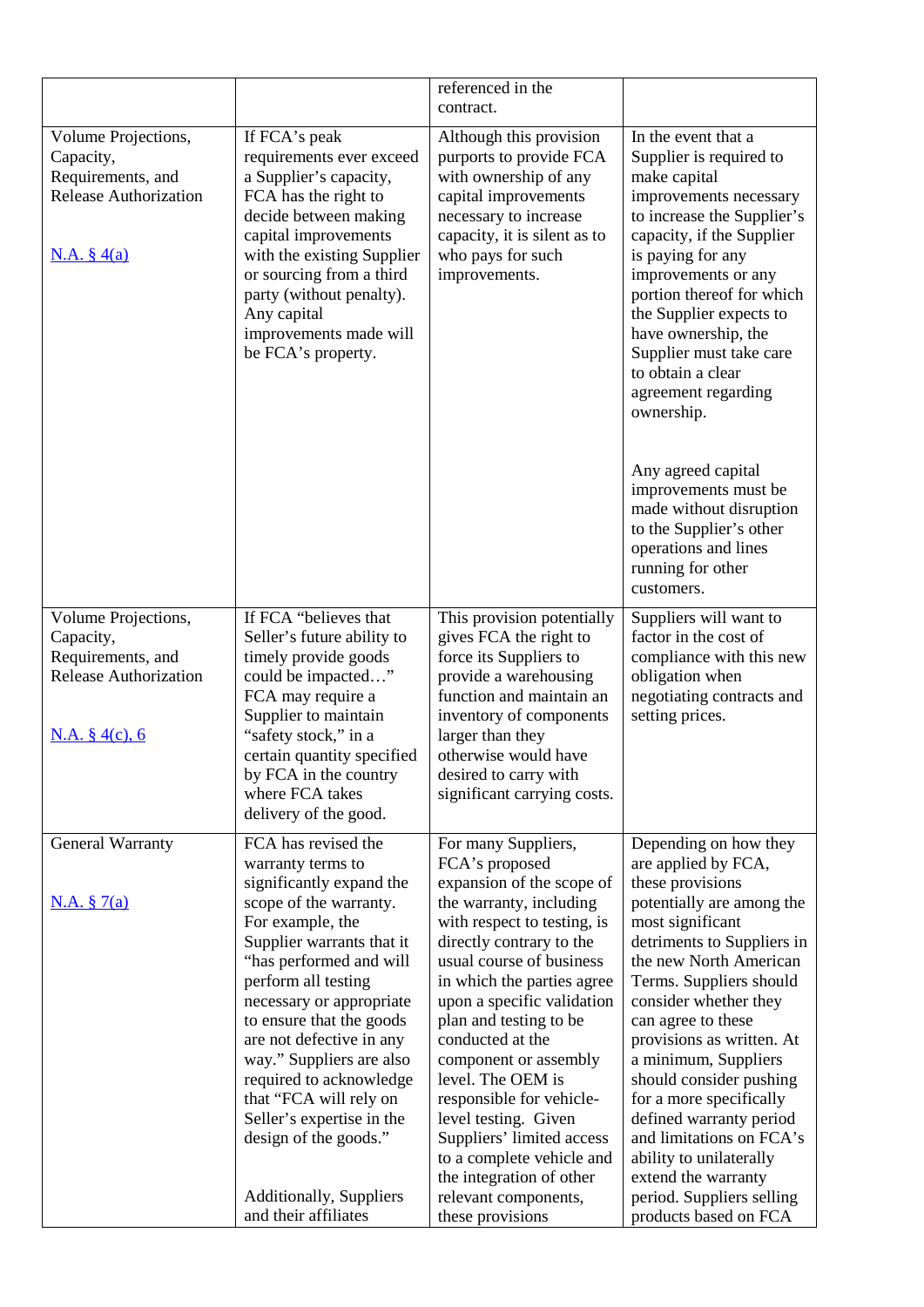|        | warrant that they "shall<br>conduct themselves at all<br>times, whether or not in<br>connection with a<br>Purchase Order, in a<br>manner that is not<br>prejudicial or harmful to<br>FCA's interests,<br>products, services, image,<br>goodwill, or reputation<br>(as interpreted by FCA)."<br>FCA extends the<br>applicable warranty<br>period to include "the<br>longer of $(A)$ two $(2)$<br>years from the delivery<br>of the last good under a<br>Purchase Order, (B) the<br>longest warranty<br>extended to FCA's end | effectively put Suppliers<br>in an impossible position<br>of making warranties for<br>which they have limited<br>or no ability to ascertain<br>compliance.<br>FCA's proposed<br>extension of the warranty<br>period is significant and,<br>as written, appears to<br>afford FCA the ability to<br>extend the period<br>unilaterally. As written, a<br>Supplier arguably must<br>warrant the first products<br>supplied under the<br>Purchase Order for the<br>entire life of the contract,<br>plus two years, a<br>provision that easily | designs should consider<br>pushing back on<br>warranties concerning<br>testing and fitness for<br>purpose.<br>By providing additional<br>warranties and assuming<br>additional risks,<br>Suppliers will now be<br>providing Goods and<br>services of greater value.<br>As such, Suppliers<br>should consider<br>leveraging this greater<br>value in contract<br>negotiations. |
|--------|-----------------------------------------------------------------------------------------------------------------------------------------------------------------------------------------------------------------------------------------------------------------------------------------------------------------------------------------------------------------------------------------------------------------------------------------------------------------------------------------------------------------------------|------------------------------------------------------------------------------------------------------------------------------------------------------------------------------------------------------------------------------------------------------------------------------------------------------------------------------------------------------------------------------------------------------------------------------------------------------------------------------------------------------------------------------------------|-------------------------------------------------------------------------------------------------------------------------------------------------------------------------------------------------------------------------------------------------------------------------------------------------------------------------------------------------------------------------------|
|        | user customers by FCA<br>on the date of the<br>Purchase Order for the<br>applicable good, (C) the<br>period set forth in the<br>Source Package<br>(including the quality and<br>durability specifications),<br>(D) any other period<br>agreed upon by FCA and<br>Seller in a Purchase<br>Order or other document,<br>(E) the period set forth in<br>any Warranty Policies (as<br>defined below), or $(F)$ the<br>period of any Recall or<br>similar period."                                                                | could extend to nine or<br>ten years in some cases.<br>On the other hand,<br>provisions tying the<br>warranty to FCA's<br>"Warranty Policies" and<br>the period of any<br>"Recall" potentially open<br>the door for FCA to<br>extend the applicable<br>warranty by revising<br>other documents.<br>FCA's effort to expand<br>the statute of limitations<br>period for a claim for<br>breach of warranty is not                                                                                                                           |                                                                                                                                                                                                                                                                                                                                                                               |
|        | Finally, FCA purports to<br>extend its time for<br>asserting a warranty<br>claim, stating that<br>"[n]otwithstanding any<br>Law, the period in which<br>FCA may bring a<br>warranty claim will be<br>the longer of any period<br>provided by applicable<br>Law and eight (8) years"<br>from the date FCA had<br>actual knowledge.                                                                                                                                                                                           | allowed under the<br><b>Uniform Commercial</b><br>Code. Section 2-725 of<br>the Uniform Commercial<br>Code provides that "[b]y<br>the original agreement<br>the parties may reduce<br>the period of limitation to<br>not less than one year but<br>may not extend it."<br>(Emphasis added).                                                                                                                                                                                                                                              |                                                                                                                                                                                                                                                                                                                                                                               |
| Prices | The North American<br>Terms state that if a<br>Supplier's direct or<br>indirect costs decrease, a                                                                                                                                                                                                                                                                                                                                                                                                                           | The North American<br>Terms seek to create a<br>one-way ratchet with<br>pricing in which                                                                                                                                                                                                                                                                                                                                                                                                                                                 | Suppliers should<br>carefully consider<br>whether they can agree to<br>FCA's proposed pricing                                                                                                                                                                                                                                                                                 |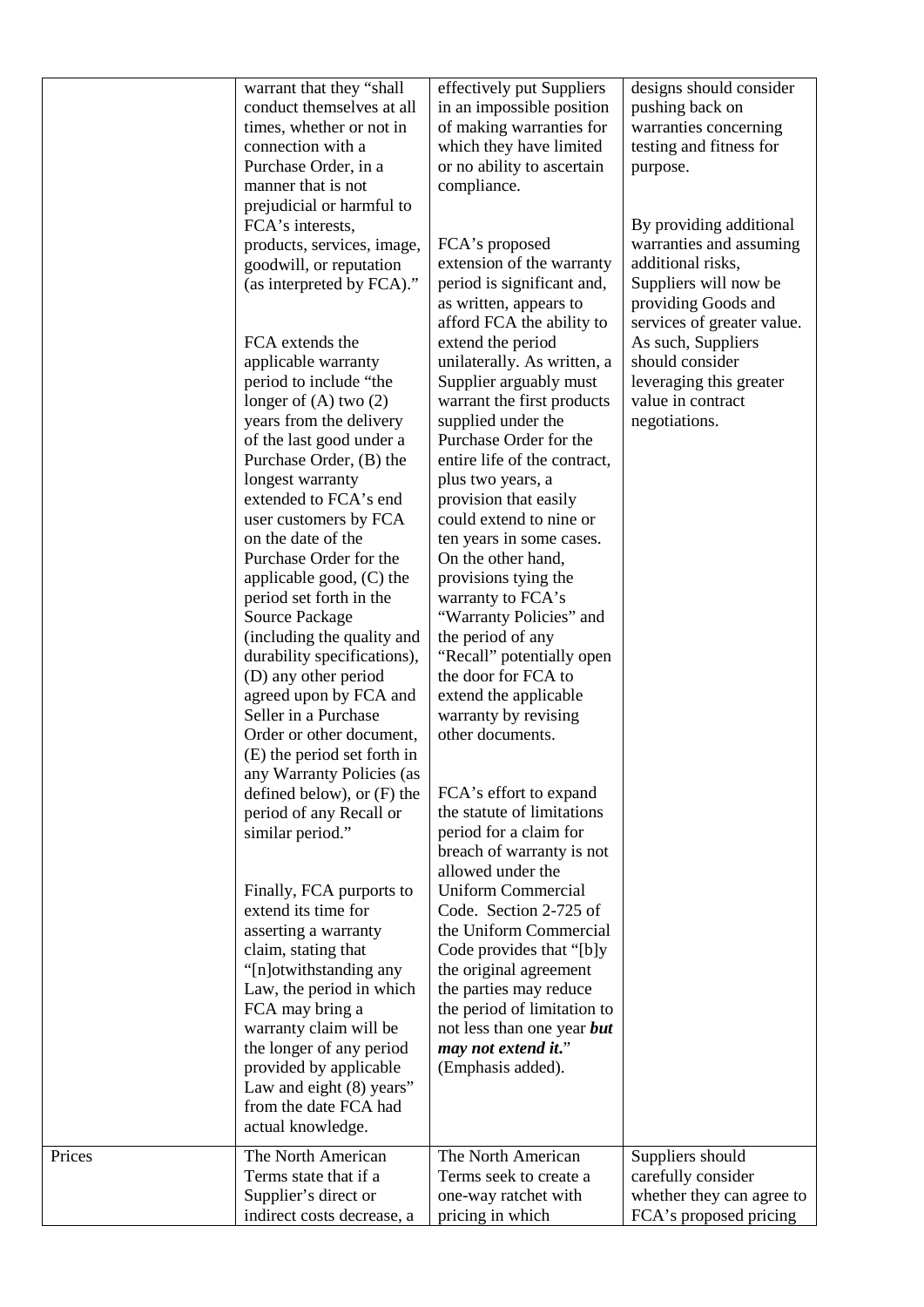| N.A. § 8                         | Supplier shall<br>immediately pass along<br>any cost savings to FCA,<br>but provide no<br>corresponding ability to<br>raise prices when costs<br>increase. The pricing<br>provisions also require<br>that Suppliers charge<br>FCA no more than the<br>lowest price that a<br>Supplier charges any<br>person or entity for the<br>same or similar good. If a<br>Supplier reduces the<br>price to any person or<br>entity, the Supplier must<br>pass on similar savings to<br>FCA.                                                                                                          | Suppliers are obligated to<br>pass through any savings<br>to FCA but retain the risk<br>for any cost increases.<br>The requirement that<br>Suppliers not charge<br>FCA more for goods than<br>Supplier charges to other<br>customers is concerning<br>because it lacks the<br>typical caveats that the<br>goods must be sold in<br>substantially similar<br>quantities and<br>substantially similar<br>terms.                                                                                                                                      | model and consider the<br>associated risks when<br>quoting business to FCA.<br>Suppliers that provide<br>products to FCA that<br>they also sell to other<br>customers must be<br>mindful of this provision<br>and consider whether<br>they are at risk of<br>violating this provision.<br>Suppliers should consider<br>pushing for exceptions to<br>any retroactive<br>application and consider<br>pushing to limit based on<br>comparable volumes and<br>other terms. |
|----------------------------------|-------------------------------------------------------------------------------------------------------------------------------------------------------------------------------------------------------------------------------------------------------------------------------------------------------------------------------------------------------------------------------------------------------------------------------------------------------------------------------------------------------------------------------------------------------------------------------------------|----------------------------------------------------------------------------------------------------------------------------------------------------------------------------------------------------------------------------------------------------------------------------------------------------------------------------------------------------------------------------------------------------------------------------------------------------------------------------------------------------------------------------------------------------|------------------------------------------------------------------------------------------------------------------------------------------------------------------------------------------------------------------------------------------------------------------------------------------------------------------------------------------------------------------------------------------------------------------------------------------------------------------------|
| Property and Tooling<br>N.A. § 9 | A Supplier provides the<br>same warranties for<br>tooling as it does for<br>goods under N.A. § 7,<br>and FCA may bring a<br>tooling warranty claim<br>two $(2)$ years past the last<br>use of Buyer's property<br>by a Supplier or the last<br>payment made by FCA.<br>If a Supplier's cost to<br>manufacture or acquire<br>FCA's property is less<br>than the order price, the<br>Supplier will pay FCA<br>the difference.<br>FCA may purchase a<br>Supplier's tooling that is<br>exclusively used to<br>produce FCA's goods at<br>the Supplier's cost less<br>any piece price recovery. | The requirement that<br>Suppliers warrant any<br>tooling for two years<br>beyond last use<br>potentially is in conflict<br>with the realistic life of<br>the tooling, particularly<br>given that Suppliers<br>cannot predict the life of<br>the program. This is<br>particularly concerning<br>for perishable tooling.<br>Consistent with the<br>approach taken by FCA<br>elsewhere in the North<br>American Terms,<br>Suppliers are obligated to<br>pass through any savings<br>to FCA while retaining<br>most of the risk for cost<br>increases. | Suppliers will want to<br>factor in the cost of<br>compliance with this new<br>obligation when<br>negotiating contracts and<br>setting prices.                                                                                                                                                                                                                                                                                                                         |
| Insurance<br>N.A. § 10(a)        | A Supplier is now<br>required to carry \$5<br>million per occurrence in<br>commercial general<br>liability insurance. Under<br>the prior Terms, a<br>Supplier only was                                                                                                                                                                                                                                                                                                                                                                                                                    | For some Suppliers, this<br>change may require<br>substantial increases in<br>their insurance policies,<br>which will result in<br>increased costs.                                                                                                                                                                                                                                                                                                                                                                                                | Suppliers will want to<br>factor in the cost of<br>compliance with this new<br>obligation when<br>negotiating contracts and<br>setting prices.                                                                                                                                                                                                                                                                                                                         |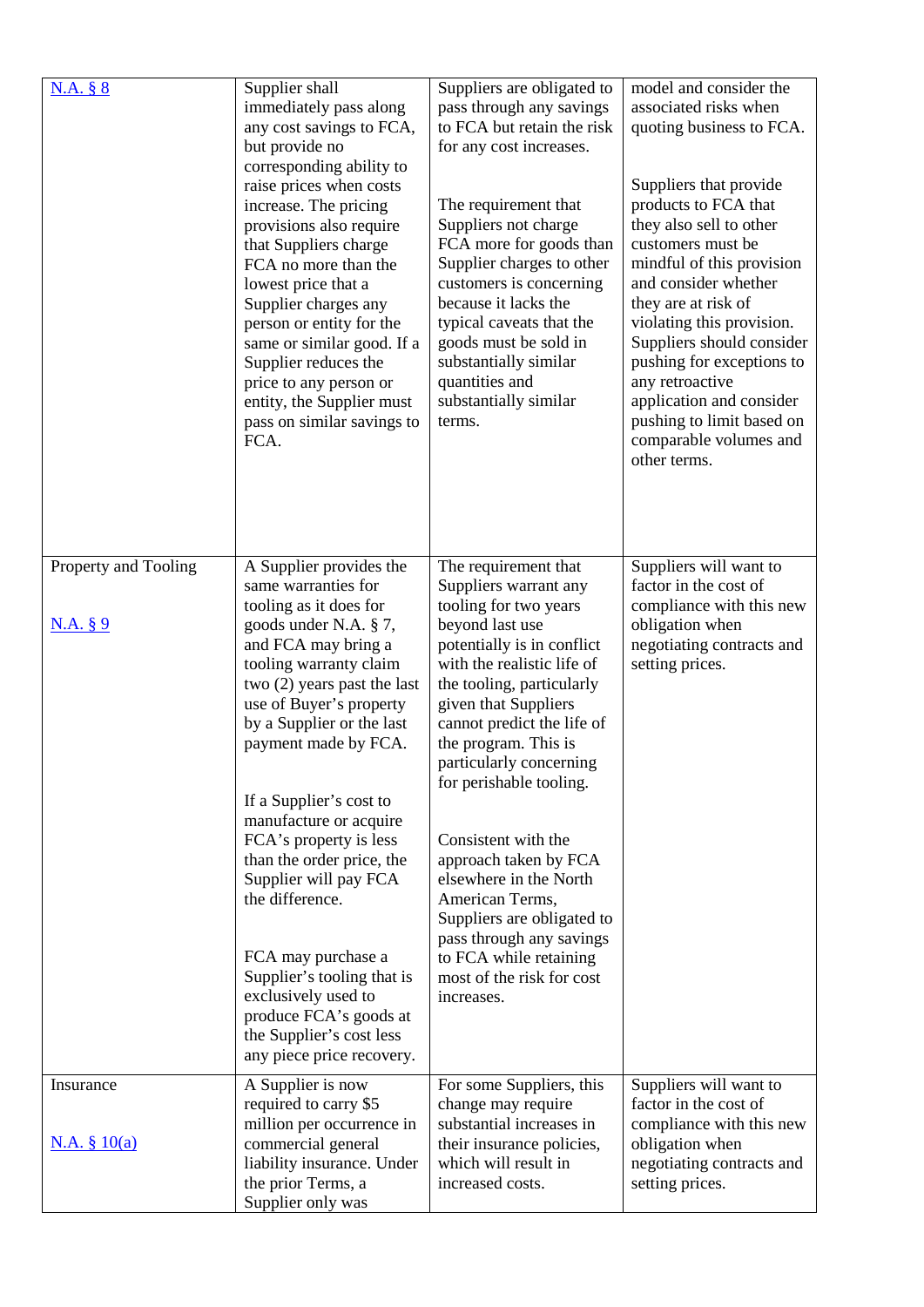|                                    | required to carry a total<br>of \$5 million in<br>commercial general<br>liability insurance.                                                                                                                                                                                                                                                                                                                                                                                                                                                                                               |                                                                                                                                                                                                                                       |                                                                                                                                                                                                                                                                                                                                                                                                                                                                                                                     |
|------------------------------------|--------------------------------------------------------------------------------------------------------------------------------------------------------------------------------------------------------------------------------------------------------------------------------------------------------------------------------------------------------------------------------------------------------------------------------------------------------------------------------------------------------------------------------------------------------------------------------------------|---------------------------------------------------------------------------------------------------------------------------------------------------------------------------------------------------------------------------------------|---------------------------------------------------------------------------------------------------------------------------------------------------------------------------------------------------------------------------------------------------------------------------------------------------------------------------------------------------------------------------------------------------------------------------------------------------------------------------------------------------------------------|
| Indemnification<br>N.A. § 10(b)    | The North American<br>Terms concerning<br>indemnification are more<br>detailed and have an<br>expanded scope. For<br>example, a Supplier is<br>now required to<br>indemnify FCA's<br>Suppliers, dealers, and<br>distributors, whereas,<br>under the prior terms, a<br>Supplier was only<br>required to indemnify<br>FCA and its subsidiaries.<br>Potential damages are<br>also clarified to include:<br>"lost business, lost<br>opportunity, loss of use<br>[and] costs associated<br>with business<br>interruption."                                                                      | FCA is seeking to expand<br>the indemnification<br>obligations for its supply<br>base.                                                                                                                                                | Indemnification<br>obligations include<br>potentially significant<br>risk of liability for<br>Suppliers. Suppliers<br>should carefully review<br>these provisions to<br>understand their risk.<br>Suppliers that have<br>negotiated for limitations<br>or exceptions to other<br>provisions in the North<br>American Terms should<br>take care to ensure that<br>broad indemnity<br>obligations do not<br>provide an alternative<br>avenue for FCA to<br>pursue claims that the<br>Supplier had sought to<br>avoid. |
| Indemnification<br>$N.A. \S 10(c)$ | A Supplier waives any<br>claim or defense that<br>FCA provided the<br>specifications or that the<br>claim arose out of the<br>Supplier's compliance<br>with the specifications or<br>directions from FCA, its<br>dealer, or any<br>subcontractor or supplier<br>to FCA or its dealers.<br>If loss liability is<br>allocated in an Authority<br>Definition Plan (ADP),<br>FCA may unilaterally<br>change the allocation if it<br>determines that the<br>Supplier's responsibility<br>is higher than the agreed<br>allocation, and payment<br>will be due 30 days from<br>receipt of notice. | This is an attempt to<br>combat the defense that<br>many Suppliers have to<br>third-party claims where<br>FCA was involved in the<br>specifications and/or<br>design. This is<br>particularly concerning<br>for a build-to-spec part. | Where FCA's<br>engineering team is<br>providing direction or<br>input regarding product<br>design and validation,<br>Suppliers must conduct<br>their own due diligence<br>and adopt these<br>recommendations/input<br>as their own. If Suppliers<br>are simply building part<br>pursuant to an FCA<br>drawing under a build-to-<br>spec arrangement, then<br>this provision should be<br>removed.                                                                                                                   |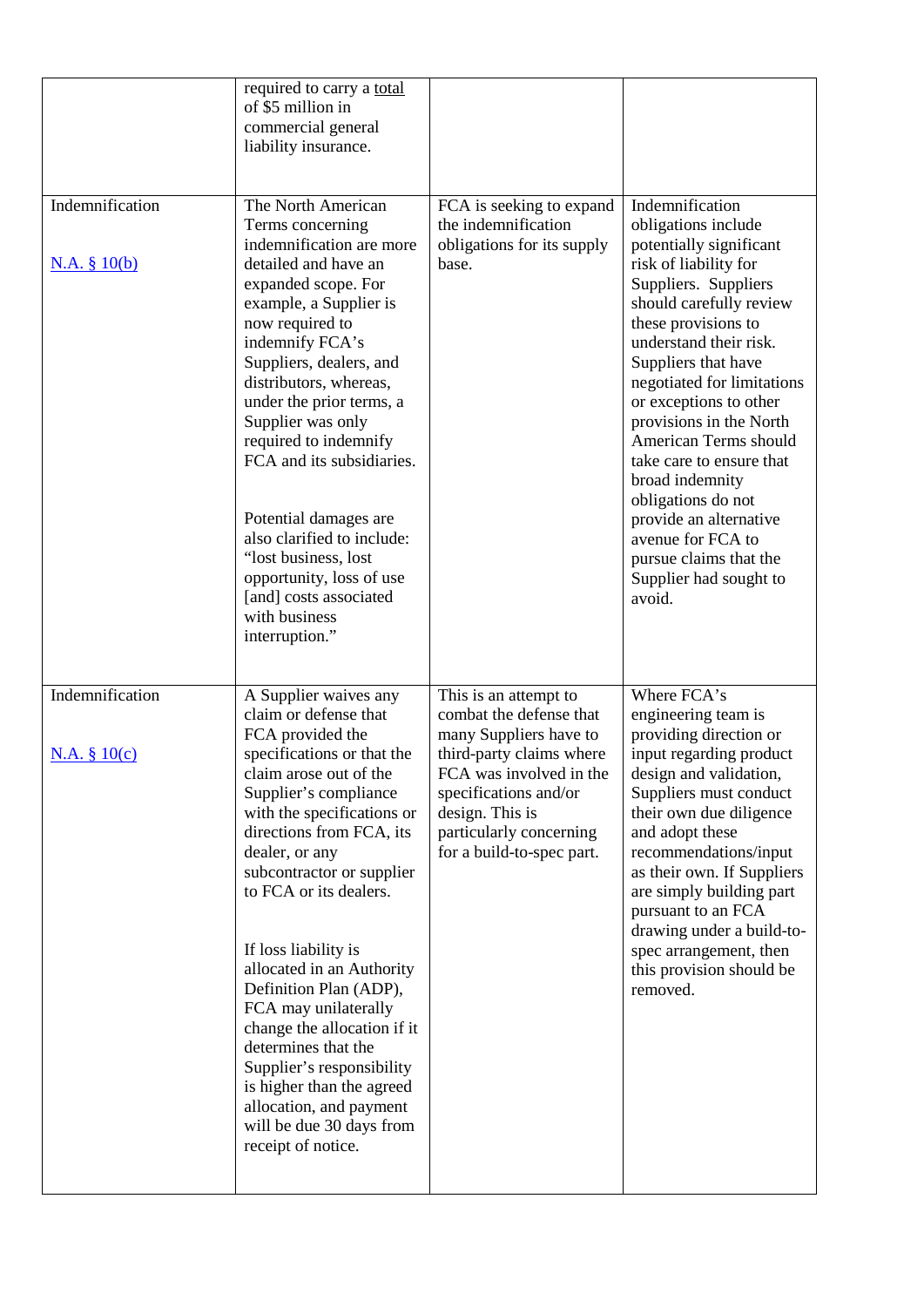| Indemnification<br>N.A. § 10(d) | FCA reserves the right to<br>either defend a claim<br>itself or require a<br>Supplier to do so.                                                                                                                                                                                                                                                                                                                                                                                                                                                                                                                                                 | This gives FCA the<br>flexibility to decide<br>whether it will tender the<br>defense to the Supplier or<br>take over the defense, but<br>both will be at the<br>Supplier's cost.            | Suppliers that receive a<br>demand from FCA for<br>indemnity need to<br>account for the potential<br>impact of this provision.                                                                                          |
|---------------------------------|-------------------------------------------------------------------------------------------------------------------------------------------------------------------------------------------------------------------------------------------------------------------------------------------------------------------------------------------------------------------------------------------------------------------------------------------------------------------------------------------------------------------------------------------------------------------------------------------------------------------------------------------------|---------------------------------------------------------------------------------------------------------------------------------------------------------------------------------------------|-------------------------------------------------------------------------------------------------------------------------------------------------------------------------------------------------------------------------|
| Changes<br>N.A. § 11            | The new North American<br>Terms clarify FCA's<br>right to make changes<br>and a Supplier's possible<br>responses to those<br>changes. As before, FCA<br>can unilaterally make<br>changes, including<br>engineering changes, to<br>any aspect of a Purchase<br>Order and to the term.<br>The new North American<br>Terms now clearly state<br>that a Supplier's only<br>rights are to (1) make a<br>claim for a change of<br>price based on direct, net<br>increased, out-of-pocket<br>costs actually incurred or<br>to be incurred, or $(2)$<br>make a claim for<br>extension of time for<br>delivery, as a direct result<br>of the FCA change. | These provisions<br>potentially operate to<br>limit the increased costs<br>that Suppliers can claim<br>in connection with a<br>change required by FCA.                                      | Suppliers faced with a<br>change request should<br>take care to calculate<br>their anticipated<br>additional costs and<br>ensure that such costs are<br>stated in a manner that<br>complies with FCA's<br>requirements. |
| Parts; Service<br>N.A. § 12     | Under the new North<br>American Terms,<br>Suppliers have increased<br>disclosure obligations.<br>Now, for purchased parts,<br>upon FCA's request, a<br>Supplier must disclose its<br>Supplier and the price<br>paid.<br>Additionally, an entirely<br>new subsection, entitled<br>"Third Party Part Buyer"<br>was added. This<br>subsection permits FCA<br>to delegate the ability to<br>purchase parts directly<br>from the Supplier to third<br>parties. The direct<br>purchase shall be under<br>similar terms to FCA's                                                                                                                       | These changes are<br>consistent with FCA's<br>overall approach of<br>seeking greater<br>transparency into, and<br>ability to take the benefit<br>of, any reductions in<br>Suppliers' costs. | Suppliers will want to<br>factor in the cost of<br>compliance with this new<br>obligation when<br>negotiating contracts and<br>setting prices.                                                                          |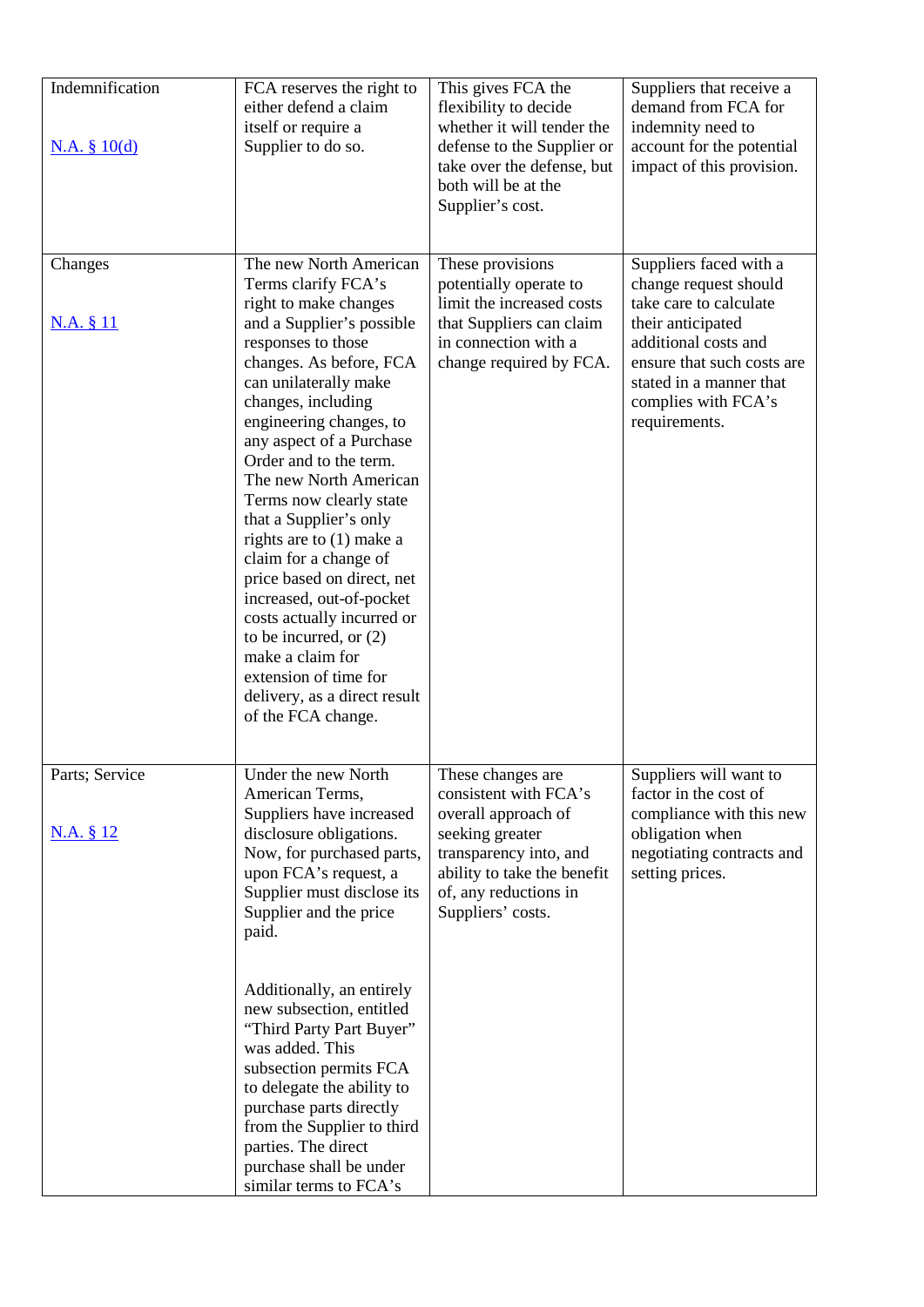|                                                                 | Purchase Order,<br>including price.                                                                                                                                                                                                                                                                                                                                                                                                                                                                                                                                                                                                                                                                                                                                                                                                                                                                                                                                                                                                                                                                                                                                     |                                                                                                                                                                                                                                                                                                                                                                                   |                                                                                                                                                                                                                                                                                                                         |
|-----------------------------------------------------------------|-------------------------------------------------------------------------------------------------------------------------------------------------------------------------------------------------------------------------------------------------------------------------------------------------------------------------------------------------------------------------------------------------------------------------------------------------------------------------------------------------------------------------------------------------------------------------------------------------------------------------------------------------------------------------------------------------------------------------------------------------------------------------------------------------------------------------------------------------------------------------------------------------------------------------------------------------------------------------------------------------------------------------------------------------------------------------------------------------------------------------------------------------------------------------|-----------------------------------------------------------------------------------------------------------------------------------------------------------------------------------------------------------------------------------------------------------------------------------------------------------------------------------------------------------------------------------|-------------------------------------------------------------------------------------------------------------------------------------------------------------------------------------------------------------------------------------------------------------------------------------------------------------------------|
| Payment; FCA's<br>Commitments; Claims<br>Adjustment<br>N.A. §13 | There are two additional<br>terms regarding the<br>timing of payment. First,<br>the North American<br>Terms specify that<br>payment is due 90 days<br>after FCA has received a<br>proper and timely<br>undisputed invoice.<br>Second, except as set<br>forth in a contract or<br>agreement, all amounts<br>due from Suppliers to<br>FCA are due<br>immediately.<br>The North American<br>Terms no longer include<br>language that Suppliers<br>are entitled to periodic<br>information about FCA's<br>financial condition and<br>ability to fulfill payment<br>terms.<br>When FCA exercises its<br>right to set-off or<br>recoupment, FCA is no<br>longer required to<br>substantiate the offset<br>within fifteen (15) days.<br>Additionally, if FCA's<br>set-off or recoupment<br>was improper, a<br>Supplier's only recourse<br>is that the Supplier can<br>require FCA to pay the<br>original amounts due to<br>the Supplier. FCA will<br>not be liable for any<br>damages as a result of<br>deduction, set-off,<br>recoupment, or other<br>action.<br>This section now<br>specifically states that<br>Suppliers have no right to<br>take a set-off against<br>FCA. | This provision potentially<br>may operate as a<br>significant change to<br>payment terms for many<br>Suppliers.<br>Although FCA no longer<br>is required to<br>automatically provide<br>certain information, such<br>as support to substantiate<br>a debit, Suppliers are not<br>necessarily precluded<br>from requesting such<br>information in<br>appropriate<br>circumstances. | Any Supplier currently<br>operating on payment<br>terms less than 90 days<br>should consider objecting<br>and pushing back on the<br>proposed attempt to<br>change payment terms.<br>Suppliers will want to<br>factor in the cost any<br>extended payment terms<br>when negotiating<br>contracts and setting<br>prices. |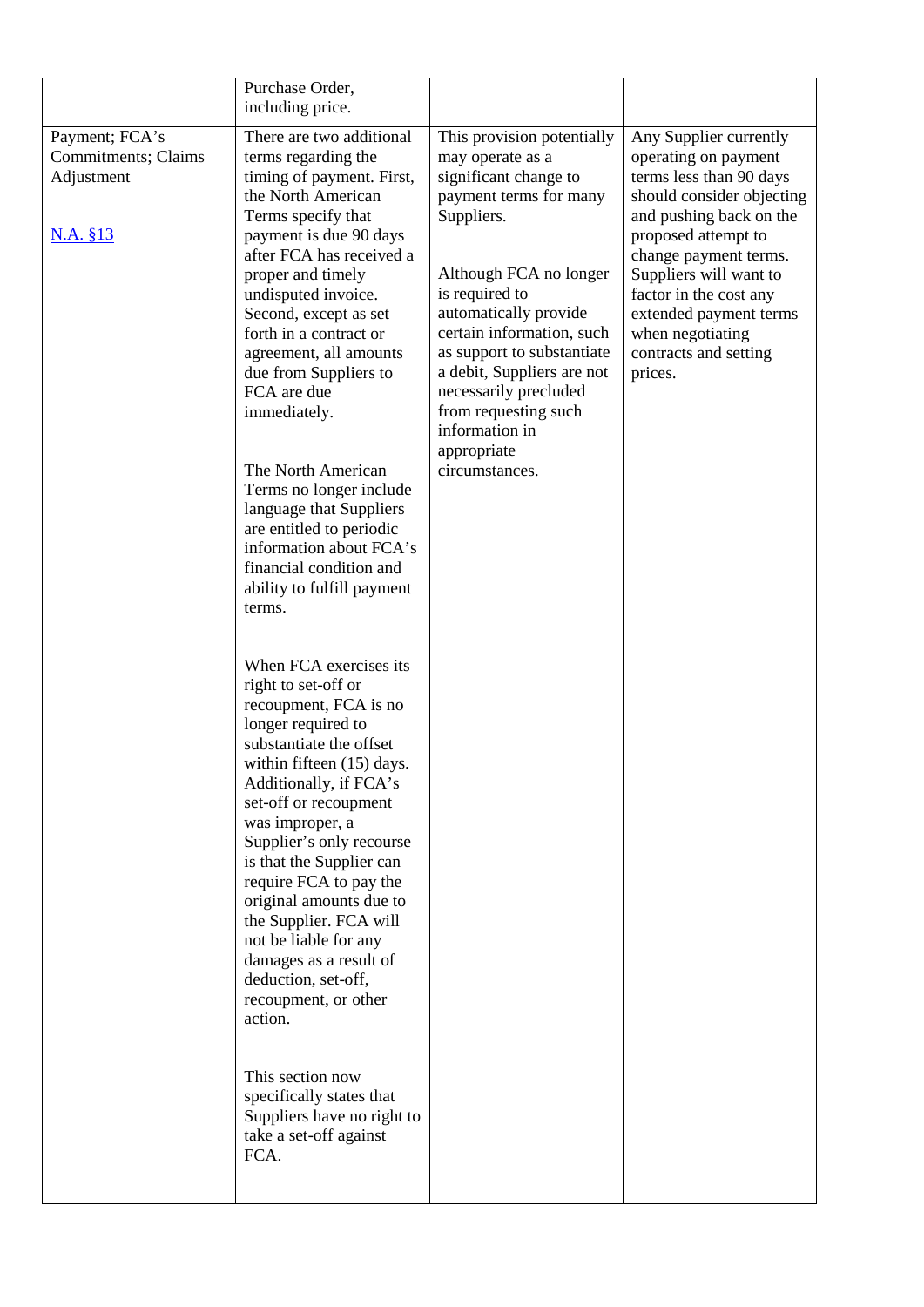| Customs; Export<br>Controls<br><u>N.A. § 14</u><br>G.A. § 15                     | The Global Terms now<br>require Suppliers to<br>guarantee the accuracy of<br>"made in __" labeling.<br>The North American<br>Terms require all goods<br>and services supplied by<br>companies in North<br>America to satisfy the<br>requirements of the US-<br>Mexico-Canada<br>Agreement (USMCA),<br>unless FCA provides a<br>written exception.                                                                                                                                                                                                                                                                                          | While most Suppliers in<br>North America likely are<br>already compliant with<br>the USMCA, any who<br>are not will need to take<br>steps to become<br>compliant.<br>Increased focus on this<br>area in the new North<br>American Terms may<br>signal an increased focus<br>on these issues within<br>FCA, including possible<br>future audits. | To the extent not already<br>compliant, Suppliers will<br>want to factor in the cost<br>of compliance with this<br>new obligation when<br>negotiating contracts and<br>setting prices.                                                                                                  |
|----------------------------------------------------------------------------------|--------------------------------------------------------------------------------------------------------------------------------------------------------------------------------------------------------------------------------------------------------------------------------------------------------------------------------------------------------------------------------------------------------------------------------------------------------------------------------------------------------------------------------------------------------------------------------------------------------------------------------------------|-------------------------------------------------------------------------------------------------------------------------------------------------------------------------------------------------------------------------------------------------------------------------------------------------------------------------------------------------|-----------------------------------------------------------------------------------------------------------------------------------------------------------------------------------------------------------------------------------------------------------------------------------------|
| Use of FCA's Name<br><u>N.A. § 15</u>                                            | The North American<br>Terms add a requirement<br>that Suppliers refrain<br>from publishing<br>derogatory or disparaging<br>statements about FCA or<br>its affiliates.                                                                                                                                                                                                                                                                                                                                                                                                                                                                      | While following this rule<br>previously was a good<br>business practice,<br>publishing such<br>statements now, even if<br>true, will constitute a<br>breach of contract<br>exposing the Supplier to<br>potential liability and<br>termination for breach.                                                                                       | Suppliers should review<br>their internal policies<br>regarding statements<br>concerning customers to<br>ensure that any such<br>statements go through an<br>appropriate review and<br>approval process.                                                                                |
| Data; Software;<br>Security; and Privacy<br>N.A. § 16<br>G.A. § 19 (e), (g), (h) | The North American<br>Terms expand "FCA<br>Data" to include: $(1)$<br>Development Data (all<br>data produced or<br>collected from an FCA<br>branded vehicle); and (2)<br>all improvements and<br>derivatives made by<br>FCA, its Suppliers, and<br>sub-Suppliers.<br>The North American and<br>Global Terms expand<br>Supplier obligations and<br>restrictions. Suppliers,<br>among other things, (1)<br>must monitor software<br>for defects and<br>vulnerabilities, (2) must<br>implement measures to<br>protect personal data<br>against unauthorized<br>access, and (3) may not<br>use open source software<br>absent written consent. | These changes represent<br>a large and potentially<br>open-ended definition of<br>what constitutes "FCA<br>Data." These also give<br>FCA greater ownership<br>and rights in the data.                                                                                                                                                           | Suppliers will want to<br>more carefully track their<br>use of Buyer's data to<br>ensure Suppliers do not<br>inadvertently run afoul of<br>the Terms. If Suppliers<br>wish to use Buyer's data<br>more broadly, Suppliers<br>may need to negotiate<br>rights to the data<br>separately. |
| <b>Financial Reporting</b>                                                       | FCA's right to disclose<br>the confidential                                                                                                                                                                                                                                                                                                                                                                                                                                                                                                                                                                                                | The expansion of FCA's<br>right to disclose a                                                                                                                                                                                                                                                                                                   | Suppliers that are<br>required to disclose                                                                                                                                                                                                                                              |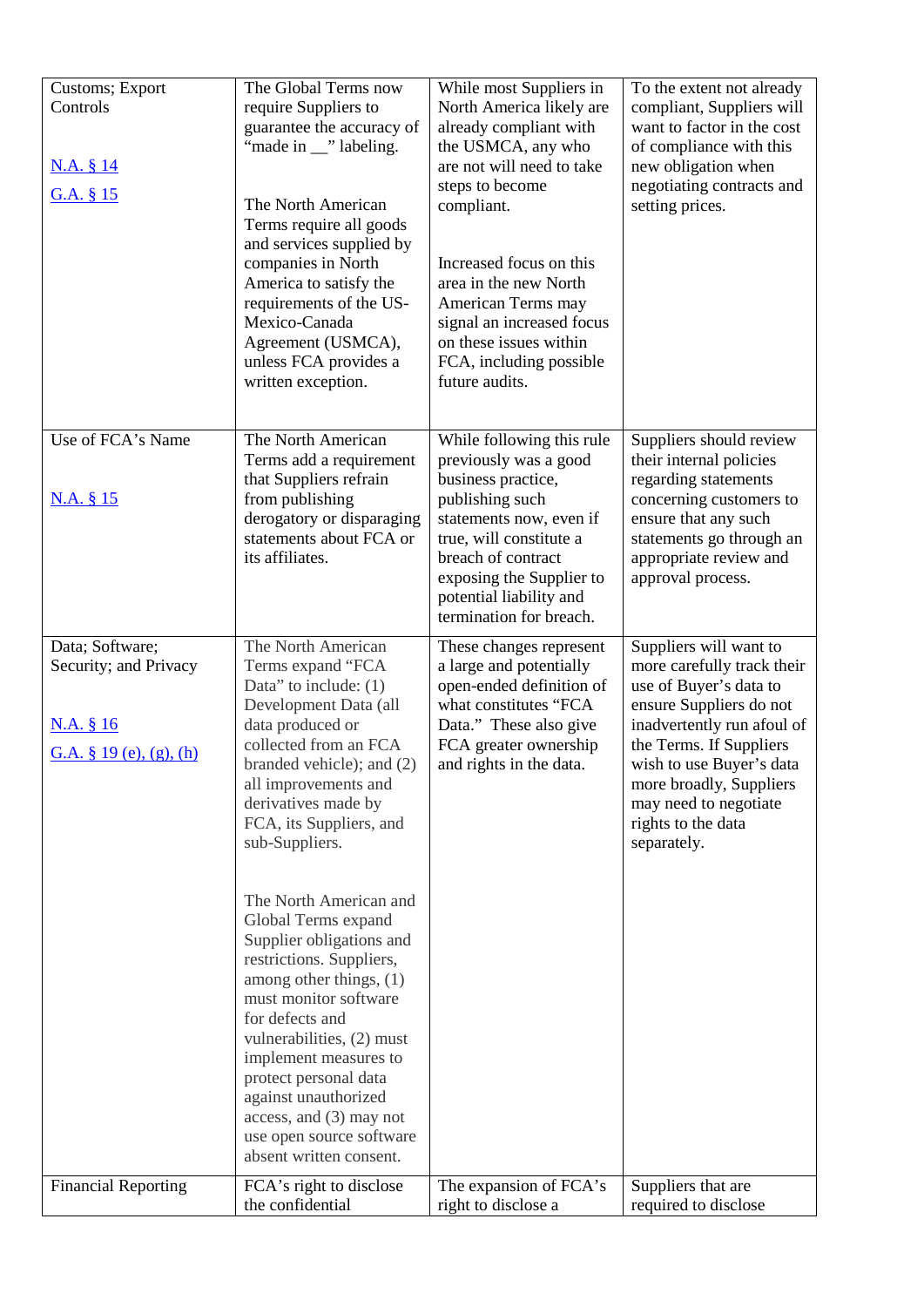| N.A. § 17<br>G.A. § 20                                                                               | information of its<br>Suppliers has been<br>expanded from "any<br>reason related to or in<br>connection with its risk<br>management functions"<br>to "any business reason."<br>The period during which<br>Suppliers must update<br>the information required<br>to be provided in the<br>Supplier Portal has been<br>shortened from an annual<br>to a quarterly basis.                                                                                                                                                                                                                                                                                                                                                                                                                                          | Supplier's confidential<br>information effectively<br>renders any such<br>protections meaningless.                                                                                                                                                                             | significant confidential<br>information may want to<br>consider negotiating a<br>separate confidentiality<br>or nondisclosure<br>agreement to supersede<br>the default provision in<br>the Terms and<br>Conditions.<br>Suppliers should take<br>steps to ensure that they<br>are compliant with these<br>new reporting obligations<br>and will want to factor in<br>the cost of compliance<br>with this new obligation<br>when negotiating<br>contracts and setting<br>prices. Ensure that there<br>is a contract manager<br>responsible for tracking<br>these deadlines and<br>updates. |
|------------------------------------------------------------------------------------------------------|----------------------------------------------------------------------------------------------------------------------------------------------------------------------------------------------------------------------------------------------------------------------------------------------------------------------------------------------------------------------------------------------------------------------------------------------------------------------------------------------------------------------------------------------------------------------------------------------------------------------------------------------------------------------------------------------------------------------------------------------------------------------------------------------------------------|--------------------------------------------------------------------------------------------------------------------------------------------------------------------------------------------------------------------------------------------------------------------------------|------------------------------------------------------------------------------------------------------------------------------------------------------------------------------------------------------------------------------------------------------------------------------------------------------------------------------------------------------------------------------------------------------------------------------------------------------------------------------------------------------------------------------------------------------------------------------------------|
| <b>Cancellation/Terminat</b><br>ion for Default;<br>Termination at FCA's<br>Option<br>N.A. §§ 18, 19 | The North American<br>Terms expand FCA's<br>power to terminate<br>contracts for cause. For<br>example, the conditions<br>for default have been<br>expanded to include<br>unauthorized changes in<br>control and situations in<br>which "in FCA's<br>reasonable judgment,<br>Seller's financial or other<br>condition is such that it<br>threatens or could<br>reasonably threaten<br>Seller's ability to fully<br>and timely perform under<br>and installment of or an<br>entire Purchase Order."<br>FCA may also compel<br>Suppliers to terminate or<br>use different<br>subcontractors<br>immediately.<br>The time by which FCA<br>may cure breaches is<br>expanded from 30 to 60<br>days; but the time by<br>which a Supplier may<br>cure a breach is<br>shortened from 30 days<br>to 10 days, and the time | While FCA retains for<br>itself the right to<br>terminate for<br>convenience, a<br>termination for default<br>further restricts the<br>payments to which the<br>Supplier can claim. In<br>addition, the Supplier<br>may be liable for<br>damages resulting from<br>any breach. | Suppliers should be<br>mindful of the applicable<br>notice and cure deadlines<br>in the case of any alleged<br>breach.                                                                                                                                                                                                                                                                                                                                                                                                                                                                   |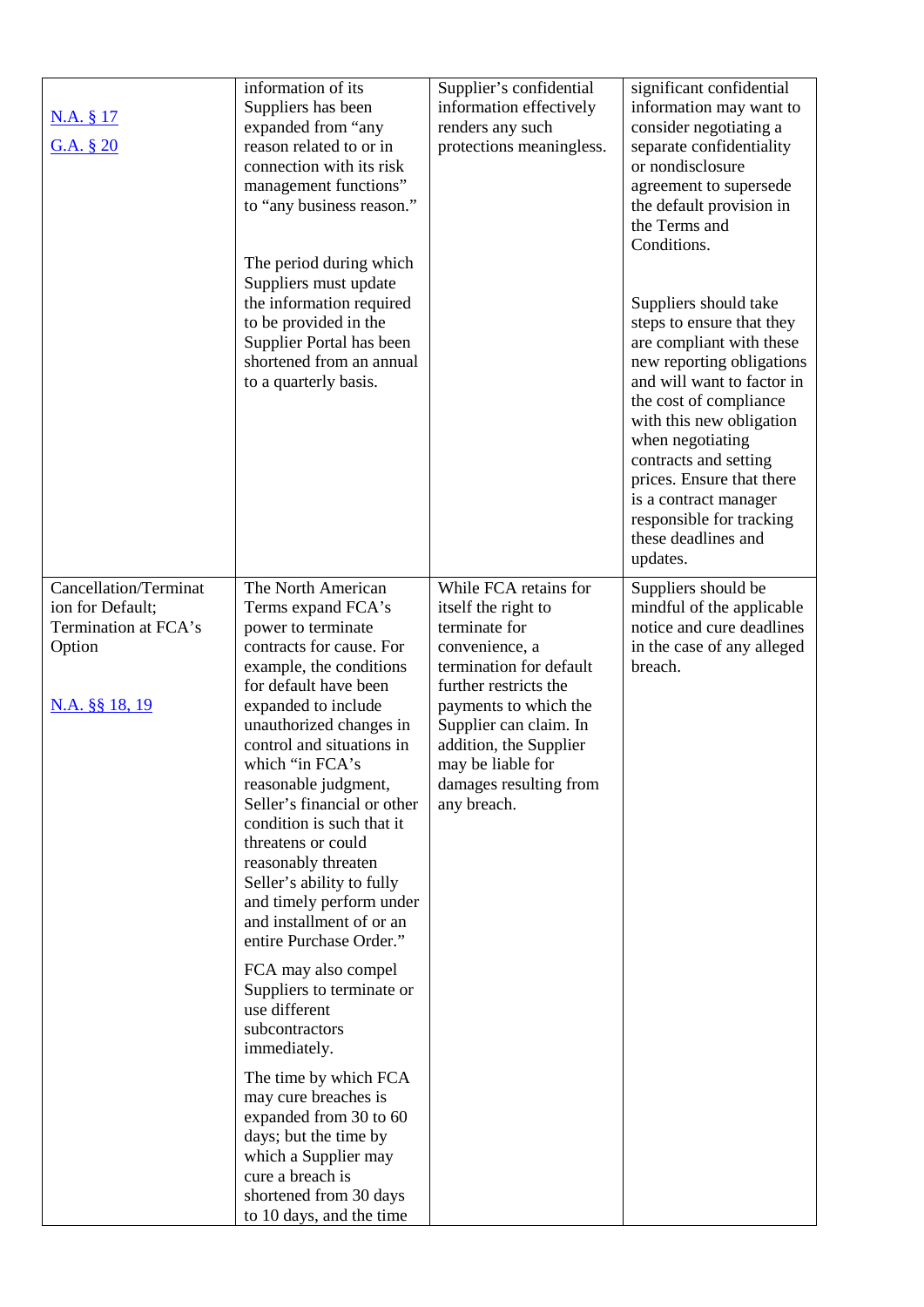|                                           | by which a Supplier may<br>submit a termination<br>claim is shortened from<br>60 to 30 days.                                                                                                                                                                                                                                                 |                                                                                                                                                                                                                                                                                                                                                                           |                                                                                                                                                                                                                                                                                                  |
|-------------------------------------------|----------------------------------------------------------------------------------------------------------------------------------------------------------------------------------------------------------------------------------------------------------------------------------------------------------------------------------------------|---------------------------------------------------------------------------------------------------------------------------------------------------------------------------------------------------------------------------------------------------------------------------------------------------------------------------------------------------------------------------|--------------------------------------------------------------------------------------------------------------------------------------------------------------------------------------------------------------------------------------------------------------------------------------------------|
| Remedies<br><u>N.A. § 20</u><br>G.A. § 21 | The North American<br>Terms expand FCA's<br>remedies for default.<br>Upon default, FCA may<br>terminate all other<br>Purchase Orders with the<br>Supplier and may<br>designate representatives<br>to be present at a<br>Supplier's facility at the<br>Supplier's cost.                                                                       | The provision allowing<br>FCA to cancel all<br>Purchase Orders with a<br>Supplier, including any<br><b>Purchase Orders for</b><br>which Supplier is not<br>actually in default,<br>enhances FCA's ability<br>to engage in a punitive<br>resourcing of business<br>away from a Supplier.<br>While FCA previously                                                           | Suppliers should consider<br>pushing back on FCA's<br>ability to obtain a license<br>to Supplier intellectual<br>property for any reason<br>other than to facilitate an<br>alternative source of the<br>goods in the event that<br>the Supplier is unable or<br>unwilling to continue<br>supply. |
|                                           | The North American<br>Terms also expand<br>FCA's IP rights: if FCA<br>suspends or terminates a<br>Purchase Order for<br>breach or at FCA's<br>option under Section 19<br>of the North American<br>Terms, FCA will receive<br>a perpetual license to use<br>and exploit the Supplier's<br>goods and IP associated<br>with the Purchase Order. | had the right to terminate<br>other Purchase Orders for<br>convenience, the ability<br>to terminate other<br><b>Purchase Orders for</b><br>default further restricts<br>the payments to which a<br>Supplier will be entitled<br>and implicates other<br>remedies that may be<br>available to FCA.<br>Although buried in a<br>purported "remedies"<br>provision, the North | Suppliers that are<br>engaged in a dispute with<br>FCA must account for<br>FCA's enhanced ability<br>to terminate other<br>business with the<br>Supplier that is not<br>directly involved in the<br>dispute on a more<br>punitive basis for default.                                             |
|                                           | Finally, the North<br>American Terms provide<br>that upon the termination<br>of a Purchase Order,<br>FCA may require the<br>Supplier to develop a<br>transition plan to ensure                                                                                                                                                               | American Terms provide<br>that FCA will obtain a<br>perpetual license to<br>exploit a Supplier's<br>goods and IP whenever<br>FCA terminates or<br>suspends a Purchase<br>Order for any reason,<br>including a termination at                                                                                                                                              |                                                                                                                                                                                                                                                                                                  |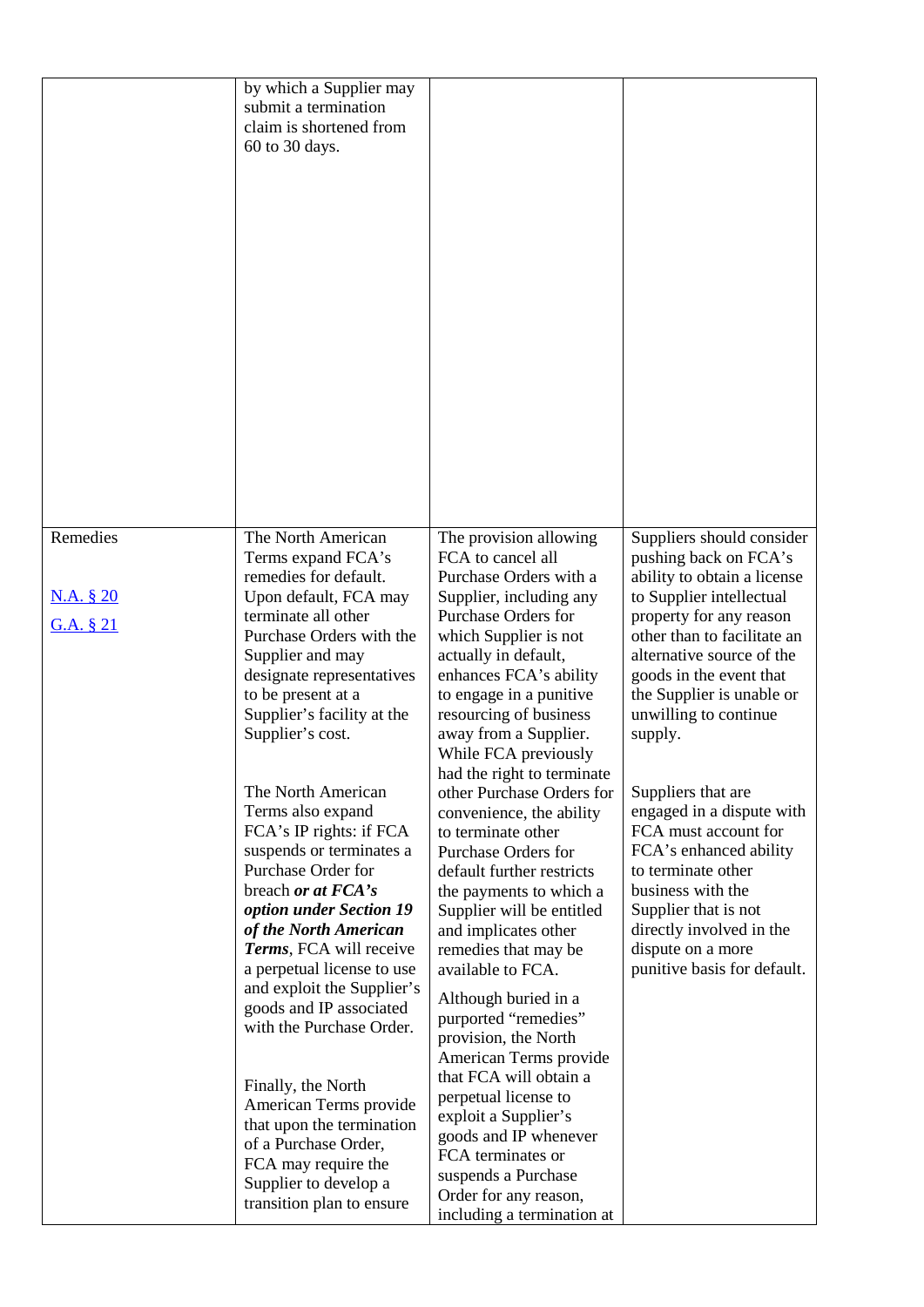|                                                                                            | continuity at no cost to<br>FCA.                                                                                                                                                                                                                                                                                                                                                                                                                                            | FCA's option under<br>Section 19, or a<br>termination based on<br>Supplier's failure to<br>comply with one of many<br>competitiveness and<br>pricing obligations<br>throughout the North<br>American Terms. This<br>potentially is an<br>extraordinary expansion<br>of FCA's rights to<br>Supplier intellectual<br>property. |                                                                                                                                                                                                                                                                                                                                                                                              |
|--------------------------------------------------------------------------------------------|-----------------------------------------------------------------------------------------------------------------------------------------------------------------------------------------------------------------------------------------------------------------------------------------------------------------------------------------------------------------------------------------------------------------------------------------------------------------------------|------------------------------------------------------------------------------------------------------------------------------------------------------------------------------------------------------------------------------------------------------------------------------------------------------------------------------|----------------------------------------------------------------------------------------------------------------------------------------------------------------------------------------------------------------------------------------------------------------------------------------------------------------------------------------------------------------------------------------------|
| Required Compliance;<br>Cooperation<br>N.A. § 21<br>G.A. §§ 11<br>G.A. §§ 22<br>G.A. §§ 24 | The Global Terms now<br>require that Suppliers<br>provide advance warning<br>and notice of any part of<br>any goods that could<br>become dangerous or<br>hazardous. They also<br>require Suppliers bear all<br>costs necessary to<br>achieve compliance with<br>existing or new laws.                                                                                                                                                                                       | This provision<br>substantially shifts the<br>risk to Suppliers if there<br>is a change in applicable<br>law governing Supplier's<br>products.                                                                                                                                                                               | Suppliers should take<br>steps to ensure that they<br>are compliant with these<br>new obligations and will<br>want to factor in the cost<br>of compliance with this<br>new obligation when<br>negotiating contracts and<br>setting prices.<br>Suppliers providing<br>products to FCA based<br>on FCA's designs should<br>consider further<br>negotiation and pushback<br>on this obligation. |
| Dispute Resolution;<br>Governing Law<br><u>N.A. § 23</u><br>G.A. § 30                      | The North American<br>Terms now include an<br>express waiver of jury<br>trial rights. Additionally,<br>all claims must be<br>brought within one year<br>of the date such claim<br>first arises, regardless of<br>actual knowledge.<br>The scope of arbitration<br>has been expanded to<br>include injunctive relief,<br>enforcement of<br>Suppliers' delivery<br>obligations, and the<br>enforcement of FCA's<br>rights and remedies<br>associated with<br>competitiveness. | The reduced limitation<br>period for Suppliers to<br>assert claims is a<br>significant change in the<br>Supplier's ability to seek<br>relief.                                                                                                                                                                                | Suppliers must be<br>mindful of the reduced<br>time in which to assert<br>claims. Suppliers that<br>wish to preserve claims<br>without being forced to<br>assert them in a manner<br>that may damage their<br>relationship with FCA<br>may consider the<br>possibility of a tolling<br>agreement.                                                                                            |
| Compliance with<br>Requirements;<br>Formula and                                            | The Global Terms<br>require Suppliers to<br>comply with applicable                                                                                                                                                                                                                                                                                                                                                                                                          | This provision adds a<br>number of additional<br>compliance and reporting                                                                                                                                                                                                                                                    | Suppliers should take<br>steps to ensure that they<br>are compliant with these                                                                                                                                                                                                                                                                                                               |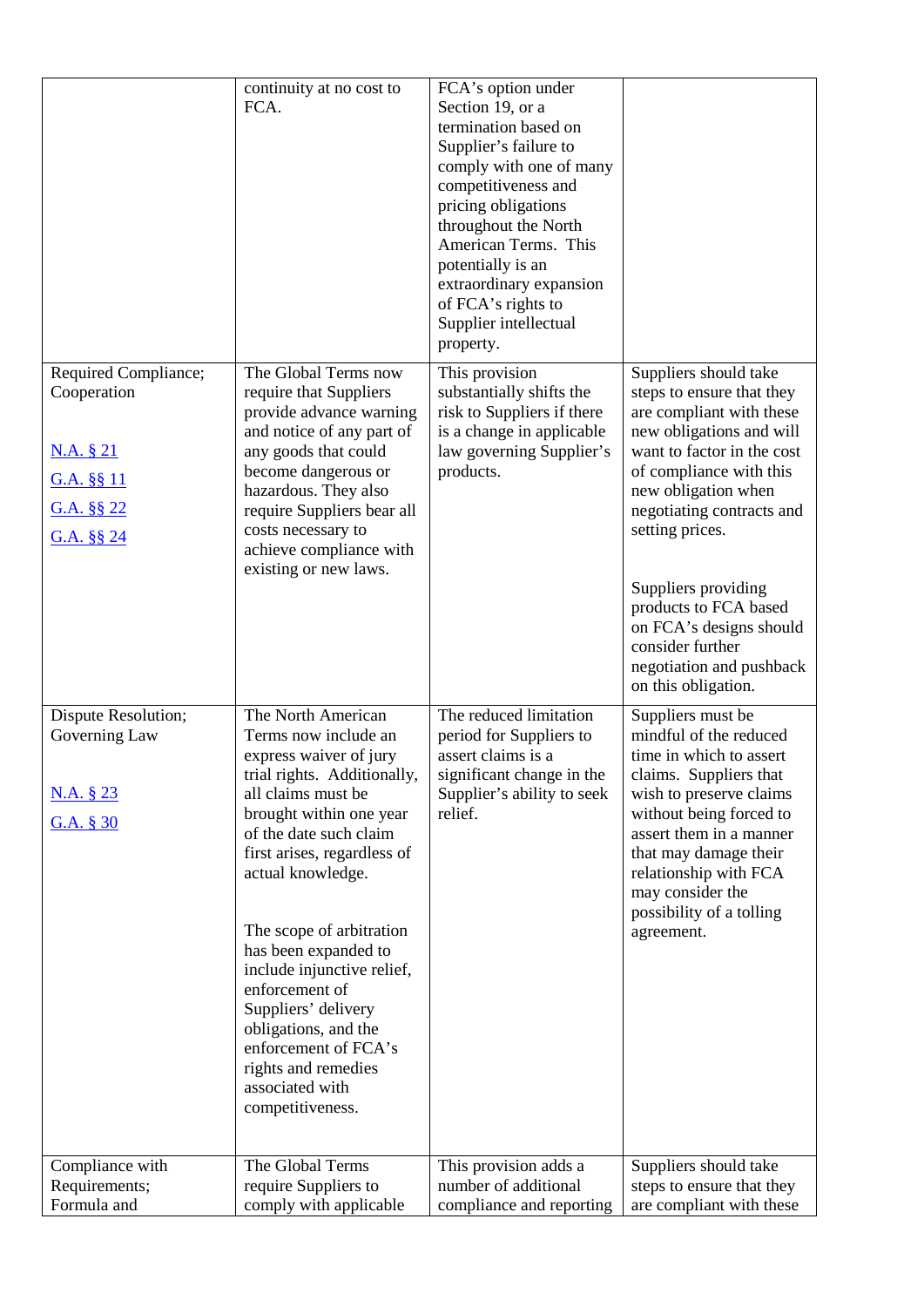| Information<br>Disclosure; Emissions<br>N.A. § 25<br>G.A. $§$ 23 | safety and emissions<br>laws.<br>The North American<br>Terms added additional<br>requirements, including<br>(1) mandatory defeat<br>device training, (2)<br>accurate emissions<br>documentation, and<br>(3) written confirmations<br>that Suppliers do not<br>utilize defeat devices.                                                                                                                                            | obligations for Suppliers.<br>While not necessarily<br>onerous on their face,<br>they add a further burden<br>on Suppliers.                                                                                                                                                                                                                                                                                                                                                                                                                                             | new obligations and will<br>want to factor in the cost<br>of compliance with this<br>new obligation when<br>negotiating contracts and<br>setting prices.                                                                                                                                                                                                                                                   |
|------------------------------------------------------------------|----------------------------------------------------------------------------------------------------------------------------------------------------------------------------------------------------------------------------------------------------------------------------------------------------------------------------------------------------------------------------------------------------------------------------------|-------------------------------------------------------------------------------------------------------------------------------------------------------------------------------------------------------------------------------------------------------------------------------------------------------------------------------------------------------------------------------------------------------------------------------------------------------------------------------------------------------------------------------------------------------------------------|------------------------------------------------------------------------------------------------------------------------------------------------------------------------------------------------------------------------------------------------------------------------------------------------------------------------------------------------------------------------------------------------------------|
| Right to Audit<br>N.A. § 26<br>G.A. § 12                         | The North American<br>Terms expanded the<br>scope of FCA's audit<br>rights from information<br>deemed "reasonably<br>required" to all<br>information deemed<br>"necessary or helpful."<br>Additionally, the audit<br>and record retention<br>period is expanded from<br>4 to 10 years. Any errors<br>of at least 3% constitute<br>breaches that trigger<br>damages and audit costs.                                              | This provision adds a<br>number of additional<br>compliance and reporting<br>obligations for Suppliers.<br>While not necessarily<br>onerous on their face,<br>they add a further burden<br>on Suppliers.                                                                                                                                                                                                                                                                                                                                                                | Suppliers should take<br>steps to ensure that they<br>are compliant with these<br>new retention<br>requirements and will<br>want to factor in the cost<br>of compliance with this<br>new obligation when<br>negotiating contracts and<br>setting prices.                                                                                                                                                   |
| Competitiveness<br><u>N.A. §29</u>                               | When a Supplier fails to<br>be competitive solely due<br>to its costs, the North<br><b>American Terms now</b><br>permit FCA to<br>immediately terminate<br>the contract for default<br>(as opposed to issuing a<br>cure notice). In addition,<br>Suppliers must represent<br>and warrant that the<br>pricing offered to FCA is<br>equal or better than the<br>pricing offered to or<br>enjoyed by any other<br>person or entity. | While FCA retains for<br>itself the right to<br>terminate for<br>convenience, a<br>termination for default<br>further restricts the<br>payments to which the<br>Supplier can claim. In<br>addition, the Supplier<br>may be liable for<br>damages resulting from<br>breach of the warranty<br>regarding pricing.<br>Although "most favored<br>nation" pricing<br>provisions are not<br>uncommon, the price<br>warranty provided for in<br>Section 29 is unusual in<br>that it does not include<br>limitations for similar<br>volumes or similarly<br>situated customers. | Suppliers that are<br>providing any products to<br>FCA that the Supplier<br>also sells to other<br>customers must be<br>mindful of this provision<br>and consider whether it is<br>at risk of violating this<br>provision. Suppliers<br>should consider pushing<br>for exceptions to any<br>retroactive application<br>and consider pushing to<br>limit based on<br>comparable volumes and<br>other terms. |
| <b>Equitable Relief</b>                                          | The North American<br>Terms broadened the                                                                                                                                                                                                                                                                                                                                                                                        | While the right to<br>equitable relief in any                                                                                                                                                                                                                                                                                                                                                                                                                                                                                                                           | Any Supplier involved in<br>a dispute with FCA                                                                                                                                                                                                                                                                                                                                                             |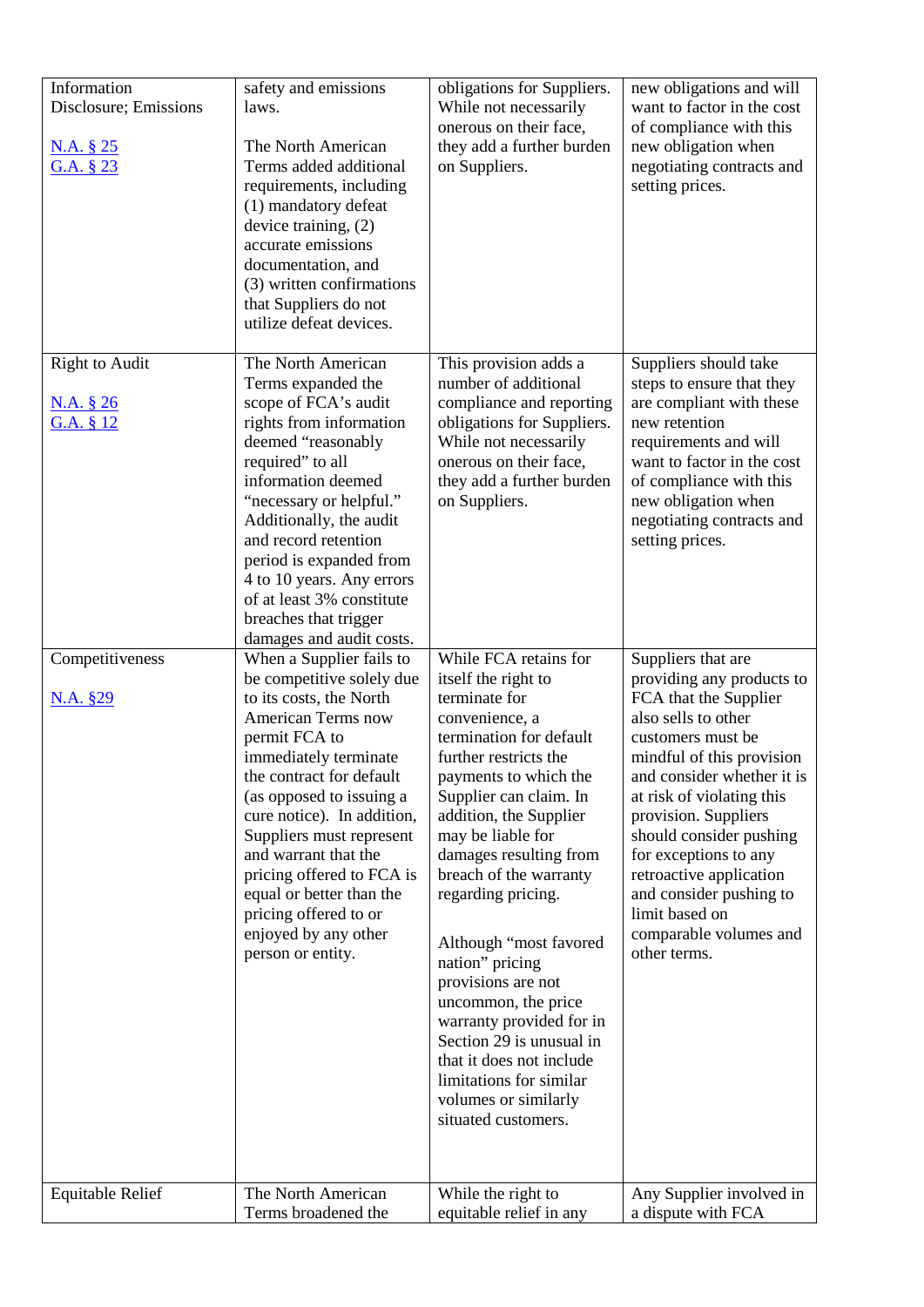| N.A. § 30                                                                                                                                     | scope of equitable relief<br>from material breaches<br>regarding delivery and<br>FCA's property to<br>breaches regarding labor<br>disputes, the use of<br>FCA's name, data and<br>trade secrets, audits,<br>taxes, and compliance<br>with applicable laws.                                                                                                                                                                                                                                                                                                                                                                                  | dispute (including a<br>preliminary injunction)<br>will be determined by the<br>court (or arbitrator if<br>applicable), courts often<br>will consider contractual<br>acknowledgments of the<br>right to equitable relief<br>when making that<br>determination.                                                                                                                                                                                                                                                                                                                                                                                                          | involving potential<br>claims for equitable relief<br>should be aware of this<br>provision and review the<br>impact of the provision<br>with its legal counsel.                                                                                                                                                                                                                                         |
|-----------------------------------------------------------------------------------------------------------------------------------------------|---------------------------------------------------------------------------------------------------------------------------------------------------------------------------------------------------------------------------------------------------------------------------------------------------------------------------------------------------------------------------------------------------------------------------------------------------------------------------------------------------------------------------------------------------------------------------------------------------------------------------------------------|-------------------------------------------------------------------------------------------------------------------------------------------------------------------------------------------------------------------------------------------------------------------------------------------------------------------------------------------------------------------------------------------------------------------------------------------------------------------------------------------------------------------------------------------------------------------------------------------------------------------------------------------------------------------------|---------------------------------------------------------------------------------------------------------------------------------------------------------------------------------------------------------------------------------------------------------------------------------------------------------------------------------------------------------------------------------------------------------|
| <b>Cost Savings</b><br>Programs<br><u>N.A. § 32</u>                                                                                           | Suppliers must use "best<br>efforts" to reduce costs as<br>much as possible and<br>pass on all savings to<br>FCA. By October 1 of<br>each year, the Supplier<br>must provide a written<br>plan for implementing<br>cost savings and<br>productivity<br>improvements. Such<br>plans are deemed binding<br>on the supplier.                                                                                                                                                                                                                                                                                                                   | The obligation to pass<br>through any cost savings<br>creates a one-way ratchet<br>effect in which the<br>Supplier is forced to pass<br>any cost reductions<br>through to its Supplier<br>without the<br>corresponding ability to<br>pass through any cost<br>increases.                                                                                                                                                                                                                                                                                                                                                                                                | Suppliers should take<br>steps to ensure that they<br>are compliant with the<br>obligation to provide an<br>annual cost-saving and<br>productivity plan.<br>Suppliers may want to<br>consider pushing for<br>revisions to the<br>obligation to pass<br>through cost savings<br>without a corresponding<br>ability to pass through<br>cost increases.                                                    |
| Seller's Contracts<br>with its Suppliers and<br>Subcontractors; Seller<br>Acting as a Directed<br><b>Component Supplier</b><br>N.A. §§ 33, 34 | The North American<br>Terms expand FCA's<br>regulation of the<br>relationship between Tier<br>1 Suppliers (referred to<br>as "Assemblers" in the<br>context of a directed<br>supply relationship) and<br>directed component<br>Suppliers. For instance:<br>$(1)$ Assembler<br>agreements must contain<br>terms at least as<br>beneficial to FCA as<br>those in FCA's contract;<br>(2) any benefits reaped<br>by Assemblers resulting<br>from changes in the<br>Supplier relationship<br>automatically pass on to<br>FCA; (3) FCA may<br>compel assignment and<br>directly enforce the<br>contracts against directed<br>component Suppliers. | While it already is best<br>practice to flow down a<br>Supplier's customer<br>obligations to its sub-<br>suppliers, these changes<br>impose a contractual<br>obligation to do so. Any<br>failure to do so will leave<br>a Supplier at risk of<br>liability to FCA. It also<br>will further impede a<br>Supplier's ability to seek<br>relief from FCA due to<br>failures by a FCA-<br>directed sub-supplier.<br>The obligation to pass<br>through any benefits<br>creates a one-way ratchet<br>effect in which the<br>Supplier is forced to pass<br>any cost reductions<br>through to FCA without<br>the corresponding ability<br>to pass through any cost<br>increases. | Suppliers should review<br>their own contracts with<br>any FCA-directed sub-<br>suppliers to ensure that<br>they adequately flow<br>down the updated FCA<br>Terms and Conditions to<br>those sub-suppliers.<br>Suppliers may want to<br>consider pushing for<br>revisions to the<br>obligation to pass<br>through cost savings<br>without a corresponding<br>ability to pass through<br>cost increases. |
| Term<br>N.A. § 35(b)                                                                                                                          | The duration of FCA's<br>agreements is expanded<br>even further. The North<br>American Terms provide<br>that FCA may                                                                                                                                                                                                                                                                                                                                                                                                                                                                                                                        | This is a highly<br>significant change. As<br>written, it effectively<br>permits FCA to lock<br>Suppliers into a perpetual                                                                                                                                                                                                                                                                                                                                                                                                                                                                                                                                              | Depending on how it is<br>applied by FCA, this<br>provision potentially is<br>among the most<br>significant detriment to                                                                                                                                                                                                                                                                                |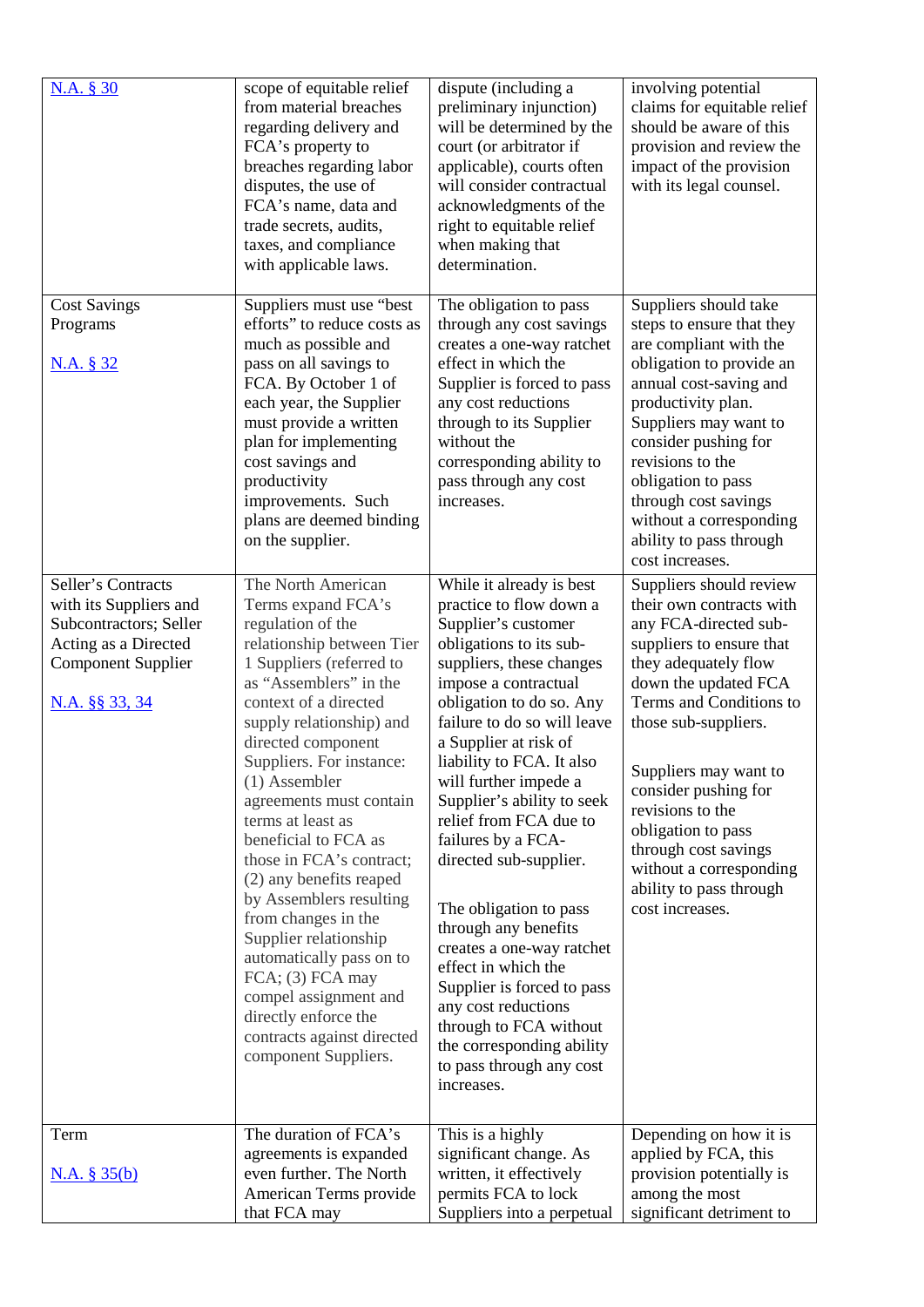|                                                                                    | unilaterally extend<br><b>Purchase Orders across</b><br>multiple vehicle<br>programs, FCA may<br>extend vehicle programs<br>more than once, and<br>agreements with no clear<br>end dates last the life of<br>their respective program.<br>In addition, FCA has<br>added clarifying<br>language providing that<br>any Purchase Order that<br>does not specify an end<br>date, or has an end date<br>of "9999" is considered<br>to have a term for the life<br>of the program. | contract for as long as<br>FCA wishes to continue<br>purchasing from the<br>Supplier with minimal<br>ability of the Supplier to<br>update pricing or other<br>terms.                                                                                              | Suppliers in the new<br>North American Terms.<br>Suppliers should consider<br>whether they can agree to<br>this provision. At a<br>minimum, Suppliers<br>should consider pushing<br>for additional language<br>requiring price<br>adjustments if FCA<br>extends the contract to<br>additional programs or<br>extends additional<br>programs. |
|------------------------------------------------------------------------------------|------------------------------------------------------------------------------------------------------------------------------------------------------------------------------------------------------------------------------------------------------------------------------------------------------------------------------------------------------------------------------------------------------------------------------------------------------------------------------|-------------------------------------------------------------------------------------------------------------------------------------------------------------------------------------------------------------------------------------------------------------------|----------------------------------------------------------------------------------------------------------------------------------------------------------------------------------------------------------------------------------------------------------------------------------------------------------------------------------------------|
| Disposal of Scrap<br>N.A. § 36                                                     | To avoid rendering<br>cancellation claims null<br>and void, Suppliers must<br>now obtain approval<br>from FCA before<br>disposing of any goods,<br>assemblies,<br>subassemblies, or other<br>"materials related to a<br>Purchase Order."                                                                                                                                                                                                                                     | While it remains to be<br>seen how this provision<br>will be interpreted, as<br>written, failure to obtain<br>approval before<br>disposing of material will<br>void <i>all</i> cancellation<br>claims, not just claims<br>related to the material in<br>question. | Suppliers should take<br>steps to ensure that they<br>obtain approval from<br>FCA before disposing of<br>any material.                                                                                                                                                                                                                       |
| FCA Computer<br>Network; Access;<br>Confidentiality<br>N.A. § 37<br>G.A. $§$ 19(f) | The Global Terms<br>prohibit Suppliers from<br>reverse engineering<br>FCA's property.<br>The North American<br>Terms entitle FCA to<br>specific performance and<br>injunctive relief without<br>needing to post bond if a<br>Supplier violates FCA's<br>confidentiality<br>requirements.                                                                                                                                                                                     | This obligation generally<br>aligns with most<br>Suppliers' expectations<br>and general<br>confidentiality<br>obligations under the<br>current Terms.                                                                                                             | Suppliers should take<br>steps, including<br>reviewing their policies<br>and training, to ensure<br>that their employees are<br>trained in using<br>confidential customer<br>information<br>appropriately.                                                                                                                                   |
| <b>Taxes</b><br><u>N.A. § 38</u><br>G.A. § 16                                      | The North American and<br>Global Terms clarified<br>that each party is<br>responsible for paying<br>their respective income,<br>indirect, and withholding<br>taxes.                                                                                                                                                                                                                                                                                                          | This obligation generally<br>aligns with most<br>Suppliers' expectations.<br>However, any failure to<br>properly account for such<br>tax obligations will also<br>constitute a breach of a<br>Supplier's contractual<br>obligations.                              | Suppliers should take<br>steps, including<br>consulting with a tax<br>attorney if necessary, to<br>ensure that they are<br>compliant with all tax<br>and withholding<br>obligations.                                                                                                                                                         |
| <b>Construction</b> ; General<br>N.A. § 39(b)                                      | The North American<br>Terms add an express<br>waiver of any indirect,<br>incidental, special, or<br>consequential damages                                                                                                                                                                                                                                                                                                                                                    | Although several<br>provisions in the current<br>Terms included similar<br>limitations on a<br>Supplier's right of                                                                                                                                                | Suppliers must be aware<br>of this damages<br>limitation when assessing                                                                                                                                                                                                                                                                      |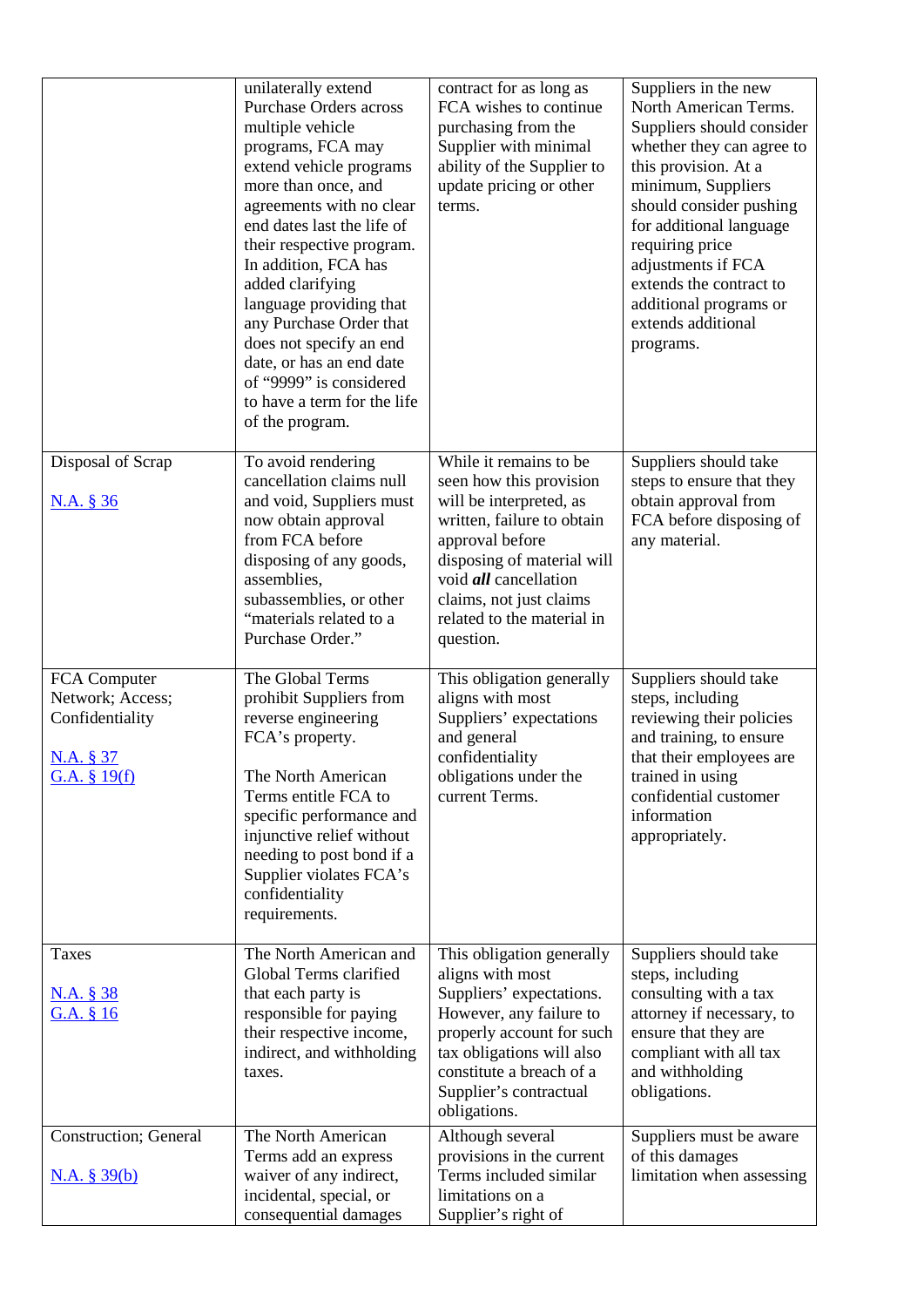|                                               | arising out of a Purchase<br>Order, even if FCA has<br>been advised of the<br>possibility of such<br>damages.                                                                                                                                                                                                                                                                                                                                                                                                                                                                        | recovery, the new North<br>American Terms add a<br>global waiver of indirect,<br>incidental, special, or<br>consequential damages.<br>In some cases, this may<br>represent a potentially<br>significant limitation on a<br>Supplier's ability to<br>recover damages.                                                                                                                                                                                                                                                                                                                                                                                                                                                                                                                                                                                                                                                                        | their risk associated with<br>certain provisions.                                                                                                                                                                                                                                                                                                                                                    |
|-----------------------------------------------|--------------------------------------------------------------------------------------------------------------------------------------------------------------------------------------------------------------------------------------------------------------------------------------------------------------------------------------------------------------------------------------------------------------------------------------------------------------------------------------------------------------------------------------------------------------------------------------|---------------------------------------------------------------------------------------------------------------------------------------------------------------------------------------------------------------------------------------------------------------------------------------------------------------------------------------------------------------------------------------------------------------------------------------------------------------------------------------------------------------------------------------------------------------------------------------------------------------------------------------------------------------------------------------------------------------------------------------------------------------------------------------------------------------------------------------------------------------------------------------------------------------------------------------------|------------------------------------------------------------------------------------------------------------------------------------------------------------------------------------------------------------------------------------------------------------------------------------------------------------------------------------------------------------------------------------------------------|
| <b>Construction</b> ; General<br>N.A. § 39(c) | The North American<br>Terms outlined the order<br>of precedence for<br>agreements with FCA:<br>$(1)$ Policies; $(2)$ National<br>Terms; (3) Global Terms;<br>$(4)$ Purchase Orders; $(5)$<br>other documents that<br>constitute the contract.<br>"Policies" include raw<br>material and steel<br>guidelines, instructions,<br>documents, and<br>procedures applicable to<br>the Supplier's obligations<br>under a Purchase Order.<br>See N.A. § 1 (g).<br>In addition, the terms<br>specify that any conflict<br>"will be resolved in a<br>manner that is most<br>favorable to FCA." | This provision represents<br>a departure from the<br>traditional rule that<br>ambiguity in a contract<br>should be resolved<br>against the drafter (FCA).<br>Further, it reverses the<br>traditional order of<br>precedence in which a<br>specifically negotiated<br>Purchase Order generally<br>controls over more<br>general terms and<br>conditions.<br>FCA's decision to elevate<br>its "Policies" to the prime<br>position is particularly<br>concerning as FCA<br>reserves for itself the<br>"right to unilaterally<br>revise any Policy at any<br>time by publishing such<br>new Policy on the<br>Supplier Portal. Seller<br>shall be responsible for<br>periodically checking the<br>Supplier Portal for<br>updates to the Policies."<br>N.A. $\S$ 1 (g). This<br>effectively permits FCA<br>to unilaterally revise the<br>Policies in ways that may<br>contradict the North<br>American Terms and/or a<br>specific Purchase Order. | Suppliers that seek to<br>negotiate variances or<br>other terms that are<br>different from the North<br>American Terms cannot<br>rely just on having those<br>terms added to the<br>relevant Purchase Order.<br>Additional steps likely<br>are needed, including<br>language expressly<br>stating that the provision<br>controls, notwithstanding<br>Section $39(c)$ of the<br>North American Terms. |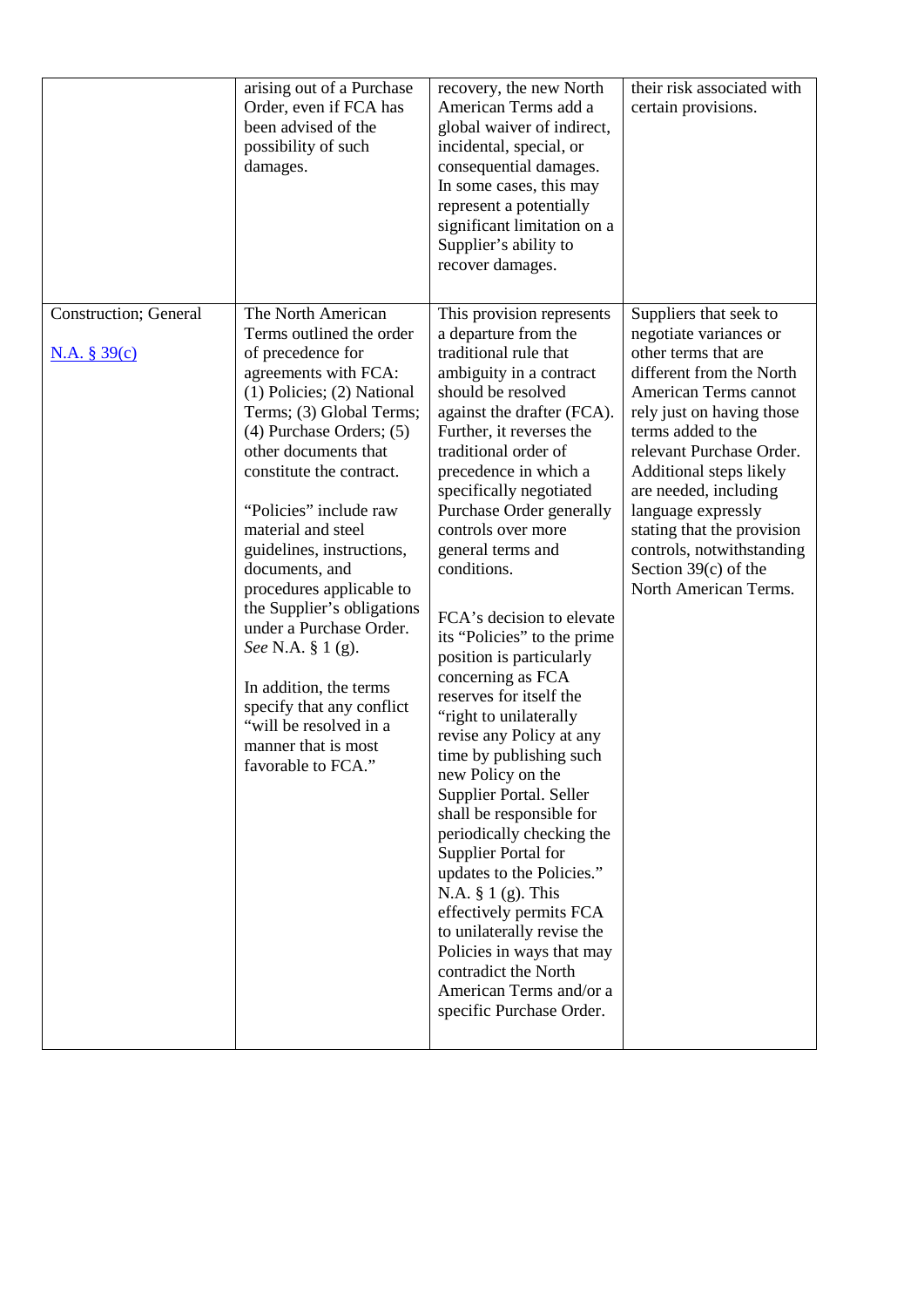# **Select Provisions in the Revised Terms and Conditions**

# **GLOBAL GENERAL TERMS AND CONDITIONS – DIRECT MATERIAL**

## **(Common to all regions)**

The words "hereof", "herein" and "hereunder" and words of like import used in this Contract shall refer to such Contract as a whole and not to any particular provision of the Contract. The captions herein are included for convenience of reference only and shall be ignored in the construction or interpretation hereof. References to sections, articles, paragraphs, and annexes are to sections, articles, paragraphs, and annexes of the Contract unless otherwise specified. Whenever the words "include", "includes", "including" or words of similar import are used in the Contract, they shall be deemed to be followed by the words "without limitation", whether or not they are in fact followed by those words or words of like import. "Writing", "written" and comparable terms refer to printing, typing and other means of reproducing words (including electronic media) in a visible form. References to any agreement or contract are to that agreement or contract as amended, modified or supplemented from time to time in accordance with the terms thereof. References to any person or entity include the successors and permitted assigns of that person or entity. References from or through any date mean, unless otherwise specified, from and including or through and including, respectively.

This Contract has been negotiated by Seller and Buyer, as advised by counsel, and any legal or equitable principles that might require or permit the construction of this Contract or any provision hereof against the Party drafting this Contract shall not apply in any construction or interpretation of the Contract.

In addition to the terms defined elsewhere in these General Terms and Conditions, the following capitalized words and terms shall have the meanings indicated below (such meanings to be equally applicable to both the singular and plural forms of the terms defined).

### **Definitions:**

"**Buyer**" shall be defined in the Contract.

"**Buyer Final Client**" means any company (i) acquiring or using the Goods, whether or not under Control of Stellantis NV and its successors, or (ii) manufacturing, selling, or purchasing vehicles in which the Goods are installed.

**"Buyer Group"** as defined in section 20.

"**Contract**" means, without limitation, these General Terms and Conditions, Purchase Orders, and all terms, provisions, subparts, sections and attachments therein or exhibits thereof, along with any documents incorporated by reference herein or therein.

"**Control**" means with respect to a company: (i) the direct or indirect ownership of a fraction of the share capital that gives a majority of the voting rights at that company's relevant shareholders meetings; (ii) the ownership of the majority of the voting rights in that company by virtue of an agreement entered into with other shareholders or partners; (iii) the effective right to determine the decisions taken at that company's relevant shareholders meetings; or (iv) other rights to direct the management of that company.

"**Good**" means the production parts, prototypes, including all components, raw materials and sub-assemblies thereof, commodities and other items supplied by Seller to Buyer pursuant to the Contract, both as original equipment and for use as service parts, and services.

"**Law**" means any international, federal, state, provincial or local law, statute, rule, regulation, decree, administrative provision, code, ordinance, court order, compulsory process, mandatory standard, decision, treaty/convention, judgement, executive order, standard or guideline or any authority promulgated under any of the foregoing applicable to the Goods or to the Contract and in general to be complied with in the context of the Contract.

**"Party/ies"** means Buyer and Seller collectively and either one of them individually.

**"Policies**" means any of Buyer's processes, policies, and procedures applicable to Seller's required or actual performance or obligations under the Contract, including the guidelines set forth on Buyer's supplier portal as amended or added from time to time.

**"Purchase Order**" means an open or closed purchase order or similar ordering document transmitted electronically or made available to Seller by Buyer.

**"Seller"** means the company accepting these General Terms and Conditions and the subsidiaries under its control to which a Purchase Order is addressed or from which an offer is requested for the purpose of issuing a Purchase Order.

### **1. Applicability; Effectiveness; Entire Agreement Acceptance**

This Contract sets forth the terms and conditions under which Seller will sell and Buyer will purchase the Goods described in the Purchase Order for the period(s) specified in the Contract. Terms and conditions proposed by Seller that are different from or in addition to the provisions of this Contract are expressly rejected by Buyer and are not a part of this Contract, and Seller's acceptance is expressly limited to the terms of this Contract. This Contract is not binding on Buyer until accepted by Seller in the form hereafter specified. This Contract will be accepted and become effective immediately upon the first to occur of: (a) the date on which Seller provides written acceptance to Buyer (whether by electronic means, including clicking "Accept" in Buyer's electronic supplier portal or otherwise subject to applicable Law), or (b) Seller's commencement of any work under the Contract. The Contract constitutes the entire agreement between Seller and Buyer with respect to the matters contained in the Contract and supersedes all prior or contemporaneous oral or written agreements, representations and/or communications.

Additional terms and conditions forming parts of this Contract are set forth in any Exhibit A hereto which is incorporated by reference herein.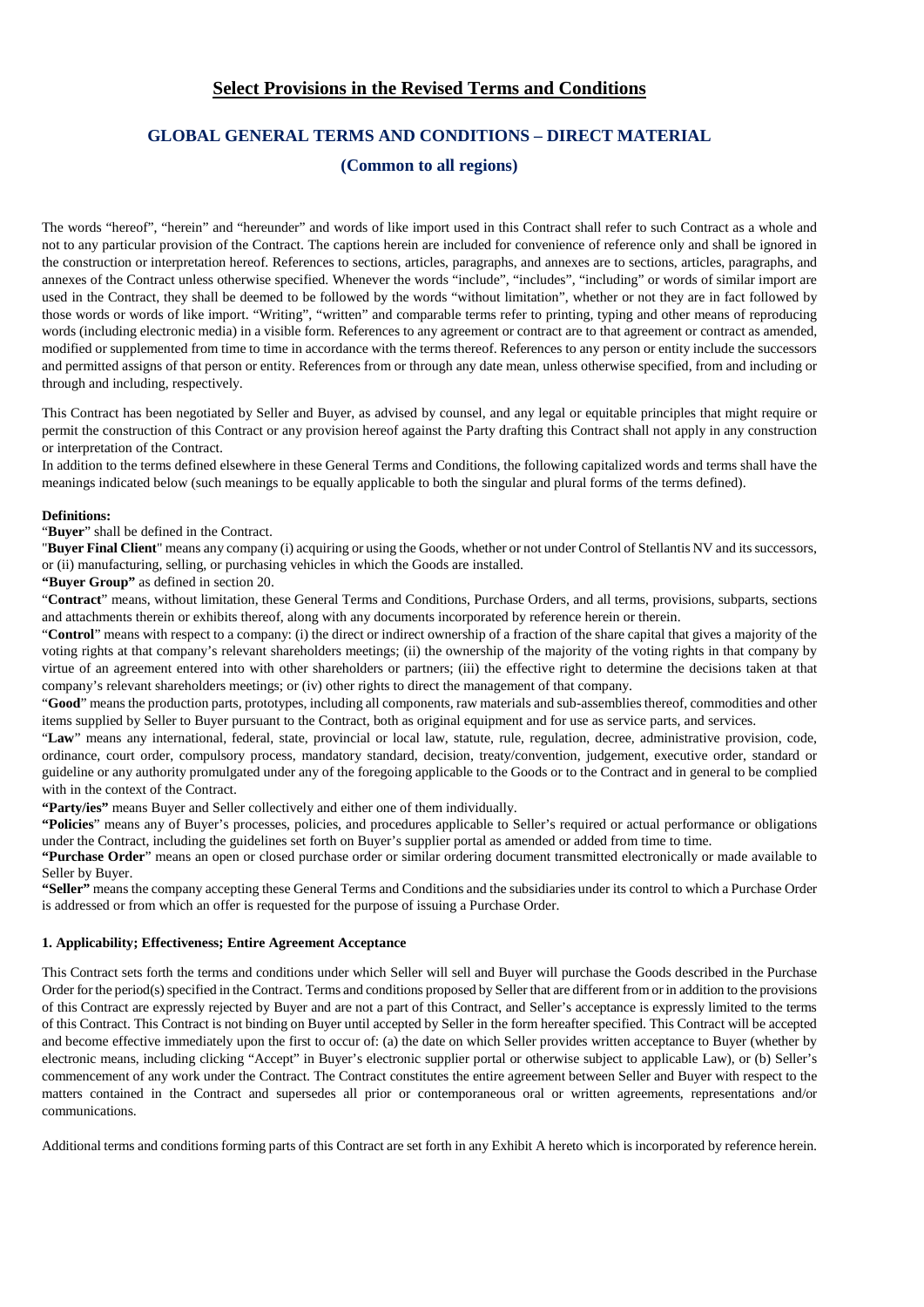### <span id="page-16-0"></span>**2. [Delivery; Scheduling; Electronic Data Interchange](#page-16-0)**

Seller will deliver the Goods at the destination/location and the time set forth in a Purchase Order or as otherwise specified by Buyer. If no delivery location is specified, delivery shall be made by Seller to Buyer's designated location which shall be requested by Seller from Buyer ("Delivery"). Delivery shall be deemed to have occurred: (i) for physical goods, upon proper unloading at Buyer's designated delivery point; and (ii) for services upon performance by Seller and written acceptance by Buyer (or by any third party nominated by Buyer). Time is of the essence. Delivery must be made and completed as specified (including as to time) in the applicable Purchase Order and in accordance with Buyer's releases, broadcasts, and written requirements and instructions issued by Buyer from time to time; provided, however, if Buyer's releases, broadcasts, or written requirements or instructions request a delivery faster than the lead time set forth in the Purchase Order, Buyer and Seller will agree on a delivery time as close to Buyer's requested date as is commercially possible. Seller will electronically communicate with Buyer in a secure (e.g. encrypted) manner and specifically utilizing electronic data interchange (EDI) with respect to all supply chain communications relating to this Contract, including, without limitation, receiving Buyer's production schedules and sending advance shipment notices to Buyer. The term "broadcast," as used herein, means an electronic communication which indicates the Goods requirements for Buyer assembly plants. Without limiting Buyer's rights and remedies, if Seller fails to make one or more deliveries, delivers or provides more Goods than specified by Buyer, or otherwise fails to perform in accordance with this Contract (including as to time), Seller shall be in breach of this Contract and Buyer shall be entitled to the rights and remedies set forth in this Contract. Seller will make appropriate preparations for the delivery of goods and/or the performance of services in accordance with Buyer's timing needs and quality criteria, including, as applicable, compliance with Buyer's requirements found on Buyer's supplier portal; Seller will make appropriate progress, given Buyer's timing requirements, towards completing any required engineering and design activities related to any Good. Buyer may return and is not required to pay for the Goods delivered to Buyer in excess of quantities ordered or for Goods that are otherwise nonconforming. Buyer may make such excess or non-conforming goods available for pick up by Seller at Buyer's facility and, if after fourteen (14) calendar days written notice to Seller, Seller has failed to retrieve (or make other arrangements satisfactory to Buyer for the retrieval of) such excess or non-conforming goods, then Buyer has the right to dispose of such goods at Seller's costs. Buyer may, at any time, change the rate of scheduled shipments, the quantity of shipments or the Good shipped or direct temporary suspension of scheduled shipments. Where quantities and/or delivery schedules are not specified, Seller will deliver goods in such quantities and times as Buyer may direct in subsequent delivery schedules. Further, if Seller's acts or omissions result in or are likely to result in Seller's failure to meet Buyer's delivery requirements and Buyer requires a more expeditious method of transportation for the goods than the transportation method originally specified by Buyer, Seller will be solely responsible for any and all costs and expenses associated therewith.

#### **3. Shipping; Packaging**

Seller will comply, in all respects, with Buyer's shipping and packaging requirements as amended or updated from time to time and as incorporated in the Contract. Unless otherwise provided in the Contract, any charges or costs relating to handling, packaging, storage or transportation of Goods are borne by Seller and have been included in the piece price of the Goods. Further, Seller will: (i) properly pack, mark and ship goods in accordance with the requirements of Buyer, the involved carriers, and Laws in force in each country where the Goods are manufactured, used, sold or transferred and/or the services are performed, including, without limitation, Laws governing the handling and transportation of dangerous goods or hazardous materials; (ii) route shipments in accordance with Buyer's instructions and the terms and conditions stated in the Contract; (iii) provide with each shipment packing slips with Buyer's Contract and/or release number and date of shipment marked thereon; (iv) promptly forward the original bill of lading or other shipping documents for each shipment in accordance with Buyer's instructions; and (v) include on bills of lading or other shipping documents the correct classification of the goods. The marks on each package and identification of the goods on packing slips, bills of lading and invoices (when required) must be sufficient to enable Buyer to easily identify the Goods purchased.

#### **4. Service and Replacement Parts**

Seller will sell to Buyer, or any third party as directed by Buyer, Goods necessary for Buyer or its designee to fulfill its current model service and replacement parts requirements at the price(s) set forth in the Contract, adjusted only for differences in packaging and logistics costs, all as approved by Buyer. If the Goods are systems or modules, Seller will sell to Buyer, or any third party as directed by Buyer, the components or parts that comprise the system or module at price(s) that will not, in the aggregate, exceed the price of the system or module less assembly costs. During the serial production and for fifteen (15) years period after Buyer discontinues the vehicle or the related component, Seller will sell Goods to Buyer to fulfill Buyer's past model service and replacement parts requirements. Unless otherwise agreed by Buyer, the price(s) during the first five (5) years of this period will be those in effect at the conclusion of current model purchases, adjusted only for possible differences in packaging and logistics costs as agreed by Buyer. For the remainder of the fifteen-year period, the price(s) for Goods will be as reasonably agreed by the Parties.

For the sole purpose of remanufacturing or repairing Goods, Seller grants Buyer access to all information of Seller used to manufacture such Goods, including, bill of material, schematics, software strategies and tools, and functional validation tests.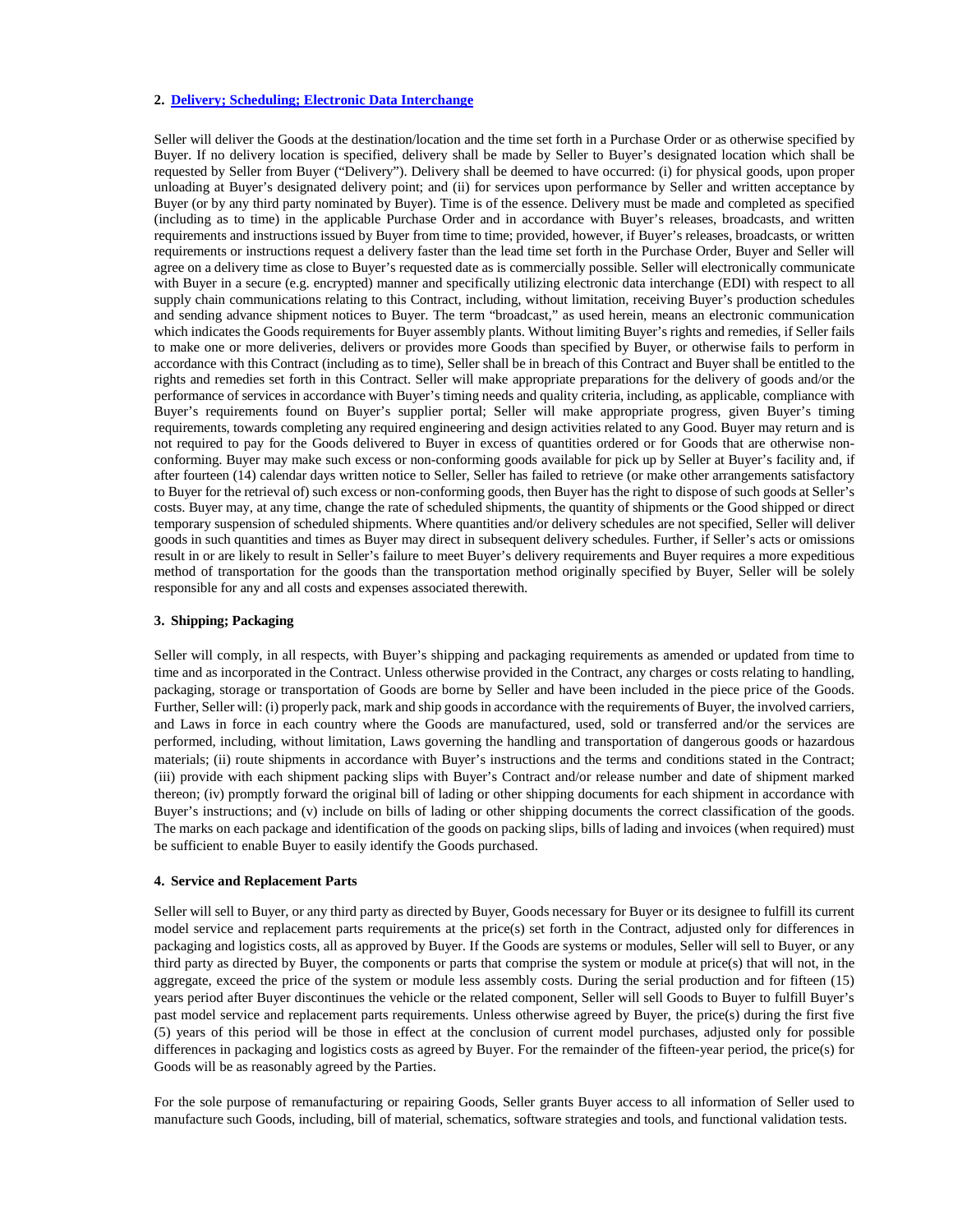If the Good supplied as service parts is manufactured in a country other than the country in which the Good is delivered to Buyer, Seller shall mark it with the indication of the "Made in (country of origin)".

### **5. Transfer of Title**

Risk of loss and full title to goods will pass to Buyer, free and clear of any liens, claims, encumbrances, interests or other rights, upon proper Delivery of the Goods; provided, however, if Buyer rejects acceptance of Delivery or otherwise rejects Goods, even after Delivery, risk of loss and title to such Goods automatically reverts back to Seller at the moment the Seller receives notice of Buyer's rejection. Seller shall be fully responsible for and adequately insure all Goods until proper Delivery to Buyer.

### **6. Seller's Assurance of Performance**

In the event that Buyer has any reasonable grounds for insecurity with respect to Seller's continued performance under the Contract, Seller shall provide adequate assurance of such performance within a reasonable period of time under the circumstances but in no event later than twenty (20) calendar days from Buyer's request and Seller must at all times take such actions as are necessary or appropriate to ensure the uninterrupted supply of Goods to Buyer. Seller's failure to satisfy such requirement shall be deemed a breach of the Contract.

## <span id="page-17-0"></span>**7. [Changes](#page-17-0)**

Buyer may, from time to time, direct changes, or direct Seller to make changes, to drawings and specifications of the Goods or to otherwise change the scope of the work covered by this Contract, including, without limitation, changes to the Term as may be set forth in an Exhibit A and to such matters as inspection, testing or quality control, and Buyer and Seller will promptly discuss, reasonably and in good faith, any pricing adjustments (up or down) to be made in connection with such changes. Notwithstanding any such discussions, Seller will immediately implement such changes.

Seller may propose changes to drawings and specifications of the Goods or to the scope of the work covered by the Contract. If Buyer agrees, in its discretion, to implement such changes, the agreement between the Parties with respect to such changes will be made in accordance with Section 1 above.

Any claim by Seller for pricing adjustments to be made in connection with changes that were approved in writing by Buyer hereunder must be asserted by Seller in writing and pursuant to the relevant provisions set forth in an Exhibit A.

Seller will specify to Buyer and Buyer's designee the location from which the Goods covered by the Purchase Order will be shipped no later than the date on which the Good is approved for production and Seller certifies the location(s) from which it will ship the Goods covered by the Purchase Order are as specified in the Purchase Order.

Seller will not relocate the production, manufacture or assembly of the Goods from the facilities approved by Buyer, or change the location from which the Goods are shipped, without following Buyer's relocation requirements and obtaining Buyer's advanced written consent.

#### **8. Seller's Contracts with its Suppliers and Subcontractors**

Seller will not subcontract any of its obligations under the Contract without the prior written consent of Buyer. Any such consent of Buyer will not release Seller from, or limit, any of Seller's obligations under the Contract. Seller warrants and guarantees its suppliers and subcontractors will satisfy all requirements and obligations applicable to Seller for Goods delivered to Buyer in connection with the Contract, including the obligation to specify the location from which such Goods will be shipped. Seller's agreements with its suppliers shall contain terms at least as beneficial to Buyer as those contained in the Contract.

Seller will actively monitor and ensure that its suppliers and subcontractors for any Goods to be provided under a Purchase Order or the Contract comply with the obligations of such Purchase Order and Contract. Seller will be fully responsible for the acts and omissions of its suppliers and subcontractors, including, such acts and omissions that result in Seller failing to comply with or renders Seller in breach of a Purchase Order or the Contract.

Buyer has the option, in its sole direction, to require Seller to assign to Buyer or its designee (and Seller hereby does so assign in the event Buyer so elects) any and all rights, claims, or remedies that Seller has or may have against its supplier or subcontractor in connection with Goods provided under the Contract or Purchase Order. If Buyer exercises its assignment option: (i) Buyer shall not be, or be deemed to be, a successor in interest to Seller or otherwise responsible for the acts or omissions of Seller or for any counter claims, damage claims, costs, expenses, or similar claims or liabilities that Seller's supplier or subcontractor may have or may assert against Seller; and (ii) Buyer shall not be responsible or liable for any Goods provided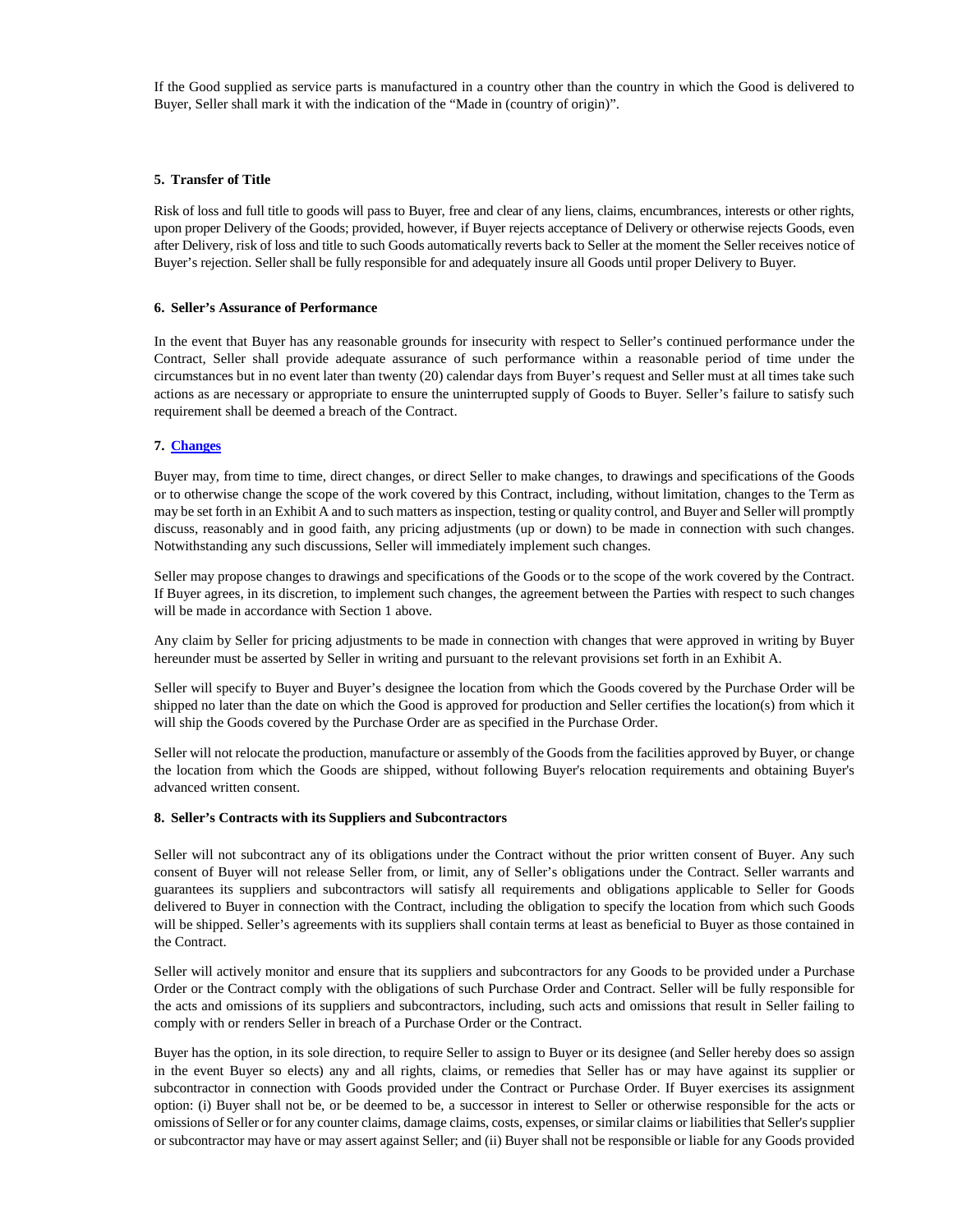by Seller. This provision, whether or not the assignment right is exercised, does not affect or abrogate any of the Parties' rights or responsibilities under the Contract or Purchase Order.

### **9. Quality**

Seller will comply, in all respects, and will cause its subcontractors and suppliers to comply, in all respects, with Buyer's requirements and procedures as amended or updated from time to time and as incorporated by reference in the Contract. Seller will endeavor to continuously improve the quality of the Goods, its manufacturing and logistics processes. Seller will provide and maintain, and will ensure its subcontractors and suppliers provide and maintain a quality management system that complies with all applicable Laws and Policies and will register and remain registered in Buyer's designated quality management system. Seller will perform quality inspections on a reasonable basis. Seller will make available Seller's systems, procedures, and records to Buyer upon request.

#### **10. Product Warranty; Warranty of Performance**

Seller warrants and guarantees that:

- (i) the Goods covered by the Contract will conform to all specifications, drawings, samples, descriptions and quality standards (a) furnished or otherwise specified by Buyer, and/or (b) furnished by Seller and approved by Buyer in writing, and will be merchantable, of good material and workmanship and free from any kind of non-conformances and will conform with safety, homologation and reliability requirements of Buyer. In addition, Seller acknowledges to be aware of Buyer's intended use of the Goods covered by the Contract and warrants and guarantees that such Goods have been accordingly selected, designed, manufactured or assembled by Seller and will be fit and sufficient for the particular purposes intended by Buyer; Seller further warrants and guarantees that to the extent that Seller designs any Goods, or Buyer relies on Seller's expertise in any aspect of the design of the goods communicated by Seller to Buyer, those Goods will be fit and sufficient for the purposes intended.
- (ii) Seller has performed and will perform testing activities necessary or appropriate to ensure that the Goods are compliant with Seller's obligations set forth in Section 10.

Any Goods which do not comply with the above (i) and (ii) are considered as non-conformance.

Unless otherwise agreed to by Buyer and Seller in writing, the duration of the warranty provided by Seller to Buyer for the Goods will begin on the date of receipt of the Goods by Buyer and end on the later of: (a) the date of expiration of any warranty period provided under applicable Law for the Goods; (b) expiration of any warranty applicable to the goods provided by Buyer to Buyer's end customer for the vehicle into which the goods are incorporated; or (c) the expiration of any specific warranty period provided in the purchase agreement if any; and/or (d) the expiration of any performance and durability standard provided in any document incorporated by reference into the Contract, including in Buyer's specifications or quality standards.

Without limiting Buyer's other rights and remedies, including without limitation indemnification rights, Seller's obligation to reimburse Buyer's warranty claims due to Seller's breach or failure to fully comply with this Contract or any warranties or duties implied by Law or otherwise made by Seller shall be determined in accordance with Buyer's applicable warranty terms.

If Seller discovers or becomes aware that Seller's Goods or its design or manufacturing processes do not comply or may potentially not comply with vehicle regulatory compliance requirements or Buyer's requirements, Seller shall notify Buyer within twenty-four (24) hours of such discovery or awareness in accordance with Buyer's procedures for reporting such matters to Buyer's vehicle safety and regulatory compliance authorities.

These warranties are in addition to any warranties implied by Law, in equity, or otherwise made by Seller and will survive delivery by Seller and acceptance and payment by Buyer. Furthermore, warranties and covenants in the Contract apply to Goods whether supplied by Seller or Seller's subcontractors or suppliers.

Without prejudice to other rights and remedies available to Buyer by Law or Contract, Seller shall indemnify Buyer for costs associated with quality-issue investigation and containment to the extent caused by Seller's acts or omissions as provided in Section 21.

### <span id="page-18-1"></span>**11[. Compliance with Applicable Requirements; Ingredients Disclosure; Special Warnings and Instructions](#page-18-1)**

<span id="page-18-0"></span>Seller will comply with applicable Law and Buyer's requirements then in effect regarding: (i) the handling, transportation, labeling, processing, registration, notification, prohibition, use, disposal or recyclability of the Goods, containers, and packing, including the formulation and use of raw materials and other substances in the Goods ("Environmental, Health and Safety Requirements"); and (ii) disclosures on the content and origins of raw materials and substances, including conflict mineral disclosures and chemical and substance of concern disclosures ("Disclosure Requirements"). Seller will promptly provide to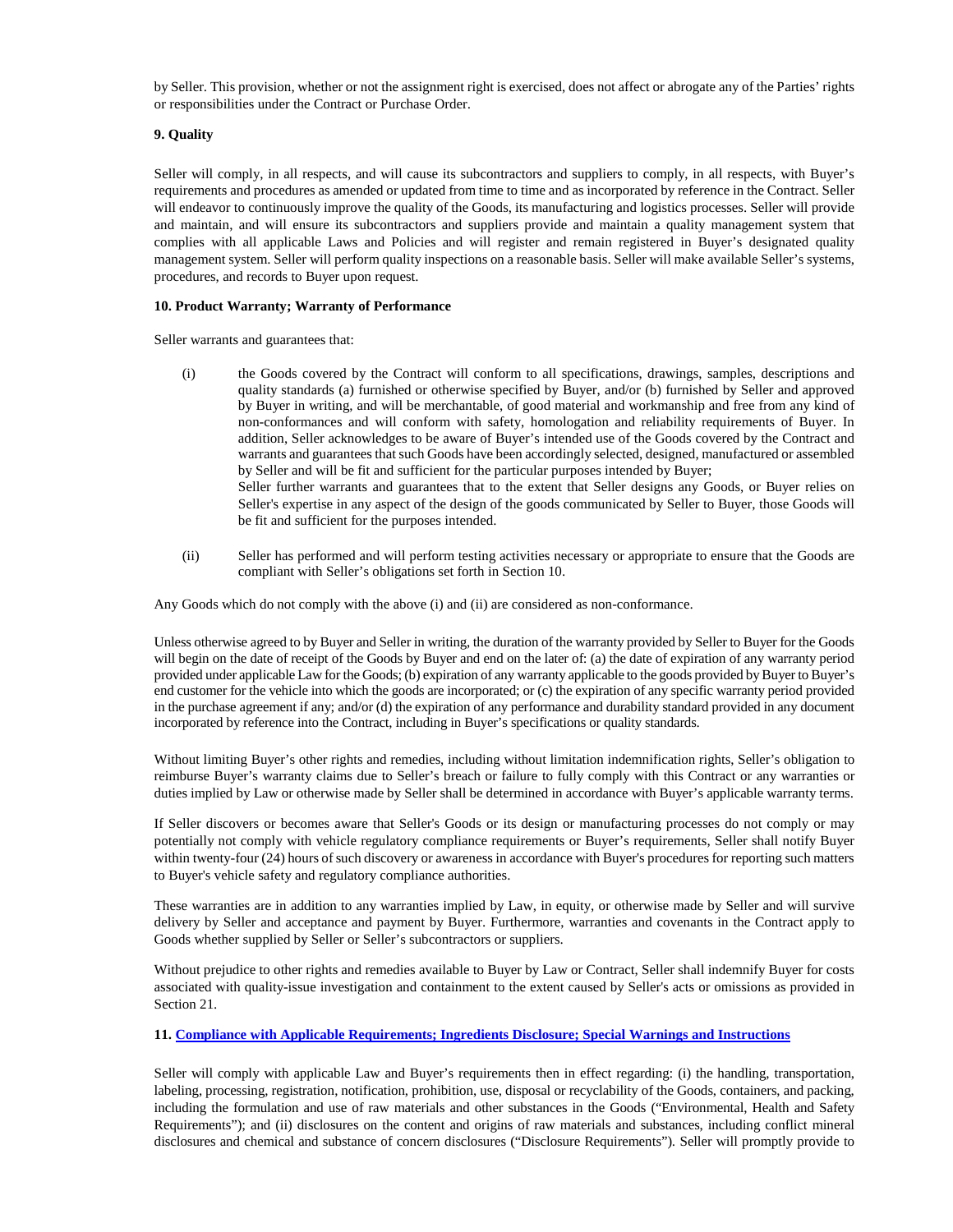Buyer, in such form and detail as directed by Buyer: (a) the formula and list of all ingredients in the Goods, including material safety data sheets; (b) the amount of all ingredients and the percentage of each ingredient in the Goods; (c) an updated formula and list of ingredients promptly upon any change from that provided to Buyer; and (d) a list of the countries of origin for each ingredient contained in the Goods; provided, however, Buyer may require such information from Seller only to the extent necessary to enable Buyer to comply with applicable Law. Upon Buyer's request, Seller will promptly certify to Buyer in writing that Seller is in compliance with all Environmental, Health and Safety Requirements and all Disclosure Requirements. Seller will immediately notify Buyer if Seller is not in full compliance with any Law. Seller must use resources effectively and efficiently to minimize environmental impact. Seller shall not purchase or sub-contract from any illegal or noncompliant channel or supplier and is committed to promote a responsible supply process.

Prior to and with the shipment of the Goods, Seller will furnish to Buyer sufficient advance warning and notice, in writing (including, without limitation, appropriate labels on the goods, containers and packing), of any material that is an ingredient or a part of any of the Goods that is or could become dangerous or hazardous material so as to warrant special handling instructions, as may be necessary to advise carriers, Buyer and their respective employees of how to exercise that measure of care and precaution that will comply with applicable Laws in force in each country where the Goods shall be manufactured, used, sold or transferred and/or the services shall be performed and prevent bodily injury or property damage in the handling, transportation, processing, use or disposal of the Goods, containers and packing shipped to Buyer; and such special handling instructions for such materials.

Seller will promptly provide, in writing, any information regarding the Goods requested by Buyer so that Buyer may comply in a timely manner with reporting requirements under applicable Law, in particular with respect to consumer protection, "conflict minerals" or similar materials or ingredients, if any. Seller will track down to the very origin (in particular smelters, mines...) of any ingredients or (raw-) materials in the Goods, and certify this in writing without delay upon Buyer's first request.

### **1[2. Financial Reporting; Audit Rights; Inspection of Seller's Premises](#page-19-1)**

Seller shall own and maintain the financial resources necessary for the performance of the Contract.

Seller shall promptly provide, upon request, to Buyer, in writing:

<span id="page-19-1"></span>(i) the approved balance sheets and, if available, the certified balance sheets of Seller, the business plan of Seller for the current year and the following years, as well as any information regarding Seller's financial condition that Buyer may reasonably request in order to assess and monitor the continuous capability of Seller to properly perform under the Contract, and

(ii) any financial and logistic data that enables Buyer to evaluate the financial health and capacity of Seller to timely supply the Goods, and any audit reports performed by Seller, in particular audits on smelters or refiners of its supply chain, and

<span id="page-19-0"></span>( ) all other financial information and data requested by Buyer from time to time, including, without limitation, information and data related to Seller's cost structure.

Seller shall immediately notify Buyer in writing of any of the following events or occurrences, or any facts or circumstances reasonably likely to give rise to any of the following events or occurrences:

- i. any failure by Seller to perform any of its obligations under the Contract;
- ii. any delay in delivery of Goods under the Contract;
- iii. any nonconforming Goods or quality problems relating to the Goods covered by the Contract;
- iv. any changes in Seller's corporate structure or organization (including any direct or indirect change in control or ownership of Seller);
- v. any deficiency in Buyer's specifications, samples, prototypes or test results relating to the Contract;
- vi. any failure by Seller, its suppliers, subcontractors or common carriers, to comply with applicable Laws in force in each country where the Goods are, or are intended to be manufactured, used, sold or transferred and/or the services are performed, including, with respect to transportation of Goods under the Contract; or
- vii. any material change in Seller's authorized representatives, insurance coverage or professional certifications (e.g. ISO 9001).

If Seller is insolvent, or if a receiver or trustee or administrator is appointed with respect to the Seller, Seller will immediately inform Buyer.

Seller grants, under reasonable conditions, Buyer or any other third party designated by Buyer full access to Seller's premises, books and records, for the purpose of auditing Seller's compliance with the terms of the Contract or inspecting or conducting an inventory of finished Goods, work-in-process, raw materials, manufacturing processes and facilities, testing methodologies, any of Buyer's Property and all work or other items to be provided pursuant to the Contract. Seller will cooperate with Buyer so to facilitate Buyer's audit.

In addition, upon Buyer's request, Seller shall cause its suppliers and subcontractors to allow Buyer to perform the above mentioned inspections and audits at their respective facilities and of the respective premises, books and records.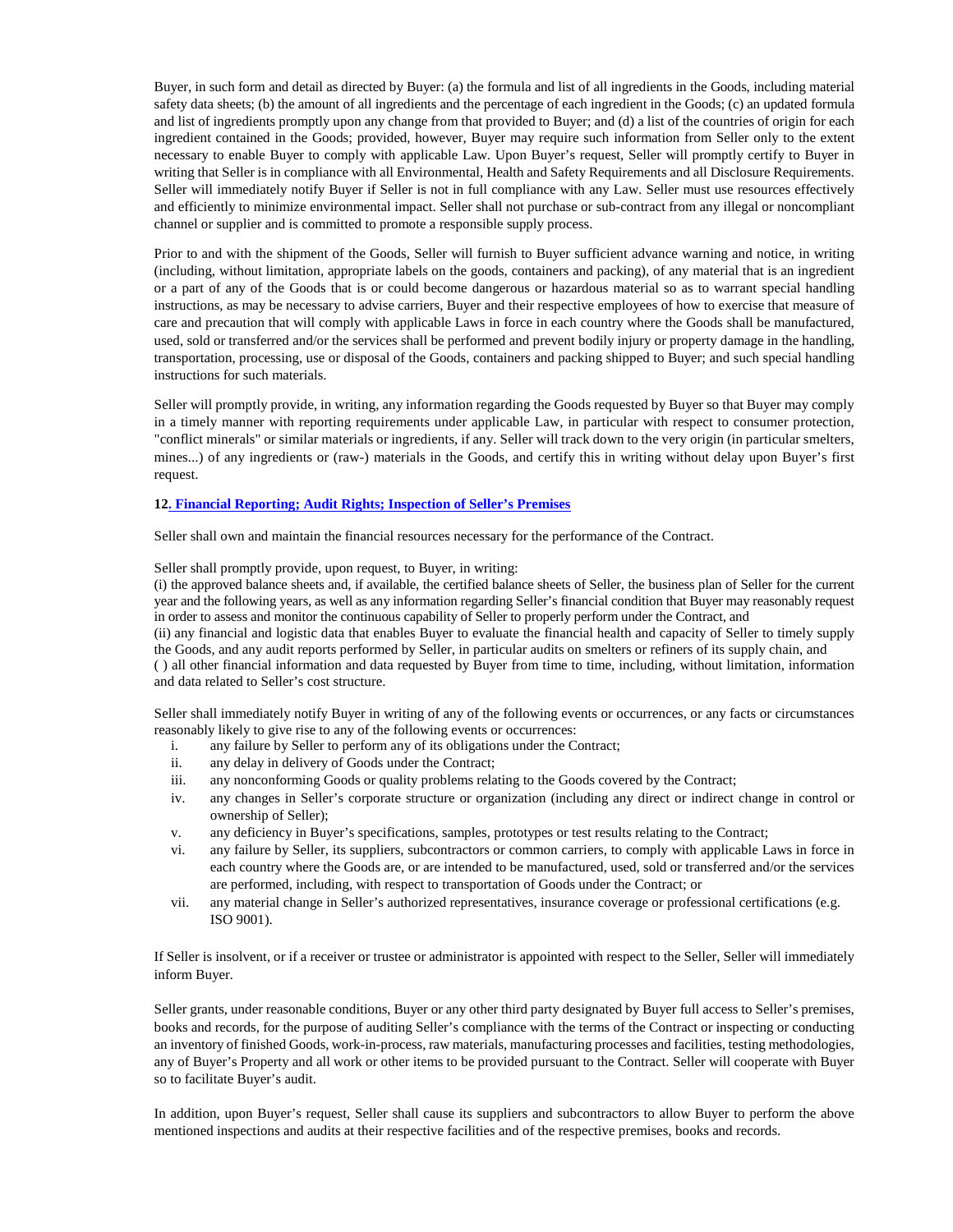All information above shall only be used or disclosed by Buyer, except if otherwise set forth in Exhibit A, in connection with its business, including, without limitation, for any reason related to or in connection with the Contract or with its risk management functions. Seller will preserve all records pertinent to the Contract, and Seller's performance under the Contract, for a period of not less than ten (10) years after Buyer's final payment to Seller under the Contract. Any such audit or inspection conducted by Buyer or its representatives will not constitute acceptance of any Goods (whether in progress or finished), relieve Seller of any liability under the Contract or prejudice any rights or remedies available to Buyer.

### **13. Work Performed on Buyer's Premises**

If Seller or its subcontractors perform any work on Buyer's premises or utilizes the property of Buyer, whether on or off Buyer's premises, Seller will indemnify and hold Buyer harmless from and against any liability, claims, demands or expenses (including, without limitation, legal and other professional fees) for loss of or damages to property, or persons, including injuries and death, to Buyer or Seller, Buyer's or Seller's employees, subcontractors or any other person arising from or in connection with Seller's performance of work or use of Buyer's property.

## <span id="page-20-1"></span>**14. [Price and Payment](#page-20-1)**

The prices stated in the Purchase Order are fixed and are not subject to adjustment for changes in volume, in the price of raw materials or labor, in currency valuation, or for any other reason, unless the prices are adjusted by written agreement of the Parties and then only to the extent specified in that written document.

Seller shall present cost breakdowns to Buyer, in compliance with the documents issued by Buyer and delivered to Seller during the quotation phase.

The prices include the supply of all the materials, labor, labor/social security taxes and contributions related to Seller's manpower, insurance, equipment, management expenses, and any taxes or contributions due or that will be due under the Purchase Order and/or its performance, except otherwise agreed by Buyer in writing.

Payment terms are as set forth in the Contract and will be enforceable to the maximum allowed under applicable Law. Seller will promptly submit correct and complete invoices or other agreed billing communications with appropriate supporting documentation and other information reasonably required by Buyer (collectively, the "Invoice") after delivery or performance of Goods , and the payment period set forth in the Contract will not commence until Buyer has received a correct and complete Invoice which meets all of Buyer's requirements.

Each Invoice must comply with all applicable Law, be issued to the relevant Buyer and include the following information: (i) amount due (in the currency specified in the Contract); (ii) location of delivery or performance; (iii) shipment or delivery information; (iv) Contract or Purchase Order number as applicable; (v) delivery receipt numbers; (vi) the VAT number of Buyer and if applicable, the intra-EU VAT number; and (vii) net weight of physical Goods. Buyer may reject any invoice that is inaccurate or does not conform to these requirements, and Seller will promptly reissue any such rejected invoice. Buyer will use commercially reasonable efforts to assist Seller in correcting any invoice that has been rejected as incomplete or otherwise incorrect.

Buyer's failure to reject an invoice does not constitute Buyer's acceptance of the Goods to which such invoice pertains. Seller is requested to send invoices electronically via EDI as preferred method, alternatively PDF or XML upon agreement between the Parties. Based on the agreed invoice method, Seller will sign and agree to the respective relevant agreement, available in Buyer's supplier portal.

Buyer shall pay for Goods in accordance with the payment terms and in the currency set forth in the Contract, subject to confirmation that the Goods have been received and the services have been properly performed. Payments will be made electronically by bank transfer.

Where Buyer has reasonable grounds to believe Goods provided by Seller under the Contract may be subject to any liens, claims or encumbrances, Buyer may withhold payment pending receipt of evidence that such Goods are free of any liens, claims and encumbrances.

## <span id="page-20-2"></span>**15. [Customs; Origin](#page-20-2)**

<span id="page-20-0"></span>Seller will promptly notify Buyer in writing of material or components used by Seller in the supply of Goods to Buyer, which Seller purchases in, or transfers from, a country or customs territory (e.g., the European Union) other than the country or customs territory in which the Goods are delivered to Buyer, and any duty included in the purchase price of the Goods. Seller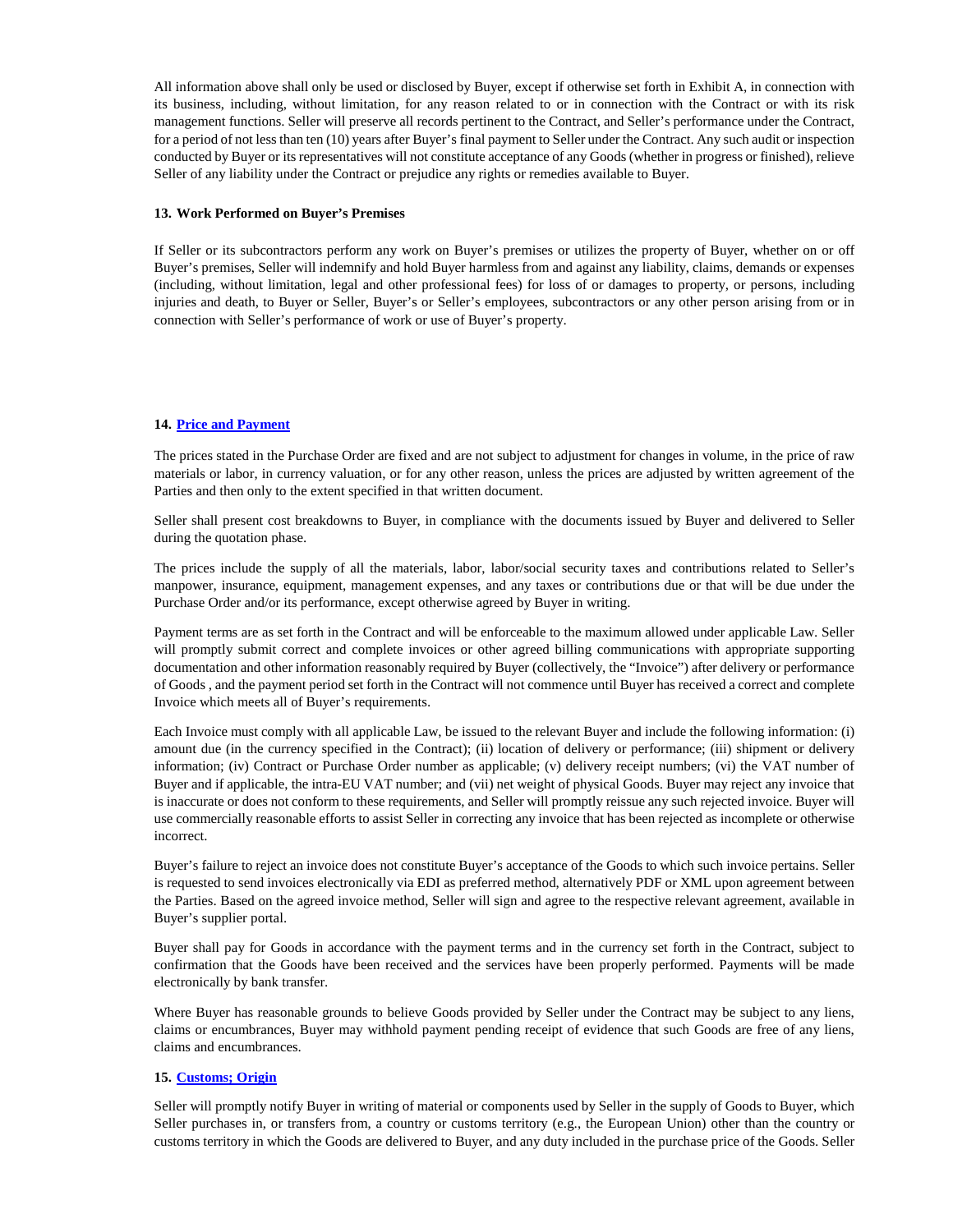shall provide certificates of preferential origin, non-preferential origin and all other customs related documents necessary to comply with the destination country's rules of origin requirements, and any special trade programs, including applicable free trade agreements, and any other customs-related documentation requested by Buyer. Seller will submit preferential origin certificates only in the format provided by Buyer.

Seller shall notify Buyer of any existing or ongoing investigation initiated by the customs agency of the country from which it may export the Goods and provide Buyer with all information and material as required by Buyer if such investigation will or likely may impose any negative impact on the export or Delivery of Goods to Buyer. Seller shall work with Buyer on a mitigation plan (without prejudice to Buyer's rights under Section 21) to ensure the on-time delivery and export to Buyer in accordance with the Purchase Order. Any additional cost incurred to implement such mitigation plan shall be borne by Seller.

If the Goods will not qualify for preferential duty treatment under the programs applicable to the country or customs territory of importation, Seller must inform Buyer of that fact during the negotiation process leading to the selection of Seller as the supplier of the Goods, in which case Buyer may exempt Seller from providing a certificate of origin for such qualification. Absent any such notification from Seller during the selection process, failure of the Goods to qualify for preferential treatment after the selection of Seller will entitle Buyer to immediately terminate the Contract or charge Seller for any duties paid in excess of the duty rates contemplated by the Parties during the selection process, at Buyer's election, unless Seller can show a change in Law occurring after the selection of Seller that would justify disqualification of the Goods from preferential duty treatment.

Credits or benefits resulting or arising from the Contract, including trade credits, export credits or the refund of duties, taxes or fees, will belong to Buyer. Seller will timely and accurately provide all information necessary (including written documentation and electronic transaction records) to permit Buyer to receive such benefits or credits.

Seller warrants that the information regarding the import or export of the Goods supplied to Buyer is true and correct, and that all sales made to Buyer will be made at not less than fair value under the anti-dumping Laws of the countries to which the Goods are exported.

Seller guarantees that "made in ..." or "fabriqué en ..." statements that may appear on the supplies, packaging, label and delivery notes are true and correct, and Seller shall ensure the internal consistency of such materials, i.e., that they are not contradictory in any respect.

Seller shall, for the supply of Goods manufactured in the same country and/or customs territory (EU for example) as manufacturing place of the vehicle or where part or component are fitted with the Goods, provide preferential origin certificates ("long-term suppliers declarations"), on Buyer's request, except if Seller's offer included the explicit statement that the Goods do not qualify for preferential origin.

The same obligation applies to deliveries of Goods which are supplied from a different country and/or customs territory than the country where the vehicles are manufactured or where parts or components are fitted with the Goods, if the respective country(ies) and/or customs territory(ies) are joint parties to free trade agreements (e.g. different EU member states) or if the respective countries are subject to preferential free trade agreements allowing for cumulation. Seller shall submit preferential origin certificates ("long-term suppliers declarations") only in the format provided by Buyer.

Seller will ensure compliance with the recommendations or requirements of all applicable Authorized Economic Operators (AEO), governmental security/anti-terrorism and enhanced border release programs (including, without limitation, the United States Bureau of Customs and Border Protection's Customs-Trade Partnership Against Terrorism (C-TPAT), Canada Border Services Agency's Partners in Protection initiative and Administración General de Aduanas de Mexico's Nuevo Esquema Empresa Certificada (NEEC) program). At the request of Buyer or the appropriate Customs Authority, Seller will certify in writing its compliance with the foregoing.

### <span id="page-21-1"></span>**1[6. Taxes](#page-21-1)**

#### **16.1 Transactional Tax**

<span id="page-21-0"></span>Unless otherwise provided in the Contract, the prices set forth in the Contract will be exclusive of any applicable transactional taxes, including any sales, use, excise, services, value added tax, goods and services tax, or similar tax, and these taxes should be separately identified by Seller in both Seller's quote and in the Contract even if the tax rate is zero. Buyer will not be responsible for any transactional taxes charged by Seller that are not identified in this manner. Seller shall separately state all charges for transactional taxes on its Invoices. Additionally, Seller shall provide Buyer with Invoices in line with the applicable tax Laws to enable, when applicable, Buyer to reclaim the transactional taxes and Seller will provide such documentation no later than when the payment to which the Invoice relates is due from Buyer. Seller will be responsible, when applicable, for remitting the transactional tax to the applicable taxing authority except for those states or jurisdictions where Buyer has provided Seller with an appropriate exemption certificate or when a tax exemption applies to the transaction covered by this Contract. Seller will use reasonable efforts to apply for such exemptions where applicable. Seller will not charge Buyer for any transactional taxes charged by a subcontracting supplier if such tax is recoverable by Seller, or if not recoverable, it would have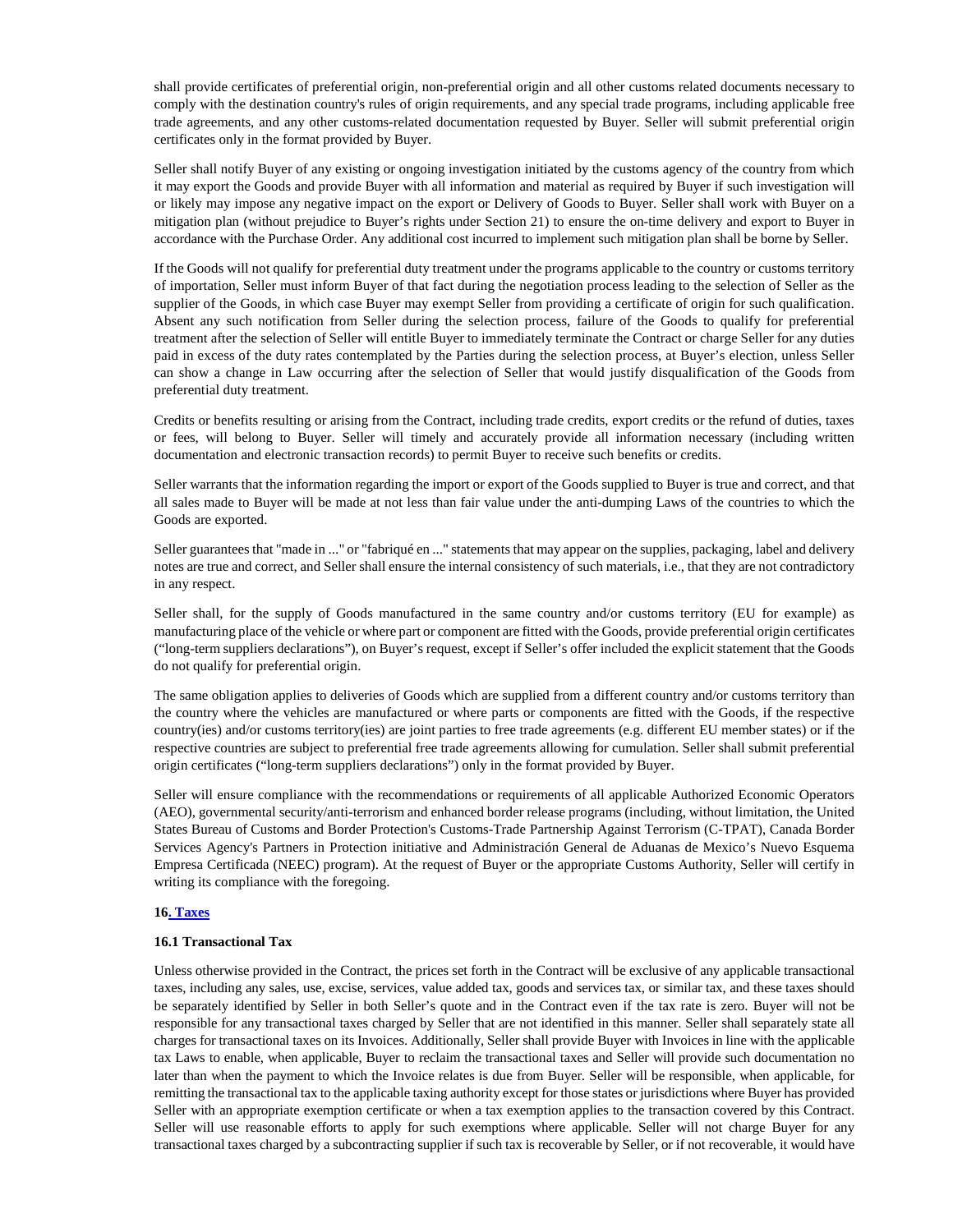been, had Buyer taken the appropriate steps, including structuring the transaction through other entities (either Seller's or Buyer's affiliated companies). If transactional taxes are not recoverable by Seller, Seller agrees to provide detailed billing and customs or other documents as requested by Buyer, which set out the transactional taxes paid or payable to any of Buyer's subcontracting suppliers or to a taxing authority.

#### **16.2 Withholding tax**

If there is any withholding tax applicable on payments by Buyer to Seller, such withholding tax will reduce the amount paid by Buyer to Seller and be borne by Seller. Both Parties will work together and cooperate with each other to minimize, to the extent legally possible, any potential withholding tax; for this purpose, Seller shall provide any statements, forms, affidavits or other documents reasonably requested by Buyer to reduce or eliminate such withholding tax. As the case may be, Buyer will send to Seller the necessary documentation in order to claim the foreign tax credit.

Buyer will not be responsible for any interest or penalties associated with Seller's failure to collect or remit any applicable taxes.

### **17. Seller's Property**

Seller will furnish, keep in good condition, and replace when appropriate, all machinery, equipment, tools, jigs, dies, gauges, fixtures, molds, patterns and other items ("Seller's Property") necessary for the production of the Goods. Seller will insure Seller's Property with coverage for all losses for its replacement value. All expenses resulting from the foregoing shall be borne by Seller. Seller grants Buyer an irrevocable option to acquire ownership and possession of Seller's Property that is used for the production of the Goods upon payment to Seller of its net book value less any amounts that Buyer has previously paid to Seller for the cost of such Goods; provided, however, that this option will not apply if Seller's Property is used to produce goods that are the standard stock of Seller or if a substantial quantity of like goods are being sold by Seller to others, in each case that utilized Seller's Property to manufacture the same, and this option may only be exercised in connection with a termination of the Contract for cause under an Exhibit A.

### **18. Buyer's Property**

All supplies, materials, prototypes and production tools, jigs, dies, gauges, fixtures, molds, patterns, casting patterns, cavities, equipment, software, drawings, documentation, engineering specifications, PPAP submissions and information and test reports, manufacturing aides, test and assembly fixtures, and other items, in each case together with any accessions, attachments, parts, accessories, substitutions, appurtenances, modifications, repairs, refurbishments and replacements thereof and all intellectual property rights contained therein, furnished by or on behalf of Buyer, either directly or indirectly, to Seller, or paid by Buyer through the piece price or in a Purchase Order ("Buyer's Property"), is and shall remain the exclusive property of Buyer, and all right, title and interest in and to Buyer's Property will remain with Buyer, subject only to the limited right of possession and use granted to Seller under this Section. Seller holds Buyer's Property as a bailee at will for the benefit of Buyer. If any tooling that is Buyer's Property does not fully comply with this Contract or otherwise does not meet Buyer's quality standards, Buyer shall not be obligated to pay for such tooling and all amounts paid by Buyer shall be promptly refunded to Buyer by Seller.

Seller will bear all risk of loss of and damage to Buyer's Property, regardless of whether Buyer's Property is located on Seller's premises or Seller's supplier's or subcontractor's premises. Buyer's Property will at all times be properly housed by Seller or its suppliers or subcontractors (as approved in writing in advance by Buyer), insured and maintained by Seller in good condition all at Seller's expense. Seller will replace or repair any such Buyer Property when lost, stolen, damaged, worn, deteriorated or destroyed. Seller will ensure that neither Seller, its suppliers or subcontractors will use Buyer's Property for any purpose other than the performance of the Contract. Buyer's Property will: (i) be deemed to be personalty; (ii) be conspicuously marked by Seller as the property of Buyer; (iii) not be commingled with the property of Seller or with that of a third person; and (iv) not be moved from Seller's premises without Buyer's prior written approval.

Buyer will, at any time, have the right to immediate possession of Buyer's Property, on Buyer's demand. If title in any Buyer's Property has not otherwise passed to Buyer, title will pass as specified in the Contract. Upon the request of Buyer, Buyer's Property will be immediately released to Buyer or delivered to Buyer by Seller, either: (i) via Buyer's selected carrier, at Seller's plant (as per the Incoterms 2020 stipulated in the Purchase Order or as otherwise agreed between Seller and Buyer), properly packed and marked in accordance with the requirements of the carrier; or (ii) to any location designated by Buyer, in which event Buyer will pay to Seller the reasonable costs of delivering such property to such location. If any of Buyer's Property is deemed not owned by Buyer, Seller hereby assigns such Buyer's Property to Buyer and grants Buyer a purchase money security interest in and to all Buyer's Property. Seller, upon request from Buyer, will reasonably cooperate in any act necessary to achieve such assignment or perfect or otherwise establish the priority of such interest, including identifying the date on which Seller takes possession of Buyer's Property and the filing of applicable financing statements

To the fullest extent permitted by Law, Seller waives any liens, claims, encumbrances, interests or other rights that Seller might have or assert on or with respect to any of Buyer's Property for work performed on such property or otherwise. To the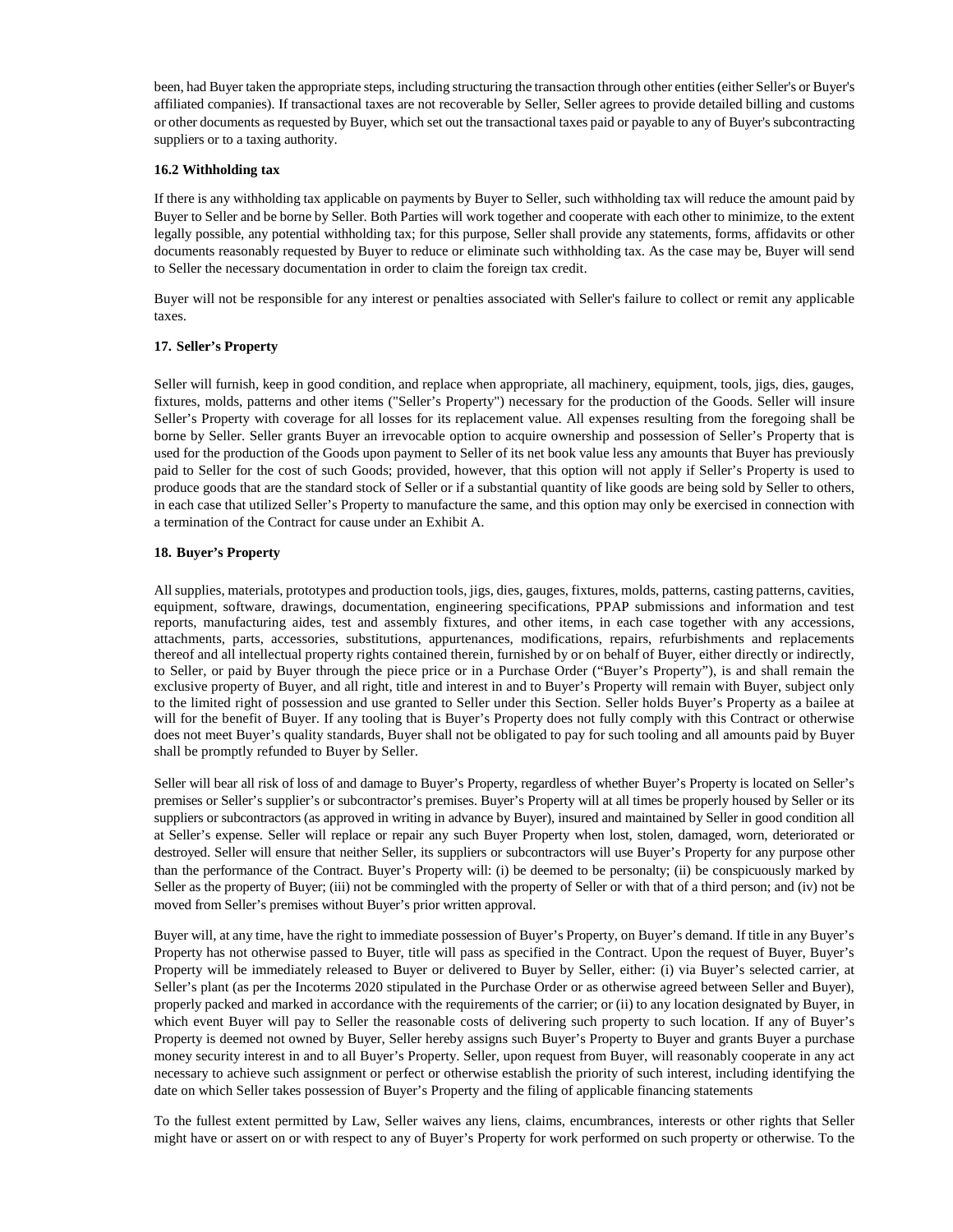extent any Intellectual Property Rights owned by or licensed to Seller is embodied in, or is otherwise necessary for the intended use of, any Buyer's Property, Seller hereby grants to Buyer a fully paid, irrevocable, non-exclusive, worldwide, perpetual to the maximum extent permitted by Law, royalty-free license, with the right to grant sublicenses as necessary for any use of Buyer's Property, to use such Intellectual Property Rights.

### **19. Intellectual Property Rights**

### **a) Definitions**

"Intellectual Property Rights" means any patent, including patented articles, patent applications, designs, industrial designs, copyrights, droit d'auteur, software, source code, database rights, inventions whether or not capable of protection by patent or registration, techniques, technical data, trade secrets, know-how, and any other proprietary right, whether registered or unregistered, including applications and registrations thereof, all related and continuing rights, and all similar or equivalent forms of protection anywhere in the world. Intellectual Property Rights excludes all brands, trademarks, trade names, slogans and logos of Seller and Buyer unless specifically identified as a deliverable or work product of Seller pursuant to the Contract.

The assignment or the licensing of any Intellectual Property Rights includes the assignment or the licensing of all associated rights and obligations including without limitation the rights to make, have made, manufacture, have manufactured, industrialize, use, service, have used, reproduce, represent, adapt, modify, improve, incorporate, prepare derivative works of, distribute, display, disclose under any form and on any media, inform, perform, offer to sell, advertise, sell and import, with the right to sub-license such rights to any third party.

More specifically, the assignment or the licensing of any copyrights (or any item protected by copyrights) or droit d'auteur to Buyer includes the assignment or the licensing of all associated rights and obligations including, the right: (i) to display, or as the case may be, load, transmit and run the works; (ii) to permanently or temporarily reproduce the works in whole or in part by any means and in any form; (iii) to translate, adapt, arrange and/or otherwise modify the works and to reproduce the results thereof; (iv) to distribute and rent out the works and/or any copy or modification thereof; (v) to communicate it to the public, either by wire or by wireless means, including making the work available to the public in such a way that it is available to members of the public from places and at times individually chosen by them; and (vi) to modify and make derivative works thereof, which shall be owned exclusively by Buyer.

#### **b) Foreground Intellectual Property Rights**

"Foreground Intellectual Property Rights" means any Intellectual Property Rights, except Background Intellectual Property Rights: (i) that are related to any work done in whole or in part by Buyer alone, by Buyer and Seller jointly or by Seller alone and conducted under the Contract; or (ii) relating to the Goods.

Should some or all the Foreground Intellectual Property Rights be related to work done by a third party to Buyer, e.g. by subcontractor of Seller, Seller shall ensure that such rights are properly assigned or licensed from such third party to Seller so that Seller is able to assign or sublicense, as required under this Contract, such rights to Buyer and/or any company within Buyer Group.

Buyer and Seller will each retain ownership of any Foreground Intellectual Property Rights that are related to any work that are solely created or made by their respective employees, agents or subcontractors ("Personnel"). Seller hereby grants, upon creation, to Buyer and shall cause its affiliates and their respective Personnel to grant to Buyer, an irrevocable, worldwide, nonexclusive, perpetual to the maximum extent permitted by Law, royalty free, fully paid-up license, with right to sublicense, to all such Foreground Intellectual Property Rights of Seller.

Buyer and Seller will jointly own upon creation any Foreground Intellectual Property Rights that are related to any work that are jointly created or made by Personnel of both Buyer and Seller with the ability to grant licenses, with right to sublicense, without consultation and no duty of accounting to each other for any use or purpose. No exclusive right shall be granted by Buyer or Seller to any third party unless otherwise agreed in writing by the Parties.

#### **c) Background Intellectual Property Rights**

"Background Intellectual Property Rights" means any Intellectual Property Rights of either Buyer or Seller relating to the Goods: (i) existing prior to the effective date of the Contract or prior to the date Buyer and Seller began any technical cooperation relating to the Goods, whichever is earlier; or (ii) that each Party acquires or develops after these dates but in a strictly independent manner and entirely outside of any work conducted under the Contract.

Buyer and Seller will each retain ownership of their respective Background Intellectual Property Rights.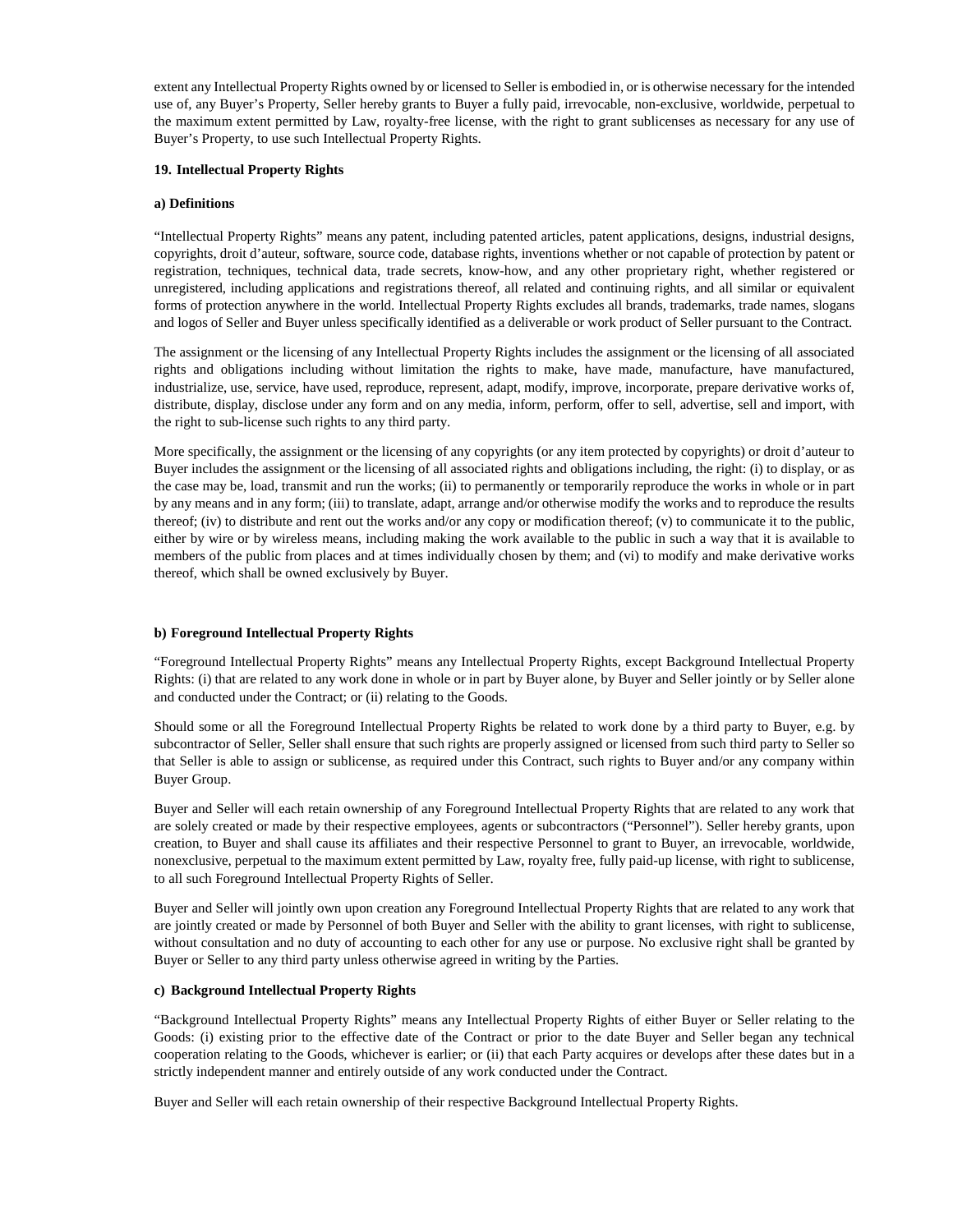Unless otherwise provided for in the Contract, Seller hereby grants to Buyer and shall cause its affiliates and their respective Personnel to grant to Buyer, an irrevocable, worldwide, nonexclusive, royalty free, fully paid-up license, with right to sublicense to any company within Buyer Group, to all Background Intellectual Property Rights that are the subject of the Contract or related in any way to the design, manufacture, sale or use of the Goods (the "Limited License"), provided that Buyer (or the companies within Buyer Group) will only use this Limited License in the event that: (i) Seller breaches or repudiates its obligations by being unable or unwilling to deliver Goods as required under the Contract; or (ii) Seller is unable to supply Goods as required under the Contract as a result of a force majeure event, but in such event only for the duration of Seller's inability to supply. The license granted under this Section 19 (c) will remain in effect for the life of the applicable vehicle program(s) in which such Goods are utilized (now or in the future), including any service parts therefor.

### **d) Copyrights and Droit d'auteur**

To the extent that the Contract is issued for the creation of copyrightable works and/or works protectable by droit d'auteur, the works will be considered "works made for hire" for Buyer except to the extent that the works do not qualify as "works made for hire" or the legal concept of "works made for hire" is unknown under applicable Law, in which case Seller hereby assigns to Buyer all right, title and interest in and to such works, including all copyrights and/or droit d'auteur therein. With respect to jurisdictions in which the copyright and/or droit d'auteur cannot be assigned (such as Germany), Seller hereby grants to Buyer an exclusive, irrevocable, perpetual, worldwide, royalty-free, fully paid-up, transferable and sub-licensable right to use any form of copyrightable works and/or works protectable by droit d'auteur made available by Seller to Buyer hereunder (including source code and binary form of software) in any known and unknown manner.

#### <span id="page-24-2"></span>**e) [Right to Repair](#page-24-2)**

Buyer Group, its dealers, its customers, and its subcontractors have the right to repair, reconstruct, remanufacture, reflash, or rebuild the Goods without payment of any royalty or other amount to Seller.

#### <span id="page-24-3"></span><span id="page-24-0"></span>**f) [Reverse engineering](#page-24-3)**

<span id="page-24-1"></span>Seller acknowledges that Buyer's Property and computer readable data furnished by Buyer to Seller may contain valuable trade secrets. Unless contractually agreed in writing between the Parties, Seller shall not reverse engineer Buyer's Property or data, by, for example, observing, studying, disassembling or testing it. If applicable Law imposes limitations on this obligation, the limitation shall be construed as broadly as legally possible. If Seller learns about Buyer's trade secrets through, for example, contractually agreed reverse engineering, Seller agrees to keep these trade secrets strictly confidential and not to use them for any purpose other than for the performance of this Contract.

#### **g) Free and Open Source Software (FOSS)**

Free and Open Source Software has the meaning defined on: <https://www.gnu.org/philosophy/free-sw.en.html>and <https://opensource.org/osd.>

Seller is not allowed to include any FOSS in the Goods (including in the Background Intellectual Property Rights provided under the Contract) except with Buyer's express written agreement. In the event that Buyer accepts the use of any FOSS, Seller shall comply with the terms and conditions of "FOSS" set forth in the Contract.

#### **h) Logic Keys**

Seller shall not include in the Goods, any security certificate "logic keys" which were not agreed to by Buyer in writing, or any items likely to prevent their full use. In the case of logic keys or any other items, Seller shall send to Buyer, as and when they are produced, any logic keys or other items necessary for using the Goods in full.

#### **i) Miscellaneous**

Goods manufactured based on Buyer's drawings, designs, and/or specifications and/or any software or models provided by Buyer may not be used for Seller's own use or sold to third parties without Buyer's express written authorization. All of the foregoing shall be deemed Buyer's Property.

Nothing in the Contract is an admission by Buyer of the validity of any Intellectual Property Rights claimed by Seller, including an admission that any license is required by Buyer to manufacture the Goods or continue the services contracted. Seller will claim and acquire all rights and waivers of Seller's personnel required to enable Seller to grant Buyer the rights and licenses in the Contract. Seller assumes full and sole responsibility for compensating Seller's personnel for such rights and waivers, including the remuneration of employees.

Seller, on behalf of itself and Buyer Group and their respective dealers and customers, will comply with all obligations with respect to software that forms any part of the Goods, including obligations under any licenses.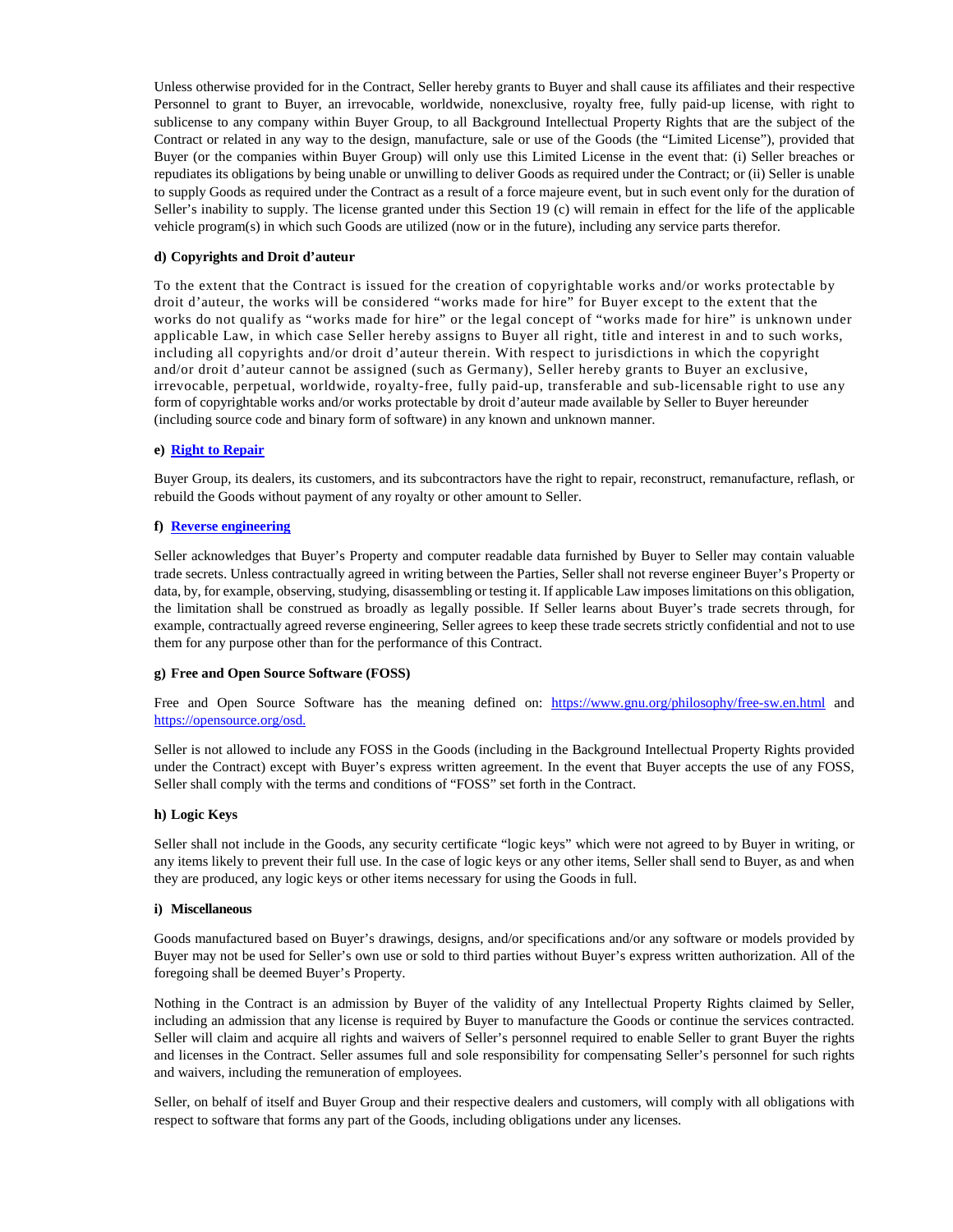### **j) Trademarks**

Seller is allowed to reproduce and use the trademarks belonging to Buyer ("Buyer Trademarks") solely to put Buyer Trademarks on the Goods that meet the quality requirements under the Contract and/or on Buyer's Property), and in accordance with Buyer's published marking standards. Any other use or reproduction, in any manner whatsoever, of Buyer Trademarks or trademarks belonging to any company within Buyer Group is forbidden. Seller recognizes Buyer's right, title and interest in Buyer Trademarks throughout the world and all Buyer Trademarks will be and shall remain the property of Buyer. Any and all use of Buyer Trademarks by Seller inures to the benefit of Buyer and its related companies.

Seller is prohibited from using its own trademarks, or those from any third party, on Goods bearing any Buyer Trademark or an identifying mark specified by Buyer, or if the Goods use Buyer's design (a "Marked Part"). Seller will not sell any Marked Part to any third parties without Buyer's prior written consent. Seller agrees to immediately discontinue any use of Buyer Trademarks on the Goods or any other items upon Buyer's request or at the termination of the Contract and Seller agrees to do one or more of the following at Buyer's option: (i) destroy any such Goods or items and present to Buyer an affidavit of destruction; (ii) return or sell to Buyer at cost any such Goods or items; or (iii) remove and destroy any Buyer Trademarks from any such Goods or items and present to Buyer an affidavit of removal and destruction.

### **k) Extension of the Goods to new countries**

If Buyer decides to produce products having or using the Goods in a new country different from the country where said Goods are made and supplied under the Contract or to grant a third party a license for the production of Buyer's products that have or use the Goods in said country, upon Buyer's request Seller shall make its best efforts to facilitate Buyer's initiatives with reference to localization of the Goods, either through direct local production or through joint-venture production with a local partner or by locally granting a suitable production license, or through other suitable methods allowing Buyer to implement the production or use of the Goods in that new country, ensuring that the Goods cost and quality meet Buyer's standards.

### <span id="page-25-2"></span>**20. [Intellectual Property Indemnification](#page-25-2)**

<span id="page-25-0"></span>Seller represents and warrants that the manufacture, possession, sale or use of the Goods does not infringe or contribute to the infringement of, misappropriate or violate any patent, copyright, trade secret, trademark or any other Intellectual Property Right of a third party.

Seller will investigate, defend, hold harmless and indemnify Buyer, the companies within Stellantis N.V. group, their successors (collectively "Buyer Group") and their dealers and customers against any actual or alleged claims of infringement, misappropriation, violation or other assertions of proprietary rights violations (including patent, trademark, copyright, industrial design right, or other proprietary right, misuse, or misappropriation of trade secret) and resulting damages and expenses (including attorney's and other professional fees) arising in any way in relation to the Goods , including such claims where Seller has provided only part of the Goods (collectively "IP Claims"). Seller expressly waives any claim against Buyer Group that any such IP Claims arose out of compliance with Buyer Group's or its dealers' or customers' design, specification or direction.

In the event a third party makes an IP Claim, Seller shall promptly, at Buyer's option, without suspension in the supply of the Goods to Buyer,: (i) procure for or on behalf of Buyer, at no expense to Buyer, the right to continue using the Goods; (ii) replace the Goods subject to such claim, at no expense to Buyer, with a non-infringing equivalent component, of equal performance and quality that is acceptable to Buyer in its sole discretion; or (iii) modify the Goods subject to such claim, at no expense to Buyer and without impacting their performance and quality, so that they no longer infringe the alleged third party's rights in a manner this is acceptable to Buyer in its sole discretion.

## <span id="page-25-3"></span>**21. [Remedies; Indemnity](#page-25-3)**

<span id="page-25-1"></span>The rights and remedies of Buyer in the Contract are cumulative with, and additional to, all other rights and remedies of Buyer under applicable Law or in equity. Without limiting the foregoing, in the event that any Goods fail to conform to the warranties or other requirements set forth in the Contract or the product specifications incorporated by reference in the Contract, or if Seller otherwise breaches or fails to fully and timely perform any of its obligations under the Contract, Buyer will be entitled to recover from Seller any and all damages, including, without limitation, all direct, indirect, incidental, special and consequential damages, lost profits and revenues, and all legal and other professional fees and costs incurred by Buyer as a result of or in connection with such breach or failure, including, without limitation, direct and indirect costs, expenses and losses incurred by Buyer: (i) in inspecting, sorting, testing, repairing or replacing nonconforming Goods or nonconforming deliveries; (ii) resulting from production interruptions or stoppages; (iii) in conducting recall campaigns or other corrective service actions; (iv) resulting from personal injury, including death, or property damage; or (v) in complying with applicable Laws. If requested by Buyer, Seller will enter into a settlement agreement for the administration and processing of warranty chargebacks for nonconforming Goods.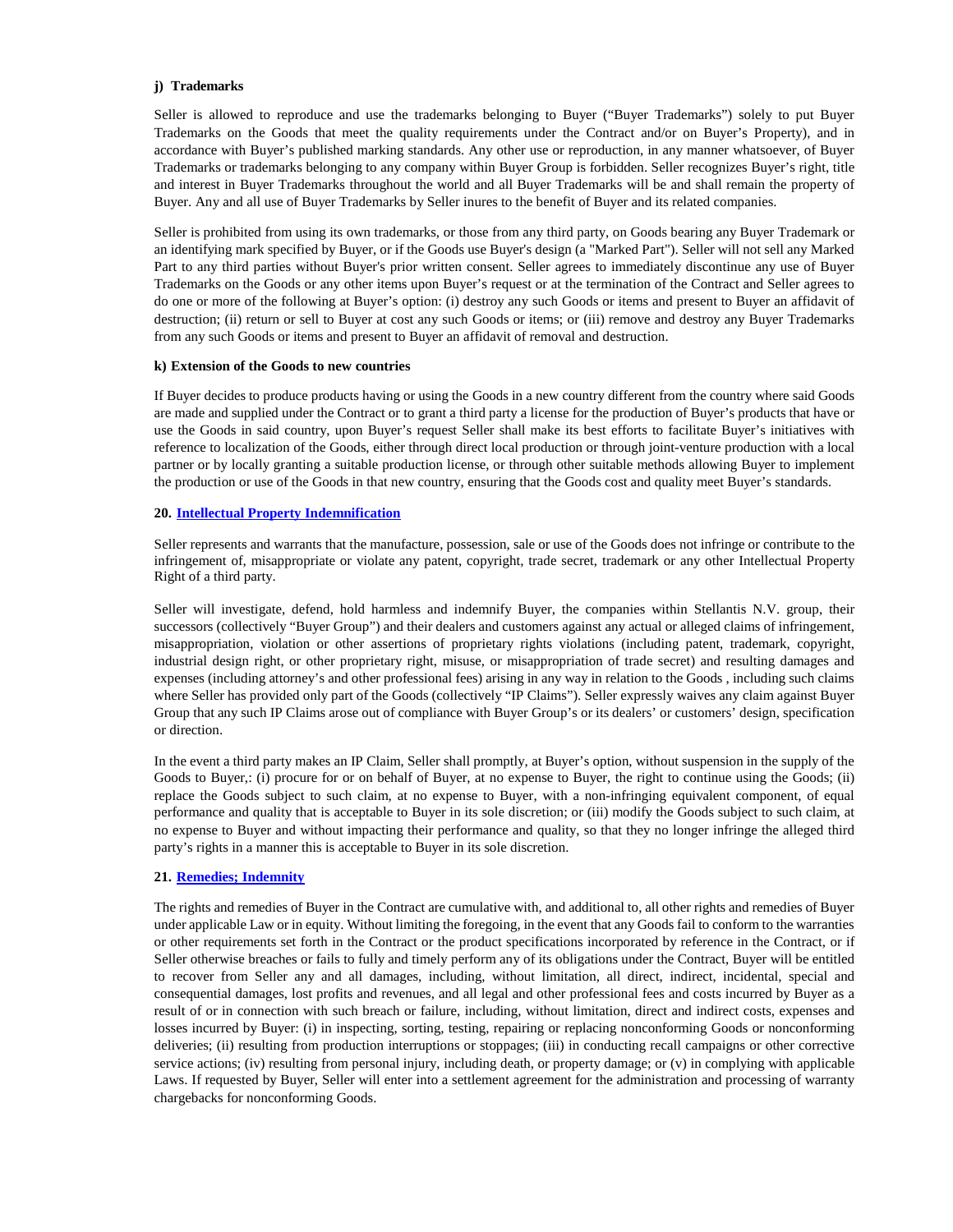Seller will indemnify, defend and hold harmless Buyer Group against any liability, claim, demand and expense (including, without limitation, legal and other professional fees) arising from or relating to any failure of Seller to fully perform any of its obligations under the Contract.

Any Seller representation, warranty and indemnification obligations hereunder, including without limitation, reimbursement of damages for business interruption set forth under the Contract, shall extend to Buyer Final Client.

### **22. [Insurance](#page-26-2)**

Seller shall ensure that the risk prevention measures in compliance with Exhibit A and the best international standards are met at all times at the manufacturing facilities where the Goods are manufactured and, in particular, in such facilities where the Goods are installed, stored or used.

The minimum limits required under this Section may be satisfied through a combination of primary and umbrella liability policies, so long as total limits provided under those policies are not less than the stated limits required.

Upon Buyer's request, Seller will promptly provide to Buyer copies of certificates of insurance evidencing such coverage. Upon any cancellation or adverse amendment of any insurance policy required under the Contract, and prior to its effective date, Seller will deliver replacement certificates of insurance to Buyer certifying the required types and amounts of insurance coverage set forth herein have been obtained.

<span id="page-26-2"></span><span id="page-26-0"></span>Seller shall declare every claim within the deadline and in the manner stipulated by the related Laws and the insurance policies. Seller shall immediately notify Buyer of any change, suspension or cancellation for any reason relating to the coverage level or field of its insurance policies. The fulfillment, or non-fulfillment, of the insurance obligations under the Contract will not relieve Seller of any liability assumed by Seller or in any way modify Seller's obligations under the Contract, including, without limitation, its obligations to indemnify Buyer. The required types and amounts of insurance will not necessarily be adequate to respond to all exposures to loss. The required limits of insurance will not be deemed as a limitation or maximum liability of Seller under the Contract, including, without limitation, its obligations to indemnify Buyer. Seller will be financially responsible for any deductibles, retentions, self-insurance, co-insurance, premiums, and claims or losses in excess of required insurance limits. Seller will cause and confirm that all third parties, including, without limitation, Seller's affiliates, subcontractors and suppliers, providing Goods maintain the same, or greater, insurance requirements as set forth in this Section, name Buyer as an additional insured on all required insurance policies, and otherwise comply with this Section.

#### <span id="page-26-3"></span>**23[. Compliance with Laws](#page-26-3)**

In addition to any requirements set forth in the specifications, Seller warrants and covenants that:

<span id="page-26-1"></span>(i) it shall timely obtain and maintain any applicable certifications, type approvals, licenses or other regulatory or government approvals for the Goods required under applicable Laws in force in each country where the Goods are manufactured, used, sold or transferred and/or the services are performed including but not limited to product safety and vehicle emissions including CO2;

(ii) the Goods, including but not limited to the specifications, delivery and performances of the Goods , shall not impede, delay or otherwise negatively impact Buyer or any third party to whom Buyer sells a product in which the Goods have been incorporated or prevent timely compliance of Buyer with all applicable Laws from time to time in force in the locations where the Goods are made or delivered and where vehicles equipped with the Goods will be delivered, sold or used including but not limited to product safety and vehicle emissions including CO2;

( ) all Goods supplied to Buyer have received any required certification or otherwise received required approvals and that all Goods supplied are in the same material configuration and condition set forth in any application or other submission for certification, including emissions certification, or other approval submitted to any applicable governmental or regulatory authorities. Seller shall provide Buyer with a copy of any relevant certification, certificate of conformity or other approval from applicable governmental or regulatory authorities prior to supplying any Goods and Seller shall promptly notify Buyer if Seller becomes aware of any non-conformity with such certification or other approval or non-compliance with any certification requirements with respect to any Goods.

In providing Goods and otherwise performing under this Contract, Seller and its suppliers and subcontractors, will comply with: (i) any and all applicable Laws; and (ii) any and all applicable Policies.

Seller further represents and warrants that neither it nor any of its subcontractors, vendors, agents or other associated third parties will utilize child, slave, prisoner or any other form of forced or involuntary labor, or engage in abusive employment or corrupt business practices, in the supply of Goods. Seller agrees to comply with all applicable anti-corruption laws in force in each country where the Goods are manufactured, used, sold, or transferred and/or the services are performed, including, without limitation, under French, Italian, UK and U.S. Law, and that neither it nor any of its subcontractors, vendors, agents or other associated third parties will engage in any form of commercial bribery, nor directly or indirectly provide or offer to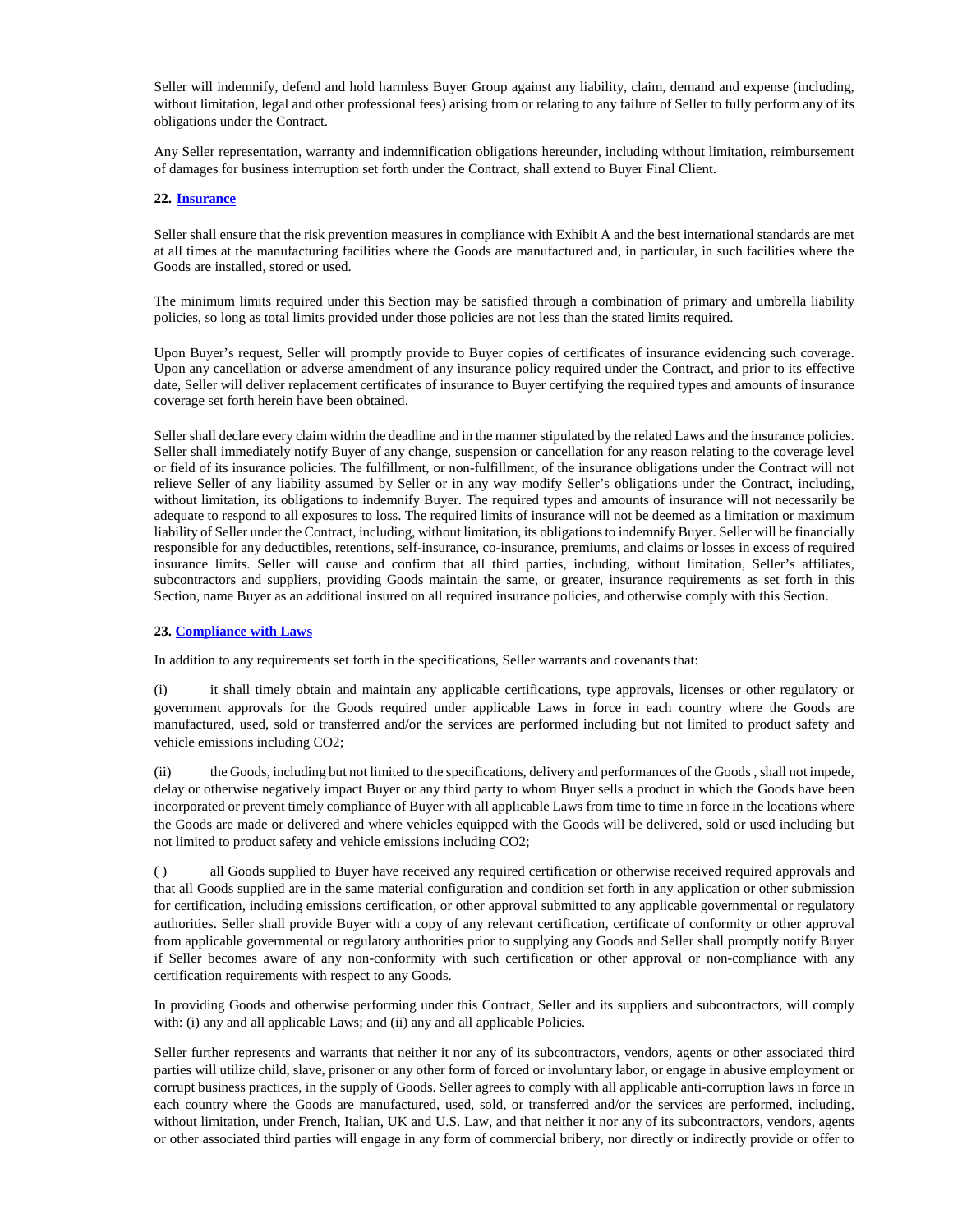provide, anything of value to or for the benefit of, any official or employee of a governmental authority or of any governmentowned, government-controlled or government-affiliated entity to obtain or retain any contract, business opportunity or other business benefit, or to influence any act or decision of that person in his/her official capacity. At Buyer's request, Seller will certify in writing its compliance with the foregoing.

Seller will comply with all applicable Environmental Requirements, including the application thereof to Hazardous Work Product. "Environmental Requirements" includes all Laws pertaining to the protection of human health, safety, wildlife, or the environment. "Hazardous Work Product" includes any material or substance that is regulated by an Environmental Requirement. In particular and without limitation, Seller will comply with all applicable Laws regarding the registration, restriction, prohibition, and/or recyclability of chemicals, including those identified in the Global Automotive Declarable Substance List and any of Buyer's applicable Policies. Seller represents, warrants and covenants that all Goods that are required to be registered on an official inventory maintained by the pertinent governmental jurisdiction have been, or will be as required thereby, registered in full compliance with applicable Law, and Seller will provide immediate notice to Buyer of any use restrictions, reporting requirements, or other obligations imposed with respect to such Goods.

Seller shall comply with Stellantis N.V. group Global Responsible Purchasing Guidelines and acknowledges that it has adopted a code of conduct no less stringent that Stellantis N.V. group Code of Conduct.

At the reasonable request of Buyer, Seller will cooperate with and assist Buyer's other suppliers and contractors in connection with the Contract, these General Terms and Conditions or any Purchase Order.

Seller will indemnify and hold Buyer harmless from and against any liability, claims, demands or expenses (including, without limitation, legal or other professional fees) arising from or relating to Seller's noncompliance with the Laws; Seller will sustain all costs and expenses needed to achieve compliance with existing or new Laws.

## <span id="page-27-1"></span>**24. [Export Controls; Sanctions Compliance](#page-27-1)**

<span id="page-27-0"></span>Seller agrees to become knowledgeable of and comply with all applicable export control and sanctions Laws, including those of the EU, the United States and any other applicable jurisdiction (the "Export Control Laws"). Seller will not violate, and will not cause Buyer to violate, any Export Control Laws (e.g. by transshipping goods through, or supplying Goods or services from, sanctioned countries, or with the assistance of any individuals appearing in sanctioned lists). Seller is aware of the constant change of countries, entities and persons mentioned in sanctioned lists and has taken steps to keep up to date with such changes.

With respect to the Goods or technology that Seller sells to Buyer, Seller will provide to Buyer the information necessary to ensure compliance with Export Control Laws, including any potential military use of such Goods, Export Control Classification Number (ECCN), percent (%) of U.S. content, or if requested, of other country or regional content prior to the sale or Seller's start of real production ("SORP"), whichever is earlier. Licenses or other authorizations required for the export of Goods will be the responsibility of Seller unless otherwise agreed in the Contract, in which event Seller shall provide all necessary information as may be requested by Buyer to request or obtain such licenses or authorizations.

#### **25. No Waiver**

The failure of either Party at any time to require performance by the other Party of any provision of the Contract will in no way affect the right to require such performance at any time thereafter, nor will the waiver of either Party of a breach of any provision of the Contract constitute a waiver of any succeeding breach of the same or any other provision.

#### **26. Non-Assignment**

Under no circumstances may Seller transfer, assign or delegate, in whole or in part, any of its rights or obligations under the Contract (including, without limitation, any right of payment and credit arising from such Contract), whether directly or indirectly by merger, acquisition or contribution to a joint venture, without Buyer's prior written consent, including but not limited to transfers resulting from mergers or acquisitions not accepted by Buyer. Any assignment or delegation by Seller in violation of this Section will be void and of no legal effect. Buyer shall have the right to assign any and all claims against Seller to any third party and the law and venue chosen by such third party shall control with respect to such assigned claim.

Buyer shall have the right, after notification to Seller, to assign the Contracts to any company under the Control of Stellantis NV.

#### **27. Nature of the Relationship of Parties**

Seller and Buyer are independent contracting parties and nothing in the Contract will make either Party the agent or legal representative of the other for any purpose whatsoever, nor does it grant either Party any authority to assume or to create any obligation on behalf of or in the name of the other.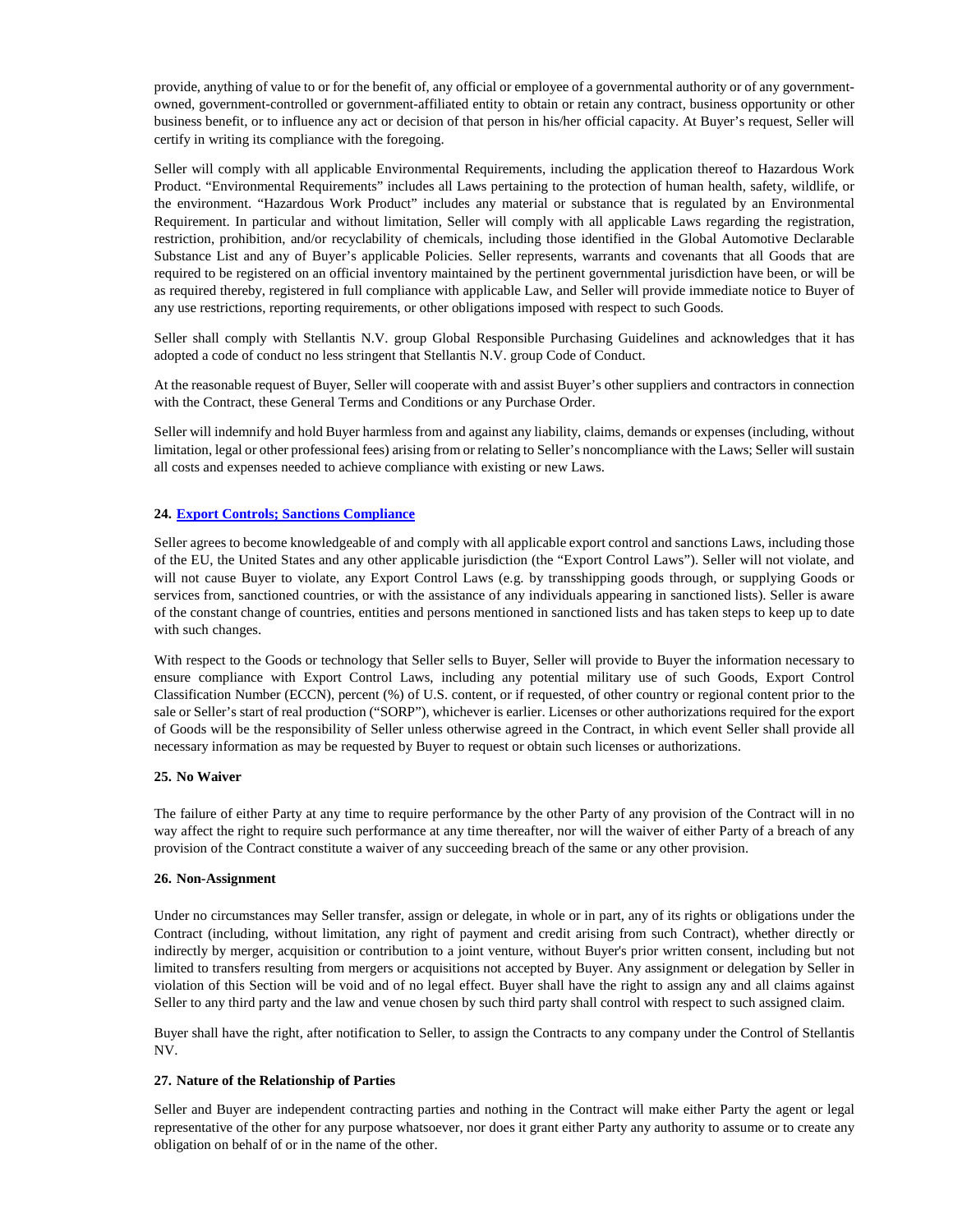#### **28. Severability**

If any term of the Contract is invalid or unenforceable under applicable Law, such term will be deemed reformed or deleted, as the case may be, but only to the extent necessary to comply with such applicable Law, and the remaining provisions of the Contract will remain in full force and effect.

#### **29. No Exclusivity**

No exclusivity is granted to Seller in relation to the supply of the Goods. Therefore, Buyer is allowed to purchase Goods from any other supplier without obtaining prior agreement of Seller and/or giving notice to Seller.

Buyer may provide Seller with estimates, forecasts, or projections of its anticipated future quantity requirements for Goods. Each of these expressions of anticipated future requirements for Goods is provided for informational purposes only, and is not intended to be, and is not, a commitment by Buyer to buy those future requirements.

#### <span id="page-28-1"></span>**30. [Governing Law, Jurisdiction](#page-28-1)**

<span id="page-28-0"></span>The Contract will be governed by and construed in accordance with the laws of the jurisdiction as set forth in the Exhibit A. In addition, the venue and jurisdiction for all disputes under or related to the Contract will be as set forth in the Exhibit A.

# **NORTH AMERICA EXHIBIT A TO GLOBAL GENERAL TERMS AND CONDITIONS**

This North America Exhibit A to the Global General Terms and Conditions ("**Global GTCs**") is hereby agreed to by and between FCA US LLC, a Delaware limited liability company ("**FCA**"), and the individual or entity clicking "Accept" or otherwise agreeing to the General Terms and Conditions as specified in Section 1 below (each, a "**Seller**" and collectively with FCA, the "**Parties**"). The Global GTCs as modified by this Exhibit A shall collectively be referred to as the "**General Terms and Conditions**". To the extent this Exhibit A conflicts or is inconsistent with the Global GTCs, this Exhibit A shall control. Capitalized terms used herein (i) shall have the meaning ascribed to them herein and (ii) but not defined herein shall have the meaning set forth in the Global GTCs.

The General Terms and Conditions are part of the Contract, which constitutes a binding agreement between the Parties, and will operate as a "master agreement" governing all transactions and the relationship between the Parties, including the research, development, manufacturing, purchase, sale, and license of goods and/or services between the Parties, including Purchase Orders, until such time as the Contract is terminated (as permitted below) or amended (but only as specifically permitted in Section 1 below) by the Parties. FCA's Affiliates shall have the right to enforce the Contract against Seller if such Affiliate is dealing with or receiving goods or services from Seller, and FCA shall have the right to assign any of its rights and/or obligations under the Contract to any Affiliate. "**Affiliate**" means any entity controlled by, controlling or under common control with FCA or Seller, as applicable. Notwithstanding the definition in the Global GTCs, the term "**goods**" as used in the General Terms and Conditions shall mean goods, tangible and intangible property, software, and services, as the context requires and to the extent covered by the applicable Purchase Order.

Seller and FCA agree on the following mutually beneficial goals, assumptions, and objectives in entering into the Contract: (i) the confidential nature of information being provided by FCA to Seller in connection with Seller's research, development, manufacturing, purchase, sale, and license of goods and/or services and Seller's involvement with the bidding process and the manufacture and supply of goods; (ii) to ensure a reliable and timely supply of high-quality goods covered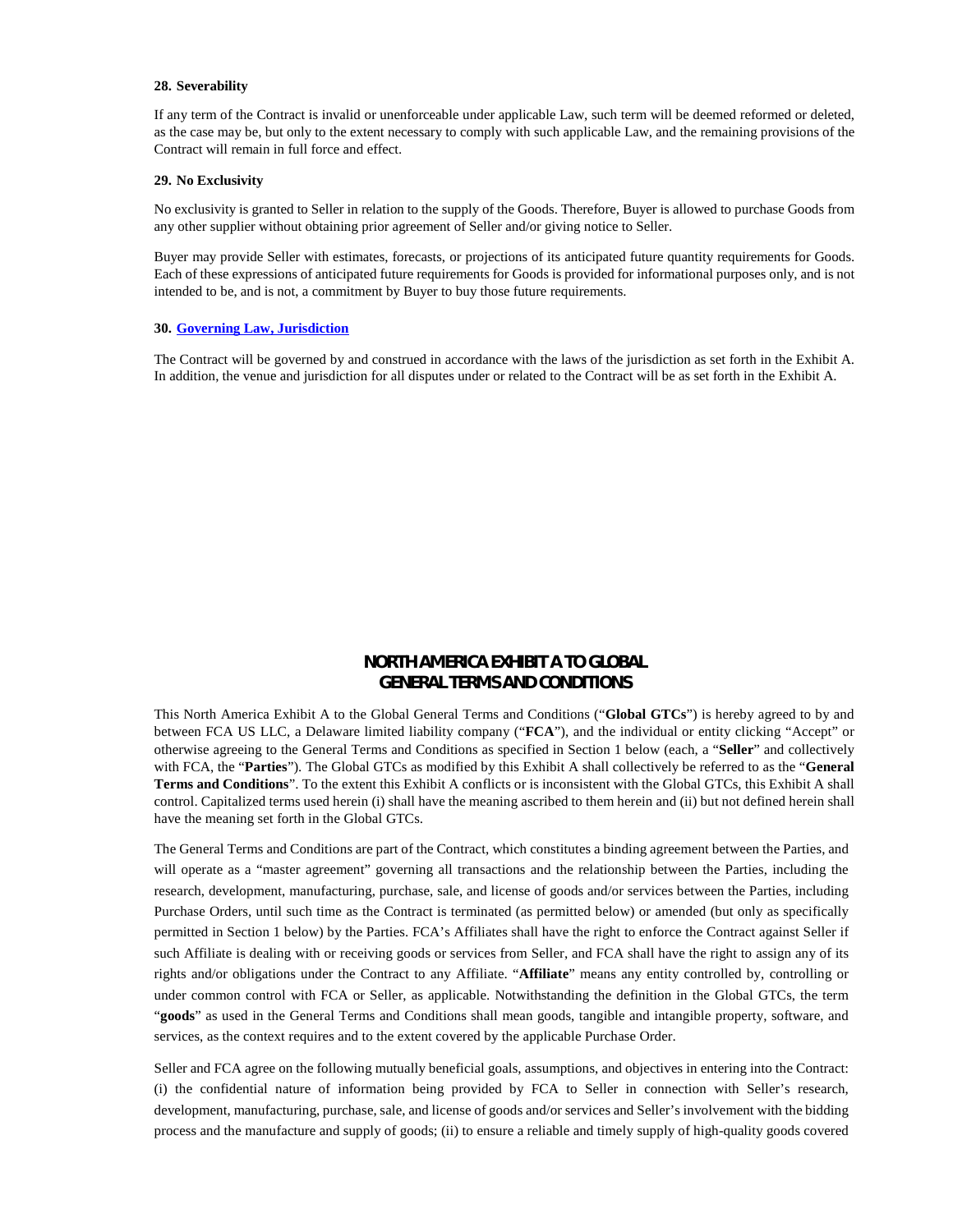by a Purchase Order; (iii) to implement common or complementary processes to forecast necessary quantities, place orders, ship, receive, and make payments for goods; (iv) to identify, contain, and resolve promptly and fairly any issues as to timeliness and quality of goods to achieve FCA's goals; (v) to routinely identify opportunities and implement cost-saving measures related to goods covered by a Purchase Order and the processes of creating, shipping, delivering, and receiving, and Seller's use of, goods, all in accordance with applicable Law (as defined below) and the specific terms and conditions of a Purchase Order; and (vi) each Purchase Order is conditioned upon (a) FCA's ability to, and the sole purpose for entering into a Purchase Order and FCA accepting delivery of and purchasing the goods under a Purchase Order is for FCA to, utilize the goods, directly or indirectly, in the production, manufacturing, distribution, and sale of automobiles and (b) the ability of consumers to visit dealerships and purchase or lease FCA automobiles. This statement of shared goals, assumptions, and objectives is intended to govern the Parties' relationship and is not intended to limit the scope of Seller's obligations. To the extent any aspect of the Contract is unclear or ambiguous, the same will be construed so as to be consistent with and accomplish the goals, assumptions, and objectives set forth above. Unless clearly indicated otherwise by context, all references to and uses of "Purchase Order" in the General Terms and Conditions are deemed to mean each applicable Purchase Order (as defined below) and the Contract as a whole (whether or not a Purchase Order has been issued by FCA at the time).

The Parties hereby agree as follows (which agreement includes the foregoing paragraphs):

## 1. **[Applicability; Effectiveness; Entire Agreement; Acceptance](#page-29-1)**.

<span id="page-29-1"></span><span id="page-29-0"></span>a. Notwithstanding the Global GTCs (see Section 1 thereof), these General Terms and Conditions (and the Contract as a whole) can either be accepted and agreed to by Seller by (i) clicking on "Accept" in the Supplier Portal (as defined below) or otherwise indicating its agreement to the General Terms and Conditions, (ii) providing written acceptance to FCA, or (iii) commencing any work under a Purchase Order, including the ordering of any component of a good, which also serves as acceptance of such Purchase Order subject to and including these General Terms and Conditions. SELLER SPECIFICALLY WAIVES ANY REQUIREMENT FOR SIGNED ACCEPTANCE OF THESE GENERAL TERMS AND CONDITIONS AND OF A PURCHASE ORDER, AND SELLER AND FCA EACH WAIVE ANY DEFENSE TO THE VALIDITY AND ENFORCEABILITY OF A PURCHASE ORDER ARISING FROM THE ELECTRONIC SUBMISSION OF A PURCHASE ORDER TO SELLER AND SELLER'S ACCEPTANCE OF THE ORDER IN ACCORDANCE WITH THESE GENERAL TERMS AND CONDITIONS. Seller acknowledges having actual knowledge of the text of the documents referenced herein. The General Terms and Conditions, including all documents incorporated herein (e.g., the Source Package and the Policies (each as defined below)) can only be amended, modified, altered or supplemented (i) through the issuance of a Purchase Order, or an amended Purchase Order, by FCA and acceptance thereof by Seller in accordance with this Section 1, without modifications, changes or additions to the Purchase Order by Seller, (ii) through a change to an existing Purchase Order through FCA's "Change Notice" ("**CN**") system, or its successors, or otherwise as specifically permitted by the General Terms and Conditions, (iii) by the Parties specifically agreeing to an amendment of the General Terms and Conditions through a signed writing, (iv) by Seller's use of an FCA "click-through" agreement process, or (v) as permitted by FCA pursuant to Section 39.d. Such modified new version of the General Terms and Conditions (as may be shown by a more current version number or date in the lower right hand corner of such General Terms and Conditions), will apply to all Purchase Orders issued on or after the date of such acceptance by Seller and to all releases issued by FCA after the date of such amendment under Purchase Orders existing on the date of such amendment.

b. FCA may issue Purchase Orders from time to time under the General Terms and Conditions. Seller may not offer terms or conditions that are in addition to or different than those that make up a Purchase Order, all of such Seller terms are deemed material and hereby rejected by FCA. ACCEPTANCE OF A PURCHASE ORDER IS EXPRESSLY LIMITED TO THE TERMS SET FORTH IN SUCH PURCHASE ORDER. Seller shall provide the goods specified in a Purchase Order. A "**Purchase Order**" INCLUDES ONLY THE LANGUAGE IN SUCH PURCHASE ORDER, THE CONTRACT, THE GENERAL TERMS AND CONDITIONS, THE SUPPLEMENTAL CLAUSES REFERENCED BY CLAUSE NUMBERS IN A PURCHASE ORDER (full text of such clauses is available on the Supplier Portal), ANY DOCUMENTS INCORPORATED OR REFERRED IN THE PURCHASE ORDER BY FCA, THE SOURCE PACKAGE (as defined below, if any, which is available in the Supplier Portal) FOR SUCH PURCHASE ORDER, AND ANY OTHER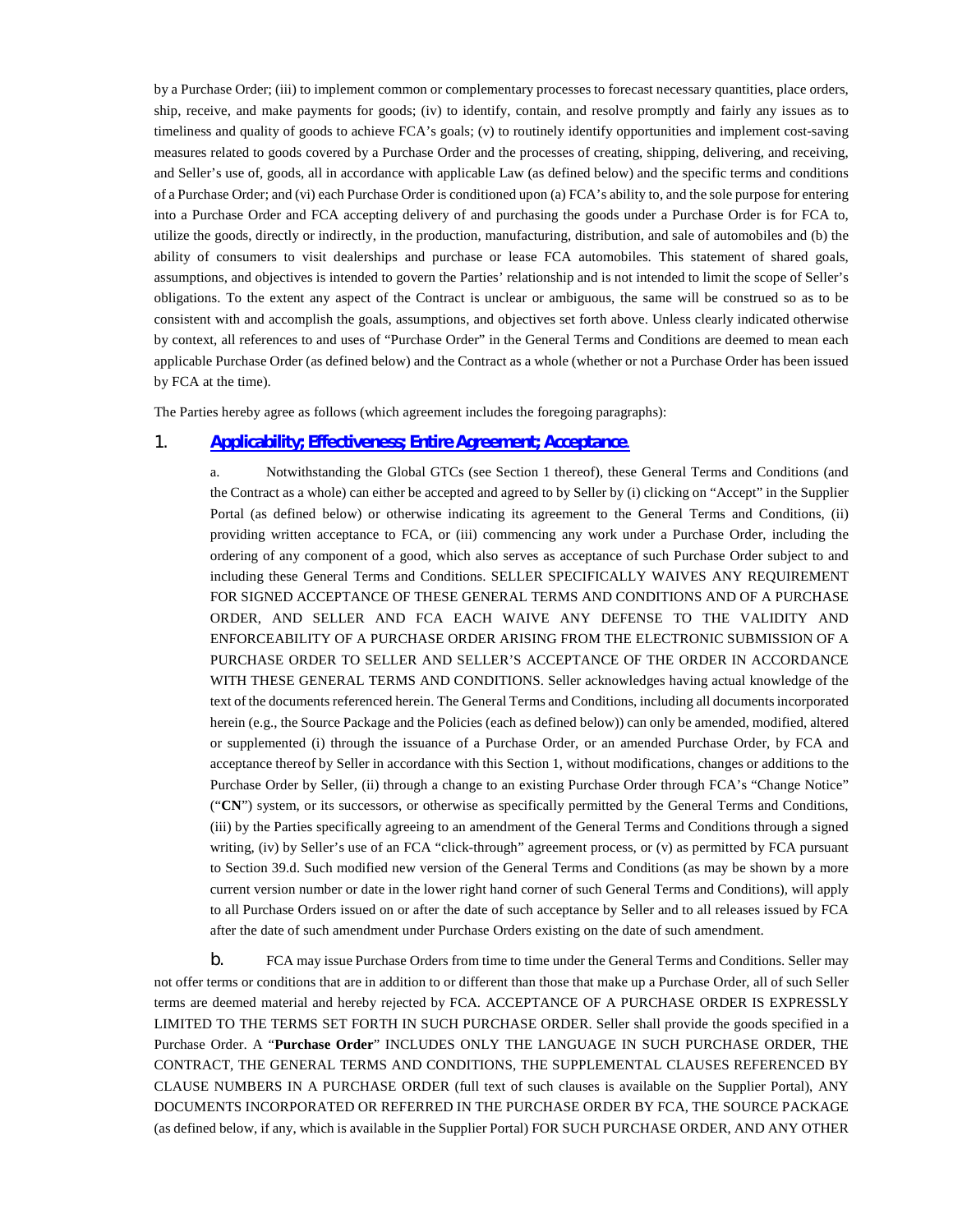DOCUMENT OR AGREEMENT EXECUTED BY THE PARTIES RELATED TO THAT PURCHASE ORDER. The General Terms and Conditions and the documents referenced in the foregoing sentence shall be deemed incorporated into and made a part of the applicable Purchase Order, whether or not actually referenced therein.

c. A Purchase Order, along with the other aspects of the Contract, including the Source Package, constitutes the entire and final agreement of the Parties with respect to the goods described therein and cancels and supersedes any prior or contemporaneous negotiation or agreements related thereto or the subject matter contained therein; provided, however, if Seller and FCA each execute an agreement that addresses the same good or service as a Purchase Order, then the applicable Purchase Order and such executed agreement shall apply to such goods or services and any conflicts will be resolved for the benefit of FCA. Except for information specifically requested by FCA in its RFQ or other sourcing process and then accepted by FCA ("**Specifically Requested Information**"), any information, term, or condition inserted by Seller into the Source Package, Supplier Portal, RFQ response, or any other document, is hereby rejected by FCA and will not become a part of the Contract. The supplemental clauses referenced in a Purchase Order are as published on the date of a Purchase Order or on the date of any amendment to such Purchase Order, in each case as shown on FCA's Web based eSupplierConnect portal (such portal or its successor system, the "**Supplier Portal**"). Seller shall obtain an active login to access the Supplier Portal. Seller acknowledges having read the General Terms and Conditions and the Standard Text ID clauses that are displayed on each Purchase Order (all available on the Supplier Portal) and agrees to be bound by them. Further, Seller shall periodically access and review information and updates on the Supplier Portal; provided, that Seller's failure to do so shall have no effect on whether Seller is bound by the foregoing. The Supplier Portal is FCA's main source of communication and dissemination of information with Seller; Seller shall be deemed to have timely knowledge of information on the Supplier Portal. Seller will not permit any of its employees or contractors to share any login information. "**Source Package**" means all final documents, specifications (including those in FCA's beSTandard database or its successor), ADPs (as defined below), roles and responsibilities documents, and other information provided by FCA within the Supplier Portal, but specifically excludes any terms and conditions, regardless of source, that conflict with the General Terms and Conditions.

d. It is the intent of the Parties that the General Terms and Conditions are a binding contract between the parties as a result of Seller "accepting" the same as set forth above in this Section 1. Therefore, the Parties hereby waive and agree that no version of Section 2-207 of the Uniform Commercial Code (UCC) will apply to the Parties in connection with the formation of this contract; however, if the General Terms and Conditions or any Purchase Order is subject to analysis or interpretation under any version of UCC 2-207, Seller agrees that the following terms apply: THESE GENERAL TERMS AND CONDITIONS SUPERSEDE ALL DIFFERENT, CONFLICTING OR ADDITIONAL TERMS PRE-PRINTED OR OTHERWISE SET FORTH ON ANY RELEASE, ACKNOWLEDGEMENT, CONFIRMATION, REQUISITION, SELLER PURCHASE ORDER, SHIPPING INSTRUCTION, SPECIFICATION OR ANY OTHER DOCUMENT OR COMMUNICATION OF OR BY SELLER, INCLUDING, WITHOUT LIMITATION, ANY TERM OR CONDITION INSERTED OR PROVIDED BY SELLER IN THE SUPPLIER PORTAL OR FCA'S RFQ OR SOURCING PROCESS (EACH, A "**SELLER DOCUMENT**"), AND THESE GENERAL TERMS AND CONDITIONS WILL SUPERSEDE ALL SUCH DIFFERENT, CONFLICTING OR ADDITIONAL TERMS REGARDLESS OF WHETHER THE SELLER DOCUMENT OTHERWISE ATTEMPTS TO OVERRIDE THESE GENERAL TERMS AND CONDITIONS OR A PURCHASE ORDER, INCLUDING, WITHOUT LIMITATION, THROUGH THE USE OF THE PHRASE "NOTWITHSTANDING ANYTHING TO THE CONTRARY IN THE GENERAL TERMS AND CONDITIONS OR PURCHASE ORDER" OR WORDS OF SIMILAR IMPORT. ALL DIFFERENT, CONFLICTING OR ADDITIONAL TERMS SET FORTH IN ANY SELLER DOCUMENT ARE HEREBY DEEMED MATERIAL AND ARE HEREBY EXPRESSLY REJECTED BY FCA, AND ANY FURTHER PERFORMANCE BY THE PARTIES RECOGNIZING THE EXISTENCE OF A CONTRACT (BY COURSE OF DEALING OR OTHERWISE) DESPITE SUCH REJECTION SHALL BE DEEMED TO BE A CONTRACT CREATED THROUGH SELLER'S ACCEPTANCE OF THE FCA-ISSUED PURCHASE ORDER SUBJECT TO THE GENERAL TERMS AND CONDITIONS, THE ACCEPTANCE OF SUCH TERMS IS HEREBY MADE A CONDITION BY FCA TO THE OFFER AND THE FORMATION OF A CONTRACT. ALL PURCHASE ORDERS ARE DEEMED OFFERS (OR SUBSEQUENT OFFERS OR COUNTER OFFERS BY FCA IF ORIGINALLY REJECTED BY SELLER) FROM FCA, AND ACCEPTANCE THEREOF IS (I) EXPRESSLY LIMITED TO THE TERMS OF SUCH FCA OFFER (OR COUNTER OFFER) CONTAINING DIFFERENT OR ADDITIONAL TERMS, WHICH INCLUDES THE GENERAL TERMS AND CONDITIONS, AND (II) CONDITIONED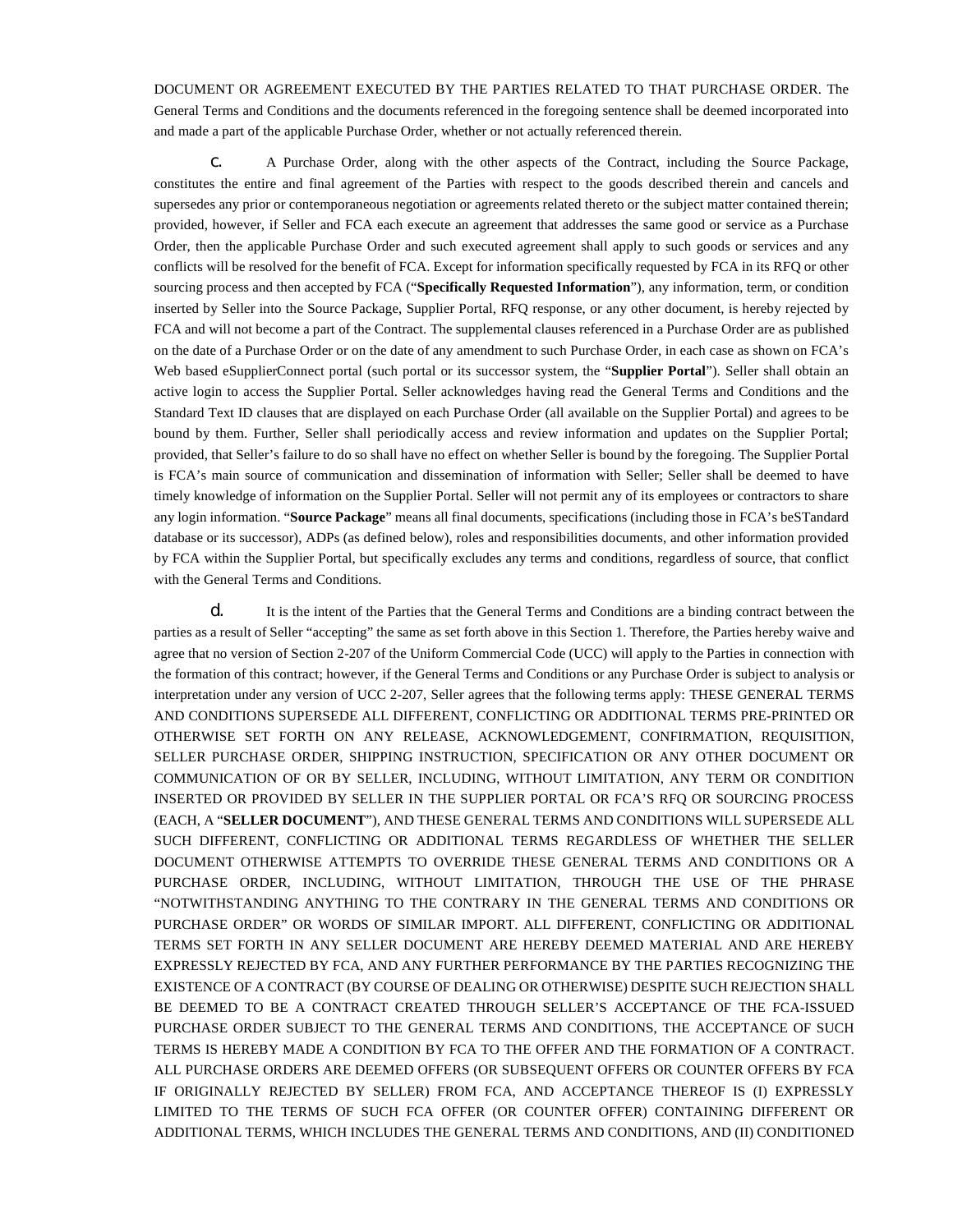ON SELLER'S ASSENT TO THE TERMS OF SUCH FCA OFFER (OR COUNTER OFFER) CONTAINING DIFFERENT OR ADDITIONAL TERMS. IF FCA'S PURCHASE ORDER IS DEEMED A RESPONSE TO AN OFFER BY SELLER, ACCEPTANCE THEREOF IS EXPRESSLY CONDITIONED ON SELLER'S ASSENT TO THE TERMS OF FCA'S PURCHASE ORDER, WHICH INCLUDES THE GENERAL TERMS AND CONDITIONS, CONTAINING DIFFERENT AND ADDITIONAL TERMS. Other than for purposes of recognizing a contract created pursuant to an FCAissued Purchase Order, no course of dealing or course of performance shall expand or otherwise modify or be construed as expanding or modifying any Party's rights, responsibilities, or obligations under a Purchase Order.

e. If Seller bids on any good and thereafter directs or requests that an entity affiliated with Seller supply such good, then even if the Purchase Order is with such affiliate, Seller shall be jointly and severally liable with such affiliate for all obligations and liabilities associated or connected with that Purchase Order.

f. Seller is assuming or taking over the responsibility for a good that has been supplied by a third party, the Purchase Order issued to Seller for such good shall be deemed to incorporate the Source Package from the original order issued to the predecessor third party. Seller may request a copy of such Source Package at any time. Seller shall also comply with all FCA processes, policies, guidelines (including any raw material or steel guidelines), instructions, documents, and procedures applicable to Seller or Seller's required or actual performance or obligations under a Purchase Order, including those set forth on the Supplier Portal, as each is amended or added from time to time (collectively, "**Policies**" or individually a "**Policy**"). The Policies are hereby incorporated into these General Terms and Conditions. FCA shall have the right to unilaterally revise any Policy at any time by publishing such new Policy on the Supplier Portal. Seller shall be responsible to periodically check the Supplier Portal for updates to the Policies. Such revised Policy shall apply to all Purchase Orders issued after the published date of such new Policy and to all existing Purchase Orders; Seller's continued performance under such existing Purchase Orders shall be deemed consent to such revised Policies.

g. From time to time, FCA may issue Purchase Orders that are not binding on FCA until FCA (i) approves the vehicle program for which goods are being or will be provided under such Purchase Order ("**Program Approval**") and (ii) FCA removes the non-binding clause in the Purchase Order through the issuance of a new, re-released or updated Purchase Order or another method. Notwithstanding any other provision of such Purchase Order, these General Terms and Conditions, or any other agreement or document, such nonbinding Purchase Order imposes no obligations or liability on FCA. FCA does not represent or warrant that Program Approval will occur or that FCA will issue a new Purchase Order even if Program Approval is obtained. Upon Program Approval, FCA shall have the right to (i) make changes to the Purchase Order through the issuance of a replacement Purchase Order with no obligation or liability to Seller, including without limitation, under Section 11 of these General Terms and Conditions, or (ii) terminate the Purchase Order without any obligation or liability to Seller, including, without limitation, under Section 19 of these General Terms and Conditions. FCA may, in its sole discretion, terminate such non-binding Purchase Orders at any time with no liability or obligation.

h. The Parties are agreeing to these procedures and rules of conduct set forth in this Section 1 to ensure consistent terms and conditions apply to their business relationship. Furthermore, as FCA issues thousands of purchase orders each year to many different suppliers, FCA needs to ensure it has consistent and predictable terms and conditions that apply across all of its suppliers to avoid inconsistent outcomes.

# 2. **[Delivery; Scheduling](#page-31-1)**.

- <span id="page-31-1"></span>a. Seller shall deliver goods in quantities required by FCA at times specified by FCA from time to time.
- <span id="page-31-0"></span>b. Without limiting FCA's rights and remedies, if Seller fails to timely make one or more deliveries, delivers or provides fewer or more goods than specified by FCA, fails to perform in accordance with a Purchase Order (including as to time) or FCA's Policies, written releases, processes, and instructions, as adjusted from time to time by FCA, or otherwise fails in any aspect of a Delivery, all damages and losses of every type (direct and indirect) suffered or incurred by FCA and its Affiliates and their respective suppliers as a result thereof, including but not limited to any premium or extra transportation costs, Special Damages (as defined below), cost to obtain replacement goods or services, the impact on FCA's operations and overall business, and costs and expenses in efforts to mitigate the impact on FCA's business, will be immediately paid by Seller to FCA. In addition, FCA shall not be required to make payment for goods delivered to FCA that are in excess of firm quantities and delivery schedules specified in the Contract or by FCA.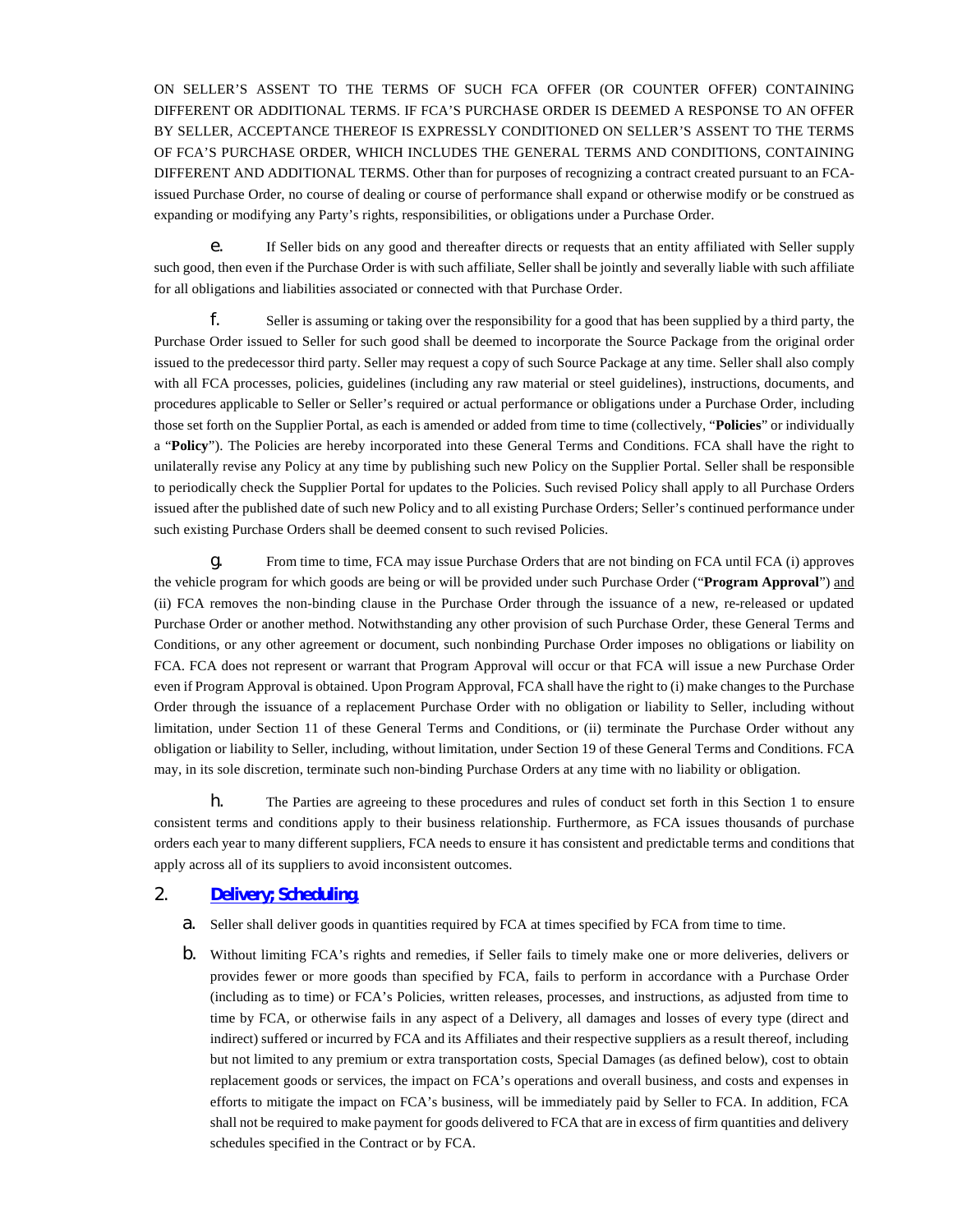# 3. **Shipping; Packaging**.

a. Unless otherwise set forth in a Purchase Order, Seller shall be responsible for arranging and paying for all shipping of goods. In any event, FCA has the right to specify the carrier and/or method of transportation, and Seller will process shipping documents and route shipments of the goods to the Delivery point accordingly. Seller will comply with all of FCA's transportation routing instructions and Policies, including mode of transportation, utilization of assigned carrier, and identification of the shipping point. Seller will be responsible for (i) all costs, including Special costs, incurred by either Party as a result of Seller's failure to comply with FCA's transportation instructions and Policies or FCA's delivery requirements and schedules and (ii) expedited shipping costs other than those directly resulting from last minute schedule changes requested by FCA due to no fault of Seller. Even if FCA has specified the carrier, method of transportation, or any other aspects of or related to shipping, carriers, or packaging, or FCA arranges a carrier or shipping as a result of timing or delivery issues created by Seller, Seller is fully responsible and liable for delays or failure to timely deliver any good. Seller shall not procure, produce or ship any goods unless authorized in writing by FCA or as necessary to meet specific delivery dates. FCA may change the rate of scheduled shipments or direct temporary suspension of scheduled shipments, neither of which shall entitle Seller to a modification of the price of goods.

## 4. **[Volume Projections, Capacity, Requirements, and Release Authorization](#page-32-1)**.

- <span id="page-32-1"></span><span id="page-32-0"></span>a. Seller must have a tooling and production plan in place that will enable Seller to timely supply FCA's peak daily, weekly and annual requirements for the goods (including service parts for such goods and goods and service parts to support Recalls (as defined below)) as set forth in a Purchase Order or otherwise communicated to Seller by FCA and Seller shall supply such capacity of goods as required and requested by FCA from time to time. Without limiting the foregoing and any other rights FCA has under the Contract, Seller shall supply goods and components thereof as requested by FCA from time to time in connection with Recalls at the price(s) set forth in the last Purchase Order for such goods (for components, the price will be the applicable pro rata portion of such good) and will ensure it has tooling and production capability to so provide such goods and components. A Purchase Order may cover goods that are manufactured by Seller using the same manufacturing process and tooling that Seller uses to manufacture other goods for FCA not covered by the Purchase Order ("**Common Process Group goods**"). If a Purchase Order includes a Common Process Group good, Seller's total capacity for all goods within the same Common Process Group and Seller's capacity for the goods under that Purchase Order will each be entered into the FCA capacity databases and systems ("**Capacity Database**") by Seller prior to production. If FCA's peak requirements (as increased from time to time) ever exceed Seller's capacity stated in the Purchase Order or in the Capacity Database, FCA and Seller will, upon request of FCA, meet promptly, consistent with FCA's capacity management Policies (including FCA's volume variance system and Capacity Database) to discuss what, if any, additional capital investments are reasonably required by Seller to meet such peak requirements. Unless directed otherwise by FCA, after such meeting Seller will submit a proposal for a price adjustment or new tooling purchase order (if the latter is approved by FCA) as a result of the need for such capital investments in writing within five (5) days following such meeting. FCA will have the right to verify all claims regarding the need for such capital investment and the sole discretion to determine whether to accept such proposal or to source from a third party (in such event FCA reserves the right to source all capacity for such good from a third party without cost or penalty of any kind). If FCA approves such payment for new capital investment, then Seller shall be obligated to timely make such capital investments and meet FCA's peak requirements and such capital shall be deemed Buyer's Property.
- b. FCA may cancel or reschedule any release of goods at any time upon notice to Seller. Notwithstanding any change by FCA in quantity of goods forecasted, released or ordered, in no event will FCA be responsible or liable for any quantity of goods above the raw and fab limits set forth in a Purchase Order or Source Package for that good at the end of production of that good or termination of the applicable Purchase Order by FCA (the foregoing is subject to change as set forth in a Policy).
- c. If FCA believes that Seller's future ability to timely provide goods could be impacted, whether as a result of a force majeure event, supply issues, labor issues, or otherwise, FCA shall have the right, upon notice to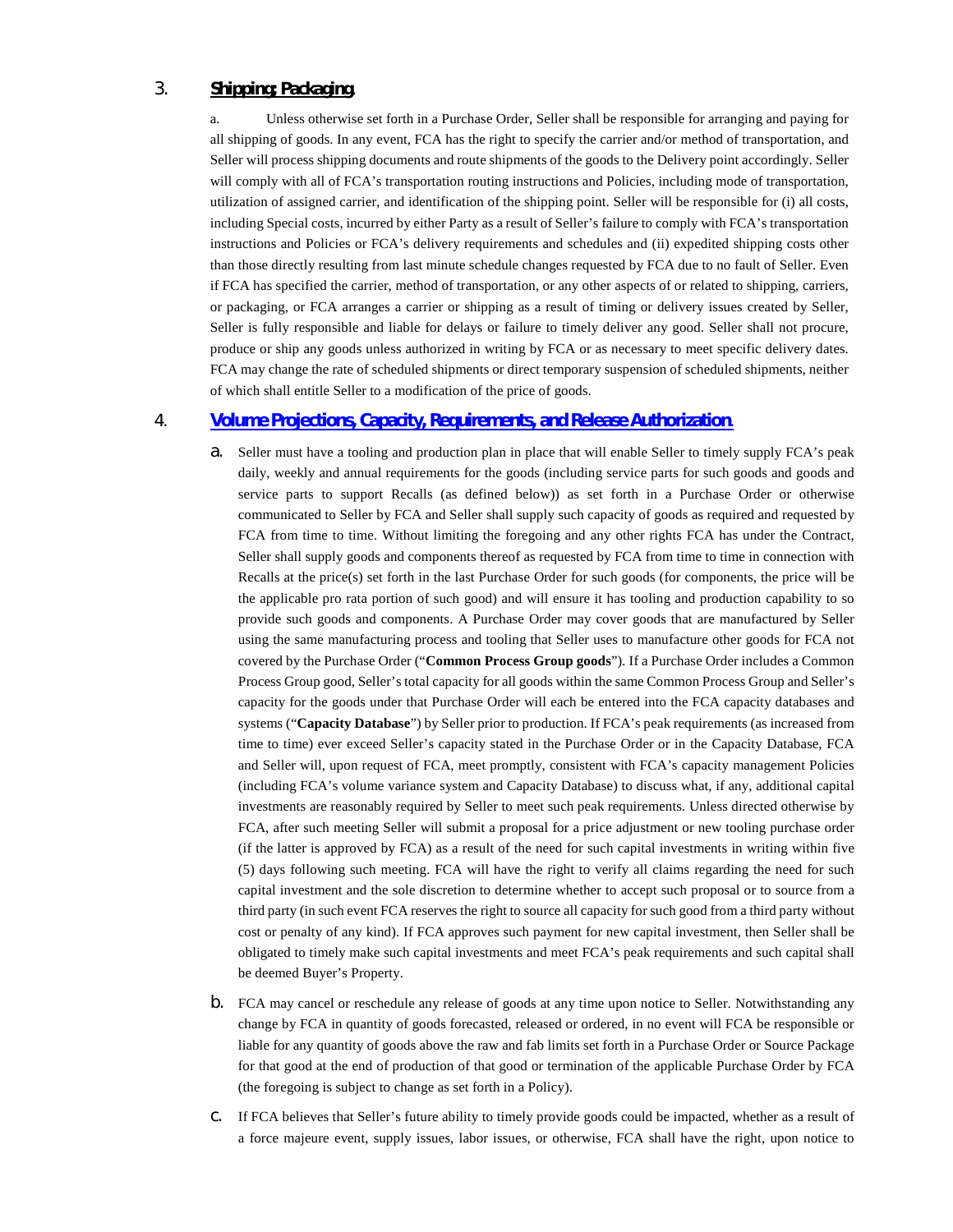Seller, to require Seller to have on hand in the country in which FCA takes delivery of a good, a certain quantity of finished goods, as specified by FCA, for safety stock.

- d. Seller must submit accurate information requested by FCA from time to time into the Capacity Database and comply with FCA's instructions and manuals provided to Seller from time to time and the Policies. Such information shall include current and potential capacity, work pattern, overtime, and parts capabilities regarding goods (including Common Process Group goods) and must consider not only Seller's capacity limits but any constraints on or limitations of Seller's suppliers; Seller is responsible for monitoring its suppliers' capacity constraints and limitations, regardless of whether such supplier is a Directed Component Supplier (as defined in Section 33). Seller is fully responsible for its Seller Suppliers (as defined below), including any capacity shortfalls. FCA may withhold payments under a Purchase Order until Seller submits all required information into the Capacity Database. FCA shall have the right to rely on information Seller submits into the Capacity Database in planning FCA's production schedule.
- e. Without limiting the Global GTCs (see Section 29 thereof), Seller shall provide the quantity of goods to FCA in accordance with FCA's Policies, written releases, processes, and instructions, as adjusted from time to time by FCA. FCA is not obligated to order any goods or services contemplated by a Purchase Order or any particular quantity of goods or services.

## 5. **Inspection and Rejections; Quality**.

- a. Seller shall comply with, and shall cause its permitted subcontractors contractors, suppliers (directed or otherwise), sub-suppliers, agents, and Affiliates (collectively, "**Seller Suppliers**"), to comply in all respects with FCA's most current Specifications, the requirements set forth in FCA's supplier quality manual (or other applicable supplier quality documentation), all applicable supplier quality and development process requirements, quality control and safety standards, procedures and inspection systems, and applicable Laws. "**Specifications**" means the most current version of all applicable specifications and requirements either: (a) provided by FCA, including other documents or requirements specifically incorporated or referenced in these Terms and Conditions, Purchase Orders, Source Packages, bills of materials, statements of work, project schedules, drawings, and CAD data; or (b) any samples, drawing, CAD data, spec sheets, or other descriptions or specifications or representations provided by Seller that are approved of by FCA or relied upon by FCA. Seller shall comply with all requirements of the industry-standard Production Part Approval Processes ("**PPAP**") for all goods as implemented by FCA.
- b. Each Purchase Order is issued for the goods specifically identified in the Purchase Order, and any substitution of goods or material used to make or provide the goods (including those in a single delivery), without FCA's prior written approval by an authorized FCA representative ("**Approve**" or "**Approval**"), will be a material breach of the Purchase Order. Seller will provide and maintain a quality management system that complies with the highest industry standards and all FCA requirements provided to Seller or set forth in a Policy. Prior to and as a condition to FCA's acceptance of any goods, FCA may, in its sole discretion, inspect, evaluate, and test all goods (including all Tooling (as defined below), fixtures, hardware, equipment, and materials used directly or indirectly in making the goods) at times and places designated by FCA, to ensure such goods meet all FCA specifications and requirements. In addition, FCA may inspect, upon reasonable notice to Seller, any site or location in which the goods are made or originate, including any sites or locations of any Seller Suppliers. No such inspection, evaluation or test shall relieve Seller of its obligation and duty to provide conforming goods and otherwise comply with the Contract, nor shall the same be deemed acceptance or approval by FCA. Notwithstanding inspection, evaluation, testing, or payment of goods, FCA may reject, revoke acceptance, require correction, hold for Seller's pickup (if not picked up within fourteen (14) days, FCA may dispose of or destroy such goods) and/or return any goods (at Seller's expense and risk of loss) that do not fully conform to the Specifications, ordered quantities, or other requirements in all respects, as determined by FCA in its sole discretion. Furthermore, without limiting its rights and remedies,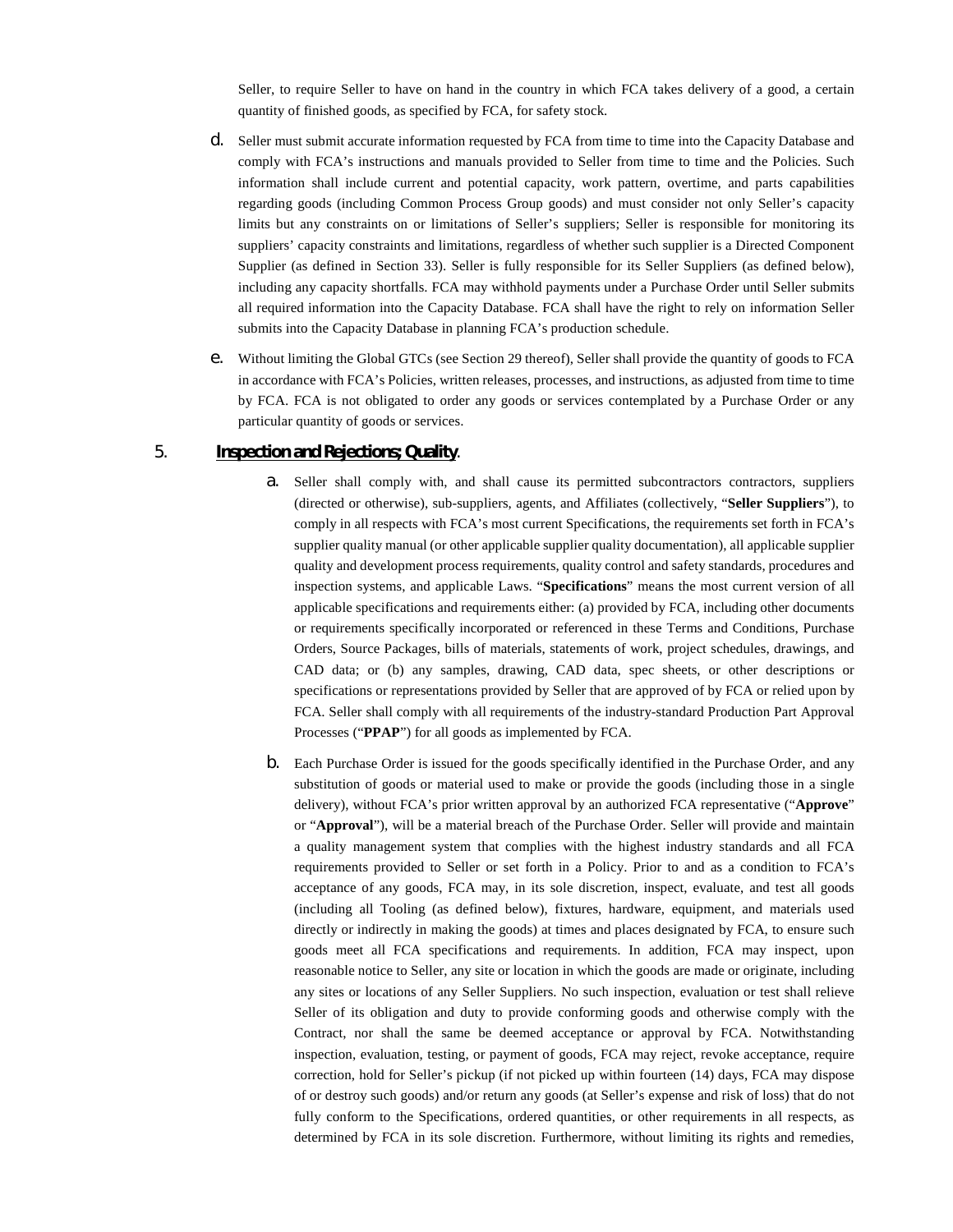FCA shall have the right to (a) replace or correct any non-conforming goods and charge or debit Seller the cost of and expenses incurred in connection with such replacement or correction, including Special Damages, (b) cancel the Purchase Order for default under Section 18, (c) commence arbitration or other legal action to recover damages suffered by FCA in accordance with Section 23, and/or (d) remove Seller as an approved FCA supplier. Seller hereby waives the application of Michigan Compiled Laws ("**MCL**") § 440.2607 (and its equivalent based on UCC 2-607) with respect to any Purchase Order; if a court rules that § 440.2607 is not waivable, the Parties agree that a "reasonable time" as contemplated by subsection 3(a) of such law shall be the longer of one year or such longer period as determined by such court. Seller will comply with all Policies and all procedures, requirements, and documents in the Supplier Portal with respect or related to quality.

- c. Seller will comply with all Third-Party Containment and Problem Resolution ("**3CPR**") program policies and project requirements of FCA including those set forth in FCA's 3CPR Web Based System, as updated from time to time. Within twenty-four (24) hours of initiation by FCA of a 3CPR project on suspect materials of any good, Seller will hire the 3CPR provider identified by FCA for the purpose of undertaking the required 3CPR project at each affected facility. Seller is required to provide a fully funded (minimum \$5,000 (USD or CAD) for projects in the U.S. or Canada and \$2,000 USD for projects in Mexico) hard copy purchase order within twenty-four (24) hours of the creation of the 3CPR project. Seller will bear all of the costs and expenses of the 3CPR project. However, if Seller disputes the charges, FCA will, in its reasonable discretion, examine the extent to which 3CPR costs should be borne by FCA and Seller, respectively, based on an allocation of responsibility to Seller for such suspect materials. Upon completion of that analysis, FCA will inform Seller of any revised allocation of such expense. Such revision (if any) will be final and reflected in Seller's next invoice to FCA as a debit or credit and shall be final.
- **6. Labor Disputes**. Seller will notify FCA immediately of any actual or potential labor dispute affecting Seller or any Seller Supplier that will or potentially could delay or threaten to delay timely performance of a Purchase Order; such notice to FCA must be in writing and include all relevant information and documents. Seller will notify FCA in writing three (3) months prior to the expiration of any labor contract to which Seller or any Seller Supplier is a party, bound, or otherwise impacted. Seller will ensure that union representation is disclosed and updated in the Supplier Portal. Seller will notify FCA of any change in union related status, such as contract ratification or extension, within twenty-four (24) hours of occurrence (or such other time as may be commercially practicable). Without limiting FCA's rights under Section 4.c, Seller must submit a written contingency plan to FCA Purchasing two (2) weeks prior to such labor contract expiration, strike, or other work stoppage detailing how Seller plans to continue production in the event of a labor disruption or dispute which plan is subject to FCA's Approval, which Approval may require Seller to build up a supply of parts. Any and all costs, expenses, or damages incurred by Seller or FCA, including any part shortages or downtime (CLS or CLD) suffered by FCA, from this plan or any labor dispute or issue will be paid in full by Seller as incurred. The supply of goods described in this Section 6 will be subject to FCA's audit rights under Section 26. Labor disputes or issues shall in no event be deemed or give rise to an excusable delay or nonperformance.

## <span id="page-34-1"></span>**7. [General Warranty](#page-34-1)**.

a. Seller represents, warrants and covenants, now and throughout the duration of the Contract and any survival periods, that:

- <span id="page-34-0"></span>i. all goods and Tools will strictly comply with, conform to, and operate in accordance with: all performance, quality, and safety standards and characteristics furnished and/or specified by FCA, including Specifications, drawings, PPAP submissions, descriptions, samples, change notices, and all requirements included in the applicable Source Package;
- $\mathbf{i}$ . the goods and all Tools will be merchantable and fit and safe for the particular purpose(s) and use(s) specified or contemplated by FCA; Seller acknowledges that it knows of and understands FCA's purpose and use for each good;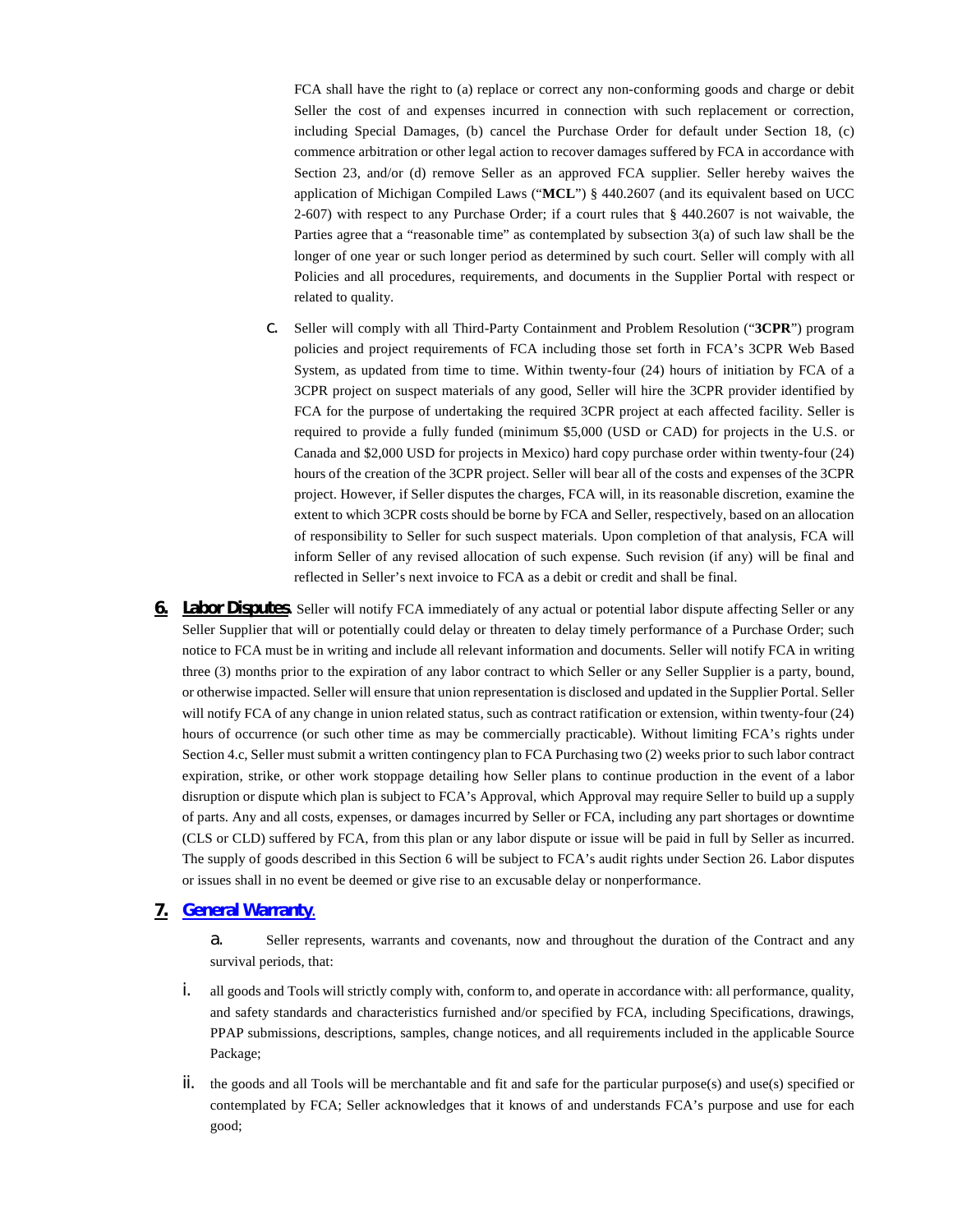- iii. all goods and all Tools will be provided in an efficient and cost effective manner, using qualified personnel with suitable training, experience, and education;
- iv. FCA will receive good title upon Delivery of goods, Tooling, fixtures, work product, and equipment under each Purchase Order, free and clear of all liens, charges, claims, and encumbrances; no other person or entity has any right, title, or interest therein or thereto;
- v. in addition to Article 20 of the Global GTCs, none of the Tooling, fixtures, work product, or equipment, either on its own or in combination with any reasonably foreseeable goods, services, and/or software, nor any portion thereof, nor any use of any of the same for its intended purpose or making, having made, selling, offering to sell, importing, or using the same for manufacturing or selling vehicles, will (a) infringe upon, misappropriate, or violate any patents, trademarks, copyrights, or other intellectual property right of any person or entity or (b) violate any Laws;
- vi. Seller is in compliance with and will continue to comply with all Laws and all Policies;
- vii. All goods, Tooling, fixtures, work product, and equipment shall conform to all industry standards and Laws in force in countries to which the goods are exported and/or sold;
- viii. Seller's price for each good is competitive;
- ix. FCA's possession, use, and sale of the goods and the Tools will not violate any Laws;
- x. Seller has the full right and authority to enter into each Purchase Order, to provide the goods, to perform all of its obligations under each Purchase Order, and to grant all of the rights granted in the Contract;
- xi. Seller, all Seller Affiliates, and all Seller Suppliers shall conduct themselves at all times, whether or not in connection with a Purchase Order, in a manner that is not prejudicial or harmful to FCA's interests, products, services, image, goodwill, or reputation (as interpreted by FCA);
- xii. the execution and performance of the Contract and each Purchase Order does not violate the terms of any existing agreement to which Seller is a party or is otherwise bound;
- xiii. Seller has obtained, or will obtain, any and all required approvals by any government or governmental agency with respect to the supply, manufacturer, sale, or resale of any good;
- xiv. the goods, Tooling, fixtures, work product, and equipment will be free from defects in design, material, and workmanship and be of the highest quality; FCA will rely on Seller's expertise in the design of the goods; goods, Tooling, fixtures, work product, and equipment will be free from any and all design defects and fit and sufficient for the purposes intended by FCA;
- xv. the goods, Tooling, fixtures, work product, and equipment shall be free of all malware, viruses and all other malicious code, disabling code, or code that causes either the good or any product into which the good is incorporated to perform in an unintended manner;
- xvi. the goods, Tooling, fixtures, work product, and equipment shall not cause any portion of any FCA product or any software owned or licensed by FCA, or any derivative thereof to (A) become subject to all or part of the license obligations or other intellectual property rights or restrictions of any third party, including any open source software requirements; or (B) be disclosed or distributed in source code form, licensed to third parties for the purpose of making derivatives or such software, or redistributed free or charge;
- xvii.all information, documents, and data provided by, through, or on behalf of Seller, and the same provided by Seller Suppliers, shall be true and correct and not omit information, documents, or data to make the provided information, documents, or data in any way misleading
- xix. Seller has implemented systems and procedures to identify and retain defective goods.

The warranty term for the foregoing warranties will be the longer of (A) two (2) years from the delivery of the last good under a Purchase Order, (B) the longest warranty extended to FCA's end user customers by FCA on the date of the Purchase Order for the applicable good, (C) the period set forth in the Source Package (including the quality and durability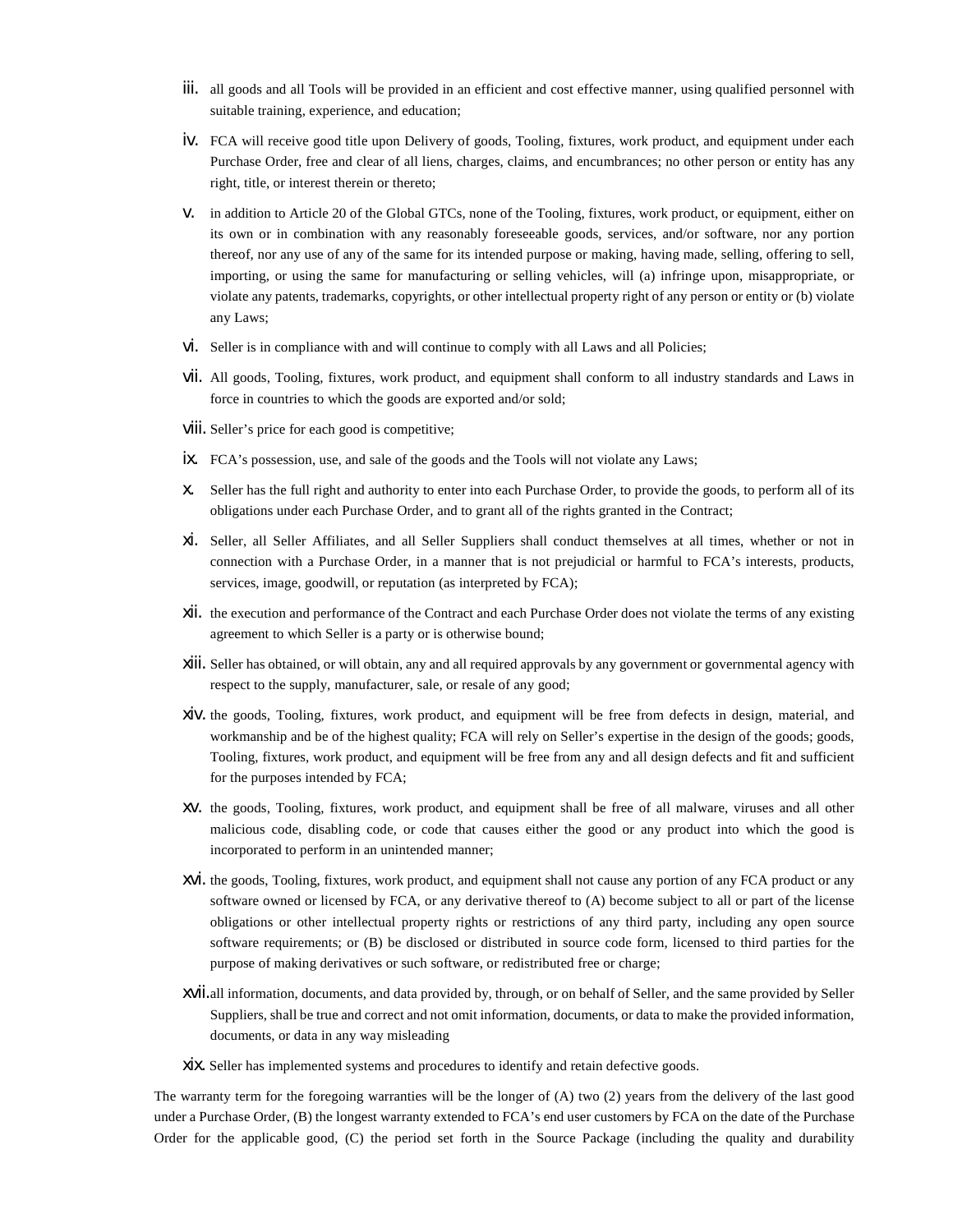specifications), (D) any other period agreed upon by FCA and Seller in a Purchase Order or other document, (E) the period set forth in any Warranty Policies (as defined below), or (F) the period of any Recall or similar period. Without limiting the foregoing, the statute of limitations for any warranty claim will begin to run only upon the date that FCA has actual knowledge ("**Knowledge Date**") of the specific issue and result thereof giving rise to the warranty claim. Notwithstanding any Law, the period in which FCA may bring a warranty claim will be the longer of any period provided by applicable Law and eight (8) years from the Knowledge Date.

- b. Without limiting FCA's other rights and remedies, including without limitation indemnification rights, Seller's liability for FCA's expense of reimbursing warranty claims made by FCA's dealers due to Seller's breach of or failure to fully comply with the Contract, including Section 7.a, or any warranties or duties implied by Law or otherwise made by Seller shall be determined in accordance with FCA's warranty policies and procedures, or any successor program or policies, as published on the Supplier Portal on the date of a Purchase Order or on the date of any amendment to the Purchase Order ("**Warranty Policies**"), but only if a good is covered by such Warranty Policies as determined by FCA. Seller waives MCL § 440.2607 (and its equivalent based on UCC 2-607) and MCL § 440.2717 (and its equivalent based on UCC 2-717).
- c. The warranties in this Section 7 are in addition to any warranties implied by Law, in equity, or otherwise made by Seller and will survive delivery, acceptance, and payment by FCA. Furthermore, the representations, warranties and covenants in the General Terms and Conditions and in a Purchase Order apply to goods even if supplied by Seller Suppliers.
- d. Seller is responsible for all costs and expenses (including Liabilities (as defined herein)), direct and indirect, suffered or incurred by FCA and/or its dealers as a result of any breach of or failure to fully comply with any representation, warranty, or covenant in the Contract.
- e. If Seller discovers or becomes aware that any good or design of a good (i) has impacted, or will or is likely to impact, the performance or safety of such good or the vehicle in which such good is installed or otherwise used or (ii) has become, or is likely to become, dangerous or harmful to persons or property, Seller shall in each case notify FCA in writing within twenty-four (24) hours of such discovery or awareness. Promptly thereafter, Seller will develop, document and implement corrective actions in accordance with all applicable quality control policies and standards of FCA, including by: (a) promptly investigating and reporting on the root cause of the problem; (b) remedying the cause of the problem and resuming performance in accordance with the Contract; (c) implementing and notifying FCA of measures taken by Seller to prevent recurrences if the problem is otherwise likely to recur; and (d) making written recommendations to FCA for improvements in procedures.

<span id="page-36-2"></span><span id="page-36-0"></span>8. **[Prices](#page-36-2)**. If any of Seller's direct or indirect costs to provide a good decrease, Seller shall immediately pass such costs savings on to FCA. Seller will charge FCA no more than the lowest price that Seller charges any other person or entity for the same or similar good. If Seller reduces its price of a good for any other person or entity, Seller must pass on a similar savings to FCA. Seller may not charge a third party more than the price paid by FCA for a good if such third party is selling such good to FCA, incorporating such good into an assembly to be sold or provided by FCA, or otherwise selling such good to an FCA dealer or reseller.

## 9. **[Property and Tooling](#page-36-3)**.

- <span id="page-36-3"></span><span id="page-36-1"></span>a. Property and Tooling.
	- i. Tangible property of every description, including all tools, equipment, material, drawings, manufacturing aides, dies, test and assembly fixtures, jigs, gauges, patterns, casting patterns, cavities, molds, documentation, engineering specifications, PPAP submissions and information, and test reports, in each case together with any accessions, attachments, parts, accessories, substitutions, replacements, and appurtenances thereto, that is used in or necessary for the manufacture of goods for FCA shall be referred to as "**Tooling**".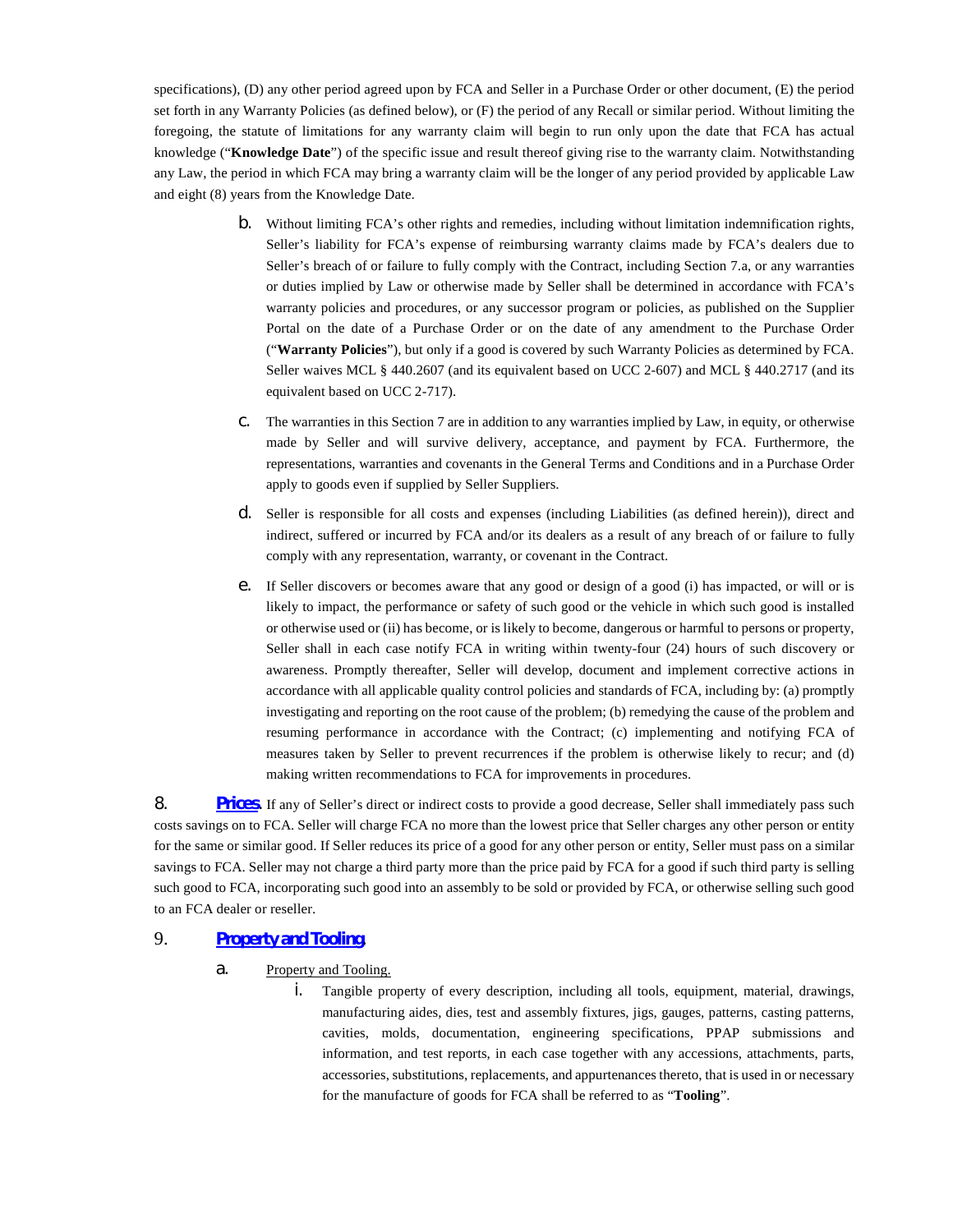- ii. To ensure that FCA can make full beneficial use of the rights granted in Article 19 of the Global GTCs, Seller will provide the following to FCA (all of which shall also be deemed included in the license to FCA as granted in these General Terms and Conditions): all Tooling for all goods, including any computer-aided design data for any of the foregoing, and in each case, the specifications, bills of material, supplier information for any purchased components used in any Tooling, and manufacturing process information regarding such Tooling.
- iii. FCA shall be a third party beneficiary of any agreement between Seller and a person or entity other than FCA for the provision or production of goods (including Directed Component Suppliers (as defined below)) or Buyer's Property, and FCA will have ownership of, and access to, Buyer's Property held by any such person or entity. Seller hereby asserts the representations, warranties, and covenants made in Section 7 for "goods" for all Buyer's Property beginning on the first production of a Buyer's Property and ending twenty-four (24) months past the later of the last use of such Buyer's Property by Seller or the last payment made by FCA for such Buyer's Property.
- iv. Seller will only move or transfer Buyer's Property if, and as, FCA may direct from time to time. If Seller transfers or re-locates any Buyer's Property without FCA's Approval, Seller will reimburse FCA for all costs and expenses incurred by FCA in returning the Buyer's Property to FCA or moving the Buyer's Property as directed by FCA. If FCA determines in good faith that Seller has made any use of Buyer's Property inconsistent with the General Terms and Conditions, a Purchase Order, or FCA's interest in such Buyer's Property, then (A) FCA will have a lien on any proceeds obtained by Seller as a result of such inconsistent use, (B) FCA will be entitled to have a constructive trust imposed on such proceeds, and Seller will disgorge such proceeds upon receipt of written notice from FCA, and (C) all direct and indirect damages incurred by FCA, including lost profits, as a result of such inconsistent use will be owed to FCA by Seller under Section 13 and will entitle FCA to the rights and remedies set forth in such Section 13 and as otherwise provided in the Contract or pursuant to applicable Law, including deduction, set-off, and recoupment. Seller will maintain internal control policies sufficient to prevent any such inconsistent use of Buyer's Property by Seller, any of Seller's employees, or any Seller Suppliers. At the time of the return of any Buyer's Property, Seller shall provide FCA with all documentation (e.g., plans, designs, instructions of use, specifications) necessary or useful for the proper development, manufacture, and use of such Buyer's Property.
- v. Seller shall use its best efforts to minimize costs of Buyer's Property. If the actual cost incurred by Seller for the development and manufacture of Buyer's Property is less than the price paid, or to be paid, by FCA, Seller shall promptly notify FCA and the price will automatically be reduced to such actual cost. Seller shall establish an accounting system that readily enables the identification of Seller's costs of Buyer's Property and will preserve all records for a period of not less than five (5) years after FCA's final payment to Seller for the Buyer's Property. FCA or its agents shall have the right to audit and examine all books, records, facilities, work, material, inventories and other items relating, directly or indirectly, to the development, manufacture, use, and maintenance of Buyer's Property. If any Tooling that is Buyer's Property does not fully comply with these General Terms and Conditions or otherwise does not meet FCA's quality standards, FCA shall not be obligated to pay for such Tooling and all amounts paid by FCA, whether in lump sum or through the piece price, shall be promptly refunded to FCA by Seller. FCA does not promise or guarantee that the piece price actually received by Seller for Buyer's Property, based on the actual volume of a good, is enough to cover the full price of such Buyer's Tooling, nor will FCA be responsible for such failure to cover the Buyer's Tooling price or investment.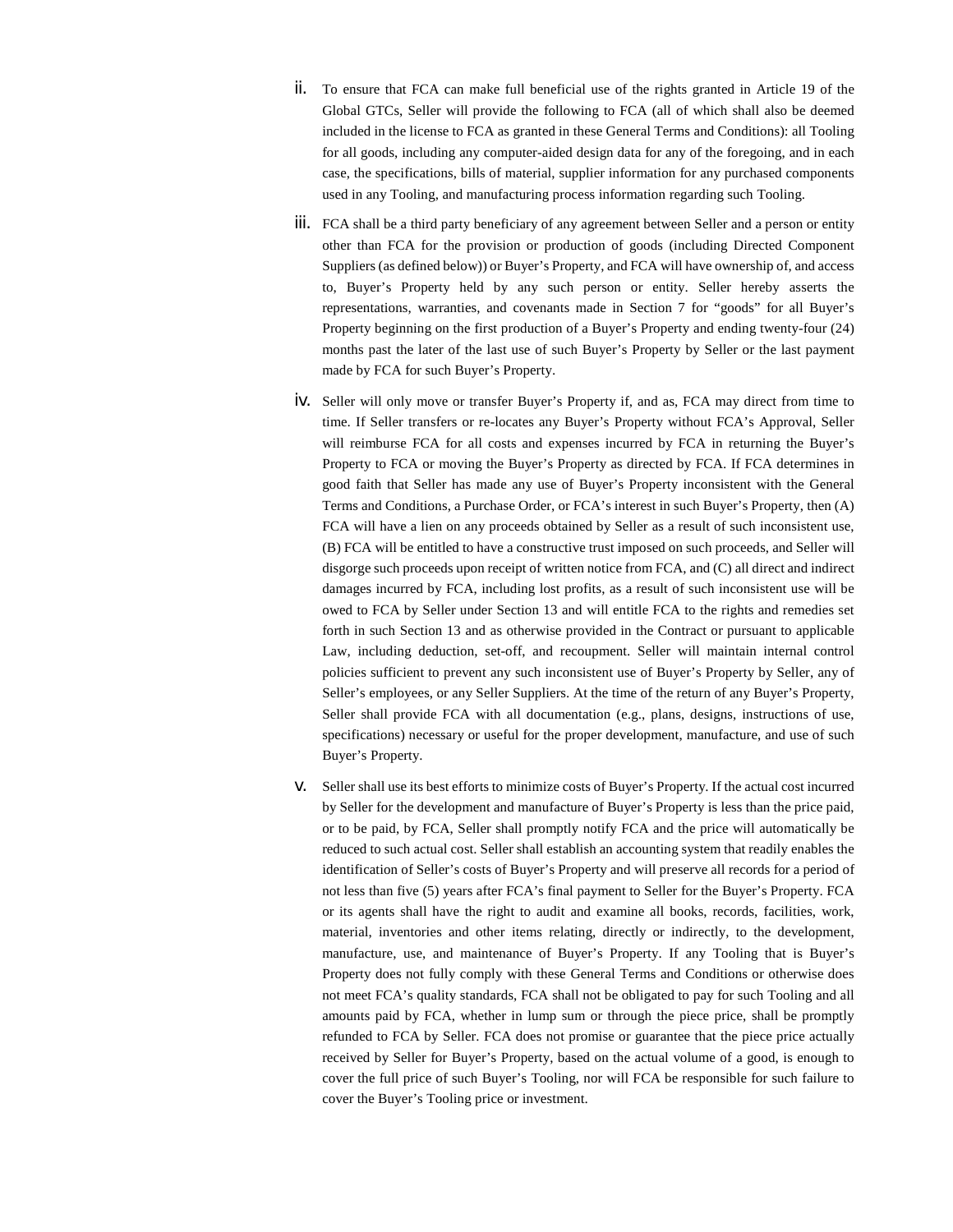- vi. For any Tooling that is not Buyer's Property, Seller hereby grants to FCA the right to purchase such Tooling if Seller is not using such Tooling to make other products at Seller's cost to manufacturer such Tooling, less all amounts received by Seller in connection with such Tooling (e.g., piece price recovery (if not readily available, to be estimated by FCA)).
- vii. Seller will submit all required information regarding Buyer's Property through the FCA "Tooling Process" system or its successor system, and will comply with all other requirements, Policies, and procedures of FCA regarding Tooling, including without limitation, use of the FCA "Tool Record Form" or its successor. Seller will inform FCA of any damage or theft of any Buyer's Property.
- viii. Seller will adhere to the FCA procedures and Policies in effect at the time for submitting requests for reimbursement for Buyer's Property costs agreed in writing to be paid by FCA, including but not limited to the use of the FCA "Tool Record Form" or its successor. All requests for reimbursement for Tooling costs are subject to review, Approval, and audit by FCA.

## b. Bailed Property.

i. Property of every description provided to Seller by FCA in connection with this Contract and Buyer's Property and any sub-components, raw materials, and racks related thereto (collectively, the "**Bailed Property**"), is, and will at all times remain, the sole and exclusive property of, and is being held by Seller as a bailee at will for, FCA.

ii. Seller will take possession of the Bailed Property and keep such Bailed Property in its possession or control free from any loss or damage, safely stored apart from Seller's property and tagged as owned by FCA, with such detail and in such manner as FCA may specify from time to time. Seller will not modify or alter any Bailed Property without FCA's Approval.

iii. Title to all such Bailed Property remains in FCA, and the Bailed Property will be subject to the direction and control of FCA. Seller has no rights or interest in any Bailed Property except to use such Bailed Property as directed by FCA, and Seller shall not grant any rights or interest therein to any person or entity, including but not limited to an Affiliate of Seller or a third party. The Bailed Property will only be used for the benefit of FCA. Seller will not permit any act to be done to the Bailed Property that is not necessary for the performance of a Purchase Order.

iv. FCA has the right at any time to enter Seller's facilities to review and inspect the Bailed Property. Seller has no right to retain possession of any Bailed Property after receipt of a written demand by FCA, which may be given to Seller by FCA at any time, for return of the Bailed Property (at Seller's cost). If requested by FCA in writing, Seller shall permanently destroy FCA designated Bailed Property.

v. If a Purchase Order is terminated for any reason or upon the request of FCA, Seller will immediately return the associated or requested Bailed Property as, when and where directed by FCA, and FCA will have the right to enter upon Seller's premises and remove all of the Bailed Property without recourse to any legal proceeding.

vi. Seller will notify all of its secured and judgment creditors that it is in possession of FCA's Bailed Property, in a form, manner, and at times reasonably acceptable to FCA. To the fullest extent permitted by law, Seller will not allow any liens (consensual or otherwise), security interests, encumbrances, or claims of any nature to be imposed on the Bailed Property through Seller, Seller Suppliers, or as a result of any of their respective actions or possession of the Bailed Property. If a lien, security interest, encumbrance, or claim of any nature is imposed on the Bailed Property through Seller, a Seller Supplier, or as a result of Seller's or any Seller Supplier's actions or possession, Seller will immediately take all actions necessary to remove such lien, security interest, encumbrance, or claim.

vii. Seller will follow FCA's instructions regarding the Bailed Property, including incorporating Bailed Property in processed goods and shipping processed goods as FCA may direct.

viii. Seller will provide FCA with reports periodically or as FCA may, in its sole discretion, otherwise direct regarding the amount and status of the Bailed Property in Seller's possession or control.

## 10. **Insurance; Indemnification**.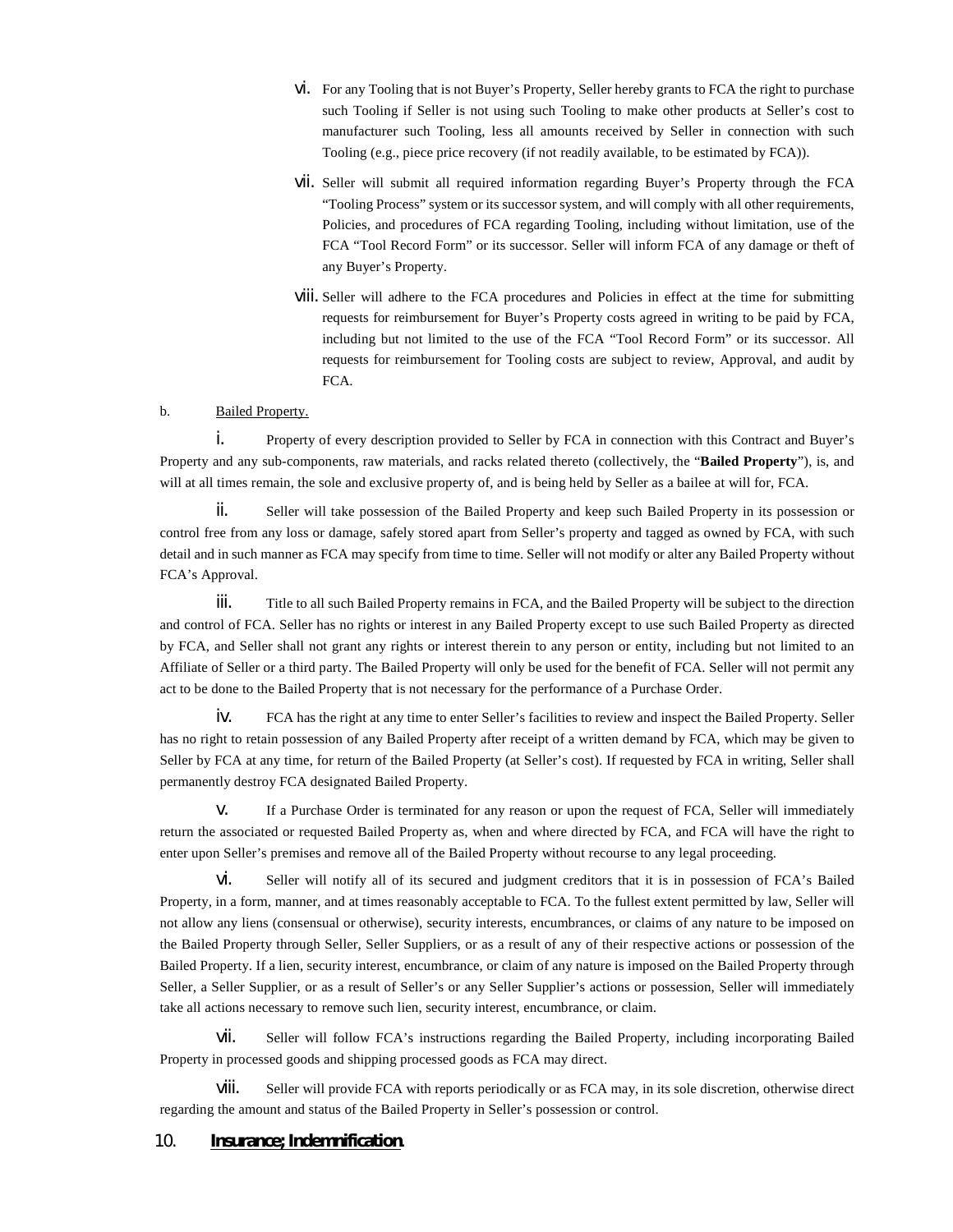<span id="page-39-2"></span><span id="page-39-0"></span>a. [Insurance.](#page-39-2) Seller will obtain and continuously maintain in force during the Term (i) statutory worker's compensation insurance, (ii) employer's liability insurance, (iii) commercial general liability insurance, including contractual liability and products and completed operations liability, (iv) automobile liability insurance, including owned, hired, and non-owned liability, (v) crime insurance, including employee theft, and (vi) all-risk property insurance covering Seller's property, including Tooling, and all FCA property, raw materials, and finished products (including those in transit), including Bailed Property and Buyer's Property, while in Seller's possession, care, custody, or control, all in amounts and coverages sufficient to cover all claims and all replacements thereof. Unless FCA instructs otherwise in writing, coverage for specific above-referenced categories of insurance will be not less than the following: adequate to comply with all statutory, governmental and local requirements covering all persons employed by Seller for statutory worker's compensation; \$1,000,000 in employer's liability insurance; \$5,000,000 in commercial general liability insurance per occurrence; and \$5,000,000 in automobile liability insurance. Such policies will name FCA as an additional insured (other than worker's compensation); be primary and not excess over or contributory with any other valid, applicable, and collectible insurance in force for or maintained by FCA; and provide that the insurer will give FCA thirty (30) days prior written notice of cancellation or material change in coverage. Seller waives, and Seller will cause its insurers to waive, any right of subrogation or other recovery against FCA or its Affiliates, including their respective employees, officers, directors, agents, suppliers, or representatives. FCA may require Seller to furnish evidence of the foregoing insurance, but FCA's failure to request evidence of insurance will in no event relieve Seller of its obligation under this Section 10. Seller will be financially responsible for any of Seller's premiums, deductibles, retentions, self-insurance, co-insurance, uninsured amounts, or any amounts in excess of policy limits. Seller may satisfy the insurance requirements under this Section 10 through a combination of selfinsurance and catastrophic excess insurance.

<span id="page-39-3"></span><span id="page-39-1"></span>**b.** [Indemnification](#page-39-3). Seller will indemnify and hold FCA and its Affiliates, and their respective customers, suppliers, dealers, distributors, employees, officers, directors, agents and representatives (each, an "**Indemnified Party**") harmless from and against all third-party and direct Indemnified Party allegations, claims, suits, demands, actions, or proceedings, and judgements, awards, or settlements related thereto, based on any and all legal theories, including product liability, personal injury, warranty/consumer, class action, property damage, antitrust, and any other type of claim (collectively, "**Claims**"); and pay all (i) liabilities, losses, fines, and damages of every kind and nature (including reliance, cover, exemplary, consequential, indirect, incidental, punitive, and special damages, lost profits, lost revenue and fees, lost business, lost opportunity, loss of use, costs associated with business interruption, and costs associated with finding and using an alternative supplier (collectively, "**Special Damages**")), (ii) fees and expenses (including fees and expenses of counsel and experts), and (iii) other direct and indirect costs, fines, and expenses, including those arising out of, related to, or connected with (A) any delays, plant shutdown, slowdown, or delays, (B) vehicle recall, campaign, technical service bulletin, warranty extensions, rapid response transmittal, customer satisfaction notification or campaigns, field actions, or similar items or actions taken to address a specified good, product, or vehicle, regulatory compliance, or safety issue (or alleged issue) (collectively, "**Recalls**"), or (C) actions similar to those in subsection (A) or (B) taken by or for the benefit of an Indemnified Party (subsections (i), (ii), and (iii), collectively, **"Liabilities**" or "**Liability**"), incurred as a result of, arising out of, related to, or connected with, directly or indirectly, any actual or alleged (1) failure of Seller or its Affiliates, or their respective officers, directors, employees, Seller Suppliers, agents, affiliates, or successors (collectively, with Seller, the "**Seller Parties**" or individually, a "**Seller Party**") to fully, timely, and accurately perform, or breach of, the Contract, the General Terms and Conditions, or a Purchase Order or a delivery under a Purchase Order (including breach or nonperformance of any obligation relating to confidentiality, data privacy or data security); (2) infringement (including contributory infringement and inducement to infringe), misappropriation, or violation of any patent, copyright, trademark, service mark, trade secret, or other personal or proprietary right of a third party anywhere in the world in connection with: a Seller Party's performance or failure to perform under the Contract, the General Terms and Conditions, or a Purchase Order, the goods (on a stand-alone basis or as incorporated into or used with other parts or a vehicle), work product, use of any goods or work product for its intended purpose, making, having made, selling, offering to sell, importing, or using any good using any work product, or any rights granted to FCA by any Seller Party (collectively, "**Infringement**"); (3) violation of any Law (including Laws regarding data privacy or security) (i) by any Seller Party or (ii) by any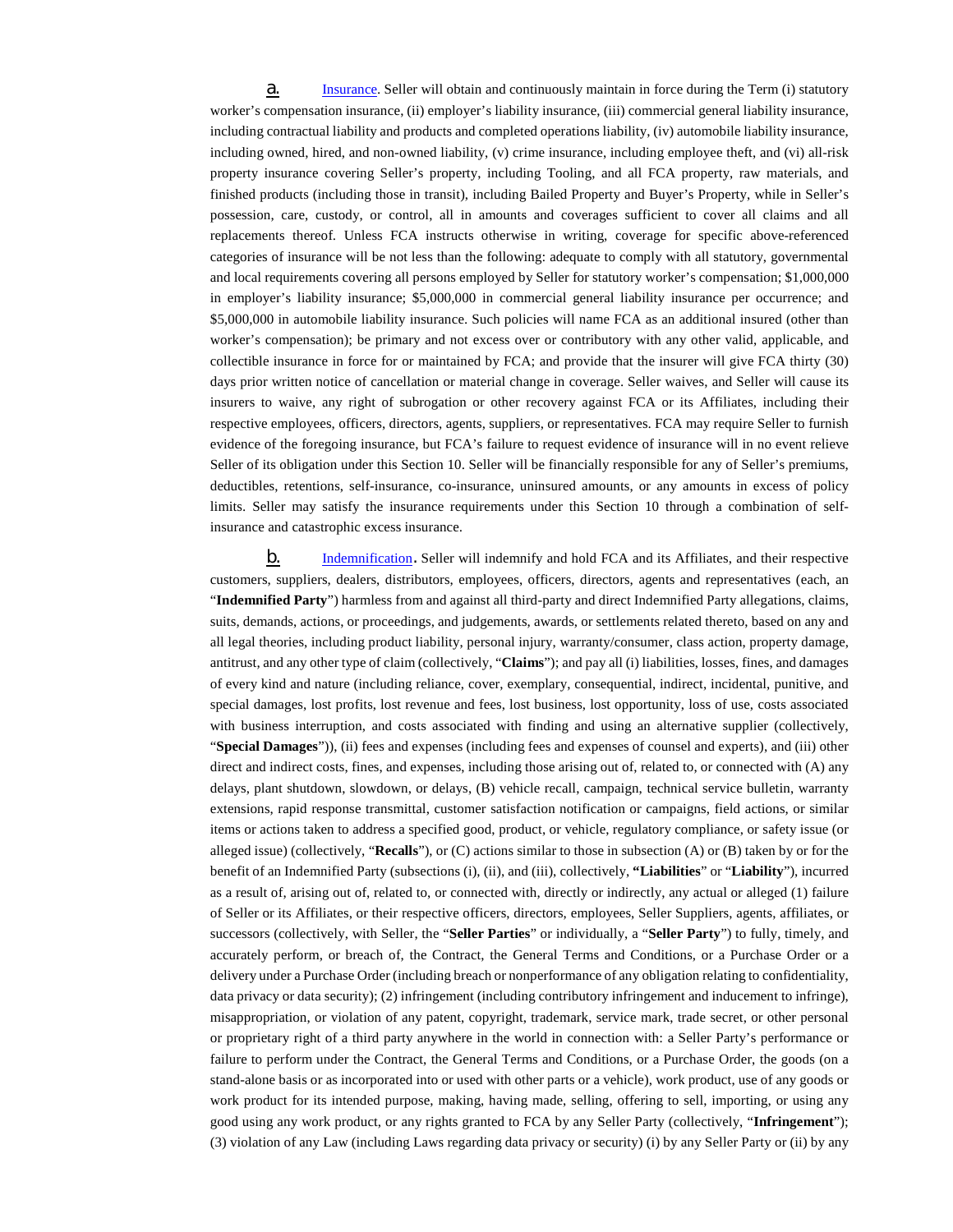Indemnified Party, to the extent that such Indemnified Party would not have violated a Law but for (A) a Seller Party's negligence, willful misconduct, breach of or failure to fully perform obligations under the Contract, or (B) the supply or use of any good; (4) injury or death of any person, damage or loss of any property or economic damage allegedly or actually resulting from or arising out of any act, omission, or negligent work, act, or omission of any Seller Party; (5) manufacturing, design, material, or other defects of any type or kind, or any nonconforming good; (6) any Seller Party's negligence, or wrongful or intentional acts or omissions; (7) the wrongful disclosure by any Seller Party of any Confidential Information or information obtained from FCA's computer network or systems, (8) any actual or alleged claim or liability arising from any contract between a Seller Party and any third party; (9) involuntary or voluntary vehicle quality or safety campaigns arising out of or resulting from any good or services provided by any Seller Party; (10) any failure to comply with any Environmental, Health and Safety Requirements; (11) any Buyer's Property, any claim to ownership of any Buyer's Property, or any claim, lien, security interest, or encumbrance on any Buyer's Property; (12) any product liability or Recalls directly or indirectly resulting from or related to any good; (13) performance of work or other activities by an Seller Party on any Indemnified Party's premises; (14) claim based on unfair competition by reason of FCA's use or sale of any good; or (15) software provided by, through, or on behalf of any Seller Party, or used by any Seller Party in providing goods or services (collectively, "**Software**") including Software that (i) manifests a safetyrelated defect or creates or introduces an unreasonable safety risk to one or more motor vehicle systems, (ii) contains or creates any design or manufacturing defect, (iii) contains or creates any security or safety vulnerability, (iv) is designed by Seller or Seller's expertise was used in its design, or (v) fails to meet engineering standards, performance standards, product characteristics, or specifications furnished and/or specified by or on behalf of FCA. Seller's obligations under this Section 10 shall apply even if the Indemnified Party has contributed to the Liabilities or is negligent and regardless of whether the claim arises in tort, negligence, contract, warranty, strict liability, product liability, or otherwise. The indemnification obligations in this Section apply whether or not there is a third party claim, such that FCA has the right to make direct indemnification claims against Seller.

<span id="page-40-2"></span><span id="page-40-0"></span>c. [Notwithstanding the foregoing,](#page-40-2) if a Purchase Order or Source Package contains or references one or more ADPs (as defined below), then Seller's indemnification obligation for Claims and resulting Liabilities arising out of such Purchase Order or Source Package for only those categories of Liabilities addressed in such ADP will be, at a minimum, determined based on the responsibility percentages assigned to Seller and FCA in such ADP for such categories. "**ADP**" means an Authority Definition Plan or similar document within a Source Package or otherwise incorporated into a Purchase Order or other agreement to purchase goods and services that sets forth the minimum allocation of responsibility for certain Liabilities related to the goods covered under a Purchase Order or Source Package, as the same may be amended from time to time by FCA. If FCA determines, based on FCA's root cause analysis, that Seller has Liability under Section 10.b, then Seller shall pay FCA, upon thirty (30) days' notice, the minimum percentage of responsibility of such Liability allocated as set forth in the ADP. If FCA determines that Seller's contribution to or responsibility for any Liability exceeds the minimum responsibility percentage set forth in the ADP,

Seller's responsibility percentage shall be increased by FCA up to 100% of the Liability and Seller shall pay such increased amount to FCA within thirty (30) days of receipt of notice from FCA. Seller expressly waives any claim or defense based on or related to the fact that FCA provided the specifications for any good, Tooling, or work product. Seller expressly waives any claims and all defenses that any Claim arose out of Seller's compliance with specifications or directions from FCA, its dealer, or any subcontractor or supplier to FCA or its dealers.

<span id="page-40-3"></span><span id="page-40-1"></span>d. [No notice is required to be given by an Indemnified Party](#page-40-3) to any Seller Party. If an Indemnified Party is the subject of a third party claim for which it will seek indemnification from any Seller Party under this Section 10, it may either defend such claim or tender the defense to the applicable Seller Party(ies). If the Indemnified Party tenders the defense of any third party claim to any Seller Party(ies), then (i) such Seller Party shall promptly and diligently defend such claim on behalf of the Indemnified Party(ies), (ii) such Indemnified Party shall have the right to consent to the selection of legal counsel in its sole discretion, and (iii) no Seller Party will enter into any settlement, defense discharge, admission of liability, or compromise of any claim or litigation without obtaining Approval, which the Indemnified Party can provide or withhold in its sole discretion. If the Indemnified Party elects to defend such third party claim, then (a) the Indemnified Party shall have the full right to independently control the defense and settlement of such matter, which actions shall not negatively impact the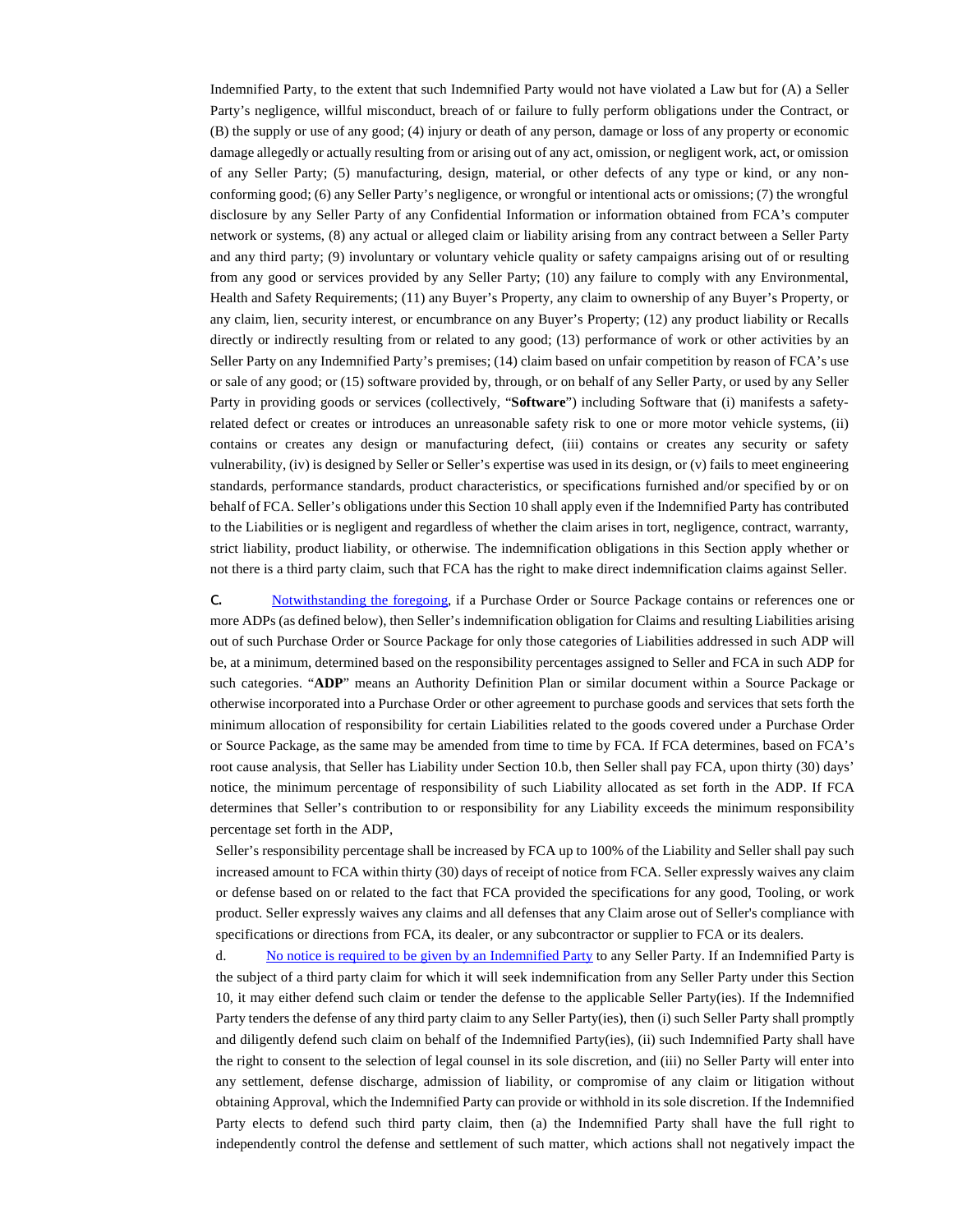Indemnified Party's right to indemnification and to be held harmless under this Section 10, (b) Seller Parties shall, at the request of the Indemnified Party, if any, fully and timely cooperate and assist the Indemnified Party in the defense of such third party claim and promptly provide any and all information or data requested by the Indemnified Party, all at Seller's cost and expense, and (c) Seller shall promptly reimburse the Indemnified Party during the Claim for Liabilities as and when they are incurred. In a matter where any Seller Party is defending such claim, Seller will allow the Indemnified Party to participate in such defense.

e. If the Claim does not involve a third party claim, Seller shall reimburse FCA for all Liabilities within thirty (30) days of FCA's request.

f. If Seller becomes aware of an actual, potential, suspected, or threatened breach, or action that would result in a breach, of the Contract, or that results or likely will result in an indemnification obligation under Section 10.b, Seller shall immediately notify FCA in writing of the same which notice shall contain all details and documents in Seller's possession or control.

g. The rights under this Section 10 are in addition to all other rights and remedies at law or in equity, including any claims for breach of a Purchase Order.

## 11. **[Changes](#page-41-1)**.

<span id="page-41-1"></span><span id="page-41-0"></span>a. FCA may, at any time, unilaterally make changes (including engineering changes per Section 11.b below) to any aspect of a Purchase Order and to the Term. As a result of such change, except for engineering changes which are addressed in Section 11.b below and for changes in the Term (Seller has no rights as a result of a change in the Term), Seller's only rights are to: (i) make a claim for a change in price for the goods under such Purchase Order based on the direct, net increased out-of-pocket costs actually incurred, or to be incurred, to implement such change, or (ii) make a claim that Seller is entitled to an extension of time for Seller to deliver goods under such Purchase Order, in each case as a direct result of such change by FCA. Under no circumstances will Seller be entitled to any other costs, internal or external, incurred or paid related to or resulting from such changes, including engineering, design, product development, software, tooling, or plant modification costs. Such claims must be asserted by Seller in detail with adequate supporting documentation in writing within ten (10) days from the date of receipt by Seller of FCA's notification of such change. FCA will have the right to consider, verify, and Approve all Seller price adjustment and timing delay claims by auditing relevant records, facilities, work, and materials of Seller. Unless FCA rescinds such change, Seller will immediately proceed with the Purchase Order as changed under this Section 11, even if the requested adjustments are not Approved by FCA. There will be no adjustments to a Purchase Order or amounts paid to Seller under a Purchase Order based on a change in the term of or any delivery schedule under a Purchase Order. Seller shall promptly make, in writing, any suggested changes to a Purchase Order or a good for FCA's consideration if such change will improve the good or reduce the cost or time to produce a good. Seller shall not make any change to any good or to any Purchase Order without FCA's Approval.

b. All engineering changes, whether initiated by FCA or by Seller if Approved, will be processed pursuant to FCA procedures in effect at the time of the change using the CN system. Within seven (7) days after FCA has provided Seller with a documented engineering solution change (currently referred to as an "alternative selection" in the CN system), including any applicable design requirements, Seller will provide FCA with (i) the reasonable price change to manufacturer such good (which must be based solely on Seller's actual, direct net increase in outof-pocket costs for such solution change, as substantiated with appropriate documentation satisfactory to FCA) and (ii) the timing requirements, in each case to implement such solution change; provided, however, FCA may, in its reasonable discretion, extend such seven (7) day period. Under no circumstances will Seller be entitled to any other costs, internal or external, incurred or paid related to or resulting from such changes, including engineering, design, product development, tooling, or plant modification costs. If FCA and Seller agree to the price and timing changes (currently referred to as the completion of "SPIN" in the CN system), Seller shall have twenty-four (24) hours to input data into the CN system reflecting the agreed upon solution changes for FCA's Approval. Upon FCA's Approval or earlier direction from FCA, such solution changes will be promptly implemented by Seller as directed by FCA even if the parties disagree on the price change or any other aspect of the engineering change.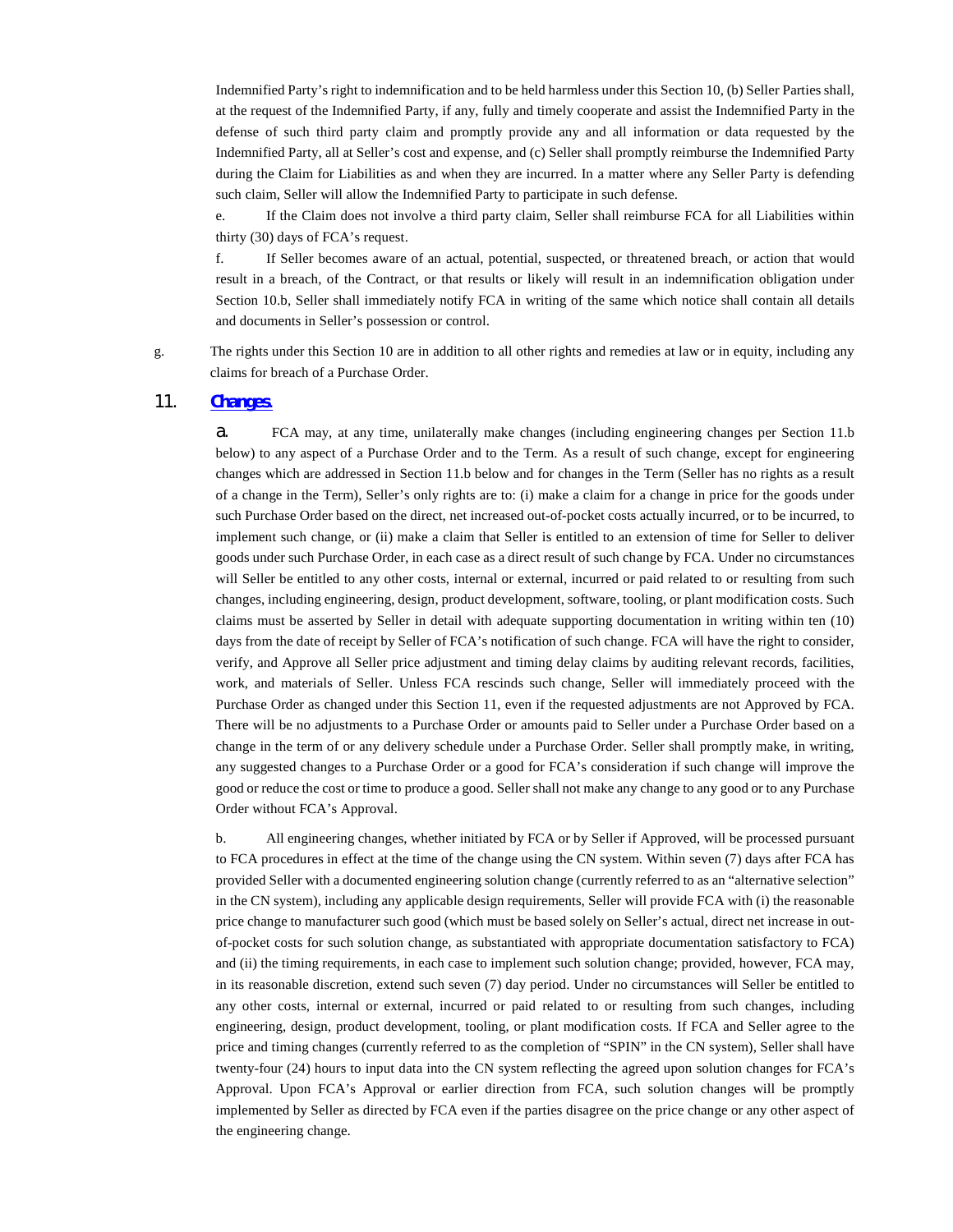## 12. **[Parts; Service](#page-42-1)**.

<span id="page-42-1"></span>a. Neither Seller nor any Seller Supplier may sell any obsolete or surplus goods or subcomponents thereof, covered in a Purchase Order to third parties without FCA's Approval.

<span id="page-42-0"></span>b. Upon the request of FCA, Seller will provide a list of all parts for each good ("**Parts**"), identify the Seller Suppliers of each Part and the price paid by Seller for such Part, and make Part and service literature and other materials available to FCA at no additional cost to support Part sales and service.

c. FCA has no minimum order quantities nor any obligation to change the lead times or other commercial terms as the vehicle model production period transitions to, or during, the period in which Seller is obligated to provide service parts under the Contract.

d. Seller will comply with FCA's customs requirements made available to Seller from time to time in the Supplier Portal or otherwise. Seller must register with FCA's third party service provider (currently HIVE portal database via [www.hive.sttas.com,](http://www.hive.sttas.com/) but subject to change). For any manual submission due to a possible system outage with such provider, Seller shall send documents to the STTAS FCA shared mailbox or other mailbox as determined by FCA from time to time (currently [mophelp@sttas.com\)](mailto:mophelp@sttas.com).

e. Seller will, at its expense, comply with all (i) FCA service requirements as documented on the Supplier Portal from time to time, and (ii) Policies and project requirements, including all FCA required advanced product quality planning (APQP) processes, policies, and procedures.

# f. Third Party Part Buyer.

i. Other than as directed by FCA, Seller will sell the Parts to Third Party Part Buyers (as defined below) pursuant to the same terms (e.g., duration, price, lead time) that Seller sells such Parts to FCA. If FCA and Seller change the specifications, price, or terms of sale of a Part, good, or service to be supplied by Seller to FCA, such change(s) shall be immediately provided to all Third Party Part Buyers. If Seller charges a Third Party Part Supplier a price for a Part, good or service that is less than the price paid by FCA to Seller, or if Seller offers a Third Party Part Supplier terms that are more favorable than those offered to FCA, then Seller shall immediately pass on that lower price and more favorable terms to FCA.

ii. For Parts that Seller sells to a Third Party Part Buyer: (A) Seller must sell such Part to such Third Party Part Buyer at the same price Seller charges FCA, (B) Seller shall provide such Third Party Part Buyer with the same level of technical and sales support (e.g., testing) provided, or required to be provided, by Seller as if FCA had purchased such Part directly from Seller, (C) the General Terms and Conditions will apply to the contractual relationship between Seller and such Third Party Part Buyer (the Third Party Part Buyer shall take the role of FCA therein as applied), (D) FCA and such Third Party Part Buyer shall have the right to enforce the General Terms and Conditions against Seller, (E) FCA shall be (and shall be expressly included as) an intended third party beneficiary of the agreement(s) between Seller and such Third Party Part Buyer ("**Third Party Part Buyer Agreement**"), including the General Terms and Conditions (if there is a conflict between the Third Party Part Buyer Agreement and the General Terms and Conditions, the General Terms and Conditions shall control), (F) in addition to all other rights and remedies, FCA shall have the right (but not the duty), in its sole direction, to require that such Third Party Part Buyer assign all, or any portion of, the rights, claims, and remedies that such Third Party Part Buyer has against Seller to FCA or its designee (and if FCA exercises such assignment right, it shall notify such Third Party Part Buyer of the rights, claims, and/or remedies that it desires to be assigned, and the assignment shall be deemed effective upon FCA's delivery of such notice), (G) such Third Party Part Buyer shall have the right to impose upon Seller any condition, term, penalty, or result that FCA imposes on such Third Party Part Buyer to the extent the same was caused by or the fault of Seller or the result of any acts or omissions of Seller (if there is any dispute between Seller and such Third Party Part Buyer, FCA reserves the right, but not the obligation, to resolve the dispute in FCA's discretion, which decision shall be final), and (H) Seller shall cooperate with FCA and such Third Party Part Buyer with respect to, and participate in, as requested by FCA from time to time, the resolution of any dispute or issue. FCA's exercise of its rights under this clause shall not affect or abrogate any rights, responsibilities, or liabilities under (1) the Purchase Order between FCA and such Third Party Part Buyer or (2) Seller's responsibilities or liabilities under the General Terms and Conditions. The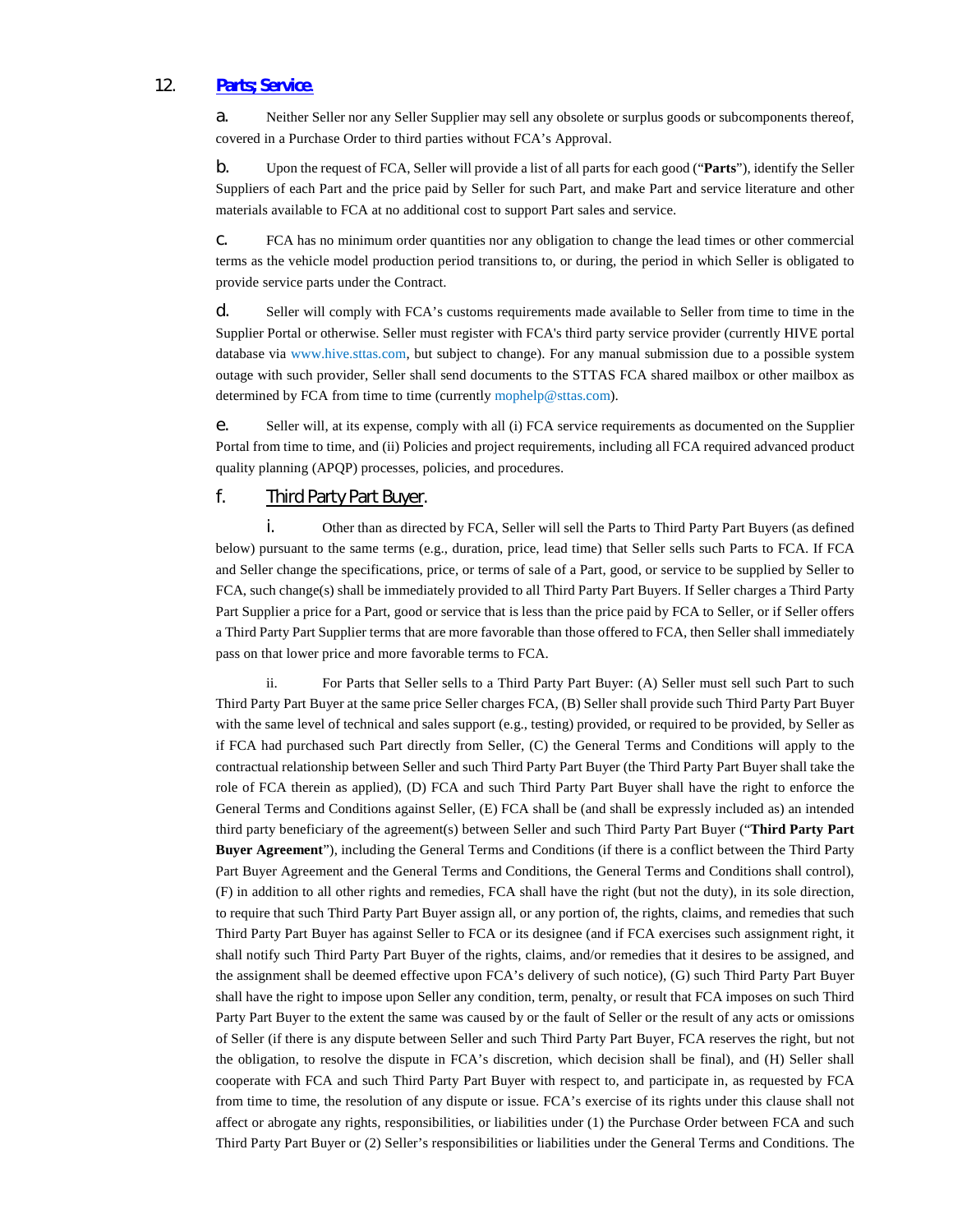Third Party Part Buyer shall only use Parts for FCA/Mopar and not for any other OEM or third party not designated by FCA. FCA's permission to sell Parts to Third Party Part Buyers and/or its imposition of requirements under this Section 12 may be withdrawn at any time by FCA at its discretion. The obligations imposed by this Section 12 shall survive the expiration or termination of the Purchase Order for the good or service of which the Part is a part.

iii. If Seller is directed by FCA to purchase any Part from an FCA designated manufacturer that is producing the same Part for FCA (a "**Manufacturer**"), Seller shall be deemed a "**Third Party Part Buyer**", and then (A) Seller shall have the right to purchase such Part from the Manufacturer pursuant to the same terms as FCA, (B) the General Terms and Conditions will apply to the contractual relationship between Seller and the Manufacturer, (C) FCA shall have the right to enforce the General Terms and Conditions against Seller and the Manufacturer, (D) FCA shall be (and shall be expressly included as) an intended third party beneficiary of the agreement between Seller and the Manufacturer, including the General Terms and Conditions (if there is a conflict between the agreement between Seller and such Manufacturer and the General Terms and Conditions, the General Terms and Conditions shall control), (E) in addition to all other rights and remedies, FCA shall have the right (but not the duty), in its sole direction, to require that Seller assign all, or any portion of, the rights, claims, and remedies that Seller has against Manufacturer to FCA or its designee (and if FCA exercises such assignment right, it shall notify Seller of the rights, claims and/or remedies which it desires to be assigned and the assignment shall be deemed effective upon FCA's delivery of such notice), and (F) Seller shall cooperate with FCA and Manufacturer with respect to and participate in, as requested by FCA from time to time, the resolution of any dispute or issue.

iv. In addition to the indemnification obligations set forth in Section 10, Seller will defend, indemnify and hold each of the Indemnified Parties harmless from and against all Claims and pay all Liabilities (including judgments, amounts paid in settlement and other recoveries) arising out of, related to, or in connection with (A) Seller's failure to fully and accurately perform or breach of the General Terms and Conditions or any Purchase Order, (B) claims by a Manufacturer against FCA relating to Seller's performance, breach or nonperformance of any obligation to Manufacturer or FCA, (C) claims by a Third Party Part Buyer against FCA relating to Seller's performance, breach, or non-performance of any obligation to Third Party Part Buyer or FCA, or (D) injury or death of any person or damage to or loss of any property allegedly or actually resulting from or arising out of any act, omission, or negligence of, or any good or service from, Seller or its Seller Suppliers.

## 13. **[Payment; FCA's Commitments; Claims Adjustment](#page-43-1)**.

<span id="page-43-1"></span><span id="page-43-0"></span>a. Seller will promptly submit, pursuant to FCA specifications, requirements, and instructions, detailed, correct and complete invoices or other FCA specified billing communications with appropriate supporting documentation and other information requested or required by FCA (collectively, the "**Invoice**") after delivery of goods and performance of services specified in a Purchase Order and the acceptance thereof by FCA. Under no circumstances shall payment of any Invoice be deemed acceptance of any goods or services. Any Invoice containing any terms or conditions beyond those set forth in the Purchase Order shall be deemed null and void and rejected by FCA. Unless otherwise directed by FCA, all payments are to be made in U.S. dollars. The payment period set forth in a Purchase Order will not commence until FCA has received a proper and timely Invoice. Except as set forth on the front of a Purchase Order, payment is due ninety (90) days after FCA has received a proper and timely undisputed Invoice. FCA may withhold payment on any Invoice involving goods that do not strictly conform to the requirements of the Purchase Order. Seller shall not factor or otherwise sell or assign any amounts owed by FCA to Seller. Except as set forth in the Contract or any other agreement, all amounts due from Seller to FCA are due immediately.

b. FCA may at any time and without notice deduct from, set-off against, or recoup from Seller's claims for money due or to become due from FCA or its Affiliates, any claims (actual or alleged) that FCA, and FCA Affiliate, or any Indemnified Party has or may have against Seller or any Affiliate of Seller, including those arising out of the Contract, a Purchase Order, or any other transaction between FCA (or its Affiliate) and Seller (or its Affiliate) or amounts incurred by FCA or its Affiliates in enforcing its rights under the Contract, a Purchase Order, or any other agreement or based on any other event, whether or not Seller agrees that it owes such amount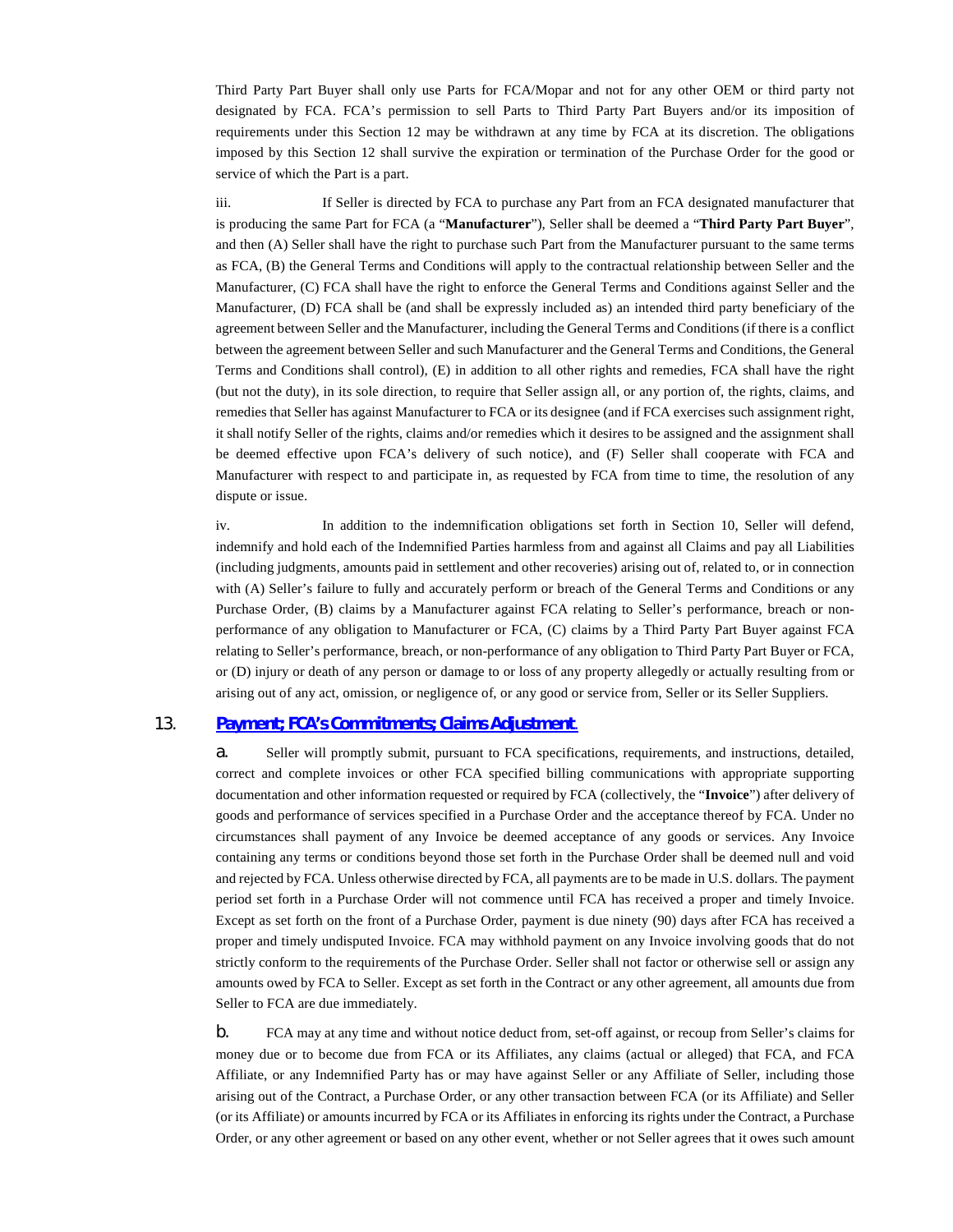to FCA or its Affiliate. In connection with exercising such right of deduction, set-off, or recoupment, and in connection with all other breaches under the Contract or a Purchase Order, Seller hereby waives advance or reasonable notice, including any notice required under MCL § 440.2607 (and its equivalent based on UCC 2-607) and MCL § 440.2717 (and its equivalent based on UCC 2-717). If FCA's actual or alleged claims (for breach, for deduction, set-off, or recoupment, or otherwise) are ultimately proven or determined to be wrong, false, or inaccurate, Seller's only recourse as a result of FCA's positions or actions, or such determination, is to require FCA to pay the original amounts due to Seller and FCA will not be liable for any damages as a result of the exercise of such deduction, set-off, recoupment, or other action.

c. Under no circumstances will Seller have the right to deduct from, set-off against, or recoup from any amount that Seller owes FCA or its Affiliates under the Contract, a Purchase Order or any other agreement or transaction between FCA (or its Affiliates) and Seller, any amount that FCA or any Affiliate owes Seller or any of its Affiliates.

d. FCA and each of its Affiliates (i) are entitled to issue Purchase Orders to Seller under the Contract, (ii) are entitled to fully enforce the Contract as if they were "FCA", (iii) are entitled to collect each amount owed from Seller to any of them, and (iv) may assign claims against Seller or its Affiliates between and among them.

## 14. **[Customs; Export Controls](#page-44-1)**.

<span id="page-44-1"></span><span id="page-44-0"></span>a. USMCA.

i. All goods and services supplied by North American-based Sellers to FCA shall satisfy the requirements to qualify the goods under the United States–Mexico–Canada Agreement ("**USMCA**") and the terms of this Section 14.a) ("USMCA Requirements"), unless FCA has specifically exempted Seller from this requirement in writing. Such exemptions will be made on an ad hoc and individual basis.

ii. Seller shall, on a consistent and ongoing basis, timely provide FCA with all information that FCA may require to demonstrate to U.S. Customs that the goods and services qualify for USMCA. Seller shall ensure it has sufficient resources to keep current with FCA's information requests related to active USMCA qualifications and future USMCA projections.

b. Seller will promptly notify FCA in writing of material or components used by Seller in filling a Purchase Order, which Seller purchases in a country other than the country in which the goods are delivered to FCA and any duty included in the purchase price of the goods. Seller will furnish FCA with any documentation and information necessary to (i) establish the country of origin and regional value content and (ii) comply with the destination country's rules of origin requirements, special trade programs, and content reporting.

c. The rights to and benefits of any duty drawback, including rights developed by substitution and rights which may be acquired from Seller's suppliers and export credits, to the extent transferable to FCA, are the property of FCA. Seller will provide all documentation and information and take any necessary steps to obtain refunds or to drawback any duty, taxes or fees paid, and to receive export credits from, the government of the country of origin or export country.

d. The responsibility for customs duty and customs brokers' fees will be determined in accordance with the delivery point and Incoterms stated in the applicable Purchase Order. If FCA is responsible for customs duties, it will be responsible for normal duties only. Seller will be responsible for any special duties, including marking, anti-dumping, and countervailing duties, except to the extent explicitly prohibited under the law of the country of importation. Seller must provide FCA with all necessary documents and information required by Law or otherwise necessary to determine admissibility, timely release, customs clearance and entry, and the proper minimum duty to be paid upon the importation of the goods into the destination country.

e. Seller will advise FCA if the importation of the goods requires an import license and will assist FCA in obtaining any such license.

f. Seller represents, warrants, and covenants that the information regarding the import or export of the goods supplied to FCA is, and will be at all times, true, complete, and correct, and that all sales covered by a Purchase Order will be made at not less than fair value under the anti-dumping laws of the countries to which the goods are exported.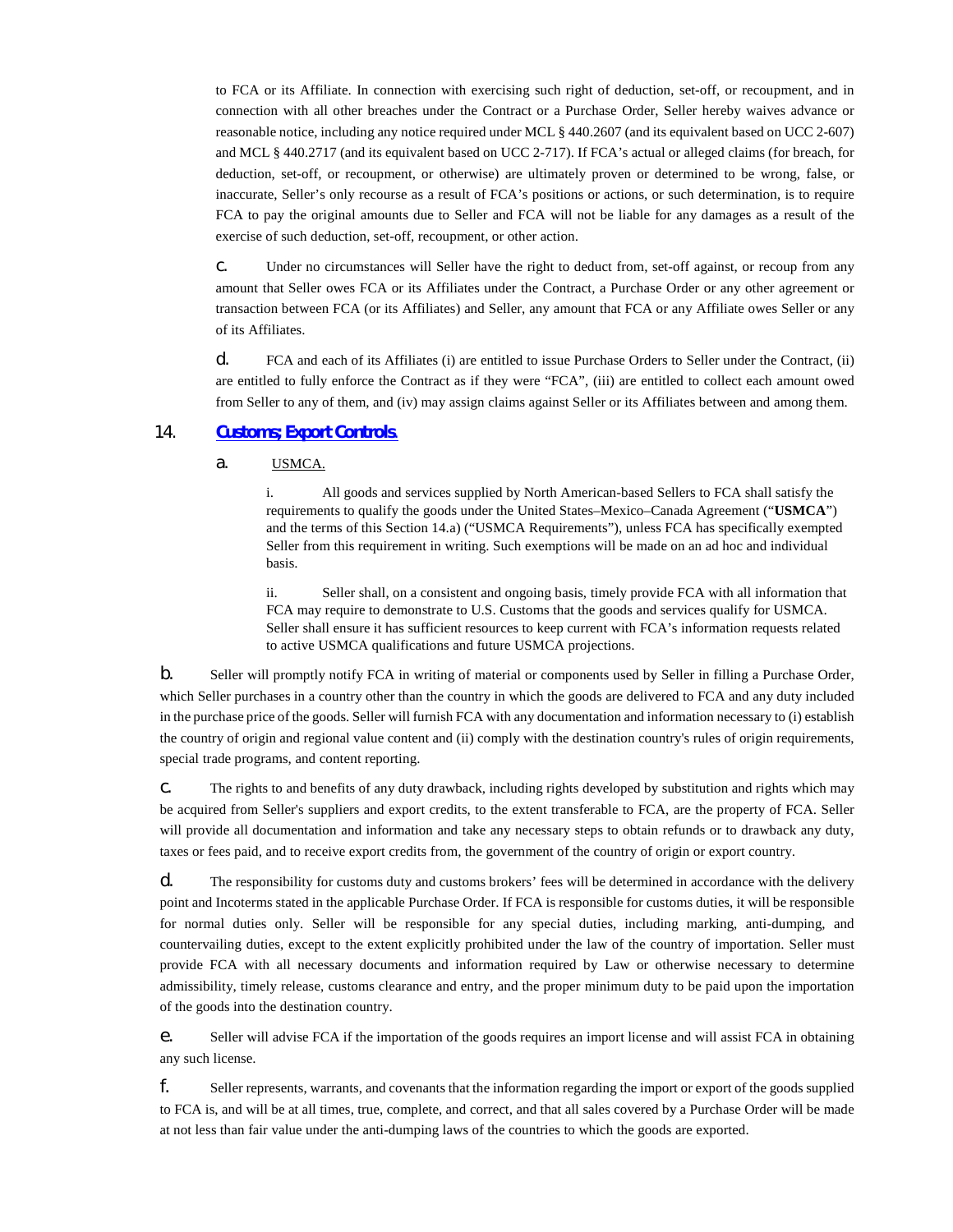g. Seller must comply with all pertinent requirements and recommendations of U.S. Customs and Border Protection's supply chain security programs, currently known as C-TPAT, and all local security programs recognized by U.S. Customs and C-TPAT. Seller must provide proof of participation by responding to the annual risk assessment survey initiated by FCA. Seller must seal international shipments with a high security seal that meets C-TPAT standards and the seal number must be included on Seller's Advance Shipment Notice.

h. Export Controls. Seller and FCA recognize that export control regulations may limit or prohibit the transfer of items or technology to foreign nationals, including foreign nationals within the United States. The goods, services, technology, and/or technical data (collectively "**Items**") delivered under a Purchase Order may be subject to U.S., foreign, and other applicable export control laws and regulations (collectively "**Export Control Laws**"), including the International Traffic in Arms Regulations, the Export Administration Regulations and/or Export Control List(s). Seller will comply with all U.S. and other countries' applicable Export Control Laws and shall not export, re-export, or transfer Items without first obtaining all required licenses and approvals. Any penalty, fine, expense (including attorneys' fees) or Liability incurred by FCA as a result of violation(s) of Laws or the General Terms and Conditions by Seller will be promptly reimbursed by Seller. Items that are identified during the course of a Purchase Order will be handled in the following manner:

i. the sending party will notify the other party of the Item's export classification and license determination prior to any shipment or transmission;

ii. the party receiving notice under (i) above shall have an opportunity to accept or reject the delivery of the Item prior to shipment or transfer by the sending party;

iii. FCA and Seller will reasonably cooperate in obtaining required licensing and implementing required internal controls for the involved Items;

iv. rejection of an Item will not constitute a breach of the Purchase Order; and

v. FCA will assess the impact of the Item's rejection to determine if the Purchase Order can continue.

Any notice regarding export controls will be in writing and sent to the FCA Corporate Customs Department. Compliance with Export Control Laws includes: (i) abiding by U.S. sanctions, embargoes, and prohibitions on transactions with restricted parties, e.g., the prohibited transfer of any or all Items (including commodities, materials, software, and technology) subject to the applicable Purchase Order to U.S. sanctioned countries (e.g., Iran, Syria, North Korea, and Cuba); and (ii) understanding the end use of all transactions and not facilitating any prohibited nuclear, missile, or chemical biological weaponry end uses.

<span id="page-45-2"></span>**15. [Use of FCA's Name](#page-45-2)**. Seller will not, without the Approval of FCA, in any manner publish the fact that Seller has furnished or contracted to furnish FCA goods. Seller will mark goods supplied to FCA in accordance with FCA's published marking standards. During the term of the Contract and thereafter, Seller shall not make or publish any disparaging or derogatory statements with respect to FCA, its Affiliates, or its or their integrity, business or professional standing or reputation.

## <span id="page-45-0"></span>**16. [Data; Software; Security; and Privacy](#page-45-3)**.

<span id="page-45-3"></span>a. FCA Data.

<span id="page-45-1"></span>i. "**FCA Data**" means: any and all information and data that FCA makes available, directly or indirectly, to Seller in connection with the Contract or the performance of a Purchase Order, including performance standards, product characteristics, specifications, drawings, descriptions, samples, designs, manufacturing data, and other information; any and all information and data resulting from, created by, or derived as a result of, directly or indirectly, any good or service provided by or on behalf of Seller; any and all information and data from, about, or derived from an FCA vehicle, customer, or driver; all Development Data (as defined below); any and all information and data (excluding Seller-provided data regarding its internal costs of producing goods that it provides to FCA under a Purchase Order) that is created, derived, resulting from, received, entered, or processed by or on behalf of Seller directly or indirectly in connection with the goods or Seller's obligations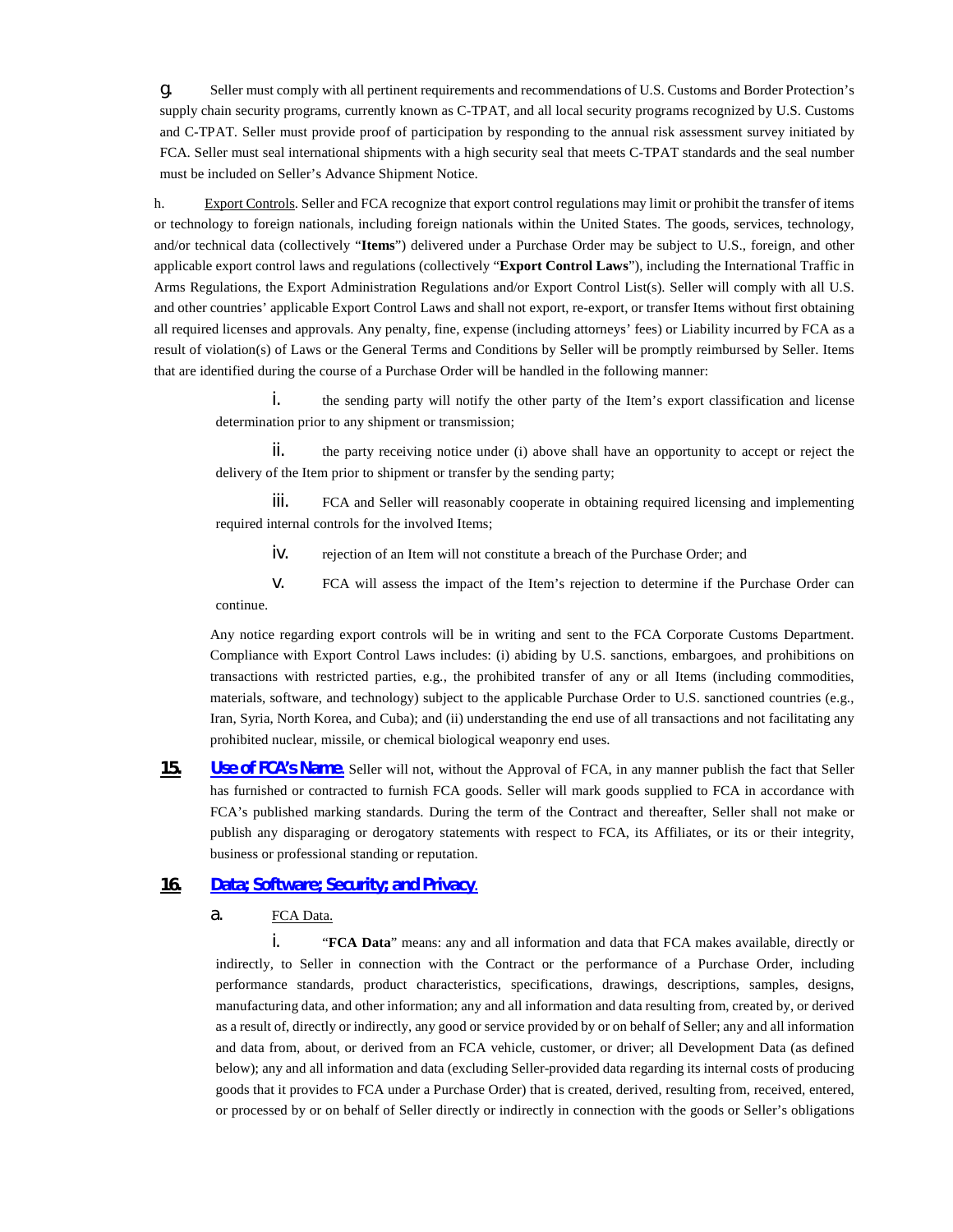under a Purchase Order; and in each case above, all derivatives thereof or improvements thereto made by or on behalf of FCA or by Seller or Seller Suppliers.

 $\mathbf{i}$ . In addition to the rights as set out in Article 19 of the Global GTCs, FCA owns and retains all right, title, and interest in and to all FCA Data, including any patents, patent applications, copyrights, trade secrets, trademarks, trade dress, and any other proprietary rights in any FCA Data. Without limiting the foregoing, Seller hereby assigns and transfers to FCA all right, title, and interest, including all copyrights and other intellectual property rights, in and to all FCA Data, and Seller agrees to execute any future assignments to evidence or effect such assignment. Unless expressly provided in a Purchase Order, no rights or license is granted under the Purchase Order to use FCA Data other than the right for Seller to use FCA Data as required to perform Seller's obligations under the Purchase Order. Seller will not use or disclose FCA Data for any other purpose. Seller will handle all FCA Data in such a manner to ensure that it is not disclosed or used for any purpose detrimental to the interests of FCA. Seller may not disclose FCA Data to any third party without FCA's Approval (FCA hereby approves disclosure to Seller Suppliers specified by Seller in the sourcing process) and then only if such third party executes an agreement satisfactory to FCA that includes, among other provisions, that FCA owns all FCA Data and commitments by such third party to maintain the strict confidence of such FCA Data, use FCA Data solely for the benefit of FCA, to return such FCA Data to FCA, and to destroy any copies or notes thereof as required of Seller under the General Terms and Conditions. If Seller makes any FCA Data available to any third party pursuant to an Approval, Seller will advise FCA and ensure that the third party, at the completion of the third party's services, no longer uses, transfers, or retains any FCA Data in any form. Seller shall be fully responsible and liable for the acts and omissions of such third party. No FCA Data may be (i) used to create statistical reports or de-identified databases for use by Seller or other third parties or (ii) transmitted to, or processed outside of, the country from which it is created or provided to Seller without obtaining Approval.

iii. "**Development Data**" means: All data and information produced or collected by any test or production vehicle with an FCA brand or otherwise provided by FCA to Seller ("**Vehicle**"); all data and information produced or collected by Seller from a Vehicle or Seller's physical or virtual test environment involving a Vehicle; all data and information comprising or pertaining to Seller's design, development, or testing of any Software developed for or for the benefit of FCA; and all data and information that is processed or computed from any data or other information otherwise within the definition of Development Data.

iv. Seller must deliver any FCA Data in its possession or control upon FCA's request at any time securely in accordance the requirements set forth in the Policies.

v. Seller will comply with all applicable privacy, data, information security, and use Policies of FCA regarding the collection, storage, and use of FCA Data as well as all Laws.

vi. Seller will immediately discontinue any use of FCA Data and/or items bearing designated FCA-owned trademarks or logos upon the earlier of FCA's request or at the expiration or termination of the applicable Purchase Order; Seller will then return to FCA any such item or, if directed by FCA, securely and permanently destroy any such item and present to FCA an affidavit of destruction executed by an authorized representative of Seller. Seller shall require any third party to whom FCA provided Approval to disclose to such third party, to do the same.

vii. Any rights that Seller may have to disclose, manufacture, use, or distribute goods developed under or related to a Purchase Order in each case are subject to Seller's obligations concerning FCA Data set forth in this Section 16.

# b. Software.

**i. Software Monitoring.** During the Term Seller and its Seller Suppliers shall (A) proactively and continuously monitor all Software for defects, malfunctions, and security vulnerabilities; and (B) report any such defects, malfunctions, or security vulnerabilities to FCA within twenty-four (24) hours of the time Seller (or its Seller Suppliers) identifies such defect, malfunction, or security vulnerability.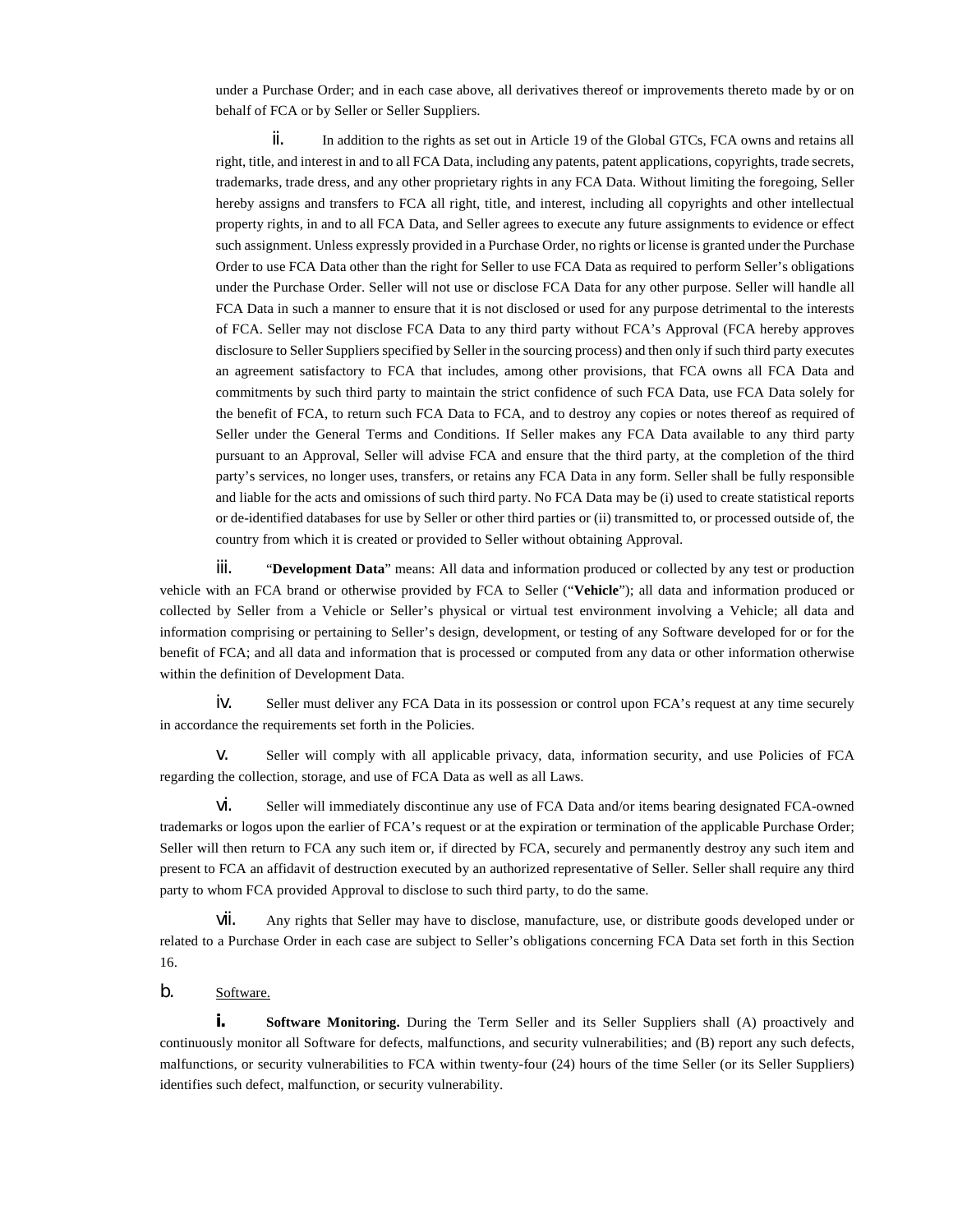**ii. Delivery of Software**. In addition to Seller's obligations above, Seller shall follow any additional or altered delivery instructions specified by FCA regarding Software, including: (A) delivery to an FCA location or (B) delivery to an FCA supplier location.

c. Privacy. Seller will not provide any of the following to FCA unless FCA Approves the specific provision of such Personal Data (as defined below): (i) any information or data that identifies, relates to, describes, is capable of being associated with, or could be reasonably linked, directly or indirectly, with a particular individual, household, or device, including name, contact information, VIN, IP address, device identifier, cookie identifier, advertising identifier, or MAC address, (ii) any characteristics, demographic details, and/or usage information associated with personal data, or (iii) any information defined as personal data, personal information, or an equivalent term under applicable privacy Laws (collectively, "**Personal Data**").

d. Data Protection. Subject to Section 16.c above, Seller acknowledges that in performing services associated with a Purchase Order, Seller may access, use, transfer, or otherwise Process (as defined below), and use Personal Data of customers, employees, agents, officers, contractors and other individuals of or provided by FCA. Seller and any other parties acting under Seller's authority, including Seller Suppliers, shall Process Personal Data only as directed by FCA, including complying with applicable FCA Policies and other FCA privacy and data protection requirements disclosed or provided to Seller or otherwise made available in the Supplier Portal. Except as necessary to perform its obligations under a Purchase Order, Seller will not use, transfer, provide access to, or otherwise Process any Personal Data received from or on behalf of FCA or in connection with a Purchase Order unless it has informed FCA in advance, obtained its Approval, and entered into such written agreement as may be required by FCA to ensure that the Personal Data is used and transferred in accordance with applicable Law, FCA's Policies, and privacy and data protection requirements.

e. Seller Personal Data Protection. Seller represents, warrants and covenants that it has in place and will maintain at all times administrative, organizational, and technical measures that (i) are necessary and appropriate to preserve the security, integrity, and confidentiality of any Personal Data that it may access or Process and to protect any such Personal Data against unauthorized or unlawful access, use, disclosure, and Processing, as well as accidental loss, destruction, or damage; and (ii) meet the requirements set forth in any Policy, and all FCA information security, data privacy, and data security requirements disclosed or provided to Seller or otherwise made through the Supplier Portal, as updated from time to time. Without limiting the foregoing, FCA shall have the right, from time to time, to (A) require Seller to promptly complete a security assessment and/or vendor risk assessment, (B) require Seller to provide evidence of an information security program that is sufficient to protect any data belonging to FCA as determined by FCA in its sole discretion, and (C) perform, or have a third party perform, security audits of Seller and its Seller Suppliers. Seller shall be fully responsible for monitoring and restricting the use of secure passwords, user identification numbers, and other security procedures and measures to fully protect Personal Data. Seller shall, upon request from FCA and within a reasonable time, correct and delete Personal Data and/or block Personal Data from further Processing and/or use. Seller will not Process any Personal Data in any jurisdiction other than the United States of America without the express written consent of FCA.

f. Security Breaches and Remediation. "**Security Breach**" means any known or suspected: (i) unauthorized and/or unlawful access to, acquisition of, or Processing of, FCA Data, Personal Data, or FCA Confidential Information, (ii) other loss or theft, or material compromise of FCA Data, Personal Data, or FCA Confidential Information that is Processed within Seller systems or otherwise Processed by or on behalf of Seller, (iii) security incident, or access to or use or compromise of Seller's security systems, operations and controls that could materially compromise the confidentiality, security, or integrity of FCA Data, Personal Data, or FCA Confidential Information, or (iv) access to, or use, disclosure, loss, or Processing of FCA Data, Personal Data, or FCA Confidential Information that is in any way inconsistent with applicable Law, FCA's Policies, FCA's privacy and data protection requirements, or a Purchase Order, whether between or among Seller, Seller's Affiliates, Seller Suppliers or any other person or entity acting on behalf of Seller, Seller's Affiliates or any Seller Supplier. "**Process**" or "**Processing**" means any operation or set of operations which is performed on Personal Data (as defined below), whether or not by automated means, such as collection, recording, organization, structuring, storage, adaptation or alteration, retrieval, consultation, use, disclosure by transmission, dissemination, or otherwise making available, alignment or combination, restriction, erasure, or destruction of data. If a Security Breach occurs, Seller shall immediately notify FCA. A Security Breach also applies to a reported privacy complaint that Seller may receive in relation to the data or services provided under a Purchase Order. Immediately upon discovery of a Security Breach, Seller will (A)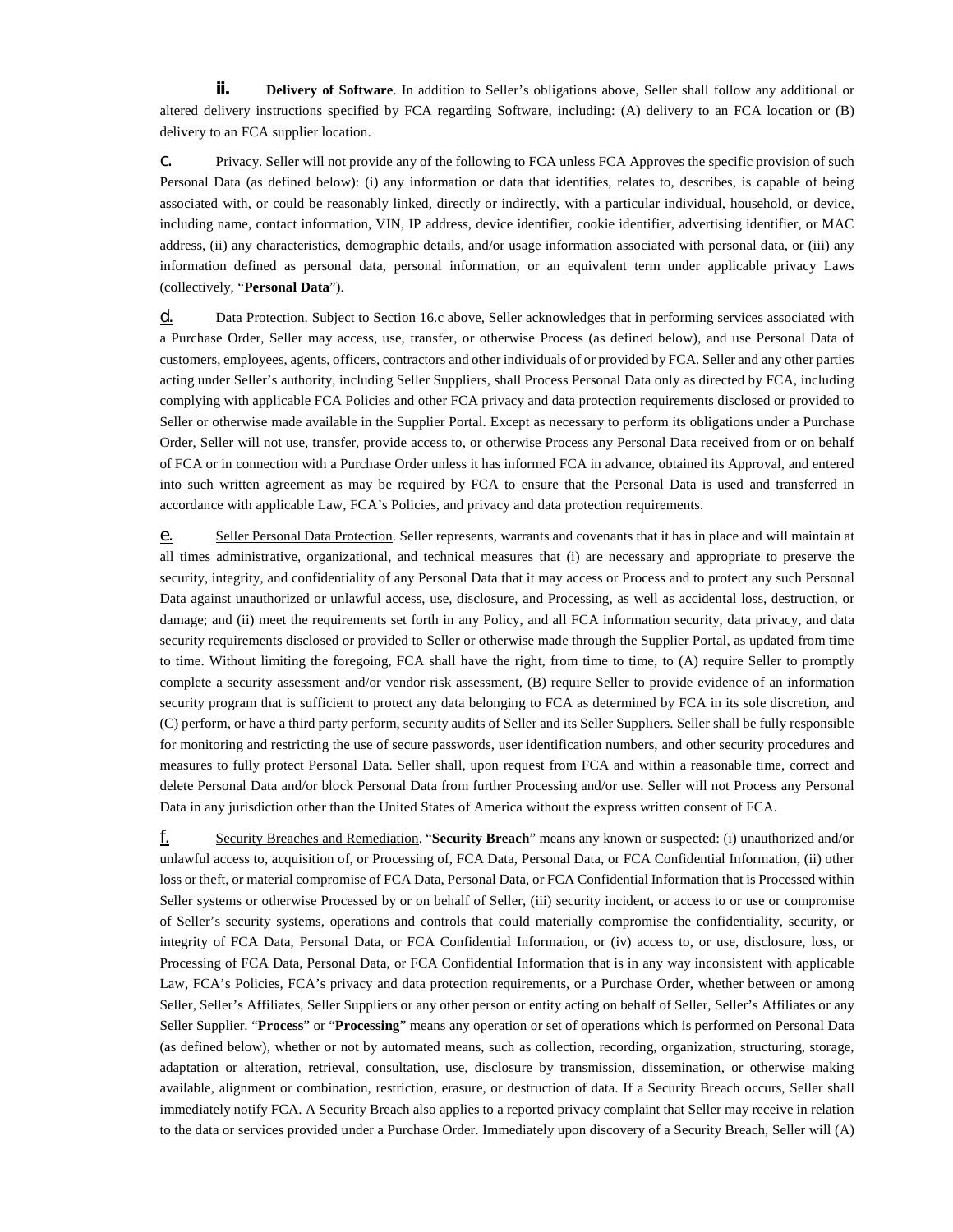notify FCA and provide all available information necessary to enable FCA to evaluate and respond to such Security Breach; (B) provide full cooperation and assistance to FCA in its investigation of such Security Breach; and (C) take immediate steps to mitigate and remedy the Security Breach at Seller's cost and expense in accordance with applicable Law and FCA's instructions. Seller shall reimburse FCA for costs and expenses incurred in connection with, responding to, and/or mitigating damages caused by a Security Breach, including attorneys' fees. Except as may be strictly required by applicable Law, Seller will not inform any third party of any Security Breach without first obtaining FCA's Approval, other than to inform a complainant that the matter has been forwarded to FCA's privacy office. Seller shall immediately notify FCA of any investigations of its information use or security practices by a government, regulatory, or self-regulatory organization.

## 17. **[Financial Reporting](#page-48-1)**.

<span id="page-48-1"></span><span id="page-48-0"></span>a. It is a condition to doing business with FCA that Seller has and maintains the financial resources necessary and appropriate for the performance of Seller's current and future supply of goods to FCA, as determined by FCA. If FCA determines in its sole discretion that Seller does not have such financial resources, such determination shall be deemed an "Event of Default" and FCA may terminate one or more Purchase Orders issued to Seller by providing Seller with written notice. Seller will furnish directly to FCA, or to FCA's designated third party service provider for collecting and processing supplier financial information, the following information in the format designated by FCA:

**i. Quarterly Financial Statements**. Within the earlier of (A) sixty (60) days after the close of each quarterly accounting period of Seller and (B) the date the statements described herein are due to any federal regulatory agency under applicable Law, the balance sheet of Seller as of the end of such period, the related statements of income and retained earnings, and statements of cash flow for such period, each prepared on a basis consistent with Seller's past practices and certified by an officer of Seller as representing fairly in all material respects the financial position, results of operation, and cash flows for the periods covered by such statements. Upon FCA's request, Seller will provide FCA with information specifying Seller's reserves for Recalls.

**ii. Annual Financial Statements**. Within the earlier of (A) one hundred twenty (120) days after the close of each fiscal year of Seller and (B) the date the statements described herein are due (after the expiration of any automatic grace period) to any federal regulatory agency under applicable Law, the balance sheet of Seller as of the end of such fiscal year, the related statements of income and retained earnings, and statements of cash flows for such fiscal year, setting forth comparative figures for the preceding fiscal year and certified by an officer of Seller as representing fairly in all material respects the financial position, results of operation, and cash flows for the periods covered by such statements, and, if an audit is performed, audited by independent certified public accountants and including a copy of such auditor's report thereon.

**iii. Notice of Events of Default.** If a breach, default, or an event of default has occurred and is continuing under any contract to which Seller is a party or by which it is bound, the effect of which could be reasonably anticipated to have a material adverse impact on Seller's financial condition or its ability to perform its obligations under the Contract or a Purchase Order, then Seller will immediately furnish notice of such breach, default, or event of default to FCA.

**iv.** Information Survey; Other Information. Seller will promptly provide FCA with its responses to any FCA information survey. Seller will also provide all other financial information and data requested by FCA from time to time, including information and data related to Seller's cost structure.

**v. Updates to Seller Information**. Seller shall update the information required to be provided on the Supplier Portal at least once each calendar quarter.

b. FCA will use commercially reasonable efforts to keep Seller Financial Confidential Information (as defined below) in FCA's possession from disclosure to (i) individuals or businesses outside of FCA; provided, however, FCA shall have the right to disclose Seller Financial Confidential Information to (A) present and future Affiliates of FCA to the extent that, in their core business, are not Tier 1 automotive suppliers or direct competitors of Seller; (B) FCA's designated third party service provider for collecting and processing supplier financial information; and (C) FCA's advisors, consultants, bankers, lenders, and service providers of every type in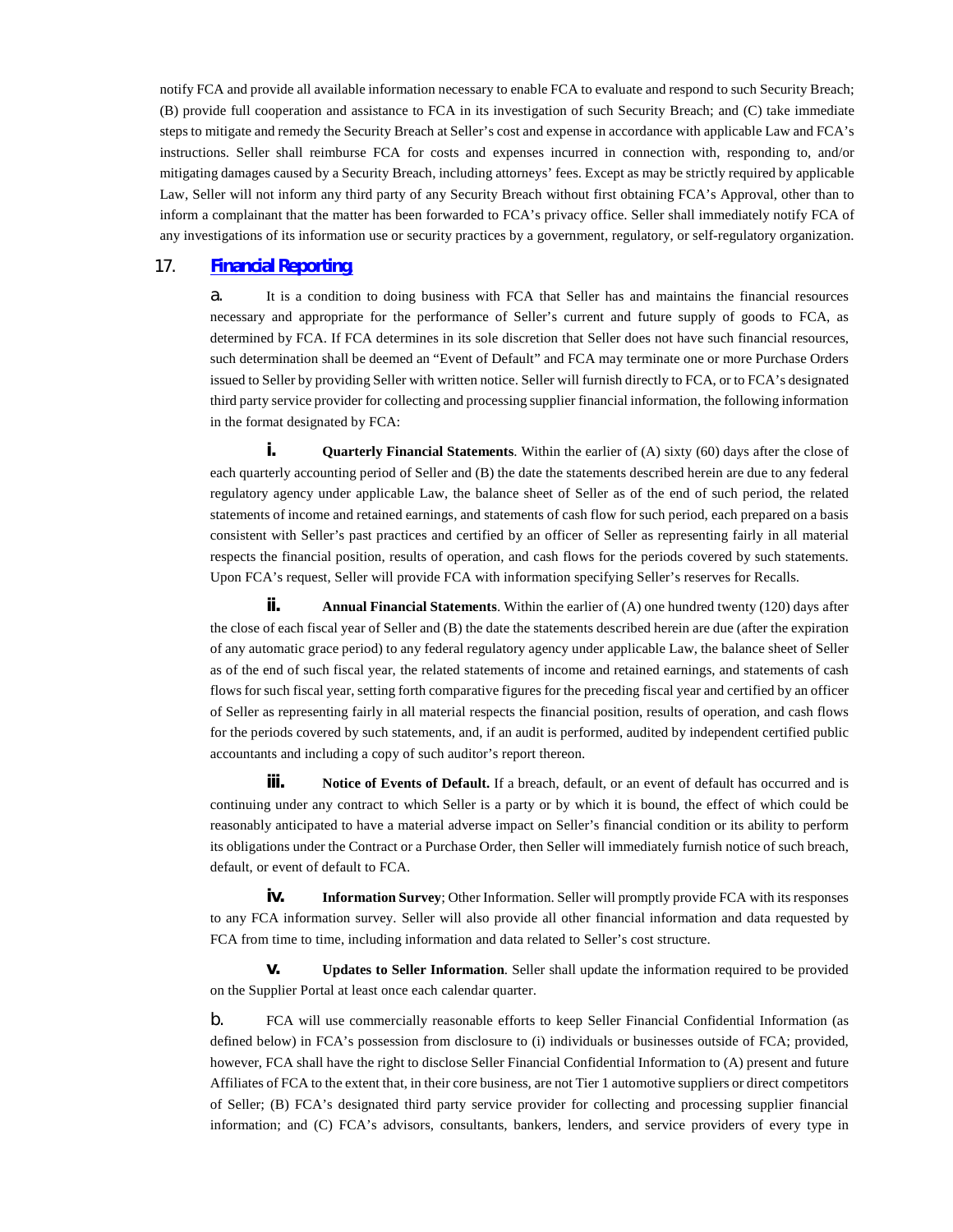connection with FCA's business or risk management goals, procedures, and practices that are subject to a confidentiality obligation with FCA covering Seller Financial Confidential Information, and (ii) FCA employees that do not have a reason to access such information. Further, Seller Financial Confidential Information may be used or disclosed by FCA for any business reason, including related to or in connection with its risk management functions or the sale or factoring of amounts owed to FCA. FCA shall have the right to sell or factor any amounts owed to FCA. "**Seller Financial Confidential Information**" means confidential information provided to FCA pursuant to Section 17.a above that is not publicly disclosed and that is marked "Confidential". The term "Seller Financial Confidential Information" does not include information that (A) was or becomes generally available to the public, other than as a result of a disclosure by FCA in violation of this Section 17; (B) FCA was aware of prior to its disclosure to FCA by Seller; (C) FCA learns of from a third party that, to FCA's actual knowledge, is under no obligation of confidentiality to Seller; or (D) FCA obtains in connection with any subsequent court, arbitration, or other legal proceedings. Notwithstanding the foregoing, nothing herein shall prevent FCA, if FCA becomes compelled to disclose Seller Financial Confidential Information by a legal authority having competent jurisdiction over Seller or FCA (by special deposition, interrogatory, request for documents, subpoena, civil investigative demand or similar process (each such process, a "**demand**")), from responding to such demand and disclosing Seller Financial Confidential Information without Seller's prior written consent; provided, however, that FCA will use reasonable commercial efforts to put in place procedures to provide Seller written notice of any such demand promptly after the receipt thereof unless otherwise prohibited by Law as directed by FCA's counsel. Seller may, with FCA's Approval, comply with the reporting requirements set forth in this Section 17 by delivering parent-level financial information. No information from Seller other than Seller Financial Confidential Information shall be deemed confidential unless FCA has executed a separate confidentiality agreement.

## 18. **[Cancellation/Termination for Default](#page-49-1)**.

<span id="page-49-1"></span><span id="page-49-0"></span>a. Without limiting any other rights or remedies of FCA under the Contract or a Purchase Order or at law or in equity (all such rights and remedies of FCA are cumulative and reserved), in addition to exercising FCA's rights under Section 30, FCA may suspend, cancel, or terminate the whole of or any part of a Purchase Order without liability, and may exercise any of its legal rights, including its remedies under Section 20, at any time upon or following the occurrence of any of the following events, whether such event applies to an installment or the entire Purchase Order, with the understanding and acknowledgement that each installment must conform exactly to the Purchase Order in all respects (e.g., quality, timing, quantity, assortment) or such installment will make it impossible for FCA to produce safe and quality vehicles in a timely fashion and thus such occurrence will substantially impairs the value of such installment and the entire Purchase Order (each an "**Event of Default**"):

i. Seller threatens that it will not or fails to timely deliver goods or perform services, whether in connection with an installment of or an entire Purchase Order;

ii. Without limiting subsection (i) above, Seller breaches or violates (material or nonmaterial) any other provision of, fails to fully, timely, and completely conform to or meet any other requirements contained in, or fails to fully, timely, and completely perform any other provision of, an installment of or an entire Purchase Order, at the time specified therein (or threatens any of the foregoing) and to the extent such violation or failure is capable of being cured (as determined by FCA in its sole discretion), fails to so cure such failure to FCA's satisfaction within ten (10) days after the occurrence of such Event of Default;

iii. Seller fails to make appropriate progress towards fulfilling its obligations under an installment of or an entire Purchase Order as determined by FCA or fails to meet any milestone;

iv. Seller (A) becomes insolvent or generally fails to pay, or admits in writing its inability to pay, its debts as they become due, (B) voluntarily commences any proceeding or files any petition (1) under any bankruptcy, insolvency, or similar law, or (2) seeking dissolution, liquidation, reorganization, or the appointment of a receiver, trustee, custodian, conservator, or liquidator for itself or a substantial portion of its property, assets, or business, or (C) takes corporate action for the purpose of effecting any of the foregoing in (A) or (B) above; an order for relief is entered in a case under any bankruptcy, insolvency, or similar law in which Seller is a debtor;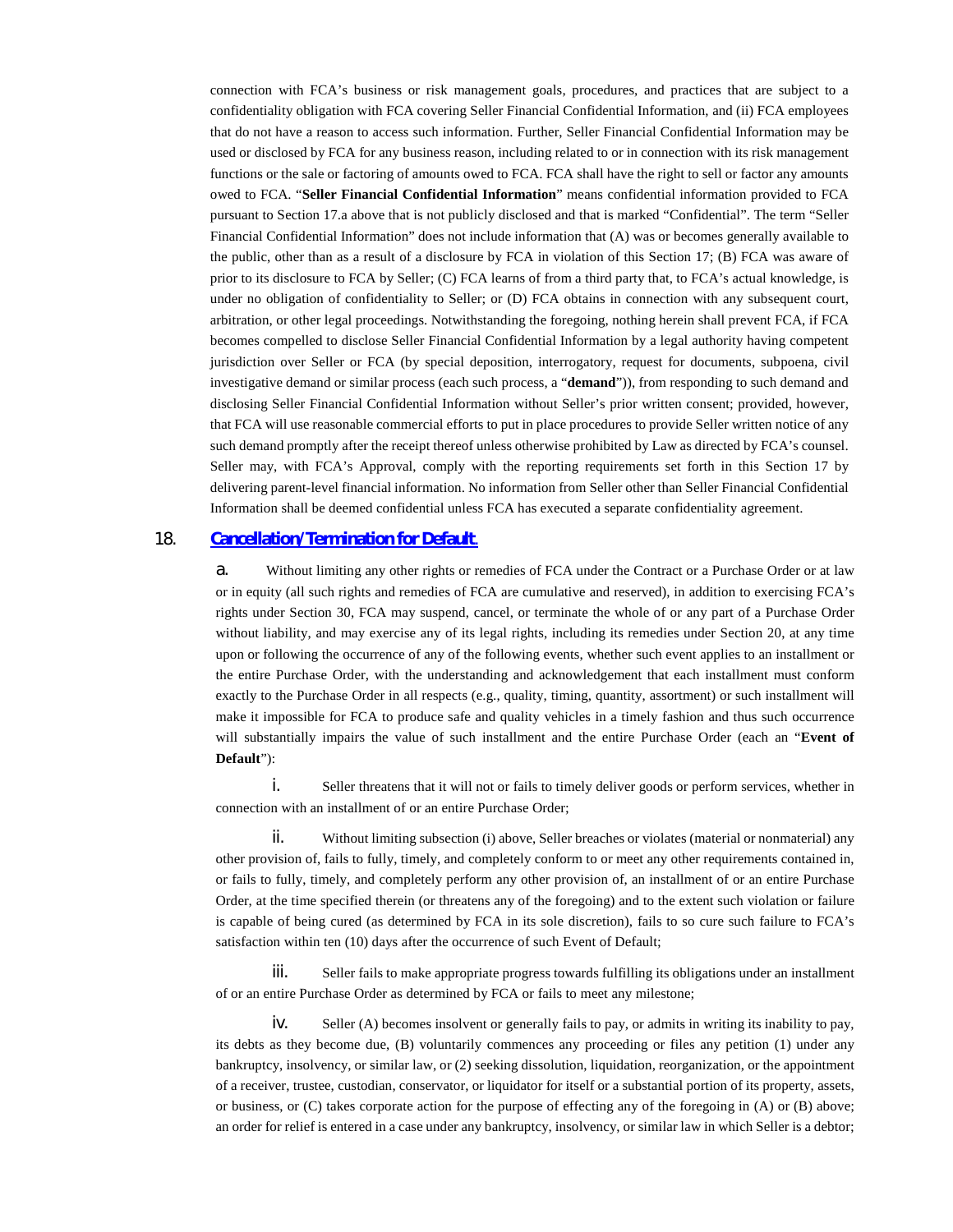or involuntary proceedings are, or an involuntary petition is, commenced or filed against Seller under any bankruptcy, insolvency, or similar law, unless any such proceedings and petition is dismissed within forty-five (45) days of its filing date;

v. In FCA's reasonable judgement Seller's financial or other condition is such that it threatens or could reasonably threaten Seller's ability to fully and timely perform under an installment of or an entire Purchase Order;

vi. Seller (A) repudiates all or any portion of, or any obligation under, an installment of or an entire Purchase Order (whether or not Seller has a legal right to do so) orally or in writing, including via email, (B) takes any action evidencing its intention or threat not to fully and timely perform each and all of its obligations under an installment of or an entire Purchase Order (including announcing or threatening non-delivery or the stop-shipment of goods), or (C) fails or omits to take any action required to be performed by Seller that is necessary for Seller to fully and timely deliver fully conforming goods or otherwise perform under an installment of or an entire Purchase Order;

vii. Any trade payables, other accounts payable, or other amounts owed to FCA or its Affiliates by Seller or its Affiliates have not been paid within thirty (30) days after the date such payable is due;

viii. Seller's failure to provide adequate assurances of full and timely performance of all aspects of a Purchase Order upon FCA's request to Seller for the same in the time frame set forth by FCA in its request;

ix. Seller's failure to make timely progress on the performance of a Purchase Order that results in FCA believing, in its sole judgement, that Seller could fail to fully and timely perform such Purchase Order;

x. A Change in Control occurs without FCA's Approval; or

xi. Any Event of Default above occurs with respect to any Seller Supplier (assuming such Seller Supplier is "Seller" above).

b. Seller may terminate a Purchase Order due to FCA's material breach of such entire Purchase Order that is not remedied within sixty (60) days of Seller's written notice to FCA of the material breach which notice must contain the actions that Seller believes are necessary to cure such material breach, which period will automatically be extended if FCA is actively working towards such cure. Failure of FCA to pay amounts disputed by FCA or subject to FCA's rights of setoff, recoupment, or deduction shall not be deemed a breach of a Purchase Order.

c. Upon Seller's receipt of any notice of cancellation or termination under this Section 18, Seller will stop work on the date and to the extent specified in such notice and terminate all orders and subcontracts that relate to the cancelled or terminated Purchase Order or the applicable cancelled or terminated portion thereof.

d. To the extent permitted under applicable Law, Seller hereby waives the application of Michigan Compiled Laws ("**MCL**") § 440.2612 (and its equivalent based on UCC 2-612) with respect to any Purchase Order. If a court of competent jurisdiction determines that any purported termination by FCA under this Section 18 was made without legally sufficient cause or otherwise does not qualify under this Section 18, then the purported termination will be a termination subject to Section 19 and Seller's remedies, if any, will be limited to those set forth in Section 19.

## 19. **[Termination at FCA's Option](#page-50-0)**.

<span id="page-50-0"></span>a. FCA may terminate a Purchase Order in whole or in part at any time upon written notice to Seller for any or no reason. FCA shall have the right, upon notice to Seller, to immediately require Seller to terminate or utilize a different Seller Supplier in connection with a Purchase Order.

b. Upon Seller's receipt of any notice of termination pursuant to Section 19.a, Seller will immediately, or at such other time to the extent specified in such notice, stop work and terminate all orders, supplier contracts, and subcontracts that relate to the terminated Purchase Order or the applicable terminated portion thereof, protect and preserve any asset or intellectual property that is owned by or will be transferred or licensed to FCA, and cooperate with FCA in wind-down related functions and the transition of the work under that Purchase Order to FCA or its designee. FCA will pay Seller for (i) finished work that had been released by FCA and timely delivered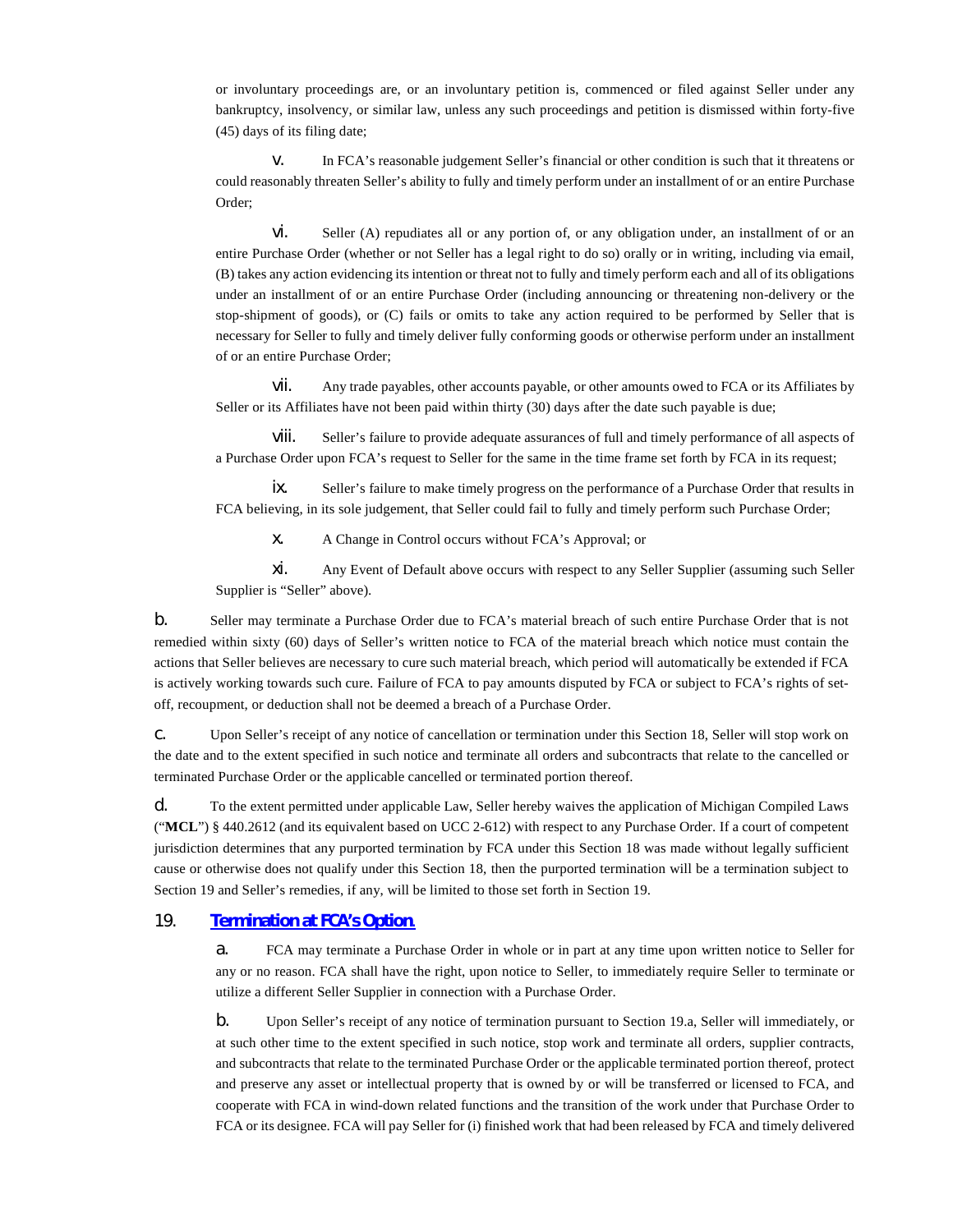to and Accepted by FCA as of the date of such termination, and (ii) the reasonable, documented out of pocket cost to Seller of work in process and raw material allocable to the terminated work (unless Seller can return or use such raw material in other work and FCA does not want such raw material) that is not in excess of any prior FCA authorization (as set forth on the Purchase Order or otherwise (raw and fab)), provided such work in process or raw material, as applicable, is timely delivered to FCA or its designee. Within thirty (30) days after the effective date of such termination, Seller will submit claims under the foregoing subsections (i) and (ii) for Seller's direct cost that Seller incurred for such allowable items; provided, however, Seller may not include in its claim (A) selling, general, or administrative costs, (B) interest costs or the cost of capital, (C) any Special Damages, (D) fixed overhead absorption or other overhead costs, (E) capital equipment, (F) facility costs, including the rearranging of any facility, (G) engineering, product development, tooling, or plant modification costs, (H) labor reassignment costs, including severance costs or labor inefficiencies, (I) training costs, or (J) costs related to obtaining the Purchase Order. FCA will compensate Seller for any unamortized Tooling as set forth in FCA's applicable Policy. At FCA's option, Seller shall deliver the Tooling and all other work in progress to FCA or its designee as directed by FCA.

c. FCA has the right to verify all such claims by auditing the relevant records, facilities, work, and materials of Seller and/or its subcontractors. Payment of a valid claim made under this Section 19 will constitute FCA's only liability in connection with or resulting from such termination or otherwise; title and right of possession to all goods and services shall pass to FCA consistent with the provisions of the Contract regardless of such payment. The provisions of this Section 19 will not apply to any cancellation by FCA for default by Seller (see Section 18) or for any other cause recognized by Law or as limited by the Purchase Order. If a dispute arises regarding the amount of Seller's claim under this Section 19, then the dispute will be finally resolved in accordance with Section 23, and FCA will not be in breach of the Purchase Order for failing to pay the amount claimed by Seller prior to conclusion of an adjudication or arbitration pursuant to Section 23.

# 20. **[Remedies](#page-51-1)**.

<span id="page-51-1"></span><span id="page-51-0"></span>a. Upon the occurrence of any Event of Default or any other breach of the Contract or a Purchase Order (including any installment thereof), FCA will have the right to suspend, cancel, or terminate in whole or in part the Purchase Order, obtain replacement or substitute goods (temporarily or permanently) from any other person or entity (including any Seller Suppliers), take possession of and title to all or any part of any work performed by Seller under the Purchase Order upon written notice to Seller, and take any other action permitted under applicable Law. FCA will also have the right to take immediate possession of any and all of Buyer's Property at any time without payments of any kind to Seller. If FCA exercises any of the foregoing rights, Seller must cooperate with FCA in FCA's taking possession of such work and Buyer's Property, including allowing access to Seller's facilities. If FCA terminates a Purchase Order for an Event of Default, FCA shall also have the right to terminate all or certain other Purchase Orders with Seller as a result of and pursuant to such Event of Default.

b. If FCA exercises its right to suspend, cancel, or terminate a Purchase Order in whole for the occurrence of an Event of Default or other breach of a Purchase Order by Seller or if Seller for any reason is unable to satisfy the quality, quantity, delivery, or other requirements under a Purchase Order, or if FCA terminates a Purchase Order pursuant to Section 19, then:

i. To the extent not provided for in Article 19 of the Global GTCs, Seller grants to FCA a non-exclusive, world-wide, fully paid-up, sublicensable, irrevocable and perpetual right and license to (A) use, exploit, and make and own derivative works of, any and all work product, rights, and intellectual property of, or granted to, Seller that is incorporated into or used to make, design, use, or exploit any goods or incorporated in any work product or good connected with that Purchase Order, and (B) make, have made, sell, offer for sale, import or export, or modify the goods and work product connected with that Purchase Order;

ii. Upon request from FCA, Seller will promptly provide, without charge, the following for such goods and work product: (A) any drawings or design aides, including any computer-aided design data and design aides, (B) specifications, (C) bills of material, (D) Seller information for any purchased components used in such goods or work product, and (E) manufacturing process information regarding such goods or work product; and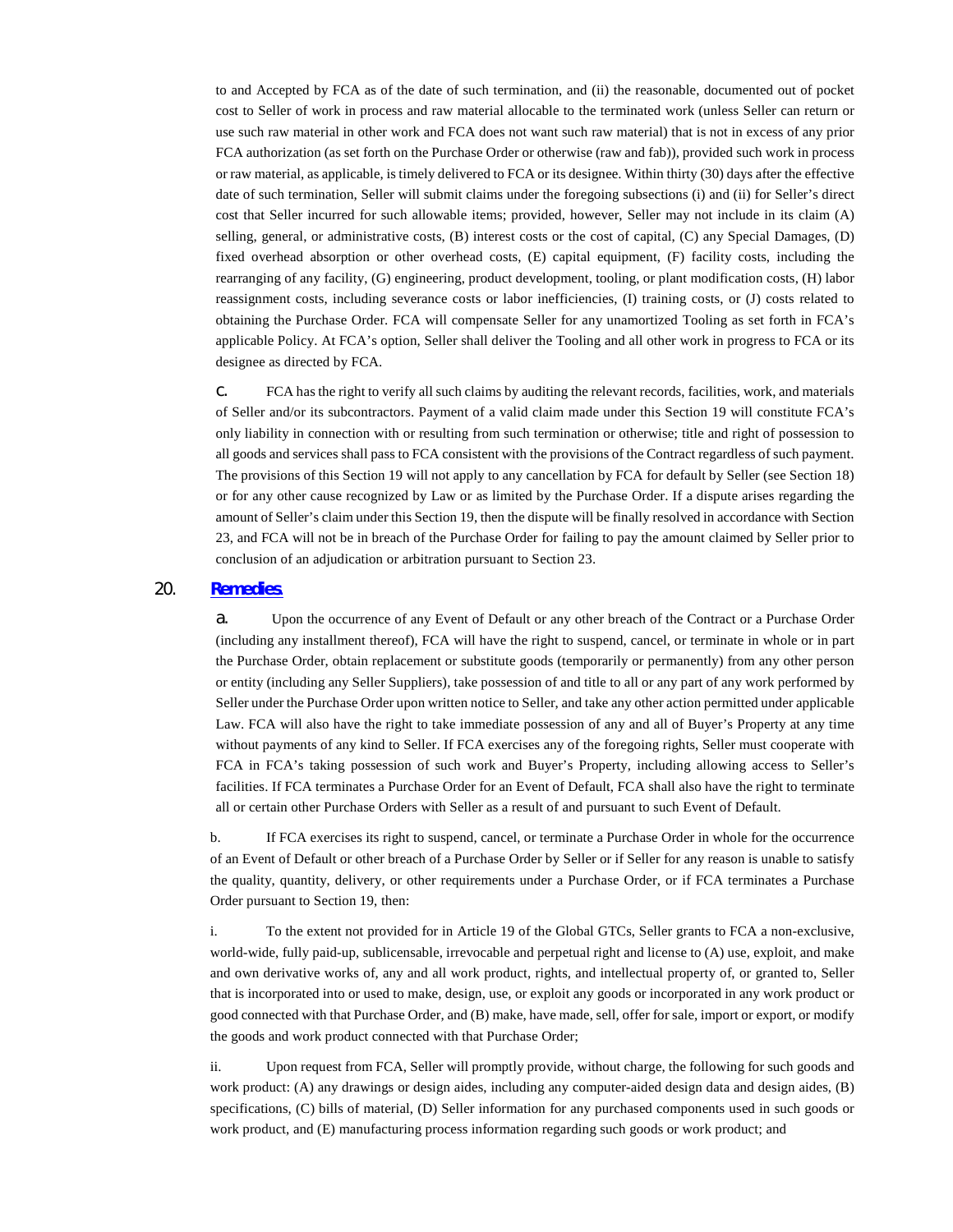iii. To the extent FCA paid for prototype tooling for the goods or work product under a purchase order or other agreement, then in order to ensure that FCA can make full beneficial use of the rights provided in this Section 20, Seller will provide the following for such goods and work product: (A) any prototype tools (e.g., dies and molds), including any computer aided design data for such prototype tools, and (B) the specifications, bills of material, Seller information for any purchased components used in such prototype tools, and manufacturing process information regarding such prototype tools.

c. In connection with the expiration or termination of a Purchase Order, the goods provided by Seller may need to be satisfied by one or more suppliers ("Successor Sellers"). Promptly following receipt of a notice of termination or cancellation, at the request of FCA, Seller and FCA will meet to develop a transition plan which will be finalized by FCA at its reasonable discretion (as finalized by FCA, "**Transition Plan**"), to wind-down the applicable business with Seller and to transition the same to FCA's designated Successor Seller. Seller will timely and fully carry out the Transition Plan, cooperate with FCA's and/or the Successor Seller's requests in connection with the Transition Plan, and take all other actions necessary or helpful to ensure an orderly transition and full knowledge transfer to the Successor Seller. In connection with the foregoing, Seller will act in a manner that is respectful of the Successor Seller, preserves FCA's goodwill and reputation, and helps to ensure continuity of, and minimizes any adverse impact on FCA. Seller will not be entitled to any additional or new compensation in connection with development or execution of the Transition Plan. Seller's obligations under this Section shall be absolute and such obligations may not be withheld or conditioned by Seller for any reason whatsoever, including, but not limited to, any disputes among the parties for payments or otherwise.

d. In addition to all other rights and remedies, FCA may, upon five (5) days' written notice to Seller of actual or threatened repeated non-performance concerning timing, capacity, or quality, engage (or require that Seller engage) a third party Approved by FCA for the purpose of supporting Seller's remediation of such timing, capacity, or quality deficiencies. Seller will pay all costs associated with such remediation efforts and will reimburse FCA for any costs incurred by FCA hereunder, which may be recovered by means of FCA's rights of set-off, recoupment, or deduction under Section 13.

e. Upon an Event of Default or other breach of the Contract or a Purchase Order, FCA may, but is not required to, all at Seller's cost and expense, designate one or more representatives to be present in Seller's applicable facility to observe Seller's operations.

f. FCA's rights and remedies under the Contract and each Purchase Order are cumulative and in addition to any other rights and remedies available to FCA at Law or in equity. No (i) waiver of (A) any breach of the Contract or a Purchase Order, (B) the exercise or non-exercise of any provision of the Contract or a Purchase Order, or (C) any agreed-upon cure remediation plan arising under the Contract or a Purchase Order, or (ii) failure to provide notice of a breach, will constitute a waiver of such breach, any other breach or such provision.

g. In connection with the Contract and a Purchase Order, all future events are deemed foreseeable by Seller, Seller assumes such events will occur, and Seller assumes the risk of the occurrence or non-occurrence of all future events.

### 21. **[Required Compliance; Cooperation](#page-52-1)**.

<span id="page-52-1"></span>a. Seller will provide and maintain an Environmental Management System that complies with the most current version of ISO 14001.

<span id="page-52-0"></span>b. Seller does not have the authority to enter into agreements with Seller Suppliers, or any other person or entity, as agent for or otherwise on behalf of FCA, and Seller shall not have the right to act as FCA's agent in connection with the goods or a Purchase Order.

c. At the request of FCA, Seller will cooperate with and assist FCA's other suppliers and contractors in connection with the Contract or any Purchase Order, as reasonably requested by FCA.

d. Seller and its Seller Suppliers will comply with all applicable legal requirements (local, national, international, or otherwise) regarding the proper handling, storage, and transmission of all legally protected personal data.

22. **Supplier Diversity Program**. FCA has an established supplier development program to develop and maintain a qualified diverse supply base. FCA actively seeks diverse suppliers and encourages Seller to use diverse suppliers and subcontractors (subject to the requirements of the Contract). A diverse supplier is a business establishment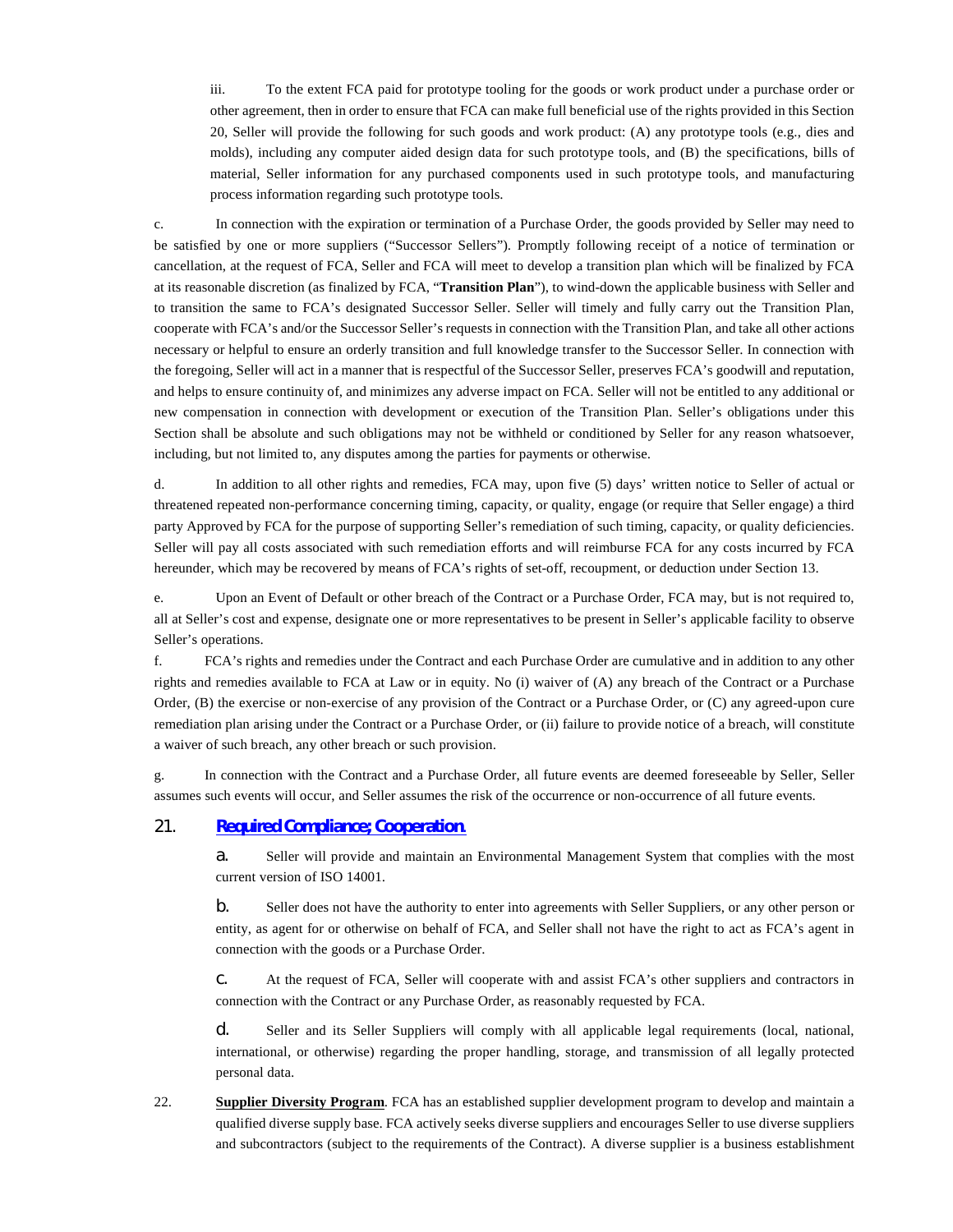that meets one or more of the following criteria: (a) a small business, as defined in Title 15, Section 632 of the United States Code and related regulations; (b) a small business owned and controlled by socially disadvantaged individuals (at least fifty-one percent (51%) of the business is owned and controlled by one or more socially and economically disadvantaged individuals and the management and daily business operations are controlled by one or more of such individuals); (c) a business that is at least fifty-one percent (51%) owned by a woman or women who also control and operate the business; (d) a small business that obtains HUBZone (Historically Underutilized Business Zone) certification (maintains a principal office in a HUBZone, at least fifty-one percent (51%) of the business is owned and controlled by one or more U.S. citizens, and at least thirty-five percent (35%) of its employees reside in a HUBZone); (e) a business that is at least fifty-one percent (51%) owned by a servicedisabled veteran (an individual who has served in the U.S. armed forces and has received an honorable discharge documented by DD Form 214, Certificate of Release of Discharge from Active Duty); (f) a business that is at least fifty-one percent (51%) owned by a veteran or veterans who also control and operate the business; or (g) other categories of diverse businesses as FCA may include in its diversity supplier development program. Seller will report monthly to FCA, in accordance with FCA's diversity supplier development program requirements, on the content provided by any such suppliers for the goods or services purchased under a Purchase Order as well as the basis for claiming that such content was provided by such a supplier.

## 23. **[Dispute Resolution; Governing Law](#page-53-2)**.

<span id="page-53-2"></span><span id="page-53-0"></span>a. The Contract, General Terms and Conditions, each Purchase Order and all transactions between FCA and Seller will be governed by and construed in accordance with the laws of State of Michigan, United States of America as if entirely performed therein (excluding its choice of law rules); provided, however, any Purchase Order between FCA Canada Inc. and Seller will be governed by and construed in accordance with the laws of the province of Ontario, Canada as if entirely performed therein. The 1980 United Nations Convention on Contracts for the International Sale of Goods is not intended to and does not apply to the Contract, any Purchase Order, or any transactions pursuant hereto, and FCA and Seller specifically waive its application.

b. Seller irrevocably consents to the personal jurisdiction of the state and federal courts in and for Oakland County, Michigan, USA, and irrevocably waives any claim it may have that any proceedings brought in such courts have been brought in an inconvenient forum. Any suit regarding or relating to the Contract, General Terms and Conditions or any Purchase Order may only be brought by Seller in the state or federal courts in and for Oakland County, Michigan, USA, which are the exclusive venues for any such suit brought by Seller. SELLER WAIVES THE RIGHT TO TRIAL BY JURY. Any and all claims must be brought by Seller within one (1) year of the date such claim first arises, whether or not Seller has actual knowledge of such claim(s).

c. Any dispute arising out of or in connection with the Contract, the General Terms and Conditions or any Purchase Order may, by agreement in writing of both Parties (or by FCA's unilateral election in the case of disputes relating to quality, warranty, or indemnification under the Contract, including claims in connection with Recalls), be referred to and finally resolved by binding arbitration in accordance with the Expedited Rules of Arbitration set forth in Annex A hereto. If FCA is the prevailing party in any dispute under the Contract, Seller shall pay to FCA all of the costs and expenses incurred by FCA in such dispute, including its accounting and attorneys' fees and costs.

**24. Electronic Communications and Transactions.** FCA may prescribe any aspect of electronic communication, electronic signature, electronic funds transfer, and/or electronic data interchange between Seller and FCA, and Seller will follow each of FCA's prescriptions. If there are any discrepancies between FCA's electronic data and Seller's records, FCA's electronic data shall control.

## **25. [Compliance with Requirements; Formula and Information Disclosure; Emissions](#page-53-3)**.

<span id="page-53-3"></span><span id="page-53-1"></span>a. If Seller supplies emission related or impacting goods or services to FCA ("**Emission-Related Goods or Services**"), including the following: system controls; engine/transmission software; calibration; emissions testing; emissions-related hardware or software; goods or services that impact, or could impact, the disclosure, functionality, reliability, or implementation of auxiliary emission control devices ("**AECD**"), auxiliary emission strategies ("**AES**"), or base emission strategies ("**BES**"); and goods or services that potentially could be, contain,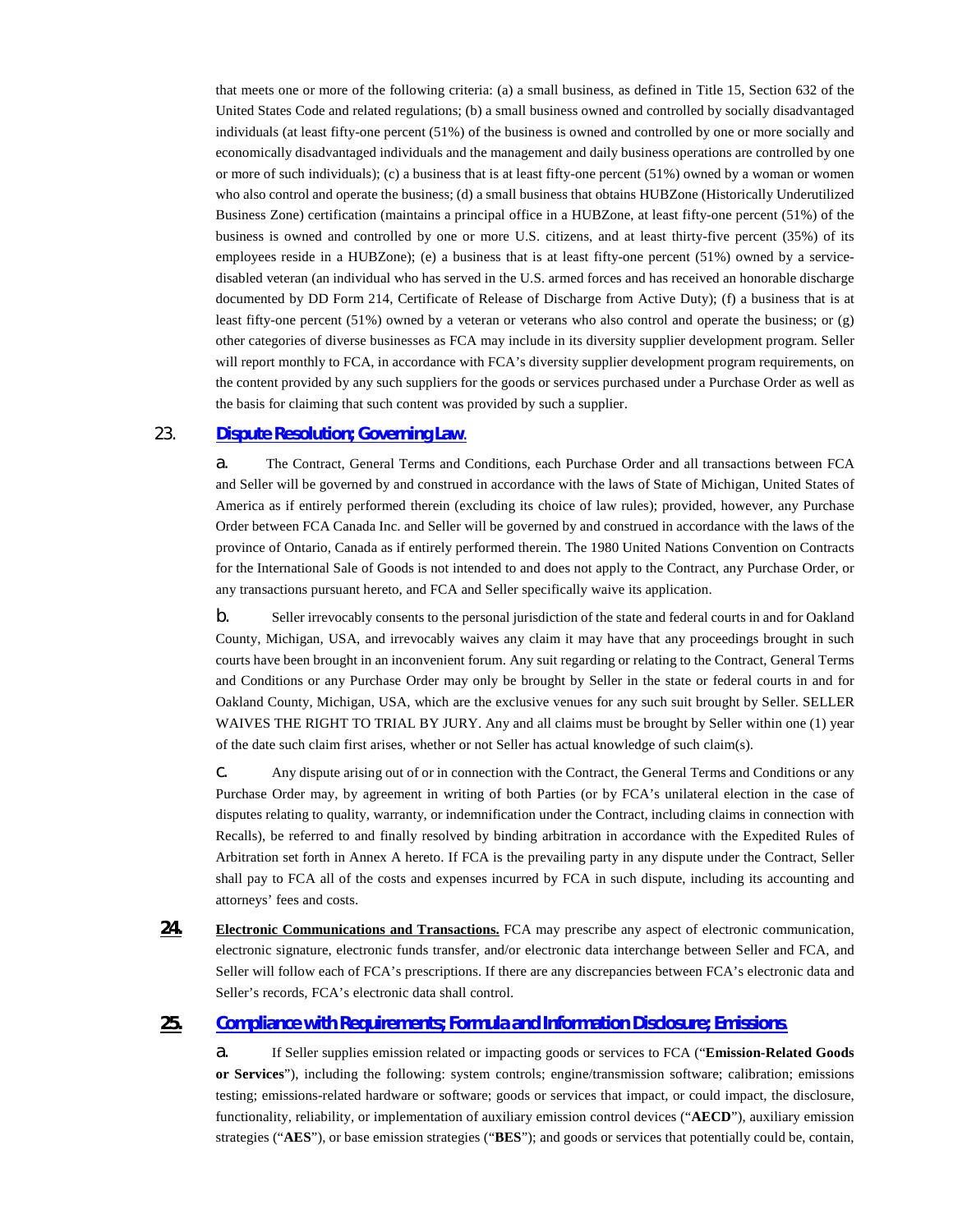or create hardware, software, or a design that, directly or indirectly, interferes with or disables emissions controls or measurement tools, even if the applicable vehicle passes formal emissions testing ("**Defeat Device**"), then Seller:

i. acknowledges that FCA makes available to Seller a Defeat Device Awareness and Prevention training module ("**Defeat Device Training**");

ii. must (A) establish a process to create awareness of and emphasize the importance of requiring Seller's employees and contractors who participate in Seller's supply of Emission-Related Goods or Services to FCA to take such Defeat Device Training and (B) ensure such Seller employees and contractors take and complete the Defeat Device Training annually;

iii. must provide to FCA in the form requested by FCA from time to time documentation that lists and accurately describes all AECDs, AESs, and BESs that are associated with Seller's Emission-Related Goods or Services; and

iv. must provide to FCA for each Emission-Related Good or Service, at the latest upon the delivery of the first of such Emission-Related Goods or Services, a written confirmation as follows:

"Seller confirms to FCA (A) that Seller has disclosed and accurately described to FCA all AECDs, AESs and BESs that are associated with Seller's Emission-Related Goods or Services, (B) for Emission-Related Goods or Services goods, that such goods are not, do not contain, and do not create a Defeat Device in an FCA vehicle, good, or component, and (C) for Emission-Related Goods or Services, that no AECD, AES or BES referenced in subsection (A) of this confirmation is a Defeat Device."

<span id="page-54-1"></span><span id="page-54-0"></span>26. **[Right to Audit](#page-54-1)**. During the Audit Period (as defined below), Seller grants to FCA and its designated third party contractors access to and the right to inspect and receive a copy of all of Seller's (and its Seller Suppliers) information, documents, and data, including books, records, payroll data, receipts, correspondence, pricing, cost information, forecasts, data showing the conformance or nonconformance of any good, sustainability information (e.g., Global Reporting Initiative standards), chemical data in connection with Seller's obligations under Section 25, electronic and non-electronic information, documents, and data relating to the goods or services provided or to be provided under the Contract or a Purchase Order, Buyer's Property, Seller's obligations under the Contract or a Purchase Order, any payment made to Seller, policies and procedures in connection with the storage, Processing, and handling of FCA Data and Personal Data, and/or any claim made by Seller, in each case as FCA deems necessary or helpful for the purpose of auditing or verifying Seller's performance of its obligations and its charges under the Contract or a Purchase Order or in connection with FCA exercising any of its rights under the Contract or a Purchase Order. Seller will, and will cause its Seller Suppliers to, preserve this information and these documents for a period equal to the greater of the period required under the then current FCA US LLC Record Retention Schedule, the period required under applicable Law, or ten (10) years after the final payment is made under a Purchase Order (as applicable, the "**Audit Period**"). Seller and its Seller Suppliers will segregate their respective information, documents, and data as directed by FCA and otherwise cooperate with FCA to facilitate the audit or verification process. In addition, FCA and its designated third party contractors have the right to visually inspect and audit any facility or process relating to the goods to be provided under a Purchase Order, including those of Seller Suppliers. FCA shall have the right to exercise its rights under this Section upon fortyeight (48) hours' notice to Seller; however, in certain emergency circumstances as determined by FCA, FCA can exercise such rights immediately. Any information, documents, or data actually provided by Seller to FCA under this Section that is "Seller Financial Confidential Information" shall be protected as such under Section 17. If any audit or inspection uncovers errors in the amounts charged in excess of three percent (3%) (annually or any other billing period determined by FCA) or uncovers other Seller breaches, Seller shall promptly reimburse FCA for its costs and expenses (out-of-pocket and internal costs) incurred or paid in connection with such audit or inspection. Seller will also immediately pay FCA any such overcharges. Seller will ensure that it has the contractual rights to enforce the obligations set forth in this Section on its Seller Suppliers. Seller will comply with FCA's Record Retention Schedule as set forth from time to time on the Supplier Portal. Seller will reasonably implement any quality or safety improvement suggestions received by FCA; provided, however, Seller shall be solely responsible and liable for verifying and determining the efficacy of such suggestions and the results thereof.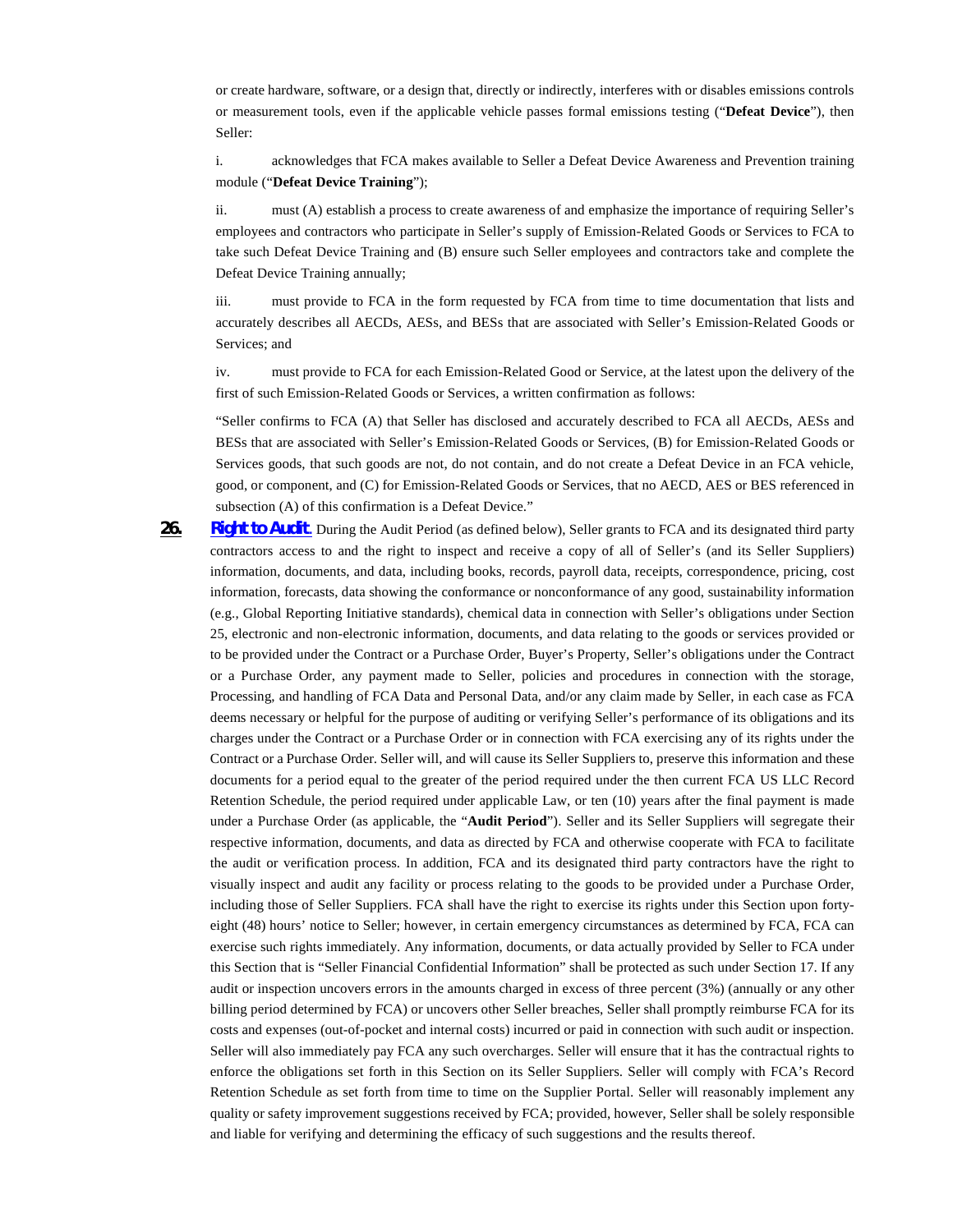- **27. Assignment of Antitrust Claims**. Upon FCA's request, Seller will execute a written assignment of all right, title, and interest in and to all causes of actions and insurance rights under or related to any applicable antitrust or similar laws arising out of or relating to Seller's purchase of raw materials or ingredients used in goods sold or resold to FCA. If FCA recovers damages on account of any such assigned claim, and a portion of such damages is reasonably allocable to Seller, FCA will, net of its costs and expenses incurred in connection with such claim, including attorneys' fees and costs, return such allocable amount to Seller.
- **28. Survival**. The provisions of the Contract and of each Purchase Order intended by their terms to survive termination, cancellation or expiration of the Contract and/or the Purchase Order will survive any termination, cancellation or expiration of the Purchase Order, including Sections 1, 2, 5, 7, 8, 9, 10, 12, 13, 14, 15, 16, 17, 18, 19, 20, 21, 23, 24, 25, 26, 27, 28, 30, 31, 33, 34, 35, 36, 37, 38, and 39.
- <span id="page-55-2"></span>**29. [Competitiveness](#page-55-2)**. Seller will at all times be and remain competitive with respect to each good supplied to FCA pursuant to a Purchase Order on a total cost basis taking into account each of the following attributes: cost to FCA, quality, delivery, timing, reliability of supply, technology, financial stability, and performance of obligations under the Purchase Order. FCA reserves the right, at any time during the Term, to market test any good to be supplied under a Purchase Order to determine

<span id="page-55-0"></span>the competitiveness of a good. To be "**competitive**" means to be (i) equal to or better than all other suppliers and potential suppliers of that good with respect to cost to FCA, (ii) equal to or better than all other suppliers and potential suppliers of that good in as many of the above listed attributes, other than cost, as any other supplier or potential supplier of similar goods, and (iii) in support of all FCA requirements set forth in the Contract and Purchase Order to the extent that another qualified and cost-competitive supplier supports or would support those requirements. Cost competitiveness comparisons will take into account applicable engineering, research, and development costs. If Seller is only not cost competitive with respect to a good, FCA may notify Seller of its noncompetitiveness by specifying the cost competitive deficiency in a written notice (the "**Cure Notice**"). Upon receipt of a Cure Notice, Seller must cure such deficiency by (x) submitting to FCA within thirty (30) days of the date of such Cure Notice a plan acceptable to FCA for the remediation of the non-competitiveness as soon as practicable, and (y) fully performing such plan (if FCA Approves the plan). Seller's plan will identify the actions needed to remediate its deficiency with respect to cost competitiveness and an aggressive timeline for the completion of each such action. FCA will notify Seller of its Approval or rejection of Seller's remediation plan within thirty (30) days of receipt of such plan. FCA will have the right to accept any reasonable plan from Seller that is more likely than not to promptly remediate a cost competitive deficiency without impacting any other aspect of such supply. However, FCA will be entitled to use its discretion in evaluating both the probability of success and the promptness of any such plan. If FCA delivers a Cure Notice to Seller, FCA may not terminate the Purchase Order pursuant to Section 18 for such non-competitiveness unless (A) Seller does not timely submit a remediation plan; (B) FCA rejects Seller's remediation plan; (C) Seller fails to fully perform the requirements of its remediation plan, or fails to meet any of the deadlines set forth therein; or (D) upon the completion of Seller's remediation plan, Seller remains, in FCA sole judgement, uncompetitive with respect to cost. If FCA does not deliver a Cure Notice with respect to cost. FCA may terminate the Purchase Order pursuant to Section 18. If Seller is uncompetitive with respect to attributes other than cost, FCA may terminate the Purchase Order pursuant to Section 18 or FCA may invoke the process above for cost competitiveness which shall be binding on Seller. Seller represents and warrants that the pricing offered to FCA is equal to or better than the pricing offered to or enjoyed by any other person or entity. If Seller contracts with or offers pricing that is lower than the price that FCA is then subject to, then Seller shall immediately make that pricing available to FCA.

<span id="page-55-3"></span><span id="page-55-1"></span>**30. [Equitable Relief](#page-55-3)**. Seller acknowledges and agrees that a breach of Sections 2, 5, 9, 11, 15, 16, 17, 20, 21, 23, 25, 26, 27, 33, 34, 37, and 38, or a failure to fully comply with the Contract with respect to Seller's obligations related to FCA Data, work product, FCA Confidential Information, Buyer's Property, or Bailed Property (collectively, the "**Equitable Relief Provisions**"), would cause irreparable damage to FCA, including potential damage to FCA's relationships with its customers, suppliers, labor unions, lenders, and prospective future customers, the exact amount of which would be difficult to ascertain, and that the remedies at law and monetary damages for any such breach would be inadequate and difficult to measure. Accordingly, without limiting any other right or remedy of FCA with respect to any other provision of the Contract, in the event of any breach of, or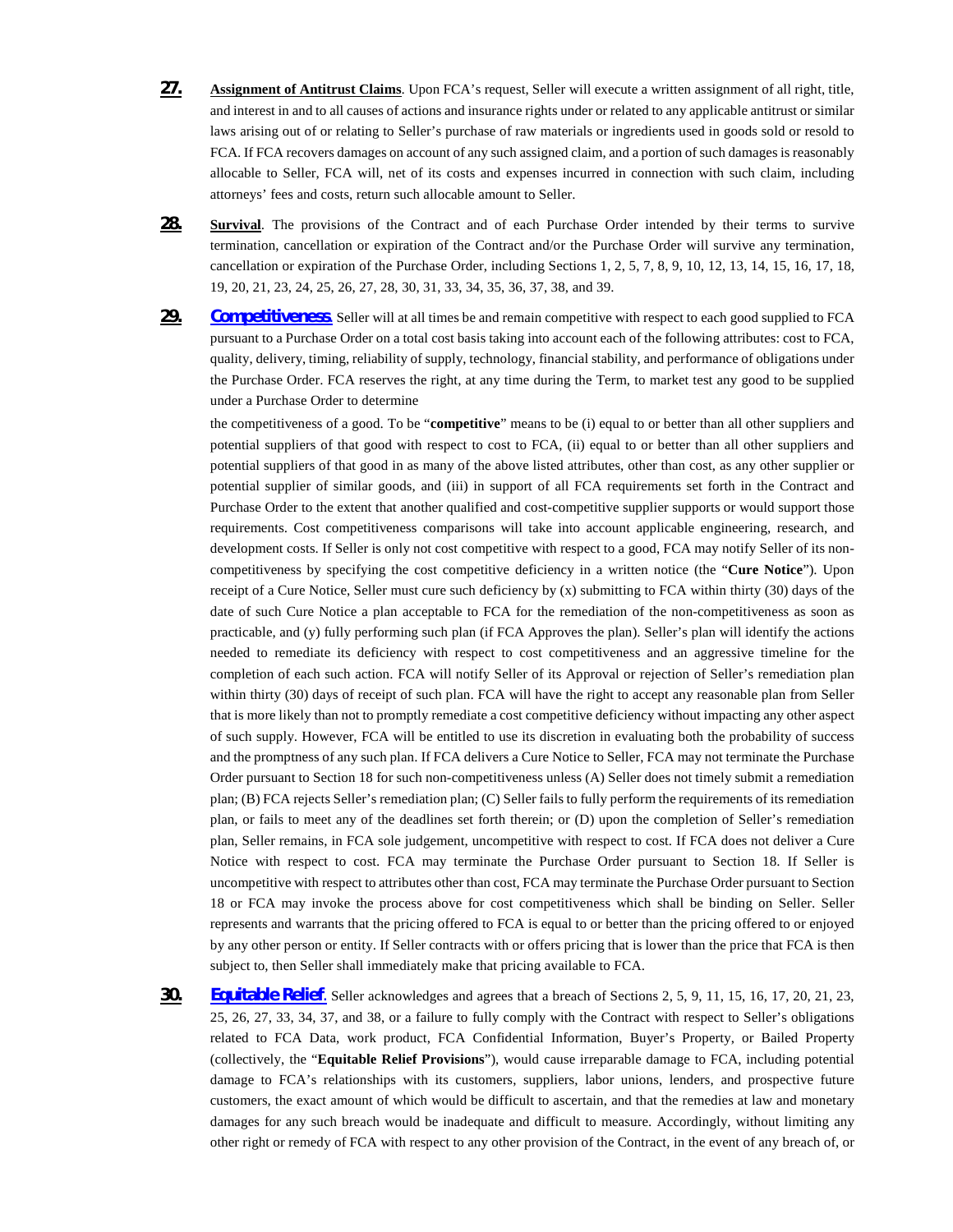any action threatened by Seller that if taken would constitute a breach of, its obligations under any of the Equitable Relief Provisions, FCA and its Affiliates and their successors and assigns shall be entitled to injunctive or other equitable relief and/or a decree for specific performance, without the posting of any bond or other security, in addition to any other remedies it may have for damages or otherwise. Seller shall not take any action or position inconsistent with this acknowledgement, and FCA will be entitled to recover from Seller FCA's costs and expenses, including reasonable attorney fees and costs, in connection with any action under or the enforcement of this Section 30.

- **31. Notice**. Notices to FCA must be in writing. E-mail notification will be sufficient and acceptable written notice. Any e-mail notice sent will be deemed to have been received on the second business day after such notice was sent (if not rejected by automatic response). Any written notice sent using any other manner will be deemed to have been received upon the earlier of (i) actual receipt by the party to whom the notice is directed, and (ii) the second business day after delivery, in the case of U.S. and Canadian deliveries, or the fifth business day after delivery for all other deliveries. Any notice to FCA must also be sent to its head of purchasing.
- 32. **[Cost Savings Programs](#page-56-2)**. Any cost savings proposal or plans included by Seller in the Supplier Portal or otherwise shall be deemed binding on Seller. In addition, Seller will provide to FCA, in writing by October 1 for each upcoming year during the Term, Seller's plan for implementing cost savings and productivity improvements to reduce Seller's and FCA's costs in accordance with the then-current FCA cost savings program(s). In addition, Seller will use its best efforts to minimize and reduce the costs and expenses of the goods and will pass on all such savings to FCA. Seller will comply with all cost savings Policies.

# 33. **[Seller's Contracts with its Suppliers and Subcontractors](#page-56-3)**.

<span id="page-56-3"></span><span id="page-56-2"></span><span id="page-56-1"></span><span id="page-56-0"></span>a. Seller will enter into, and then enforce for the benefit of FCA all rights and exercise all remedies arising out of, an agreement with each Seller Supplier and such agreements shall contain terms at least as beneficial to FCA as those contained in the Contract. All contracts with Seller Suppliers must be assignable to FCA. If FCA provides notice to Seller of an Event of Default or other breach of the Contract or a Purchase Order that involves, or could involve, a Seller Supplier, Seller shall immediately, both on behalf of itself and as agent of FCA, provide written notice of the same to each such Seller Supplier.

b. Seller represents, warrants, and covenants that each of its Seller Suppliers is and will be in full compliance with the representations, warranties, covenants, and requirements of Section 7, and all of the foregoing are accurate, as applied to each such Seller Supplier.

c. If FCA requests or directs Seller in writing (including in a Purchase Order or a Source Package) to use a particular Seller Supplier (a "**Directed Component Supplier**") in connection with the goods to be provided under a Purchase Order, then (i) FCA will establish the prices charged to Seller by the Directed Component Supplier unless it instructs Seller to negotiate such prices directly with the Seller Supplier, (ii) Seller will be responsible and liable for all other aspects of the supply relationship between Seller and the Directed Component Supplier, (iii) Seller will enter into, and then enforce for the benefit of FCA all rights and exercise all remedies arising out of, an agreement with the Directed Component Supplier, which agreement must contain terms at least as beneficial to FCA as those contained in the Contract ("**Directed Component Agreement**"), (iv) Seller will ensure that FCA is an intended and stated third party beneficiary of the Directed Component Agreement, (v) in addition to all other rights and remedies, FCA shall have the right (but not the duty), in its sole discretion, to require that Seller assign all, or any portion, of the rights, claims, and remedies that Seller has against the Directed Component Supplier pursuant to the Directed Component Agreement or otherwise to FCA or its designee (and if FCA exercises such assignment right, it shall notify Seller of the rights, claims, and/or remedies that FCA desires to be assigned, and the assignment shall be deemed effective upon FCA's delivery of such notice), (vi) Seller will be deemed an "Assembler" under Section 34 and agrees to be bound as an Assembler, and (vii) Seller shall cooperate with FCA with respect to and participate in, as requested by FCA from time to time, the resolution of any dispute or issue with the Directed Component Supplier. FCA's exercise of its rights under this section shall not affect or abrogate (A) any rights, responsibilities, or liabilities under the Contract between FCA and Seller or (B) Seller's responsibilities or liabilities under any Directed Component Agreement.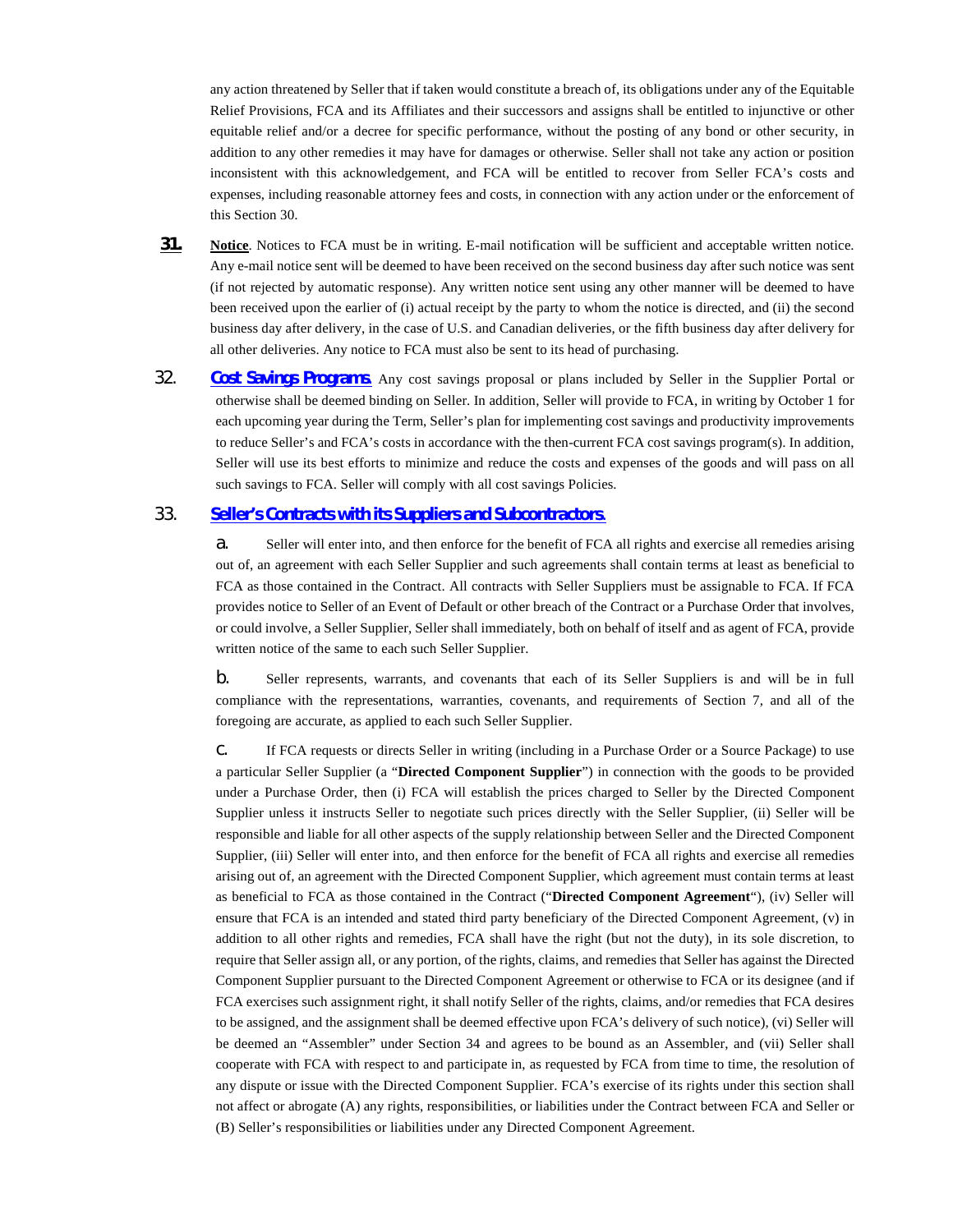d. If the specifications, terms, or price of a good to be supplied by Directed Component Supplier to Seller change and are more favorable to Seller, then Seller shall automatically pass on those more favorable specifications, terms, and prices to FCA. Furthermore, if FCA and Seller change the specifications, terms, or price of a good to be supplied by Seller to FCA that is more favorable to FCA, then Seller shall automatically pass on those more favorable specifications, terms, and prices to the Directed Component Supplier.

34. **Seller Acting as Directed Component Supplier**. Without limiting the application of Section 33, if FCA directs another supplier to FCA to purchase a part or component for a good from Seller, then Seller, whether or not Seller receives a Purchase Order from FCA in connection therewith, as a Directed Component Supplier, agrees as follows in connection with such supply: (i) Seller will be referred to as Directed Component Supplier for purposes of this Section 34, (ii) this Section 34 (in addition to all of the other General Terms and Conditions, except to the extent not applicable (as determined by FCA) to the role of the Directed Component Supplier (e.g., Seller will not be providing goods directly to FCA)) will apply to and bind Directed Component Supplier, and (iii) the other supplier that FCA directs to use Directed Component Supplier will be referred to as the "**Assembler**" for purposes of this Section 34. Directed Component Supplier acknowledges and agrees that (A) if it does not agree to and accept the terms of this Section 34, FCA will not direct Assembler to do business with such Directed Component Supplier and as such the Directed Component Supplier will not receive the revenue from such order, (B) it will obtain considerable benefit from doing business with Assembler, and (C) even though FCA is not obligated to purchase any goods directly from Directed Component Supplier, Directed Component Supplier is receiving adequate consideration from FCA in exchange for Directed Component Supplier's obligations under this Section 34. Furthermore, although Directed Component Supplier is selling goods directly to Assembler (and not FCA), FCA shall have the right to enforce each and all of the terms of the Contract and these General Terms and Conditions directly against Directed Component Supplier as if Directed Component Supplier (as "Seller" under the Contract) directly sold the goods to FCA. Directed Component Supplier and the Assembler each acknowledges and agrees that (and waives any provisions to the contrary) FCA (1) is an intended third party beneficiary of the Directed Component Agreement and (2) shall have the right to be assigned and enforce all or certain (at FCA's discretion) of Assembler's or Directed Component Party's rights and remedies under the Directed Component Agreement.

a. Directed Component Supplier will supply the goods to Assembler for the benefit of FCA in accordance with these General Terms and Conditions and the Directed Component Agreement (to the extent such agreements conflict, Directed Component Supplier shall comply with and be obligated to the higher standard or obligation).

b. In addition to the indemnification obligations set forth in Section 10, Directed Component Supplier will defend, indemnify and hold FCA and its Affiliates, including their respective employees, officers, directors, agents and representatives, harmless against all Claims (as defined in Section 10) and pay (i) all Liabilities, losses, damages (including judgments, amounts paid in settlement and other recoveries) and (ii) all Liabilities in connection with (A) any breach or nonperformance by Directed Component Supplier of any Directed Component Agreement or these General Terms and Conditions, (B) claims by Assembler against FCA relating to Directed Component Supplier's performance, breach, or non-performance, or (C) injury or death of any person or damage to or loss of any property allegedly or actually resulting from or arising out of any act, omission, or negligence of, or good from, Directed Component Supplier or its employees, agents, or subcontractors.

c. All nonconforming goods delivered to FCA, whether through Assembler or directly by Directed Component Supplier, shall be processed through FCA's Nonconformance Tracking System or successor system ("**NCT**"). A nonconformance ticket will be issued to Assembler regardless of whether the nonconformance may have been caused by goods supplied by Directed Component Supplier or whether the nonconformance was caused by Assembler or another provider of goods to Assembler. Pursuant to FCA Policies and procedures, Assembler shall be responsible for paying FCA the amounts set forth in the NCT ticket. Assembler and its suppliers of components for the goods, which may include Directed Component Supplier, will apportion the liability between them depending on the cause and fault of each that resulted in such nonconformance, as agreed upon by such parties (if there is any dispute between Assembler and the Directed Component Supplier, FCA reserves the right, but not the obligation, to resolve the dispute in FCA's discretion, which decision shall be final).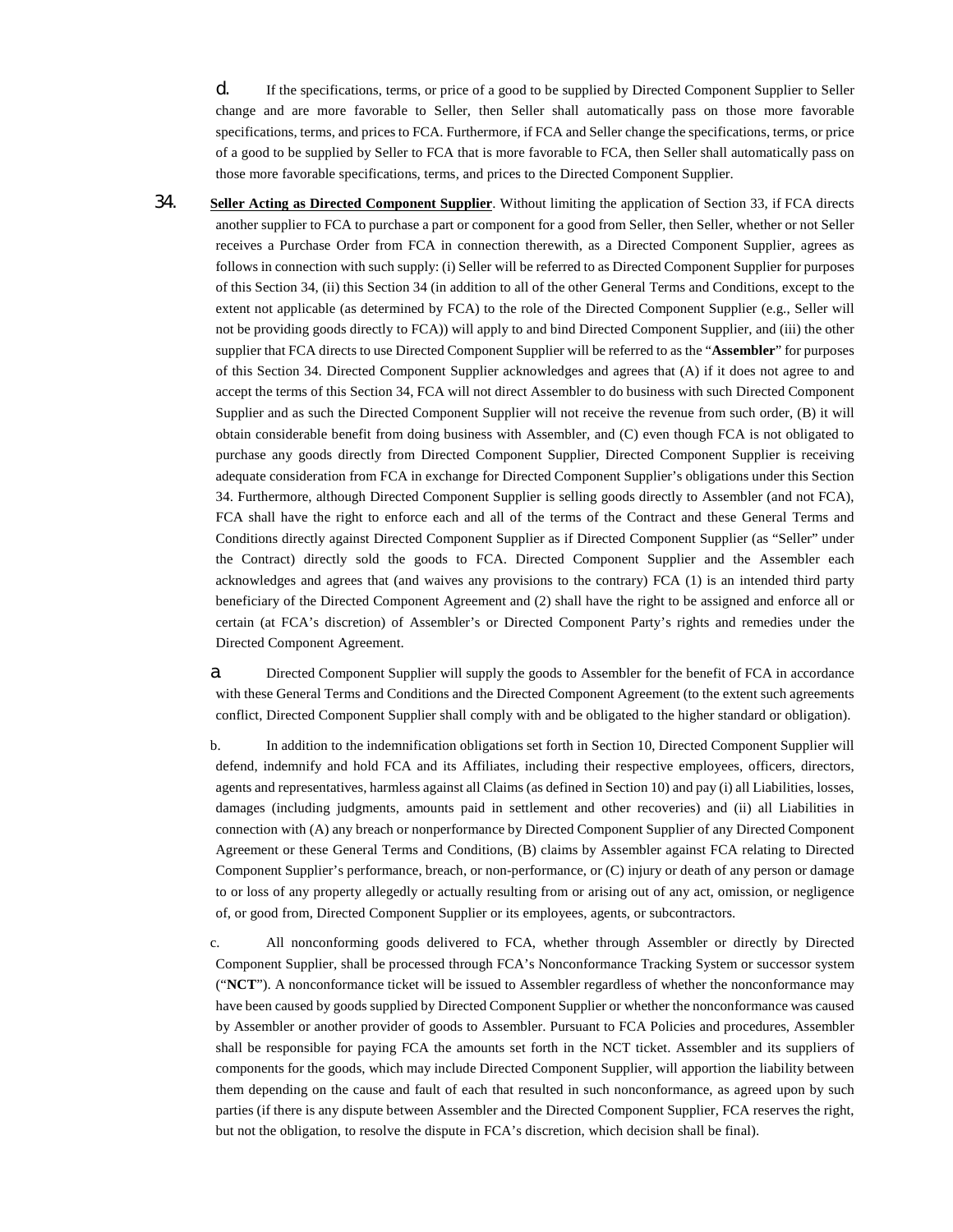d. Directed Component Supplier will cooperate with and promptly provide Assembler with any and all information and documents requested by Assembler to (i) allow Assembler to submit complete information to FCA's capacity management system and (ii) monitor and verify that Directed Component Supplier is operating to its maximum capacity when required by Assembler. Directed Component Supplier shall promptly notify Assembler and FCA of any changes in its capacity or if it is not producing goods at maximum capacity when the volume of goods ordered by Assembler so require.

e. If Assembler's peak requirements for goods exceed Directed Component Supplier's capacity because FCA increases its requirement for goods, Directed Component Supplier will meet promptly with Assembler and FCA, consistent with FCA's capacity management policies (including its volume variance system and capacity database) or as otherwise directed by FCA, to discuss what, if any, additional capital investments are reasonably required by Directed Component Supplier to meet such peak requirements. FCA may agree in writing to compensate the Directed Component Supplier for such capital investment through a piece price adjustment or a new Tooling purchase order, in which case FCA will issue a Purchase Order for the Buyer's Property to be purchased or provide the new price to be paid for the applicable goods. Thereafter, the Directed Component Supplier shall promptly make such capital investment and meet FCA's capacity demands. FCA will have the right to verify all claims regarding the need for a price adjustment or additional capital investment and the sole discretion to determine whether to accept such changes or to source peak requirements elsewhere.

f. If Directed Component Supplier cannot, does not, or refuses to produce goods up to its maximum capacity, FCA shall have the right to assess damages against Directed Component Supplier for any and all liabilities, costs, and expenses incurred by FCA and Assembler related to or arising out of (i) Directed Component Supplier's failure to supply goods up to its stated capacity or (ii) assisting Assembler in procuring comparable goods from another suppler. Nothing in this Section 34 limits or abrogates, or is intended to limit or abrogate, Directed Component Supplier's obligation to supply to Assembler the quantity or quality of goods necessary to satisfy Assembler's requirements.

g. FCA has the option, in its sole direction, to require Assembler to assign to FCA or its designee (and Assembler hereby does so assign in the event FCA so elects) any and all rights, claims, or remedies that Assembler has or may have, including those under the Directed Component Agreement, against Directed Component Supplier for the goods. If FCA exercises its assignment option, (i) FCA shall not be, or be deemed to be, a successor in interest to Assembler or otherwise responsible for the acts or omissions of Assembler or for any counter claims, damage claims, costs, expenses, or similar claims or liabilities that Directed Component Supplier may have or may assert against Assembler, (ii) FCA shall not be responsible or liable for any goods provided by Assembler, and (iii) Directed Component Supplier shall not assert any such claims against FCA. This provision, whether or not the assignment right is exercised, does not affect or abrogate any of the Parties' rights or responsibilities under these General Terms and Conditions, the purchase order between FCA and Assembler, or under any Directed Component Agreement.

h. The exercise by FCA of any of its rights under these General Terms and Conditions, the Contract or a Purchase Order between FCA and Assembler shall not give rise to or result in (i) Directed Component Supplier having a claim for compensation or amounts, or (ii) FCA being liable to Directed Component Supplier for any direct or indirect damages, including but not limited to any Special Damages.

i. For all disputes arising out of this Section 34 or the Directed Component Agreement, Directed Component Supplier hereby waives, and agrees to waive at all times in the future, any and all objections and defenses relating to consideration, acceptance, mutuality, and privity of contract.

## 35. **[Term](#page-58-1)**.

<span id="page-58-1"></span><span id="page-58-0"></span>a. Subject to any provisions that survive termination, if there are no outstanding Purchase Orders for a period of ninety (90) days, then either Party may terminate the Contract upon one (1) year written notice; provided, however, if Seller accepts any Purchase Order after the effective termination or during the one year notice of termination period of the Contract, the Contract, including the General Terms and Conditions, shall thereafter be revived and remain in full force and effect until either party properly provides a new notice of termination.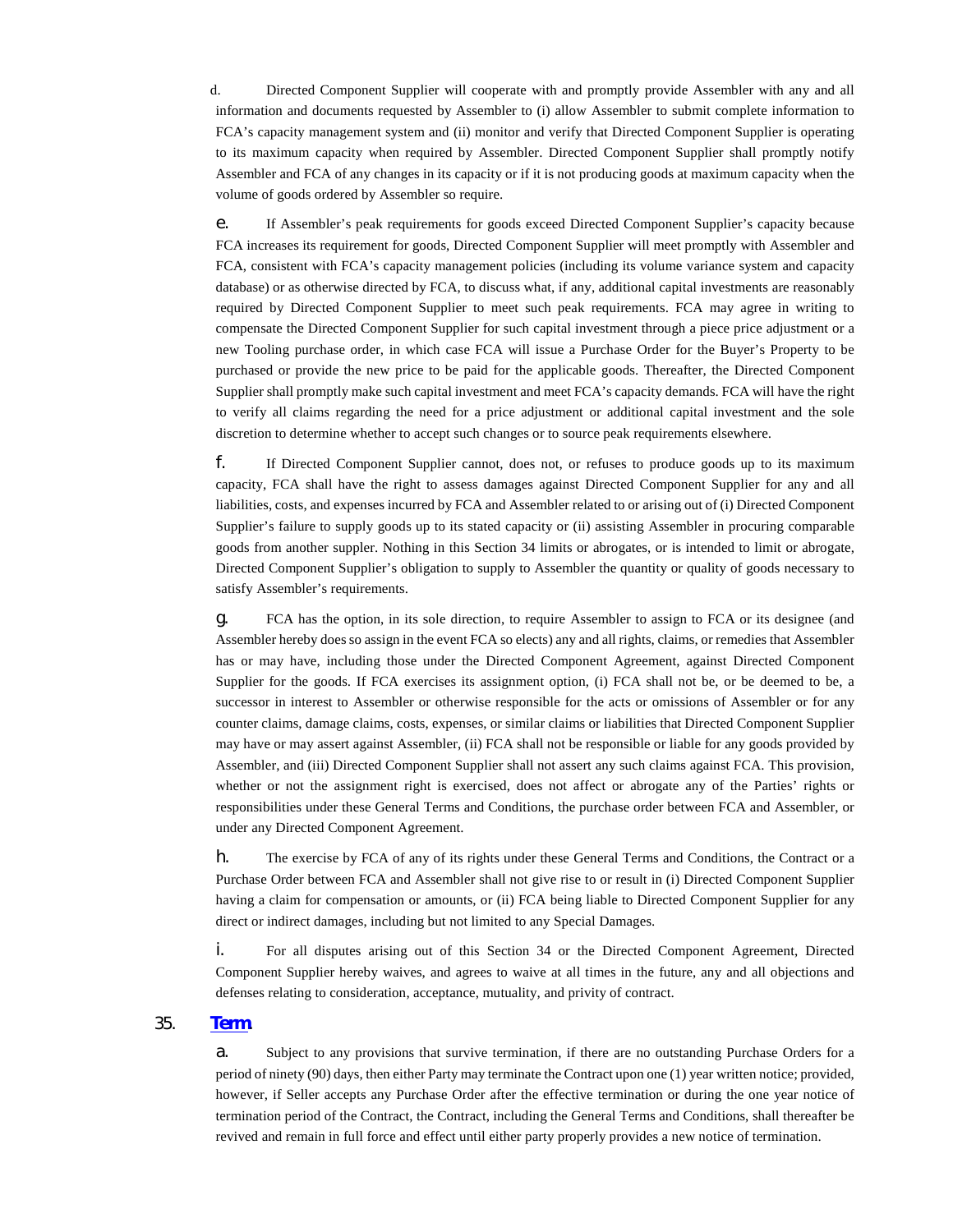b. The term of a Purchase Order is stated on the first page of the Purchase Order and any Purchase Order that does not specify an end-date or has an end date of "9999" shall be deemed to have a term for the life of the program for which such good under that Purchase Order is part of (for commodity, generic, or multiple vehicle program goods (e.g., oil, engines, or parts that go across multiple vehicle programs), a Purchase Order may extend across multiple vehicle programs as determined by FCA from time to time, for which the term of such Purchase Order is the date of the termination of the last vehicle program using such commodity, generic goods or multiple vehicle program good), as such life is extended by FCA from time to time ("**Term**"). At FCA's sole option, the Term may be extended (one or more times) for one or more additional vehicle programs either by FCA's notifying Seller of the extension or by FCA's issuance of releases for some or all of the goods identified in the Purchase Order for a future vehicle program, with the Purchase Order being extended for each good for which Seller receives a release or other appropriate communication extending the Purchase Order for such additional model year(s).

<span id="page-59-2"></span><span id="page-59-0"></span>**36. [Disposal of Scrap](#page-59-2)**. Any goods, assemblies, subassemblies, or materials related to a Purchase Order that are disposed of by Seller in any manner other than through the sale to FCA under the terms of a Purchase Order are scrap ("**Scrap**") and must be mutilated or otherwise rendered unusable for anything other than material content. If the goods, tools, assemblies, subassemblies, or materials are the subject of an allowable cancellation claim, mutilation must occur only after audit inspection by and receipt of disposal instructions from FCA; any earlier mutilation or destroying thereof will render all cancellation claims by Seller null and void. FCA has the right to examine all pertinent documents, data, and other information relating to the mutilation of any and all Scrap. In addition, FCA has the right to visually inspect and audit any facility or process relating to the mutilation of Scrap. Seller must maintain all relevant documents, data, and other written information relating to its obligations to mutilate Scrap for at least four (4) years following the later of the last delivery of goods or final payment under such Purchase Order. Copies of such documents, data, and written information relating to Seller's obligations to mutilate Scrap will be provided to FCA upon FCA's request. Scrap is also addressed in the FCA US LLC Raw Material Resale Program Guidelines which guidelines are hereby incorporated into and shall be a part of the General Terms and Conditions.

## **37. [FCA Computer Network; Access; Confidentiality](#page-59-3)**.

<span id="page-59-3"></span><span id="page-59-1"></span>a. If FCA grants Seller access to FCA's computer network, such access extends only to those employees of Seller who have a need for access to perform work for FCA related to such specific access and whom have agreed to maintain the confidentiality of such information and only use the same for the benefit of FCA. All data, information, and content on, or obtained through, any FCA computer network shall be deemed Confidential Information (as defined below). Seller shall inform its employees that the data and information they access or review are confidential and must not be communicated or provided to others nor used for any purpose other than performing work for and for the benefit of FCA.

b. FCA does not grant any intellectual property right, including trade secret, patent, or copyright, by granting Seller access to FCA's computer network. No right to use FCA-owned or leased hardware, facilities, or software applications or programs, including communication software or software design programs, may be inferred from FCA's granting access to its computer network to Seller.

c. FCA may terminate Seller's access to FCA's computer network in FCA's sole discretion. Upon termination of Seller's access privileges, Seller must return all copies of any data and information obtained from FCA's computer network and any information obtained from the data and information that Seller obtained or possesses. Seller's confidentiality obligation with respect to each datum of information obtained from FCA or derived from any data or information obtained from FCA shall survive termination of Seller's access privileges and continues until the data becomes public knowledge due to no action or omission of Seller.

d. Seller must inform FCA whenever Seller suspects that data or information obtained from FCA's computer network has been wrongfully used or released or if accessed by an unauthorized third party.

e. Seller assumes all risk of accessing FCA's computer network. FCA makes no representation or warranty, either express or implied, regarding its computer network, including implied warranties of merchantability and fitness for a particular purpose. FCA's computer network and data files may contain errors or viruses. FCA is not liable for any damage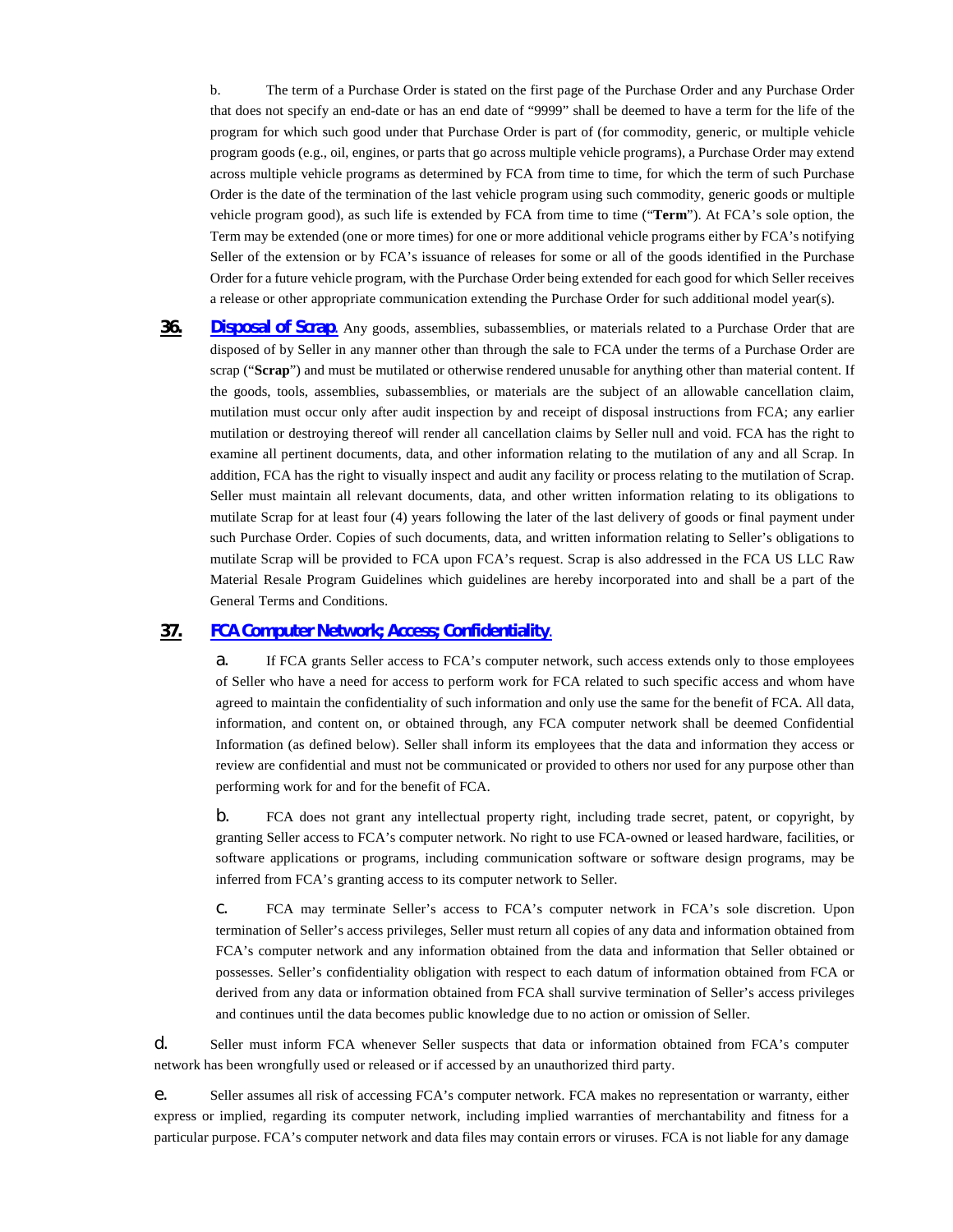arising from Seller's access to or use of FCA's computer network, including, loss of profit, use, goodwill, work stoppage, computer failure or malfunction, interruption of business, or any direct or Special Damages arising out of access to or the use or performance of FCA's network.

f. FCA and its Affiliates, and one or more of the foregoing entities' suppliers, contractors, agents or representatives may disclose to, or Seller may have access to and/or receive (either from FCA or from one or more FCA Affiliates, suppliers, contractors, agents or representatives), information and data about FCA and/or one or more FCA Affiliates or which FCA or one or more FCA Affiliates is required to maintain as confidential on behalf of a third party, including brand or product information, designs, business plans, strategies or processes, business opportunities, procurement or supply business plans, strategies or processes, sales or marketing plans, technical plans, architecture or financial plans or strategies, research, development, know-how, personnel, sales information, customer information, marketing strategies, market forecasts, trade secret information, other information which could be construed to be useful to a competitor of FCA or one or more FCA Affiliates, and other information and FCA Data (collectively, the "**Confidential Information**").

g. Seller will not disclose, and will ensure that its employees, contractors, supplemental workers, Seller Suppliers, services providers, and any individual or entity providing goods on its behalf do not disclose, any Confidential Information or furnish copies of any written materials relating to the Confidential Information to any other person or entity, except to the extent that disclosure may be required by Law, or in order to directly perform Seller's obligations under a Purchase Order. If disclosure of Confidential Information is required in order to perform under a Purchase Order, then Seller will inform FCA that the disclosure of its Confidential Information is required and will obtain Approval prior to such disclosure. If FCA Approves such disclosure, Seller will advise the recipient of its confidential nature, and unless FCA requires otherwise, the recipient must execute a nondisclosure agreement satisfactory to and benefiting FCA as an intended third party beneficiary. If the disclosure of Confidential Information is required by Law, then Seller will provide FCA with written notice prior to disclosure containing (i) notice of the proposed disclosure, including to whom the Confidential Information will be disclosed, and (ii) a copy of the relevant Law or order pursuant to which Seller believes that Confidential Information must be disclosed, so FCA has an opportunity to obtain a protective order. Seller will not use the Confidential Information for its own benefit or for the benefit of any other person or entity, other than FCA. Immediately following termination of the Contract or a Purchase Order, Seller will return to FCA all Confidential Information in its possession or control, or in the possession or control of its employees, contractors, supplemental workers, Seller Suppliers, services providers or any individual or entity providing goods on its behalf, except Seller may retain one file copy of Confidential Information to the extent specifically required by applicable law. No license or other rights to the Confidential Information is granted to Seller.

h. The term Confidential Information does not include any information that (i) was lawfully in Seller's possession prior to any disclosure by FCA or an FCA Affiliate, as evidenced by Seller's written records, (ii) is or becomes generally available to the public other than as a result of disclosure in violation of the General Terms and Conditions or in violation of any other agreement benefitting FCA, or (iii) is received by Seller from a third party that has the right to disclose such information to Seller, except that FCA Data will be deemed Confidential Information notwithstanding anything to the contrary contained in this Agreement.

i. Seller will be responsible for any violation of the terms of this Section 37 by it and its Affiliates, and their respective employees, supplemental workers, Seller Suppliers, services providers and any individual or entity providing goods on its behalf. In addition to any and all other remedies that FCA may have at law or under the Contract, FCA shall be entitled to enforce the specific performance of this Section 37 and obtain temporary and permanent injunctive relief without the necessity of posting any bond. Seller will ensure that its Seller Suppliers are bound by obligations of confidentiality that are at least as strict as those set forth in the General Terms and Conditions and that names FCA is an intended beneficiary thereof.

## 38. **[Taxes](#page-60-1)**.

#### <span id="page-60-1"></span>a. United States:

<span id="page-60-0"></span>i. Purchase Orders for shipment of goods or delivery of services to locations in the United States are exempt from state and local sales or use taxes when the goods or services purchased are for resale or used for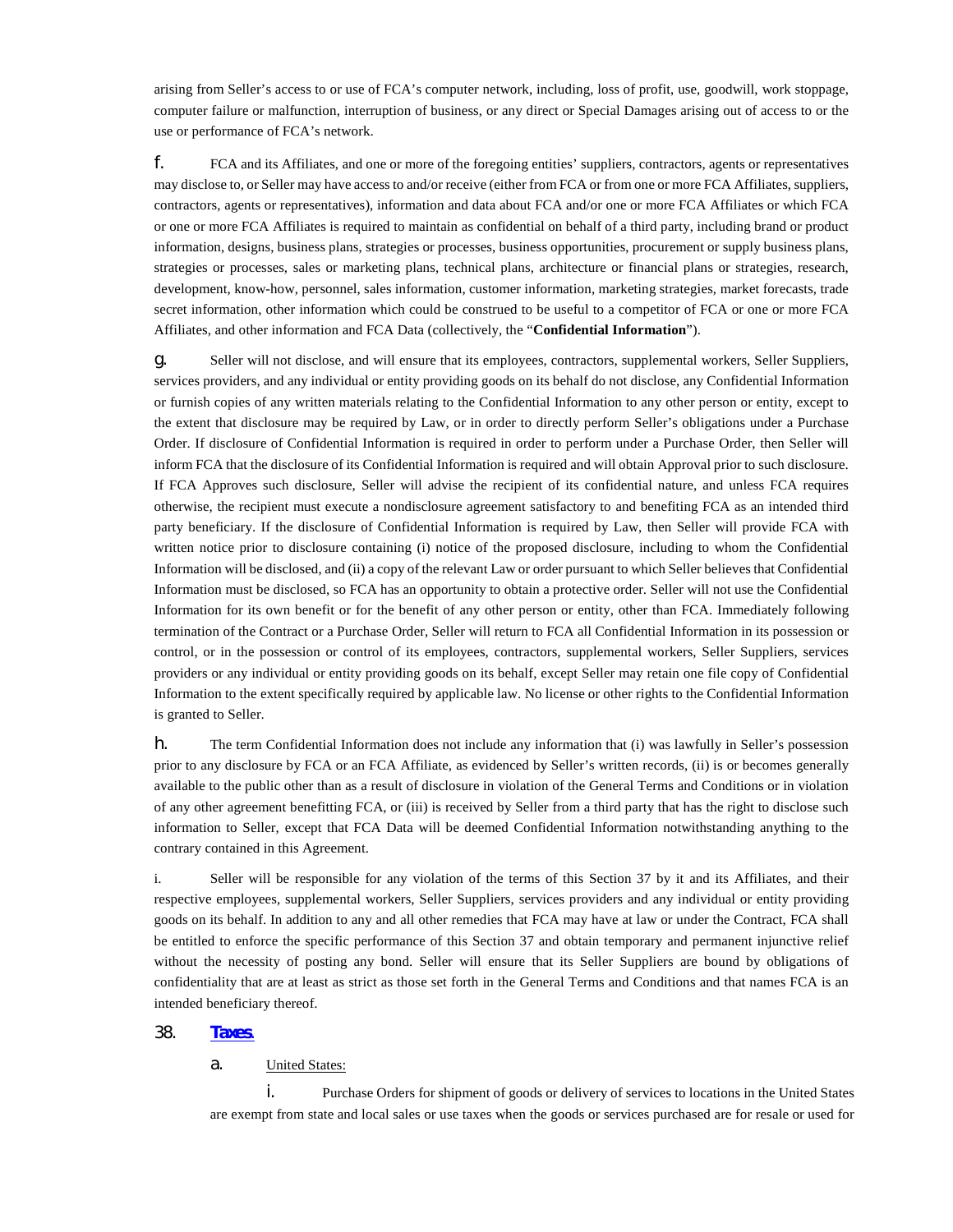a tax-exempt purpose, such that no tax shall be invoiced by Seller. FCA's Office of Tax Affairs will provide an appropriate Certificate of Exemption upon Seller's written request.

ii. FCA has direct pay permits for certain states and assumes liability for payment of state and local sales or use taxes in certain states, such that no tax shall be invoiced by Seller where FCA has a direct pay permit. FCA's direct pay permit numbers (which are subject to change) for certain states and/or locations are as follows:

| State                      | Company/Location                        | Direct Pay Permit #   |
|----------------------------|-----------------------------------------|-----------------------|
| <b>Illinois</b><br>9/1/22) | FCA US LLC - Belvidere Assembly Plant   | 5572-5570 (Expires    |
| Indiana<br>001             | FCA US LLC - Kokomo Transmission Plant  | TID-Loc # 0136356540- |
| Indiana<br>002             | FCA US LLC - Kokomo Casting Plant       | TID-Loc # 0136356540- |
| Indiana<br>003             | FCA US LLC - Kokomo Engine Plant / ITP  | TID-Loc # 0136356540- |
| Indiana<br>005             | FCA US LLC - Tipton Transmission Plant  | TID-Loc # 0136356540- |
| Michigan                   | <b>FCA US LLC - Statewide</b>           | 27-0187394            |
| Michigan                   | <b>FCA Transport LLC - Statewide</b>    | 27-0197833            |
| Michigan                   | Auto Transport Services LLC - Statewide | 45-5062723            |
| Ohio                       | FCA US LLC - Toledo Assembly Complex    | 98 002921             |
| Ohio                       | FCA US LLC - Toledo Machining Plant     | 98 002923             |
| Ohio                       | <b>FCA Transport LLC</b>                | 98 002954             |
| Wisconsin                  | FCA US LLC - Statewide                  | 008-1026854886-06     |
|                            |                                         |                       |

iii. When the goods or services in a Purchase Order are taxable in nature, the Purchase Order is subject to the applicable state and local sales or use taxes of the jurisdiction to where shipment is made. Except as set forth above for direct pay permits, the applicable sales or use tax amount must appear on all invoices by Seller as a separate line item.

### b. Canada:

i. For shipments under a Purchase Order to locations in Canada, in jurisdictions that impose a federal and provincial sales tax on the goods and services purchased, the applicable goods and services under such Purchase Order are subject to the goods and services tax (GST) and in the harmonized provinces, the harmonized sales tax (HST), the Quebec sales tax (QST), and, if the goods or services purchased are not for resale or used for a tax exempt purpose, the provincial sales tax where applicable.

ii. If the goods and services purchased are not exempt from provincial sales tax and are purchased for resale or used for a tax exempt purpose, FCA Canada Inc's applicable sales tax registration numbers are as follows:

| <b>Province</b> | Company                          | <b>Registration #</b> |
|-----------------|----------------------------------|-----------------------|
|                 | British Columbia FCA Canada Inc. | 1000-9880             |
| Saskatchewan    | - FCA Canada Inc.                | 1602309               |
| Manitoba        | FCA Canada Inc.                  | 100963941MT0003       |

Accordingly, the goods and services purchased will not be subject to provincial sales taxes other than QST, where applicable.

iii. The GST/HST and the QST, as well as any provincial sales tax amount must appear on all invoices as separate line items and the GST/HST and QST numbers must appear on all invoices.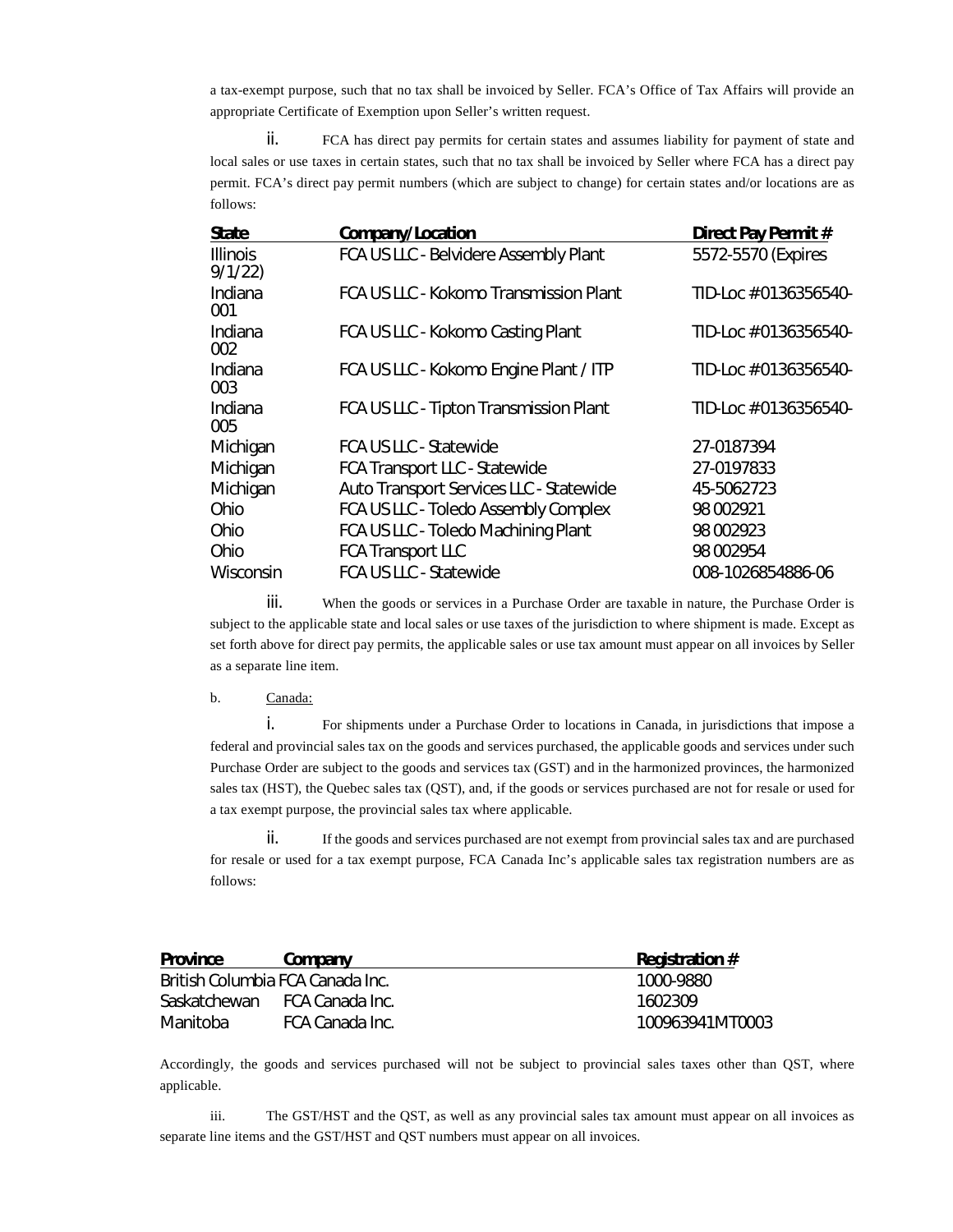c. Labor, transportation, and other charges must be shown as separate line items on Seller's invoice. Failure to comply with all of the requirements of this section may result in delay in payment and return of invoice to Seller.

d. **Income Taxes.** Each Party shall be responsible for paying taxes on its income.

e. Indirect Taxes. Each Party will be responsible, as required under applicable Law, for identifying and paying all taxes and other governmental fees and charges (and any penalties, interest, and other additions) that are imposed on that Party upon or with respect to the payments made under the Contract. All amounts payable by FCA and Seller are exclusive of applicable indirect taxes and duties, including, without limitation, VAT, excise taxes, sales and transaction taxes, gross receipts taxes, and any other similar non-income based taxes ("**Indirect Taxes**") imposed by applicable Law. Each Party will provide such information to the other Party as reasonably required to determine whether the other Party is obligated to collect Indirect Taxes from each Party. The Parties will not collect nor pay any such Indirect Tax or duty for which one Party furnishes the other Party a properly completed exemption certificate or a direct payment permit certificate or for which the other Party may claim an available exemption from Indirect Tax. For any payments made under the Contract that are subject to Indirect Taxes, the payee may charge and the payor will pay applicable Indirect Taxes that the payee is legally obligated to charge, provided that such Indirect Taxes are stated on the original invoice that the payee provides to the payor and the payee's invoices state such Indirect Taxes separately and meet the requirements for a valid tax invoice. If payee fails to include such Indirect Taxes on an invoice (or any corrected invoice), payee will be liable for any such Tax, including, without limitation, any penalties and interest associated with non-payment of such Indirect Tax.

f. Withholding Tax. If FCA and Seller are required to withhold tax under applicable Law with respect to payments made to the other Party under the Contract, the Party shall deduct from such payments the required withholding tax and pay the other Party the resulting after tax amount. Such payments, reduced by any required withholdings, will constitute full payment. The paying Party shall remit any withholding tax to the applicable tax authority on behalf of the other Party and provide the other Party with certificates, receipts or other such evidence of such withholding tax payment as the case may be.

g. **"Law"** means all applicable present or future local, state, federal or international law, statute, rule, regulation, code, ordinance, court order, compulsory process, decision, treaty, judgment or guidelines, including, without limitation, industry self-regulatory guidelines and principles, for any applicable jurisdiction(s).

h. Tax Cooperation, Litigation, and Controversy. The Parties shall cooperate and shall use commercially reasonable best efforts to secure any available exemption from or reduction in any tax that may be imposed in connection with payments to be made pursuant to the Contract. If any taxing authority assesses or claims liability against FCA and Seller, for Indirect Taxes or withholding taxes, each Party will control its own defense against such assessment unless otherwise agreed upon in writing

i. Withholding of Tax and Foreign Account Tax Compliance Act. FCA and Seller agree to provide complete and accurate United States Internal Revenue Service Form W-8BEN-E, Form W-8ECI, Form W-9, and/or tax residency certification as appropriate (or any applicable successor form), in a manner reasonably satisfactory to the other Party, (i) promptly upon reasonable demand of the other Party; and (ii) promptly upon learning that such form previously provided to the other Party has become obsolete or incorrect

j. Tax Filings. Each Party represents, warrants, and covenants that it shall file appropriate tax returns and pay applicable taxes arising from or related to any payments made under this Agreement in all applicable jurisdictions.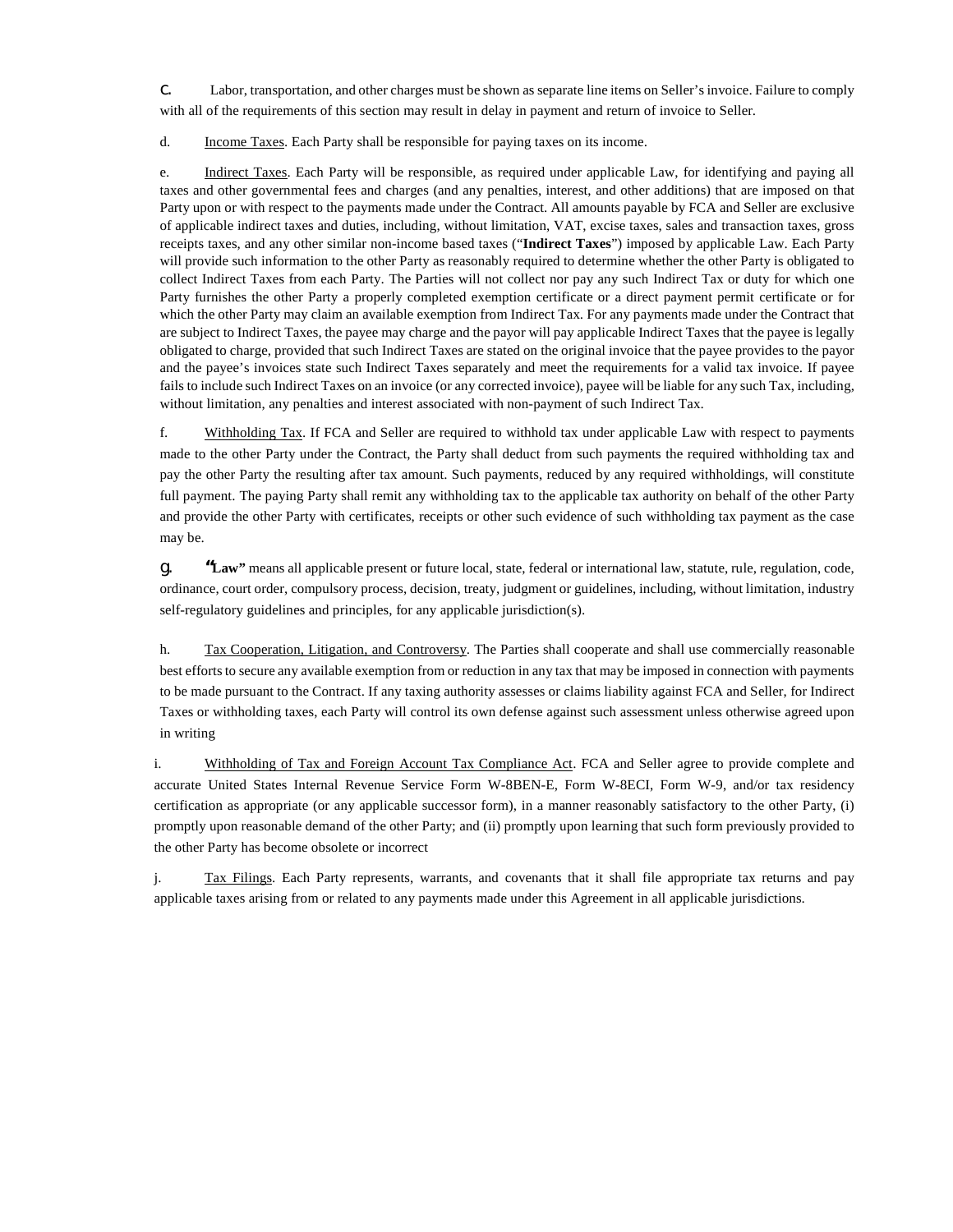## **39. Construction; General.**

a. Any capitalized terms used in any Annex but not otherwise defined therein, shall have the meaning as defined in the Contract. Any singular term in the Contract shall be deemed to include the plural, and any plural term the singular. Whenever the words "include", "includes", "including" or words of similar import are used in the Contract, they shall be deemed to be followed by the words "without limitation", whether or not they are in fact followed by those words or words of like import. "Writing", "written" and comparable terms refer to printing, typing and other means of reproducing words (including electronic media) in a visible form. References to any law shall be deemed to refer to such law as amended from time to time or to its successor law.

<span id="page-63-2"></span><span id="page-63-0"></span>b. [Each party shall execute](#page-63-2) and deliver such additional documents and instruments and perform such additional acts as may be necessary or appropriate to effectuate, carry out, and perform all of the terms, provisions, and conditions of the Contract and the transactions contemplated thereby. Except as otherwise set forth in the Contract, the Contract is made solely and specifically among and for the benefit of the Parties thereto, their respective successors and permitted assigns and the specific persons and entities provided for in the Contract. No other person or entity will have any rights, interest, or claims thereunder or be entitled to any benefits under or on account of the Contract as a third party beneficiary or otherwise. The failure of any party to seek redress for violation of or to insist upon the strict performance of any agreement, covenant, or condition of the Contract will not constitute a waiver with respect thereto, except to the extent that such waiver is in writing, or with respect to any subsequent act. FCA WILL NOT BE LIABLE FOR ANY INDIRECT, INCIDENTAL, SPECIAL, OR CONSEQUENTIAL DAMAGES (OR "SPECIAL DAMAGES" AS DEFINED ABOVE) OF ANY TYPE ARISING OUT OF OR IN CONNECTION WITH THE CONTRACT, A PURCHASE ORDER OR ANY GOODS OR SERVICES, EVEN IF FCA HAS BEEN ADVISED BY SELLER OF THE POSSIBILITY OF THE DAMAGES AND EVEN IF SELLER ASSERTS OR ESTABLISHES A FAILURE OF ESSENTIAL PURPOSE OF ANY LIMITED REMEDY PROVIDED IN THE CONTRACT OR ANY PURCHASE ORDER. The Parties are independent contractors and nothing herein contained will be construed as creating any relationship of employer/employee, partnership, agency, joint venture, or otherwise between the Parties, nor will the Contract or any Purchase Order be construed as conferring on any Party any express or implied right, power, or authority to enter into any agreement or commitment, express or implied, or to incur any obligation or liability on behalf of any other Party. In addition, neither the Contract nor any Purchase Order will be construed as creating any relationship between one Party and the other Party's employees. Accordingly, neither Party nor its employees will be entitled, as a result of the Contract or any Purchase Order, to any of the benefits under any employee benefit plan the other Party presently has in effect or may put into effect; nor will either party or its employees be considered employees of the other party for any purpose.

<span id="page-63-3"></span>c. [To the extent that the language o](#page-63-3)r provisions in the Contract conflict, such conflict will be resolved in a manner that is most favorable to FCA, with the following guideline on the order of precedent: (i) the Policies; (ii) this Exhibit A; (iii) the Global GTCs; (iv) the face of the actual Purchase Order document; and (v) other documents making up the Contract other than the items in the foregoing subsections (i) through (v).

<span id="page-63-1"></span>d. As permitted by Section 1.a above, FCA shall have the right to unilaterally amend the General Terms and Conditions at any time by publishing a new version on the Supplier Portal. Such amended General Terms and Conditions shall apply to all Purchase Orders accepted on or after the date of such amendment and to all releases issued by FCA after the date of such amendment under Purchase Orders existing on the date of such amendment.